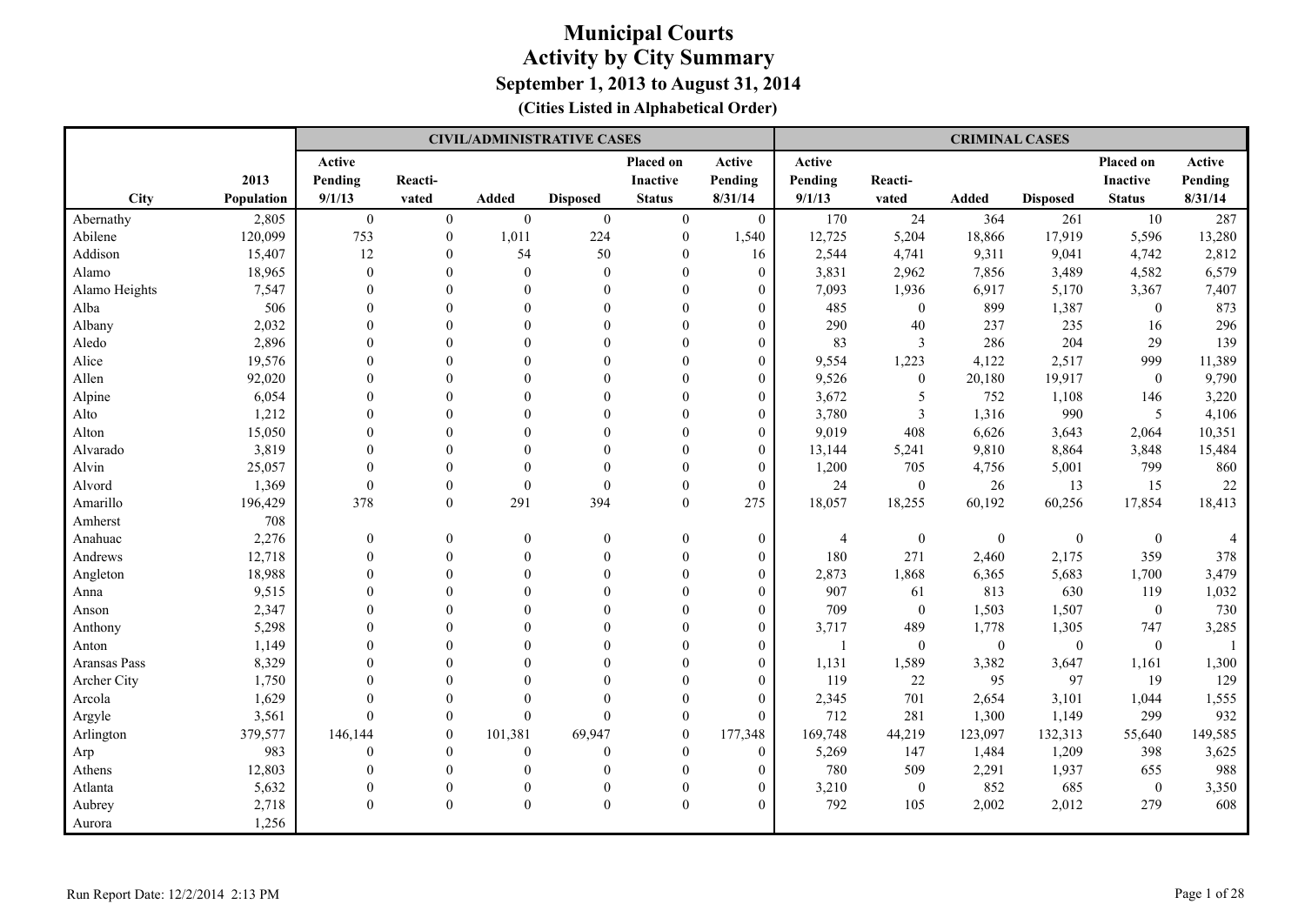|               |            | <b>TOTAL CASES</b> |                         |                  |                  |                  |                |  |  |  |
|---------------|------------|--------------------|-------------------------|------------------|------------------|------------------|----------------|--|--|--|
|               |            | Active             |                         |                  |                  | Placed on        | Active         |  |  |  |
|               | 2013       | Pending            | Reacti-                 |                  |                  | <b>Inactive</b>  | Pending        |  |  |  |
| City          | Population | 9/1/13             | vated                   | <b>Added</b>     | <b>Disposed</b>  | <b>Status</b>    | 8/31/14        |  |  |  |
| Abernathy     | 2,805      | 170                | 24                      | 364              | 261              | $10\,$           | 287            |  |  |  |
| Abilene       | 120,099    | 13,478             | 5,204                   | 19,877           | 18,143           | 5,596            | 14,820         |  |  |  |
| Addison       | 15,407     | 2,556              | 4,741                   | 9,365            | 9,091            | 4,742            | 2,828          |  |  |  |
| Alamo         | 18,965     | 3,831              | 2,962                   | 7,856            | 3,489            | 4,582            | 6,579          |  |  |  |
| Alamo Heights | 7,547      | 7,093              | 1,936                   | 6,917            | 5,170            | 3,367            | 7,407          |  |  |  |
| Alba          | 506        | 485                | $\mathbf{0}$            | 899              | 1,387            | $\boldsymbol{0}$ | 873            |  |  |  |
| Albany        | 2,032      | 290                | 40                      | 237              | 235              | 16               | 296            |  |  |  |
| Aledo         | 2,896      | 83                 | $\overline{\mathbf{3}}$ | 286              | 204              | 29               | 139            |  |  |  |
| Alice         | 19,576     | 9,554              | 1,223                   | 4,122            | 2,517            | 999              | 11,389         |  |  |  |
| Allen         | 92,020     | 9,526              | $\boldsymbol{0}$        | 20,180           | 19,917           | $\boldsymbol{0}$ | 9,790          |  |  |  |
| Alpine        | 6,054      | 3,672              | 5                       | 752              | 1,108            | 146              | 3,220          |  |  |  |
| Alto          | 1,212      | 3,780              | 3                       | 1,316            | 990              | 5                | 4,106          |  |  |  |
| Alton         | 15,050     | 9,019              | 408                     | 6,626            | 3,643            | 2,064            | 10,351         |  |  |  |
| Alvarado      | 3,819      | 13,144             | 5,241                   | 9,810            | 8,864            | 3,848            | 15,484         |  |  |  |
| Alvin         | 25,057     | 1,200              | 705                     | 4,756            | 5,001            | 799              | 860            |  |  |  |
| Alvord        | 1,369      | 24                 | $\mathbf{0}$            | 26               | 13               | 15               | 22             |  |  |  |
| Amarillo      | 196,429    | 18,435             | 18,255                  | 60,483           | 60,650           | 17,854           | 18,688         |  |  |  |
| Amherst       | 708        | $\boldsymbol{0}$   | $\boldsymbol{0}$        | $\boldsymbol{0}$ | $\boldsymbol{0}$ | $\boldsymbol{0}$ | $\mathbf{0}$   |  |  |  |
| Anahuac       | 2,276      | $\overline{4}$     | $\mathbf{0}$            | $\theta$         | $\mathbf{0}$     | $\mathbf{0}$     | $\overline{4}$ |  |  |  |
| Andrews       | 12,718     | 180                | 271                     | 2,460            | 2,175            | 359              | 378            |  |  |  |
| Angleton      | 18,988     | 2,873              | 1,868                   | 6,365            | 5,683            | 1,700            | 3,479          |  |  |  |
| Anna          | 9,515      | 907                | 61                      | 813              | 630              | 119              | 1,032          |  |  |  |
| Anson         | 2,347      | 709                | $\mathbf{0}$            | 1,503            | 1,507            | $\boldsymbol{0}$ | 730            |  |  |  |
| Anthony       | 5,298      | 3,717              | 489                     | 1,778            | 1,305            | 747              | 3,285          |  |  |  |
| Anton         | 1,149      | $\mathbf{1}$       | $\mathbf{0}$            | $\boldsymbol{0}$ | $\boldsymbol{0}$ | $\boldsymbol{0}$ | $\mathbf{1}$   |  |  |  |
| Aransas Pass  | 8,329      | 1,131              | 1,589                   | 3,382            | 3,647            | 1,161            | 1,300          |  |  |  |
| Archer City   | 1,750      | 119                | 22                      | 95               | 97               | 19               | 129            |  |  |  |
| Arcola        | 1,629      | 2,345              | 701                     | 2,654            | 3,101            | 1,044            | 1,555          |  |  |  |
| Argyle        | 3,561      | 712                | 281                     | 1,300            | 1,149            | 299              | 932            |  |  |  |
| Arlington     | 379,577    | 315,892            | 44,219                  | 224,478          | 202,260          | 55,640           | 326,933        |  |  |  |
| Arp           | 983        | 5,269              | 147                     | 1,484            | 1,209            | 398              | 3,625          |  |  |  |
| Athens        | 12,803     | 780                | 509                     | 2,291            | 1,937            | 655              | 988            |  |  |  |
| Atlanta       | 5,632      | 3,210              | $\boldsymbol{0}$        | 852              | 685              | $\boldsymbol{0}$ | 3,350          |  |  |  |
| Aubrey        | 2,718      | 792                | 105                     | 2,002            | 2,012            | 279              | 608            |  |  |  |
| Aurora        | 1,256      | $\mathbf{0}$       | $\mathbf{0}$            | $\mathbf{0}$     | $\mathbf{0}$     | $\mathbf{0}$     | $\mathbf{0}$   |  |  |  |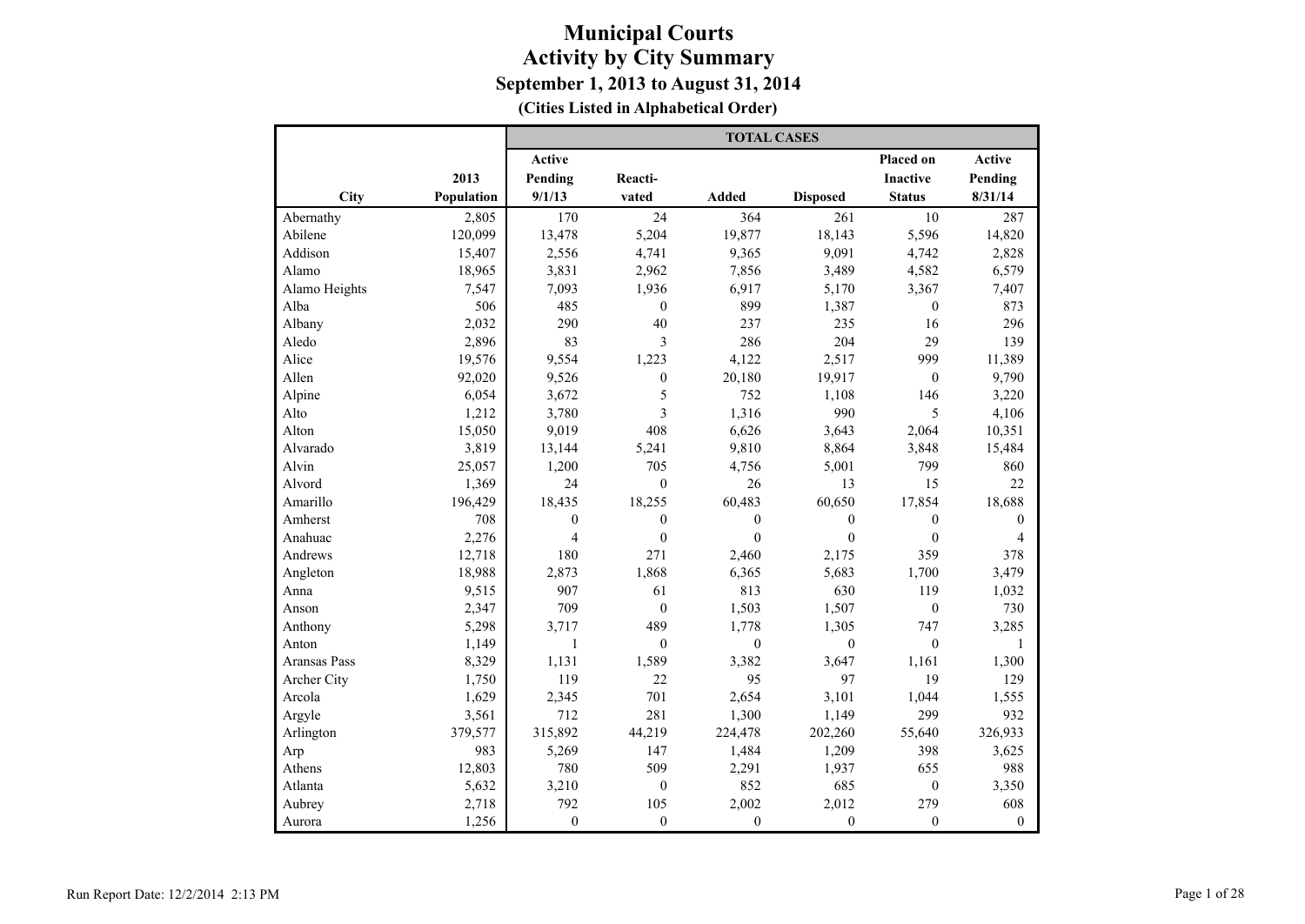|                               |            |                |                  |                | <b>CIVIL/ADMINISTRATIVE CASES</b> |                  |                  |                  |                  | <b>CRIMINAL CASES</b> |                  |                  |                  |
|-------------------------------|------------|----------------|------------------|----------------|-----------------------------------|------------------|------------------|------------------|------------------|-----------------------|------------------|------------------|------------------|
|                               |            | Active         |                  |                |                                   | Placed on        | Active           | Active           |                  |                       |                  | Placed on        | Active           |
|                               | 2013       | Pending        | Reacti-          |                |                                   | Inactive         | Pending          | Pending          | Reacti-          |                       |                  | <b>Inactive</b>  | Pending          |
| City                          | Population | 9/1/13         | vated            | <b>Added</b>   | <b>Disposed</b>                   | <b>Status</b>    | 8/31/14          | 9/1/13           | vated            | Added                 | <b>Disposed</b>  | <b>Status</b>    | 8/31/14          |
| Austin                        | 885,400    | 12,293         | 2,753            | 186,496        | 190,681                           | 9,026            | 3,457            | 85,220           | 39,054           | 185,104               | 196,076          | 48,442           | 82,087           |
| <b>Austin Community Court</b> | 885,400    | $\mathbf{0}$   | $\boldsymbol{0}$ | $\mathbf{0}$   | $\boldsymbol{0}$                  | $\boldsymbol{0}$ | $\mathbf{0}$     | 4,432            | 10,826           | 13,483                | 13,873           | 14,189           | 2,927            |
| Avinger                       | 444        | $\mathbf{0}$   | $\theta$         | $\mathbf{0}$   | $\theta$                          | $\mathbf{0}$     | $\theta$         | $\overline{0}$   | $\boldsymbol{0}$ | $\overline{0}$        | $\boldsymbol{0}$ | $\mathbf{0}$     | $\mathbf{0}$     |
| Azle                          | 11,334     | $\theta$       | $\theta$         | $\theta$       | $\theta$                          | $\Omega$         | $\overline{0}$   | 6,701            | 4,039            | 7,632                 | 6,992            | 4,547            | 7,685            |
| Baird                         | 1,497      | $\mathbf{0}$   | $\theta$         | $\theta$       | $\mathbf{0}$                      | $\theta$         | $\overline{0}$   | 491              | 2                | 345                   | 252              | 47               | 552              |
| <b>Balch Springs</b>          | 25,024     | 552            | $\theta$         | 42             | 22                                | $\theta$         | 572              | 14,754           | $\boldsymbol{0}$ | 16,954                | 14,140           | 5,768            | 11,800           |
| <b>Balcones Heights</b>       | 2,849      | $\theta$       | $\Omega$         | $\Omega$       | $\theta$                          | $\Omega$         | $\theta$         | 1,683            | 1,119            | 4,740                 | 3,662            | 2,281            | 1,607            |
| Ballinger                     | 3,689      | $\theta$       | $\Omega$         | $\theta$       | $\theta$                          | $\theta$         | $\mathbf{0}$     | 263              | $\boldsymbol{0}$ | 636                   | 539              | $\mathbf{0}$     | 362              |
| Bandera                       | 861        | $\theta$       | $\theta$         | $\theta$       | $\theta$                          | $\Omega$         | $\mathbf{0}$     | 197              | 81               | 367                   | 184              | 46               | 421              |
| Bangs                         | 1,590      | 9              | $\Omega$         | 12             | 16                                | $\Omega$         | 5                | 112              | 100              | 625                   | 536              | 162              | 139              |
| Bardwell                      | 658        | $\theta$       | $\Omega$         | $\theta$       | $\mathbf{0}$                      | $\Omega$         | $\boldsymbol{0}$ | 1,163            | $\boldsymbol{0}$ | 522                   | 375              | $\boldsymbol{0}$ | 1,310            |
| <b>Bartlett</b>               | 2,740      | $\theta$       | $\Omega$         | $\theta$       | $\theta$                          | $\Omega$         | $\overline{0}$   | 137              | $\mathbf{0}$     | 304                   | 208              | $\theta$         | 233              |
| Bartonville                   | 1,633      | 12             | $\Omega$         | 21             |                                   | $\Omega$         | 32               | 213              | 58               | 478                   | 446              | $\theta$         | 287              |
| Bastrop                       | 7,554      | $\theta$       | $\Omega$         | $\overline{2}$ | $\boldsymbol{\varDelta}$          | $\Omega$         | 5                | 710              | 443              | 1,882                 | 2,064            | 434              | 578              |
| <b>Bay City</b>               | 17,509     | $\theta$       | $\Omega$         | $\theta$       | $\Omega$                          | $\theta$         | $\mathbf{0}$     | 385              | 871              | 3,270                 | 2,180            | 1,047            | 1,299            |
| Bayou Vista                   | 1,559      | $\theta$       | $\theta$         | $\theta$       | $\theta$                          | $\theta$         | $\boldsymbol{0}$ | 1,326            | $\boldsymbol{0}$ | 213                   | 329              | 2                | 1,209            |
| Bayside                       | 328        | $\mathbf{0}$   | $\theta$         | $\mathbf{0}$   | $\theta$                          | $\mathbf{0}$     | $\boldsymbol{0}$ | 457              | $\boldsymbol{0}$ | 245                   | 200              | $\mathbf{0}$     | 499              |
| Baytown                       | 75,418     | $\theta$       | $\boldsymbol{0}$ | 17             | $\mathbf{0}$                      | $\mathbf{0}$     | 17               | 5,318            | 6,259            | 21,528                | 20,934           | 6,948            | 5,224            |
| Beasley                       | 651        |                |                  |                |                                   |                  |                  |                  |                  |                       |                  |                  |                  |
| Beaumont                      | 117,796    | $\overline{2}$ | $\theta$         | 45             | 50                                | $\theta$         | $\mathbf{0}$     | 9,578            | 12,427           | 38,907                | 41,095           | 11,589           | 11,059           |
| Bedford                       | 48,592     | $\theta$       | $\mathbf{0}$     | $\theta$       | $\mathbf{0}$                      | $\theta$         | $\mathbf{0}$     | 8,401            | 8,735            | 24,364                | 25,414           | 9,082            | 7,004            |
| Bee Cave, City of             | 5,287      | $\theta$       | $\mathbf{0}$     | $\theta$       | $\mathbf{0}$                      | $\mathbf{0}$     | $\mathbf{0}$     | 449              | 584              | 1,393                 | 1,688            | 340              | 441              |
| Beeville                      | 13,290     | $\theta$       | $\theta$         | $\theta$       | $\theta$                          | $\Omega$         | $\boldsymbol{0}$ | 2,246            | 638              | 2,104                 | 1,843            | 609              | 2,537            |
| Bellaire                      | 17,849     | $\theta$       | $\Omega$         | $\theta$       | $\theta$                          | $\Omega$         | $\boldsymbol{0}$ | 24,355           | 2,382            | 9,017                 | 8,552            | 2,951            | 24,251           |
| Bellmead                      | 10,047     | $\theta$       | $\theta$         | $\theta$       | $\theta$                          | $\Omega$         | $\mathbf{0}$     | 3,066            | 1,807            | 3,841                 | 2,615            | 3,224            | 2,875            |
| Bells                         | 1,400      | $\Omega$       | $\Omega$         | $\Omega$       | $\Omega$                          | $\Omega$         | $\theta$         | 379              | 377              | 1,262                 | 1,514            | 273              | 231              |
| Bellville                     | 4,170      | $\theta$       | $\Omega$         | $\Omega$       | $\Omega$                          | $\Omega$         | $\theta$         | 1,034            | 47               | 1,183                 | 826              | 22               | 1,416            |
| Belton                        | 19,572     |                | $\Omega$         | $\Omega$       | $\Omega$                          | $\theta$         | $\mathbf{1}$     | 7,853            | 2,195            | 4,818                 | 3,184            | 2,207            | 9,534            |
| Benbrook                      | 22,206     | $\mathbf{0}$   | $\theta$         | $\theta$       | $\theta$                          | $\Omega$         | $\boldsymbol{0}$ | 2,552            | 3,188            | 7,381                 | 5,057            | 3,583            | 4,486            |
| Berryville                    | 1,001      | $\theta$       | $\theta$         | $\theta$       | $\theta$                          | $\Omega$         | $\boldsymbol{0}$ | $\boldsymbol{0}$ | $\boldsymbol{0}$ | $\boldsymbol{0}$      | $\boldsymbol{0}$ | $\boldsymbol{0}$ | $\boldsymbol{0}$ |
| Bertram                       | 1,358      | $\theta$       | $\theta$         | $\theta$       | $\Omega$                          | $\Omega$         | $\boldsymbol{0}$ | 841              | 192              | 534                   | 635              | 272              | 660              |
| <b>Beverly Hills</b>          | 2,010      | $\Omega$       | $\Omega$         | $\Omega$       | $\Omega$                          | $\Omega$         | $\theta$         | 302              | 47               | 2,011                 | 1,635            | 552              | 261              |
| <b>Bevil Oaks</b>             | 1,249      | $\Omega$       | $\Omega$         | $\Omega$       | $\Omega$                          |                  | $\theta$         |                  | $\mathbf{0}$     | 14                    | 13               | $\mathbf{0}$     | $\overline{2}$   |
| <b>Big Lake</b>               | 3,139      | $\Omega$       | $\Omega$         | $\Omega$       | $\Omega$                          | $\Omega$         | $\theta$         | $\theta$         | $\mathbf{0}$     | 270                   | 261              | $\theta$         | 9                |
| <b>Big Sandy</b>              | 1,358      | $\Omega$       | $\theta$         | $\Omega$       | $\theta$                          | $\Omega$         | $\theta$         | 295              | 198              | 765                   | 432              | 293              | 533              |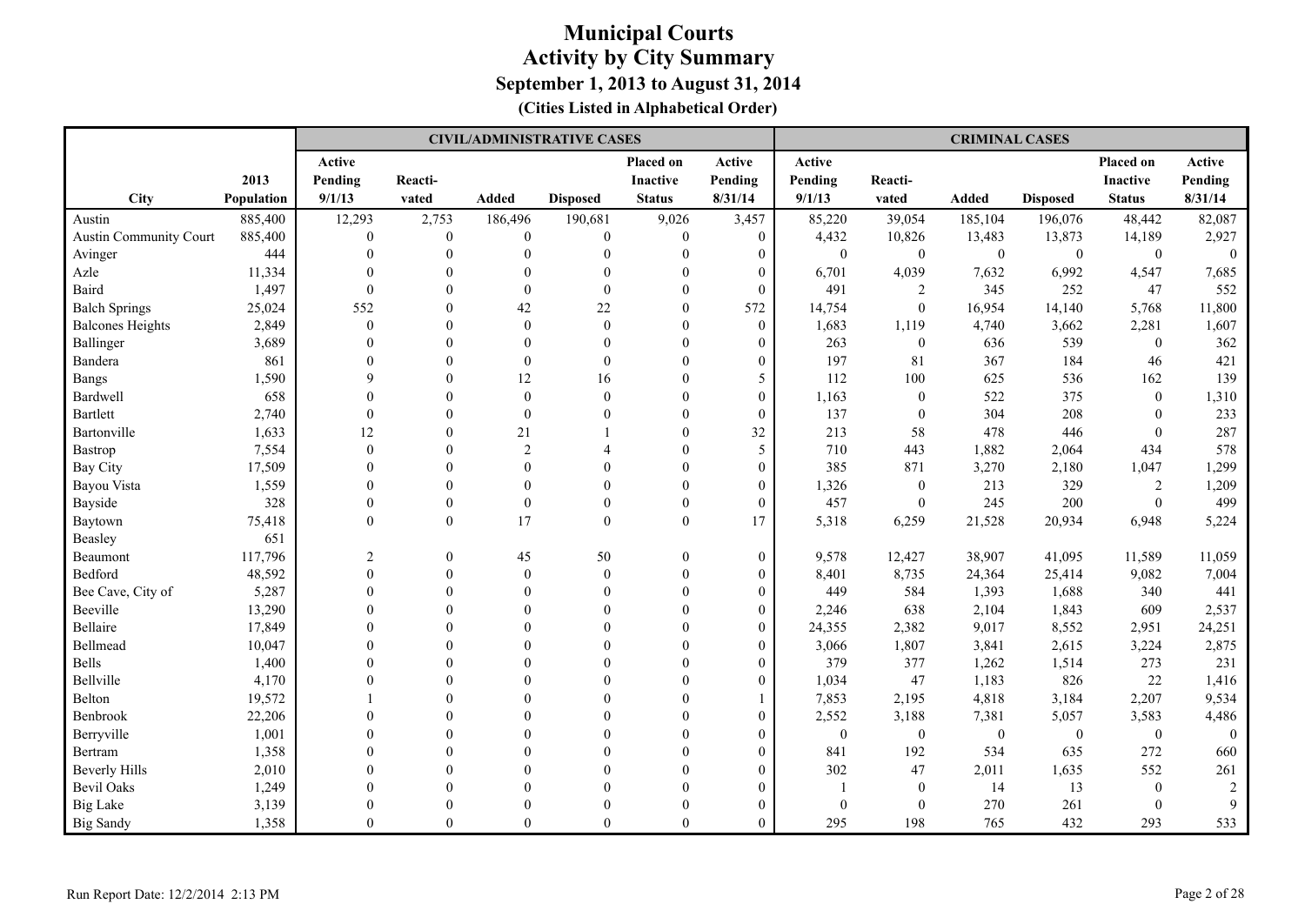|                               |            |                  |                  | <b>TOTAL CASES</b> |                 |                  |                |
|-------------------------------|------------|------------------|------------------|--------------------|-----------------|------------------|----------------|
|                               |            | Active           |                  |                    |                 | Placed on        | Active         |
|                               | 2013       | Pending          | Reacti-          |                    |                 | <b>Inactive</b>  | Pending        |
| City                          | Population | 9/1/13           | vated            | Added              | <b>Disposed</b> | <b>Status</b>    | 8/31/14        |
| Austin                        | 885,400    | 97,513           | 41,807           | 371,600            | 386,757         | 57,468           | 85,544         |
| <b>Austin Community Court</b> | 885,400    | 4,432            | 10,826           | 13,483             | 13,873          | 14,189           | 2,927          |
| Avinger                       | 444        | $\mathbf{0}$     | $\mathbf{0}$     | $\mathbf{0}$       | $\mathbf{0}$    | $\boldsymbol{0}$ | $\mathbf{0}$   |
| Azle                          | 11,334     | 6,701            | 4,039            | 7,632              | 6,992           | 4,547            | 7,685          |
| Baird                         | 1,497      | 491              | $\overline{c}$   | 345                | 252             | 47               | 552            |
| <b>Balch Springs</b>          | 25,024     | 15,306           | $\boldsymbol{0}$ | 16,996             | 14,162          | 5,768            | 12,372         |
| <b>Balcones Heights</b>       | 2,849      | 1,683            | 1,119            | 4,740              | 3,662           | 2,281            | 1,607          |
| Ballinger                     | 3,689      | 263              | $\boldsymbol{0}$ | 636                | 539             | $\boldsymbol{0}$ | 362            |
| Bandera                       | 861        | 197              | 81               | 367                | 184             | 46               | 421            |
| <b>Bangs</b>                  | 1,590      | 121              | 100              | 637                | 552             | 162              | 144            |
| Bardwell                      | 658        | 1,163            | $\boldsymbol{0}$ | 522                | 375             | $\boldsymbol{0}$ | 1,310          |
| <b>Bartlett</b>               | 2,740      | 137              | $\overline{0}$   | 304                | 208             | $\mathbf{0}$     | 233            |
| Bartonville                   | 1,633      | 225              | 58               | 499                | 447             | $\boldsymbol{0}$ | 319            |
| Bastrop                       | 7,554      | 710              | 443              | 1,884              | 2,068           | 434              | 583            |
| <b>Bay City</b>               | 17,509     | 385              | 871              | 3,270              | 2,180           | 1,047            | 1,299          |
| <b>Bayou Vista</b>            | 1,559      | 1,326            | $\boldsymbol{0}$ | 213                | 329             | $\overline{c}$   | 1,209          |
| Bayside                       | 328        | 457              | $\mathbf{0}$     | 245                | 200             | $\mathbf{0}$     | 499            |
| Baytown                       | 75,418     | 5,318            | 6,259            | 21,545             | 20,934          | 6,948            | 5,241          |
| Beasley                       | 651        | $\mathbf{0}$     | $\mathbf{0}$     | $\theta$           | $\mathbf{0}$    | $\mathbf{0}$     | $\theta$       |
| Beaumont                      | 117,796    | 9,580            | 12,427           | 38,952             | 41,145          | 11,589           | 11,059         |
| Bedford                       | 48,592     | 8,401            | 8,735            | 24,364             | 25,414          | 9,082            | 7,004          |
| Bee Cave, City of             | 5,287      | 449              | 584              | 1,393              | 1,688           | 340              | 441            |
| Beeville                      | 13,290     | 2,246            | 638              | 2,104              | 1,843           | 609              | 2,537          |
| Bellaire                      | 17,849     | 24,355           | 2,382            | 9,017              | 8,552           | 2,951            | 24,251         |
| Bellmead                      | 10,047     | 3,066            | 1,807            | 3,841              | 2,615           | 3,224            | 2,875          |
| <b>Bells</b>                  | 1,400      | 379              | 377              | 1,262              | 1,514           | 273              | 231            |
| Bellville                     | 4,170      | 1,034            | 47               | 1,183              | 826             | 22               | 1,416          |
| <b>Belton</b>                 | 19,572     | 7,854            | 2,195            | 4,818              | 3,184           | 2,207            | 9,535          |
| Benbrook                      | 22,206     | 2,552            | 3,188            | 7,381              | 5,057           | 3,583            | 4,486          |
| Berryville                    | 1,001      | $\mathbf{0}$     | $\mathbf{0}$     | $\mathbf{0}$       | $\mathbf{0}$    | $\mathbf{0}$     | $\theta$       |
| Bertram                       | 1,358      | 841              | 192              | 534                | 635             | 272              | 660            |
| <b>Beverly Hills</b>          | 2,010      | 302              | 47               | 2,011              | 1,635           | 552              | 261            |
| <b>Bevil Oaks</b>             | 1,249      | $\mathbf{1}$     | $\boldsymbol{0}$ | 14                 | 13              | $\boldsymbol{0}$ | $\overline{2}$ |
| <b>Big Lake</b>               | 3,139      | $\boldsymbol{0}$ | $\overline{0}$   | 270                | 261             | $\boldsymbol{0}$ | 9              |
| <b>Big Sandy</b>              | 1,358      | 295              | 198              | 765                | 432             | 293              | 533            |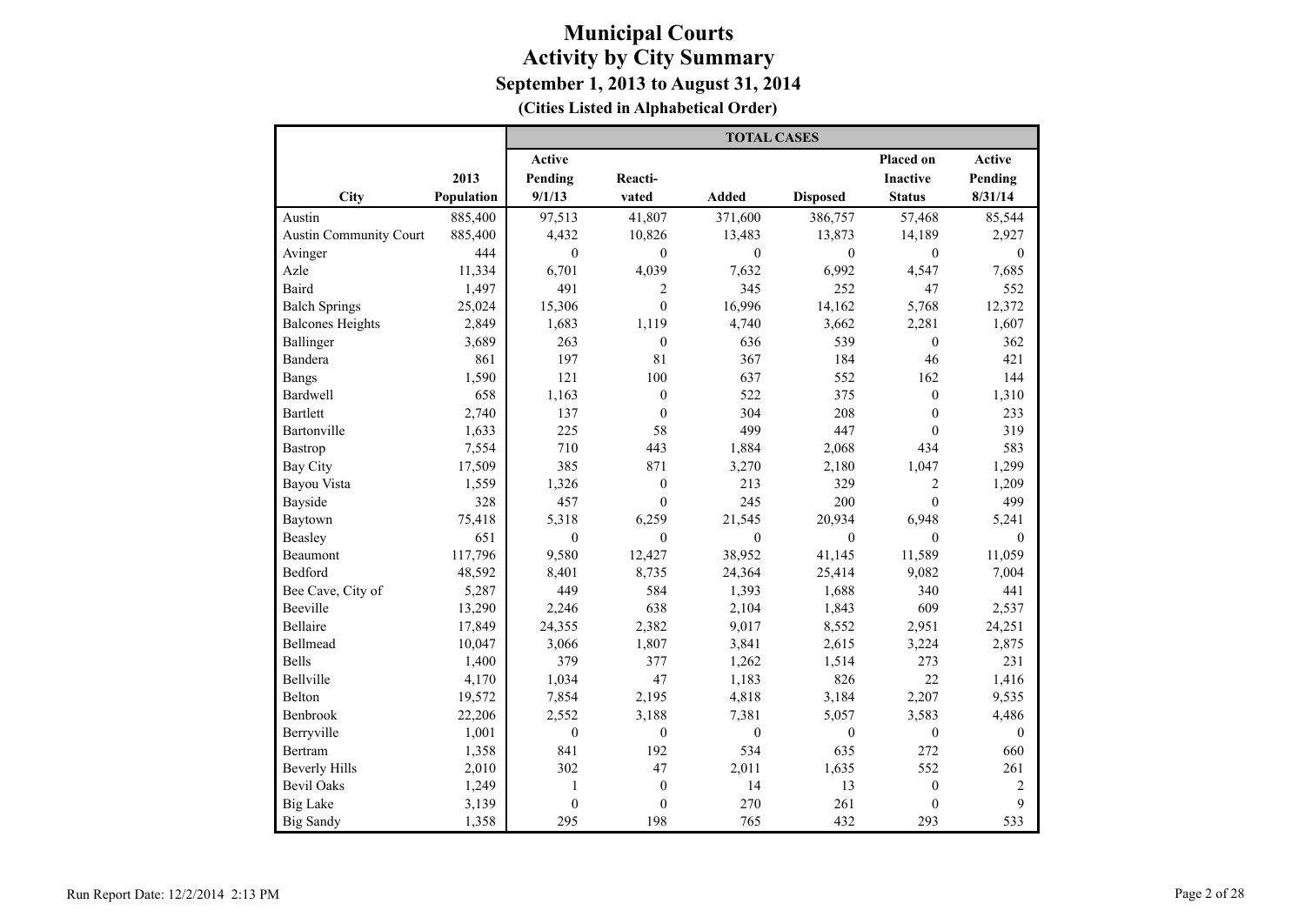|                          |            |                |                  |                  | <b>CIVIL/ADMINISTRATIVE CASES</b> |                  |                  |                |                  | <b>CRIMINAL CASES</b> |                  |                  |              |
|--------------------------|------------|----------------|------------------|------------------|-----------------------------------|------------------|------------------|----------------|------------------|-----------------------|------------------|------------------|--------------|
|                          |            | Active         |                  |                  |                                   | Placed on        | Active           | Active         |                  |                       |                  | Placed on        | Active       |
|                          | 2013       | Pending        | Reacti-          |                  |                                   | Inactive         | Pending          | Pending        | Reacti-          |                       |                  | <b>Inactive</b>  | Pending      |
| <b>City</b>              | Population | 9/1/13         | vated            | Added            | <b>Disposed</b>                   | <b>Status</b>    | 8/31/14          | 9/1/13         | vated            | Added                 | <b>Disposed</b>  | <b>Status</b>    | 8/31/14      |
| <b>Big Spring</b>        | 28,125     |                | $\boldsymbol{0}$ | $\overline{2}$   | $\boldsymbol{0}$                  | $\overline{0}$   | $\mathfrak{Z}$   | 2,279          | 1,233            | 4,607                 | 4,245            | 1,266            | 2,608        |
| <b>Bishop</b>            | 3,180      | $\mathbf{0}$   | $\boldsymbol{0}$ | $\mathbf{0}$     | $\boldsymbol{0}$                  | $\mathbf{0}$     | $\mathbf{0}$     | 5,196          | 255              | 927                   | 571              | 589              | 5,165        |
| <b>Blanco</b>            | 1,795      | $\theta$       | $\overline{0}$   | $\theta$         | $\mathbf{0}$                      | $\theta$         | $\overline{0}$   | 1,530          | $\mathbf{0}$     | 802                   | 815              | $\mathbf{0}$     | 1,517        |
| Bloomburg                | 402        |                |                  |                  |                                   |                  |                  |                |                  |                       |                  |                  |              |
| <b>Blooming Grove</b>    | 818        | $\mathbf{0}$   | $\boldsymbol{0}$ | $\mathbf{0}$     | $\boldsymbol{0}$                  | $\boldsymbol{0}$ | $\boldsymbol{0}$ | 124            | 94               | 291                   | 264              | 118              | 126          |
| <b>Blue Mound</b>        | 2,464      | $\theta$       | $\mathbf{0}$     | $\boldsymbol{0}$ | $\overline{0}$                    | $\boldsymbol{0}$ | $\boldsymbol{0}$ | 1,988          | 1,161            | 3,552                 | 3,728            | 1,577            | 1,396        |
| <b>Blue Ridge</b>        | 830        |                |                  |                  |                                   |                  |                  |                |                  |                       |                  |                  |              |
| Boerne                   | 12,384     | $\overline{0}$ | $\Omega$         | $\mathbf{0}$     | $\Omega$                          | $\overline{0}$   | $\boldsymbol{0}$ | 730            | 202              | 3,219                 | 3,223            | 245              | 683          |
| Bogata                   | 1,119      |                |                  | $\theta$         |                                   | $\Omega$         | $\mathbf{0}$     | 267            | 66               | 167                   | 246              | 66               | 188          |
| Bonham                   | 10,005     |                |                  | $\Omega$         |                                   |                  | $\mathbf{0}$     | 1,476          | 243              | 1,997                 | 1,435            | 278              | 2,003        |
| Booker                   | 1,587      |                |                  | $\Omega$         |                                   |                  | $\theta$         | 45             | $\mathbf{0}$     | 68                    | 46               | $\mathbf{0}$     | 67           |
| Borger                   | 13,024     |                |                  | $\Omega$         |                                   |                  | $\mathbf{0}$     | 640            | 492              | 2,316                 | 2,271            | 510              | 667          |
| Bovina                   | 1,805      |                |                  | $\Omega$         |                                   |                  | $\mathbf{0}$     | 1,714          | 74               | 1,427                 | 1,088            | 14               | 2,114        |
| Bowie                    | 5,197      |                |                  | $\theta$         |                                   |                  | $\boldsymbol{0}$ | 886            | 250              | 1,461                 | 794              | 377              | 1,430        |
| Boyd                     | 1,258      |                |                  | $\theta$         |                                   |                  | $\boldsymbol{0}$ | 1,324          | $\boldsymbol{0}$ | 1,206                 | 480              | $\mathbf{0}$     | 2,053        |
| <b>Brackettville</b>     | 1,675      | $\Omega$       | $\Omega$         | $\Omega$         |                                   | $\theta$         | $\mathbf{0}$     | 55             | $\mathbf{0}$     | 14                    | 20               | $\mathbf{0}$     | $\mathbf{0}$ |
| <b>Brady</b>             | 5,553      | 122            | 7                | 63               | 5                                 | 15               | 172              | 1,904          | $\mathbf{0}$     | 521                   | 299              | 52               | 2,074        |
| <b>Brazoria</b>          | 3,041      | $\overline{4}$ | $\Omega$         | $\Omega$         |                                   | $\theta$         | $\overline{4}$   | 228            | 319              | 1,735                 | 1,628            | 357              | 301          |
| Breckenridge             | 5,525      | $\Omega$       | $\Omega$         | $\Omega$         |                                   | $\Omega$         | $\mathbf{0}$     | 215            | 260              | 856                   | 392              | 263              | 676          |
| <b>Bremond</b>           | 914        |                | $\Omega$         | $\Omega$         |                                   | $\Omega$         | $\mathbf{0}$     | 2,529          | 213              | 600                   | 536              | 1,152            | 1,654        |
| Brenham                  | 16,101     |                |                  | $\theta$         |                                   |                  | $\boldsymbol{0}$ | 3,759          | 1,303            | 4,296                 | 4,418            | 1,402            | 3,539        |
| <b>Briarcliff</b>        | 1,511      |                |                  |                  |                                   |                  | $\boldsymbol{0}$ | 29             | $\boldsymbol{0}$ | 44                    | $22\,$           | $\mathbf{0}$     | 54           |
| <b>Briaroaks</b>         | 492        |                |                  |                  |                                   |                  | $\boldsymbol{0}$ | $\mathbf{0}$   | $\boldsymbol{0}$ | $\boldsymbol{0}$      | $\boldsymbol{0}$ | $\boldsymbol{0}$ | $\Omega$     |
| <b>Bridge City</b>       | 7,899      |                |                  | $\Omega$         |                                   |                  | $\mathbf{0}$     | 9,525          | 486              | 4,632                 | 13,046           | 963              | 634          |
| Bridgeport               | 6,154      |                |                  | $\overline{2}$   |                                   |                  | $\overline{2}$   | 2,582          | 463              | 2,769                 | 1,593            | 538              | 3,683        |
| <b>Bronte</b>            | 973        | $\Omega$       |                  | $\Omega$         |                                   |                  | $\boldsymbol{0}$ | $\overline{7}$ | $\boldsymbol{0}$ | 6                     | 5                | $\mathbf{0}$     | 9            |
| <b>Brookshire</b>        | 4,869      | 19             |                  | $\Omega$         |                                   | $\theta$         | 19               | 5,904          | 867              | 4,380                 | 2,114            | 1,337            | 7,690        |
| <b>Brookside Village</b> | 1,547      | $\theta$       |                  | $\theta$         |                                   |                  | $\mathbf{0}$     | 2,246          | $\boldsymbol{0}$ | 1,034                 | 953              | $\mathbf{0}$     | 2,333        |
| Brownfield               | 9,734      |                |                  |                  |                                   |                  | $\boldsymbol{0}$ | 448            | 180              | 1,414                 | 1,273            | 279              | 494          |
| Brownsboro               | 1,048      |                |                  | $\theta$         | $\theta$                          |                  | $\theta$         | 1,819          | 373              | 2,967                 | 2,739            | 651              | 1,781        |
| Brownsville              | 181,860    |                | $\Omega$         | 48               | 68                                |                  | $\theta$         | 83,410         | 14,474           | 63,739                | 84,797           | 16,447           | 60,469       |
| Brownwood                | 18,965     |                | $\Omega$         | $\Omega$         | $\Omega$                          |                  | $\theta$         | 437            | 288              | 1,510                 | 1,510            | 287              | 438          |
| Bruceville-Eddy          | 1,490      |                |                  | $\Omega$         |                                   |                  | $\mathbf{0}$     | 4,190          | 221              | 4,749                 | 3,447            | 435              | 5,280        |
| <b>Bryan</b>             | 78,709     |                |                  | $\Omega$         |                                   |                  | $\mathbf{0}$     | 3,309          | 16,849           | 13,293                | 14,103           | 16,459           | 2,889        |
| Bryson                   | 529        | $\theta$       | $\theta$         | $\theta$         | $\theta$                          | $\theta$         | $\overline{0}$   | $\mathbf{0}$   | $\mathbf{0}$     | $\overline{0}$        | $\mathbf{0}$     | $\overline{0}$   | $\mathbf{0}$ |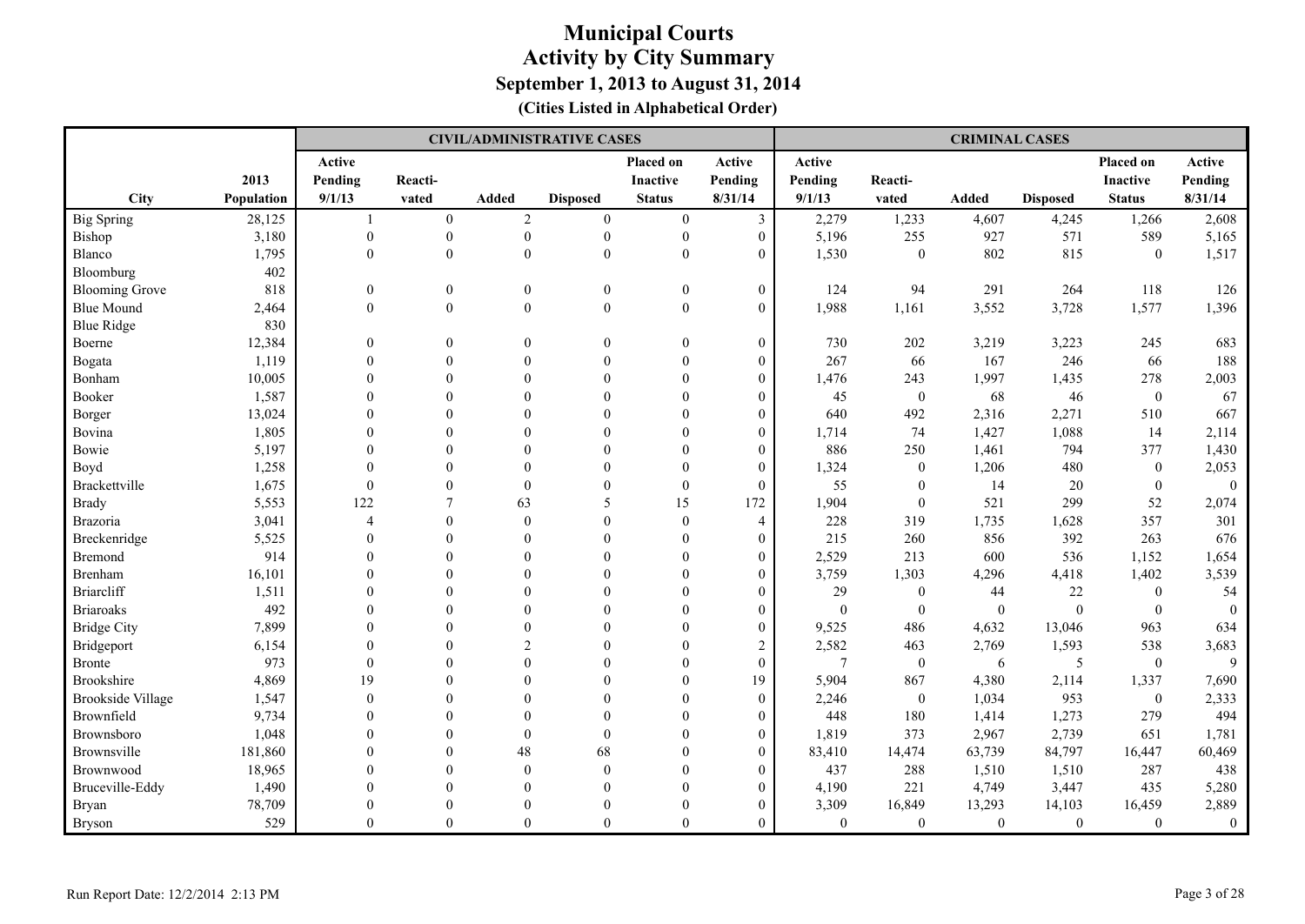|                          |            | <b>TOTAL CASES</b> |                  |                  |                  |                  |              |  |  |  |
|--------------------------|------------|--------------------|------------------|------------------|------------------|------------------|--------------|--|--|--|
|                          |            | Active             |                  |                  |                  | Placed on        | Active       |  |  |  |
|                          | 2013       | Pending            | Reacti-          |                  |                  | <b>Inactive</b>  | Pending      |  |  |  |
| City                     | Population | 9/1/13             | vated            | <b>Added</b>     | <b>Disposed</b>  | <b>Status</b>    | 8/31/14      |  |  |  |
| <b>Big Spring</b>        | 28,125     | 2,280              | 1,233            | 4,609            | 4,245            | 1,266            | 2,611        |  |  |  |
| Bishop                   | 3,180      | 5,196              | 255              | 927              | 571              | 589              | 5,165        |  |  |  |
| <b>Blanco</b>            | 1,795      | 1,530              | $\mathbf{0}$     | 802              | 815              | $\boldsymbol{0}$ | 1,517        |  |  |  |
| Bloomburg                | 402        | $\boldsymbol{0}$   | $\theta$         | $\boldsymbol{0}$ | $\boldsymbol{0}$ | $\theta$         | $\theta$     |  |  |  |
| <b>Blooming Grove</b>    | 818        | 124                | 94               | 291              | 264              | 118              | 126          |  |  |  |
| <b>Blue Mound</b>        | 2,464      | 1,988              | 1,161            | 3,552            | 3,728            | 1,577            | 1,396        |  |  |  |
| <b>Blue Ridge</b>        | 830        | $\mathbf{0}$       | $\mathbf{0}$     | $\mathbf{0}$     | $\theta$         | $\mathbf{0}$     | $\mathbf{0}$ |  |  |  |
| Boerne                   | 12,384     | 730                | 202              | 3,219            | 3,223            | 245              | 683          |  |  |  |
| Bogata                   | 1,119      | 267                | 66               | 167              | 246              | 66               | 188          |  |  |  |
| Bonham                   | 10,005     | 1,476              | 243              | 1,997            | 1,435            | 278              | 2,003        |  |  |  |
| Booker                   | 1,587      | 45                 | $\boldsymbol{0}$ | 68               | 46               | $\boldsymbol{0}$ | 67           |  |  |  |
| Borger                   | 13,024     | 640                | 492              | 2,316            | 2,271            | 510              | 667          |  |  |  |
| Bovina                   | 1,805      | 1,714              | 74               | 1,427            | 1,088            | 14               | 2,114        |  |  |  |
| Bowie                    | 5,197      | 886                | 250              | 1,461            | 794              | 377              | 1,430        |  |  |  |
| Boyd                     | 1,258      | 1,324              | $\mathbf{0}$     | 1,206            | 480              | $\boldsymbol{0}$ | 2,053        |  |  |  |
| Brackettville            | 1,675      | 55                 | $\boldsymbol{0}$ | 14               | 20               | $\mathbf{0}$     | $\mathbf{0}$ |  |  |  |
| <b>Brady</b>             | 5,553      | 2,026              | $\boldsymbol{7}$ | 584              | 304              | 67               | 2,246        |  |  |  |
| Brazoria                 | 3,041      | 232                | 319              | 1,735            | 1,628            | 357              | 305          |  |  |  |
| Breckenridge             | 5,525      | 215                | 260              | 856              | 392              | 263              | 676          |  |  |  |
| Bremond                  | 914        | 2,529              | 213              | 600              | 536              | 1,152            | 1,654        |  |  |  |
| <b>Brenham</b>           | 16,101     | 3,759              | 1,303            | 4,296            | 4,418            | 1,402            | 3,539        |  |  |  |
| <b>Briarcliff</b>        | 1,511      | 29                 | $\mathbf{0}$     | 44               | 22               | $\mathbf{0}$     | 54           |  |  |  |
| <b>Briaroaks</b>         | 492        | $\mathbf{0}$       | $\mathbf{0}$     | $\theta$         | $\theta$         | $\overline{0}$   | $\theta$     |  |  |  |
| <b>Bridge City</b>       | 7,899      | 9,525              | 486              | 4,632            | 13,046           | 963              | 634          |  |  |  |
| Bridgeport               | 6,154      | 2,582              | 463              | 2,771            | 1,593            | 538              | 3,685        |  |  |  |
| <b>Bronte</b>            | 973        | 7                  | $\mathbf{0}$     | 6                | 5                | $\overline{0}$   | 9            |  |  |  |
| <b>Brookshire</b>        | 4,869      | 5,923              | 867              | 4,380            | 2,114            | 1,337            | 7,709        |  |  |  |
| <b>Brookside Village</b> | 1,547      | 2,246              | $\mathbf{0}$     | 1,034            | 953              | $\mathbf{0}$     | 2,333        |  |  |  |
| Brownfield               | 9,734      | 448                | 180              | 1,414            | 1,273            | 279              | 494          |  |  |  |
| Brownsboro               | 1,048      | 1,819              | 373              | 2,967            | 2,739            | 651              | 1,781        |  |  |  |
| Brownsville              | 181,860    | 83,410             | 14,474           | 63,787           | 84,865           | 16,447           | 60,469       |  |  |  |
| Brownwood                | 18,965     | 437                | 288              | 1,510            | 1,510            | 287              | 438          |  |  |  |
| Bruceville-Eddy          | 1,490      | 4,190              | 221              | 4,749            | 3,447            | 435              | 5,280        |  |  |  |
| Bryan                    | 78,709     | 3,309              | 16,849           | 13,293           | 14,103           | 16,459           | 2,889        |  |  |  |
| <b>Bryson</b>            | 529        | $\mathbf{0}$       | $\overline{0}$   | $\mathbf{0}$     | $\theta$         | $\mathbf{0}$     | $\mathbf{0}$ |  |  |  |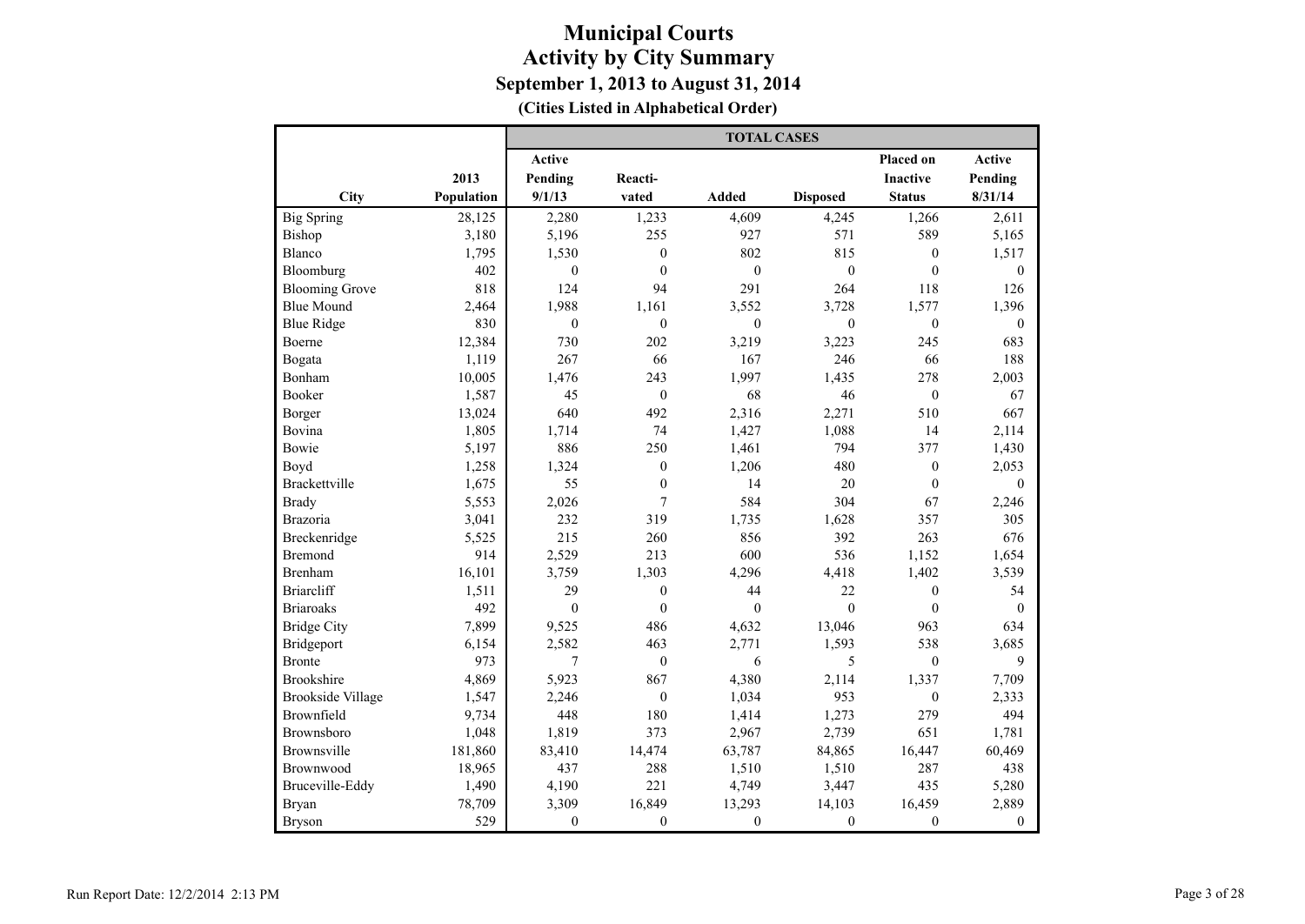|                        |            |                  |                  |                  | <b>CIVIL/ADMINISTRATIVE CASES</b> |                  |                  |              |                  | <b>CRIMINAL CASES</b>   |                  |                  |                  |
|------------------------|------------|------------------|------------------|------------------|-----------------------------------|------------------|------------------|--------------|------------------|-------------------------|------------------|------------------|------------------|
|                        |            | Active           |                  |                  |                                   | <b>Placed on</b> | Active           | Active       |                  |                         |                  | Placed on        | Active           |
|                        | 2013       | Pending          | Reacti-          |                  |                                   | <b>Inactive</b>  | Pending          | Pending      | Reacti-          |                         |                  | <b>Inactive</b>  | Pending          |
| <b>City</b>            | Population | 9/1/13           | vated            | <b>Added</b>     | <b>Disposed</b>                   | <b>Status</b>    | 8/31/14          | 9/1/13       | vated            | Added                   | <b>Disposed</b>  | <b>Status</b>    | 8/31/14          |
| <b>Buckholts</b>       | 506        | $\boldsymbol{0}$ | $\boldsymbol{0}$ | $\overline{0}$   | $\boldsymbol{0}$                  | $\boldsymbol{0}$ | $\mathbf{0}$     | 2,299        | $\boldsymbol{0}$ | 1,782                   | 947              | 562              | $\mathbf{0}$     |
| <b>Buda</b>            | 10,209     | $\mathbf{0}$     | $\boldsymbol{0}$ | $\boldsymbol{0}$ | $\boldsymbol{0}$                  | $\mathbf{0}$     | $\mathbf{0}$     | 1,372        | 278              | 2,432                   | 1,530            | 1,192            | 1,373            |
| <b>Buffalo</b>         | 1,846      | $\theta$         | $\mathbf{0}$     | $\boldsymbol{0}$ | $\boldsymbol{0}$                  | $\mathbf{0}$     | $\overline{0}$   | 1,327        | 284              | 2,064                   | 1,088            | 544              | 2,171            |
| <b>Buffalo Springs</b> | 456        |                  |                  |                  |                                   |                  |                  |              |                  |                         |                  |                  |                  |
| <b>Bullard</b>         | 2,658      | $\theta$         | $\theta$         | $\theta$         | $\Omega$                          | $\theta$         | $\boldsymbol{0}$ | 2,503        | 503              | 2,857                   | 1,670            | 2,738            | 1,455            |
| Bulverde               | 4,841      | $\Omega$         | $\Omega$         | $\theta$         |                                   | $\theta$         | $\mathbf{0}$     | 1,647        | 1,195            | 6,877                   | 5,968            | 2,017            | 1,738            |
| <b>Bunker Hill</b>     | 3,845      |                  | $\Omega$         | $\theta$         |                                   | $\theta$         | $\overline{0}$   | 440          | 413              | 1,232                   | 1,051            | 476              | 559              |
| <b>Burkburnett</b>     | 10,992     |                  |                  | $\theta$         |                                   |                  | $\mathbf{0}$     | 449          | 245              | 957                     | 800              | 286              | 565              |
| Burleson               | 40,714     |                  |                  | $\Omega$         |                                   |                  | $\boldsymbol{0}$ | 5,880        | 2,211            | 9,020                   | 3,617            | 2,212            | 11,282           |
| <b>Burnet</b>          | 6,077      |                  |                  | $\Omega$         |                                   |                  | $\mathbf{0}$     | 167          | 226              | 846                     | 798              | 210              | 228              |
| <b>Burton</b>          | 302        |                  | $\Omega$         | $\theta$         |                                   |                  | $\mathbf{0}$     | 438          | 142              | 479                     | 490              | 368              | 201              |
| Cactus                 | 3,157      | $\Omega$         | $\Omega$         | $\Omega$         | $\Omega$                          |                  | $\boldsymbol{0}$ | 1,568        | $\boldsymbol{0}$ | 586                     | 536              | $\boldsymbol{0}$ | 1,676            |
| Caddo Mills            | 1,391      | $\Omega$         | $\Omega$         | $\theta$         | $\Omega$                          | $\Omega$         | $\mathbf{0}$     | 1,742        | 224              | 2,266                   | 1,811            | 401              | 2,033            |
| Caldwell               | 4,218      |                  | $\Omega$         | $\theta$         | $\Omega$                          | $\Omega$         | $\boldsymbol{0}$ | 502          | 224              | 1,333                   | 474              | 380              | 1,201            |
| Calvert                | 1,155      | $\theta$         | $\theta$         | $\theta$         | $\theta$                          | $\mathbf{0}$     | $\boldsymbol{0}$ | 4,979        | $\boldsymbol{0}$ | 1,553                   | 1,481            | $\mathbf{0}$     | 5,159            |
| Cameron                | 5,428      | $\Omega$         | $\theta$         | $\theta$         | $\Omega$                          | $\theta$         | $\theta$         | 1,219        | 426              | 1,771                   | 1,713            | 464              | 1,231            |
| Camp Wood              | 707        |                  |                  |                  |                                   |                  |                  |              |                  |                         |                  |                  |                  |
| Canadian               | 2,937      | $\mathbf{0}$     | $\boldsymbol{0}$ | $\boldsymbol{0}$ | $\boldsymbol{0}$                  | $\boldsymbol{0}$ | $\boldsymbol{0}$ | $\mathbf{0}$ | $\boldsymbol{0}$ | $\overline{\mathbf{1}}$ | $\overline{1}$   | $\mathbf{0}$     | $\boldsymbol{0}$ |
| Caney City             | 214        |                  |                  |                  |                                   |                  |                  |              |                  |                         |                  |                  |                  |
| Canton                 | 3,568      | $\boldsymbol{0}$ | $\boldsymbol{0}$ | $\boldsymbol{0}$ | $\boldsymbol{0}$                  | $\boldsymbol{0}$ | $\overline{0}$   | 664          | 291              | 1,848                   | 1,706            | 517              | 580              |
| Canyon                 | 13,913     | $\theta$         | $\overline{0}$   | $\mathbf{0}$     | $\mathbf{0}$                      | $\theta$         | $\theta$         | 1,561        | 333              | 3,585                   | 3,635            | 644              | 1,076            |
| Carrizo Springs        | 5,870      |                  |                  |                  |                                   |                  |                  |              |                  |                         |                  |                  |                  |
| Carrollton             | 126,700    | $\overline{4}$   | $\theta$         | 17               | $\Omega$                          | $\theta$         | 21               | 12,814       | 10,079           | 59,261                  | 52,249           | 12,248           | 17,671           |
| Carthage               | 6,854      | $\Omega$         | $\Omega$         | $\theta$         | $\Omega$                          | $\Omega$         | $\mathbf{0}$     | 2,888        | 223              | 2,701                   | 2,454            | $\mathbf{0}$     | 3,358            |
| Castle Hills           | 4,289      | $\Omega$         | $\Omega$         | $\Omega$         | $\Omega$                          |                  | $\mathbf{0}$     | 8,181        | 3,752            | 12,119                  | 7,333            | 9,218            | 7,501            |
| Castroville            | 2,883      | $\Omega$         | $\Omega$         | $\Omega$         |                                   | $\Omega$         | $\mathbf{0}$     | 4,265        | 538              | 3,310                   | 1,893            | 968              | 5,252            |
| Cedar Hill             | 46,663     | $\mathbf{0}$     |                  | $\theta$         |                                   | $\theta$         | $\boldsymbol{0}$ | 711          | 2,394            | 7,499                   | 6,394            | 2,873            | 1,327            |
| Cedar Park             | 61,238     | 34               |                  |                  |                                   |                  | 38               | 5,389        | 3,255            | 10,604                  | 11,459           | 3,271            | 4,518            |
| Celeste                | 821        | $\mathbf{0}$     | $\Omega$         | $\Omega$         |                                   | $\Omega$         | $\mathbf{0}$     | 747          | $\boldsymbol{0}$ | 25                      | 75               | $\mathbf{0}$     | 697              |
| Celina                 | 6,744      |                  | $\Omega$         | $\Omega$         | $\Omega$                          |                  |                  | 816          | 224              | 1,377                   | 1,555            | 219              | 643              |
| Center                 | 5,277      |                  | $\Omega$         | $\Omega$         |                                   |                  | $\mathbf{0}$     | 811          | 576              | 2,689                   | 2,483            | 679              | 1,349            |
| Chandler               | 2,805      |                  | $\Omega$         | $\Omega$         | $\Omega$                          |                  | $\mathbf{0}$     | 1,281        | 596              | 2,688                   | 2,307            | 972              | 1,286            |
| Channing               | 357        |                  | $\theta$         | $\Omega$         | $\mathbf{0}$                      | $\mathbf{0}$     | $\overline{0}$   | $\mathbf{0}$ | $\boldsymbol{0}$ | $\mathbf{0}$            | $\boldsymbol{0}$ | $\mathbf{0}$     | $\overline{0}$   |
| Charlotte              | 1,782      | $\Omega$         | $\mathbf{0}$     | $\mathbf{0}$     | $\mathbf{0}$                      | $\Omega$         | $\theta$         | 176          | 3                | 342                     | 271              | 36               | 216              |
| Chateau Woods          | $\Omega$   |                  |                  |                  |                                   |                  |                  |              |                  |                         |                  |                  |                  |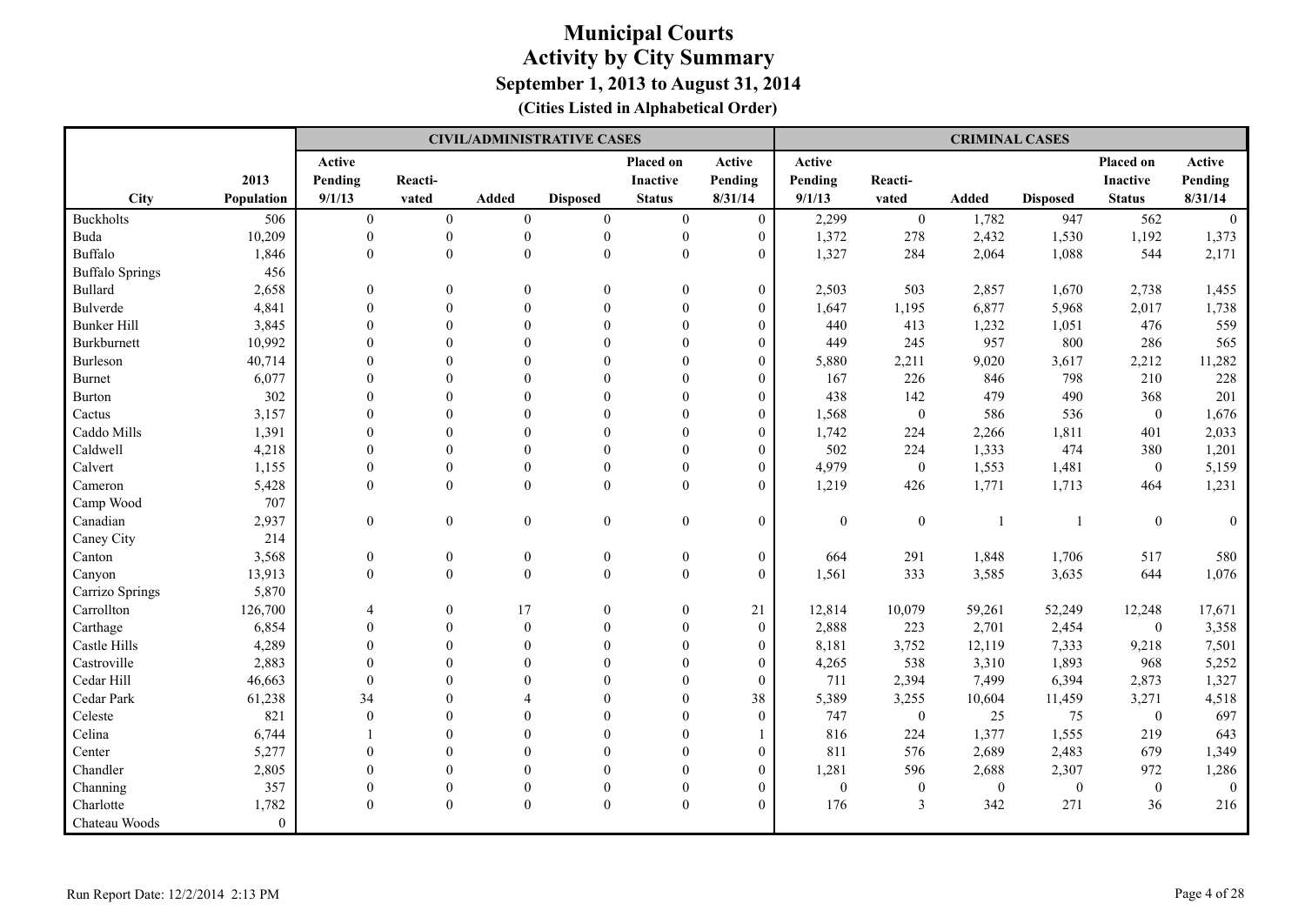|                        |              |                  |                  | <b>TOTAL CASES</b> |                  |                  |                  |
|------------------------|--------------|------------------|------------------|--------------------|------------------|------------------|------------------|
|                        |              | <b>Active</b>    |                  |                    |                  | Placed on        | Active           |
|                        | 2013         | Pending          | Reacti-          |                    |                  | <b>Inactive</b>  | Pending          |
| City                   | Population   | 9/1/13           | vated            | <b>Added</b>       | <b>Disposed</b>  | <b>Status</b>    | 8/31/14          |
| <b>Buckholts</b>       | 506          | 2,299            | $\boldsymbol{0}$ | 1,782              | 947              | 562              | $\mathbf{0}$     |
| Buda                   | 10,209       | 1,372            | 278              | 2,432              | 1,530            | 1,192            | 1,373            |
| Buffalo                | 1,846        | 1,327            | 284              | 2,064              | 1,088            | 544              | 2,171            |
| <b>Buffalo Springs</b> | 456          | $\theta$         | $\boldsymbol{0}$ | $\theta$           | $\boldsymbol{0}$ | $\theta$         | $\theta$         |
| <b>Bullard</b>         | 2,658        | 2,503            | 503              | 2,857              | 1,670            | 2,738            | 1,455            |
| Bulverde               | 4,841        | 1,647            | 1,195            | 6,877              | 5,968            | 2,017            | 1,738            |
| <b>Bunker Hill</b>     | 3,845        | 440              | 413              | 1,232              | 1,051            | 476              | 559              |
| <b>Burkburnett</b>     | 10,992       | 449              | 245              | 957                | 800              | 286              | 565              |
| <b>Burleson</b>        | 40,714       | 5,880            | 2,211            | 9,020              | 3,617            | 2,212            | 11,282           |
| <b>Burnet</b>          | 6,077        | 167              | 226              | 846                | 798              | 210              | 228              |
| <b>Burton</b>          | 302          | 438              | 142              | 479                | 490              | 368              | 201              |
| Cactus                 | 3,157        | 1,568            | $\mathbf{0}$     | 586                | 536              | $\overline{0}$   | 1,676            |
| Caddo Mills            | 1,391        | 1,742            | 224              | 2,266              | 1,811            | 401              | 2,033            |
| Caldwell               | 4,218        | 502              | 224              | 1,333              | 474              | 380              | 1,201            |
| Calvert                | 1,155        | 4,979            | $\mathbf{0}$     | 1,553              | 1,481            | $\mathbf{0}$     | 5,159            |
| Cameron                | 5,428        | 1,219            | 426              | 1,771              | 1,713            | 464              | 1,231            |
| Camp Wood              | 707          | $\boldsymbol{0}$ | $\boldsymbol{0}$ | $\mathbf{0}$       | $\boldsymbol{0}$ | $\mathbf{0}$     | $\boldsymbol{0}$ |
| Canadian               | 2,937        | $\mathbf{0}$     | $\boldsymbol{0}$ | $\mathbf{1}$       | $\mathbf{1}$     | $\boldsymbol{0}$ | $\mathbf{0}$     |
| Caney City             | 214          | $\theta$         | $\mathbf{0}$     | $\theta$           | $\theta$         | $\mathbf{0}$     | $\theta$         |
| Canton                 | 3,568        | 664              | 291              | 1,848              | 1,706            | 517              | 580              |
| Canyon                 | 13,913       | 1,561            | 333              | 3,585              | 3,635            | 644              | 1,076            |
| Carrizo Springs        | 5,870        | $\theta$         | $\boldsymbol{0}$ | $\mathbf{0}$       | $\mathbf{0}$     | $\mathbf{0}$     | $\theta$         |
| Carrollton             | 126,700      | 12,818           | 10,079           | 59,278             | 52,249           | 12,248           | 17,692           |
| Carthage               | 6,854        | 2,888            | 223              | 2,701              | 2,454            | $\mathbf{0}$     | 3,358            |
| Castle Hills           | 4,289        | 8,181            | 3,752            | 12,119             | 7,333            | 9,218            | 7,501            |
| Castroville            | 2,883        | 4,265            | 538              | 3,310              | 1,893            | 968              | 5,252            |
| Cedar Hill             | 46,663       | 711              | 2,394            | 7,499              | 6,394            | 2,873            | 1,327            |
| Cedar Park             | 61,238       | 5,423            | 3,255            | 10,608             | 11,459           | 3,271            | 4,556            |
| Celeste                | 821          | 747              | $\boldsymbol{0}$ | 25                 | 75               | $\mathbf{0}$     | 697              |
| Celina                 | 6,744        | 817              | 224              | 1,377              | 1,555            | 219              | 644              |
| Center                 | 5,277        | 811              | 576              | 2,689              | 2,483            | 679              | 1,349            |
| Chandler               | 2,805        | 1,281            | 596              | 2,688              | 2,307            | 972              | 1,286            |
| Channing               | 357          | $\mathbf{0}$     | $\boldsymbol{0}$ | $\mathbf{0}$       | $\boldsymbol{0}$ | $\mathbf{0}$     | $\mathbf{0}$     |
| Charlotte              | 1,782        | 176              | 3                | 342                | 271              | 36               | 216              |
| Chateau Woods          | $\mathbf{0}$ | $\overline{0}$   | $\mathbf{0}$     | $\mathbf{0}$       | $\mathbf{0}$     | $\mathbf{0}$     | $\mathbf{0}$     |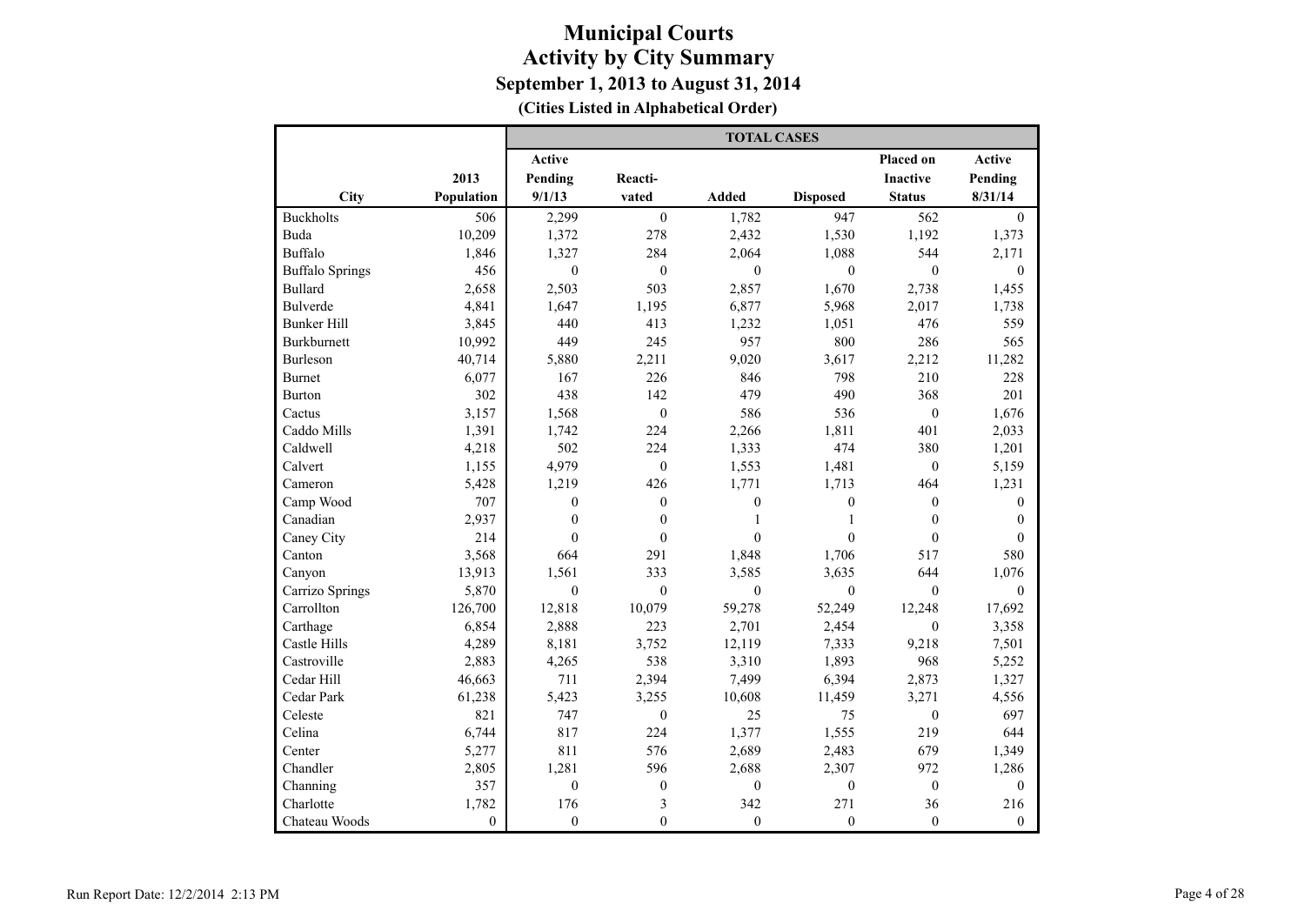|                   |            |              |                  |                | <b>CIVIL/ADMINISTRATIVE CASES</b> |                 |                  |              |                  | <b>CRIMINAL CASES</b> |                  |                  |                  |
|-------------------|------------|--------------|------------------|----------------|-----------------------------------|-----------------|------------------|--------------|------------------|-----------------------|------------------|------------------|------------------|
|                   |            | Active       |                  |                |                                   | Placed on       | Active           | Active       |                  |                       |                  | Placed on        | Active           |
|                   | 2013       | Pending      | Reacti-          |                |                                   | <b>Inactive</b> | Pending          | Pending      | Reacti-          |                       |                  | <b>Inactive</b>  | Pending          |
| <b>City</b>       | Population | 9/1/13       | vated            | Added          | <b>Disposed</b>                   | <b>Status</b>   | 8/31/14          | 9/1/13       | vated            | <b>Added</b>          | <b>Disposed</b>  | <b>Status</b>    | 8/31/14          |
| Chico             | 1,041      | 19           | $\bf{0}$         | 26             | 20                                | $\overline{0}$  | 25               | 168          | $\mathbf{0}$     | 49                    | 54               | $\overline{0}$   | 163              |
| Childress         | 6,091      | $\mathbf{0}$ | $\boldsymbol{0}$ | $\mathbf{0}$   | $\mathbf{0}$                      | $\mathbf{0}$    | $\overline{0}$   | 362          | 330              | 1,621                 | 528              | 646              | 1,139            |
| Chillicothe       | 686        | $\theta$     | $\mathbf{0}$     | $\theta$       | $\mathbf{0}$                      | $\theta$        | $\theta$         | 2,243        | 241              | 625                   | 682              | 157              | 2,216            |
| China             | 1,128      |              |                  |                |                                   |                 |                  |              |                  |                       |                  |                  |                  |
| China Grove       | 1,243      | $\Omega$     | $\Omega$         | $\theta$       | $\Omega$                          | $\Omega$        | $\mathbf{0}$     | 242          | 127              | 529                   | 151              | 277              | 486              |
| Cibolo            | 23,890     | $\Omega$     |                  | $\overline{0}$ |                                   | $\mathbf{0}$    | $\mathbf{0}$     | 638          | 302              | 1,776                 | 1,925            | 317              | 475              |
| Cisco             | 3,820      |              | $\Omega$         | $\Omega$       |                                   | $\theta$        | $\mathbf{0}$     | 2,462        | 212              | 2,084                 | 1,594            | 543              | 2,618            |
| Clarendon         | 1,943      |              | $\Omega$         | $\Omega$       |                                   | $\Omega$        | $\theta$         | 337          | $\boldsymbol{0}$ | 161                   | 139              | $\mathbf{0}$     | 378              |
| Clarksville       | 3,179      |              | $\Omega$         | $\Omega$       |                                   | $\Omega$        | $\theta$         | 679          | 95               | 822                   | 631              | 164              | 801              |
| Clarksville City  | 869        |              | $\Omega$         | $\Omega$       |                                   | $\theta$        | $\theta$         | $\mathbf{0}$ | $\mathbf{0}$     | $\mathbf{0}$          | $\boldsymbol{0}$ | $\theta$         | $\mathbf{0}$     |
| Claude            | 1,225      | $\Omega$     | $\theta$         | $\theta$       | $\Omega$                          | $\theta$        | $\mathbf{0}$     | $\theta$     | $\Omega$         | $\theta$              | $\theta$         | $\theta$         | $\mathbf{0}$     |
| Clear Lake Shores | 1,109      |              |                  |                |                                   |                 |                  |              |                  |                       |                  |                  |                  |
| Cleburne          | 29,747     | $\mathbf{0}$ | $\theta$         | $\overline{0}$ | $\theta$                          | $\mathbf{0}$    | $\mathbf{0}$     | 1,066        | 1,788            | 7,418                 | 7,036            | 2,025            | 2,864            |
| Cleveland         | 7,707      | $\Omega$     | $\Omega$         | $\Omega$       |                                   | $\theta$        | $\mathbf{0}$     | 992          | 1,461            | 2,943                 | 2,218            | 1,633            | 1,550            |
| Clifton           | 3,376      | $\Omega$     | $\Omega$         | $\Omega$       |                                   | $\theta$        | $\theta$         | 2,935        | 205              | 720                   | 860              | 330              | 666              |
| Clint             | 941        |              | $\Omega$         | $\Omega$       |                                   | $\Omega$        | $\theta$         | 176          | $\mathbf{0}$     | 212                   | 143              | $\mathbf{0}$     | 244              |
| Clute             | 11,287     |              | $\Omega$         | $\Omega$       |                                   | $\Omega$        | $\theta$         | 3,217        | 1,087            | 5,657                 | 5,160            | 1,197            | 3,604            |
| Clyde             | 3,734      |              | $\Omega$         | $\Omega$       |                                   | $\Omega$        | $\theta$         | 1,373        | 456              | 1,975                 | 1,470            | 377              | 1,956            |
| Cockrell Hill     | 4,288      |              |                  | $\Omega$       |                                   | $\Omega$        | $\theta$         | 6,376        | 4,410            | 9,651                 | 7,759            | 5,756            | 6,922            |
| Coffee City       | 278        |              |                  |                |                                   | $\theta$        | $\theta$         | 403          | 104              | 1,000                 | 743              | 208              | 556              |
| Coleman           | 4,518      | $\Omega$     |                  | $\Omega$       | $\Omega$                          | $\Omega$        | $\Omega$         | 525          | 218              | 534                   | 386              | 242              | 651              |
| College Station   | 100,050    | 22,610       | $\Omega$         | 7,669          | 7,735                             | $\Omega$        | 22,544           | 22,353       | 1,067            | 17,943                | 18,676           | 1,110            | 21,577           |
| Colleyville       | 24,500     | $\Omega$     | $\Omega$         | $\Omega$       | $\theta$                          | $\Omega$        | $\theta$         | 4,827        | 2,737            | 11,358                | 11,810           | 2,722            | 4,461            |
| Collinsville      | 1,631      | $\Omega$     | $\Omega$         | $\Omega$       |                                   | $\Omega$        | $\theta$         | 375          | 131              | 761                   | 864              | 279              | 124              |
| Colorado City     | 4,125      | $\Omega$     | $\Omega$         | $\Omega$       |                                   | $\Omega$        | $\theta$         | 1,268        | 147              | 1,063                 | 2,091            | 135              | 252              |
| Columbus          | 3,647      |              | $\Omega$         | $\Omega$       |                                   | $\theta$        | $\theta$         | 111          | 99               | 1,011                 | 853              | 181              | 187              |
| Comanche          | 4,214      |              |                  |                |                                   | $\Omega$        |                  | 657          | 131              | 944                   | 1,068            | 164              | 576              |
| Combes            | 3,022      |              |                  |                |                                   | $\Omega$        | $\theta$         | 3,107        | 510              | 3,929                 | 788              | 1,185            | 3,323            |
| Combine           | 2,011      | $\Omega$     | $\Omega$         | $\Omega$       | $\theta$                          | $\Omega$        | $\theta$         | 33           | 19               | 104                   | 100              | $27\,$           | 31               |
| Commerce          | 8,276      | 128          | $\mathbf{0}$     | 29             | 20                                | $\Omega$        | 137              | 1,999        | 419              | 1,407                 | 1,377            | 515              | 1,939            |
| Como              | 695        |              |                  |                |                                   |                 |                  |              |                  |                       |                  |                  |                  |
| Conroe            | 63,032     | 5,817        | $\boldsymbol{0}$ | 3,153          | 805                               | $\mathbf{0}$    | 8,165            | 8,902        | 6,425            | 19,742                | 21,627           | 5,499            | 7,929            |
| Converse          | 20,323     | $\theta$     | $\theta$         | $\overline{0}$ | $\overline{0}$                    | $\mathbf{0}$    | $\boldsymbol{0}$ | 1,627        | 1,560            | 4,445                 | 2,274            | 1,426            | 3,942            |
| Coolidge          | 950        |              | $\Omega$         |                | $\theta$                          | $\mathbf{0}$    | $\overline{2}$   | 42           | $\boldsymbol{0}$ | 21                    | 13               | $\boldsymbol{0}$ | 63               |
| Cooper            | 1,977      |              | $\theta$         | 6              | $\overline{\mathcal{A}}$          | $\theta$        | $\mathbf{0}$     | $\mathbf{0}$ | $\overline{0}$   | $\mathbf{0}$          | $\overline{0}$   | $\theta$         | $\boldsymbol{0}$ |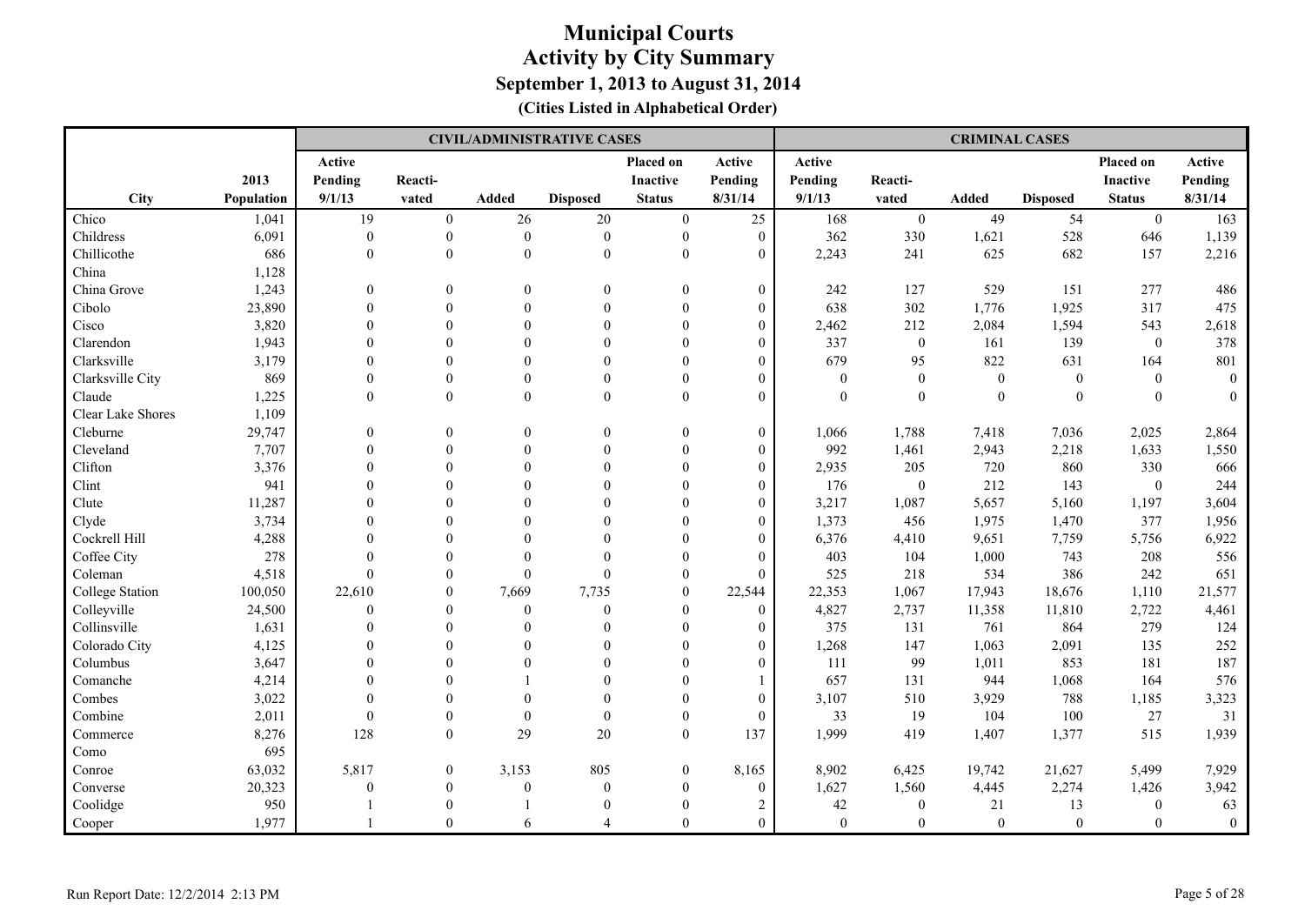|                          |            |                  |                  | <b>TOTAL CASES</b> |                  |                  |                  |
|--------------------------|------------|------------------|------------------|--------------------|------------------|------------------|------------------|
|                          |            | Active           |                  |                    |                  | Placed on        | Active           |
|                          | 2013       | Pending          | Reacti-          |                    |                  | <b>Inactive</b>  | Pending          |
| City                     | Population | 9/1/13           | vated            | <b>Added</b>       | <b>Disposed</b>  | <b>Status</b>    | 8/31/14          |
| Chico                    | 1,041      | 187              | $\boldsymbol{0}$ | 75                 | 74               | $\mathbf{0}$     | 188              |
| Childress                | 6,091      | 362              | 330              | 1,621              | 528              | 646              | 1,139            |
| Chillicothe              | 686        | 2,243            | 241              | 625                | 682              | 157              | 2,216            |
| China                    | 1,128      | $\boldsymbol{0}$ | $\boldsymbol{0}$ | $\mathbf{0}$       | $\boldsymbol{0}$ | $\boldsymbol{0}$ | $\overline{0}$   |
| China Grove              | 1,243      | 242              | 127              | 529                | 151              | 277              | 486              |
| Cibolo                   | 23,890     | 638              | 302              | 1,776              | 1,925            | 317              | 475              |
| Cisco                    | 3,820      | 2,462            | 212              | 2,084              | 1,594            | 543              | 2,618            |
| Clarendon                | 1,943      | 337              | $\boldsymbol{0}$ | 161                | 139              | $\boldsymbol{0}$ | 378              |
| Clarksville              | 3,179      | 679              | 95               | 822                | 631              | 164              | 801              |
| Clarksville City         | 869        | $\mathbf{0}$     | $\boldsymbol{0}$ | $\mathbf{0}$       | $\boldsymbol{0}$ | $\boldsymbol{0}$ | $\boldsymbol{0}$ |
| Claude                   | 1,225      | $\mathbf{0}$     | $\boldsymbol{0}$ | $\mathbf{0}$       | $\boldsymbol{0}$ | $\mathbf{0}$     | $\mathbf{0}$     |
| <b>Clear Lake Shores</b> | 1,109      | $\theta$         | $\theta$         | $\theta$           | $\theta$         | $\theta$         | $\Omega$         |
| Cleburne                 | 29,747     | 1,066            | 1,788            | 7,418              | 7,036            | 2,025            | 2,864            |
| Cleveland                | 7,707      | 992              | 1,461            | 2,943              | 2,218            | 1,633            | 1,550            |
| Clifton                  | 3,376      | 2,935            | 205              | 720                | 860              | 330              | 666              |
| Clint                    | 941        | 176              | $\mathbf{0}$     | 212                | 143              | $\mathbf{0}$     | 244              |
| Clute                    | 11,287     | 3,217            | 1,087            | 5,657              | 5,160            | 1,197            | 3,604            |
| Clyde                    | 3,734      | 1,373            | 456              | 1,975              | 1,470            | 377              | 1,956            |
| Cockrell Hill            | 4,288      | 6,376            | 4,410            | 9,651              | 7,759            | 5,756            | 6,922            |
| Coffee City              | 278        | 403              | 104              | 1,000              | 743              | 208              | 556              |
| Coleman                  | 4,518      | 525              | 218              | 534                | 386              | 242              | 651              |
| <b>College Station</b>   | 100,050    | 44,963           | 1,067            | 25,612             | 26,411           | 1,110            | 44,121           |
| Colleyville              | 24,500     | 4,827            | 2,737            | 11,358             | 11,810           | 2,722            | 4,461            |
| Collinsville             | 1,631      | 375              | 131              | 761                | 864              | 279              | 124              |
| Colorado City            | 4,125      | 1,268            | 147              | 1,063              | 2,091            | 135              | 252              |
| Columbus                 | 3,647      | 111              | 99               | 1,011              | 853              | 181              | 187              |
| Comanche                 | 4,214      | 657              | 131              | 945                | 1,068            | 164              | 577              |
| Combes                   | 3,022      | 3,107            | 510              | 3,929              | 788              | 1,185            | 3,323            |
| Combine                  | 2,011      | 33               | 19               | 104                | 100              | 27               | 31               |
| Commerce                 | 8,276      | 2,127            | 419              | 1,436              | 1,397            | 515              | 2,076            |
| Como                     | 695        | $\mathbf{0}$     | $\theta$         | $\mathbf{0}$       | $\theta$         | $\mathbf{0}$     | $\theta$         |
| Conroe                   | 63,032     | 14,719           | 6,425            | 22,895             | 22,432           | 5,499            | 16,094           |
| Converse                 | 20,323     | 1,627            | 1,560            | 4,445              | 2,274            | 1,426            | 3,942            |
| Coolidge                 | 950        | 43               | $\boldsymbol{0}$ | 22                 | 13               | $\boldsymbol{0}$ | 65               |
| Cooper                   | 1,977      | $\mathbf{1}$     | $\theta$         | 6                  | $\overline{4}$   | $\mathbf{0}$     | $\boldsymbol{0}$ |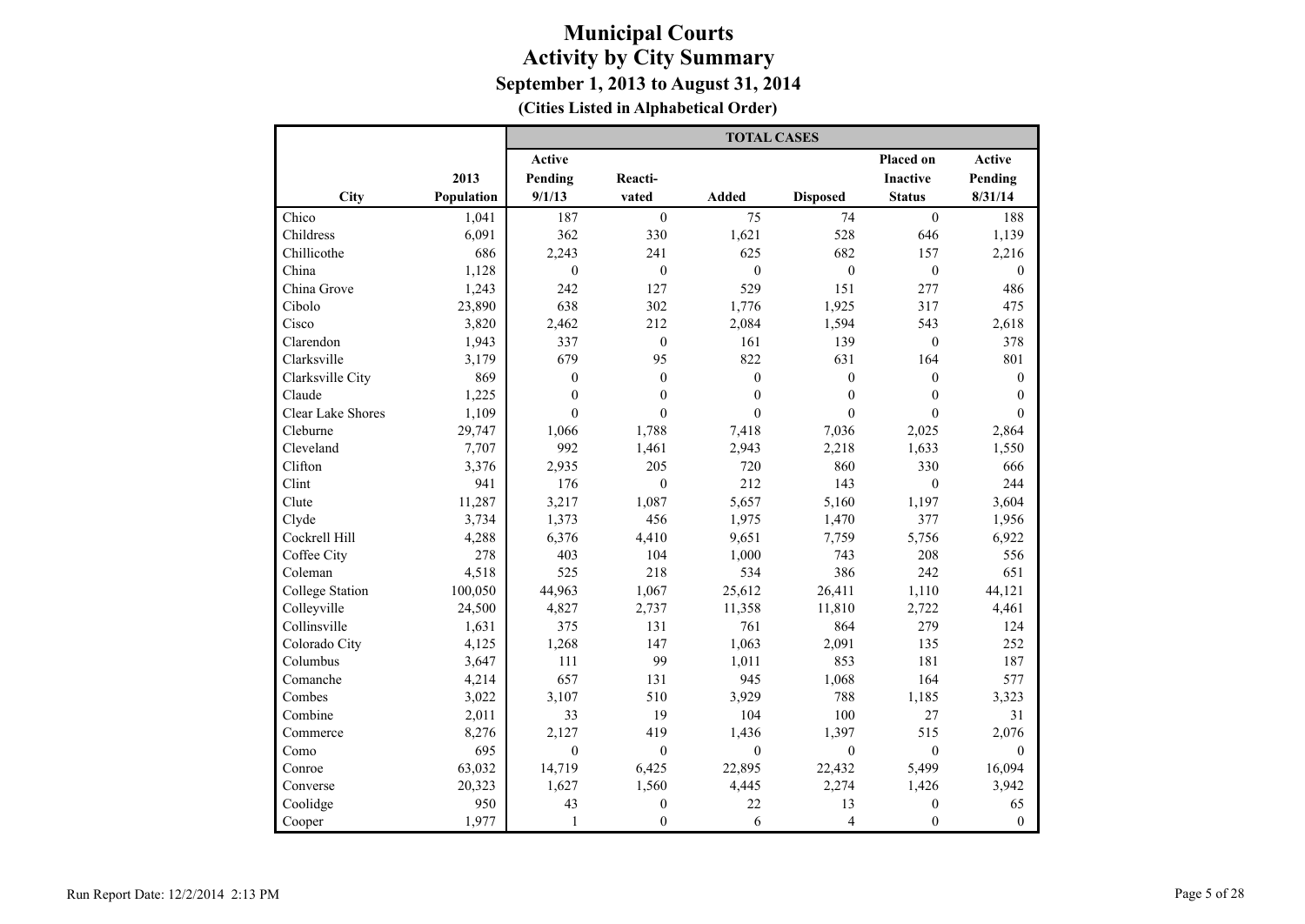|                          |            |                  |                |                  | <b>CIVIL/ADMINISTRATIVE CASES</b> |                  |                  |           |                  | <b>CRIMINAL CASES</b> |                 |                  |                  |
|--------------------------|------------|------------------|----------------|------------------|-----------------------------------|------------------|------------------|-----------|------------------|-----------------------|-----------------|------------------|------------------|
|                          |            | Active           |                |                  |                                   | Placed on        | Active           | Active    |                  |                       |                 | Placed on        | Active           |
|                          | 2013       | Pending          | Reacti-        |                  |                                   | <b>Inactive</b>  | Pending          | Pending   | Reacti-          |                       |                 | <b>Inactive</b>  | Pending          |
| City                     | Population | 9/1/13           | vated          | Added            | <b>Disposed</b>                   | <b>Status</b>    | 8/31/14          | 9/1/13    | vated            | <b>Added</b>          | <b>Disposed</b> | <b>Status</b>    | 8/31/14          |
| Coppell                  | 40,342     | 85               | $\mathbf{0}$   | 120              | 114                               | $\overline{0}$   | 90               | 3,163     | 2,147            | 8,534                 | 9,036           | 2,264            | 2,685            |
| Copper Canyon            | 33,122     | $\boldsymbol{0}$ | $\overline{0}$ | $\theta$         | $\boldsymbol{0}$                  | $\mathbf{0}$     | $\mathbf{0}$     | 156       | 172              | 1,016                 | 1,090           | 79               | 254              |
| Copperas Cove            | 1,393      | 30               | $\Omega$       |                  | $\theta$                          | $\Omega$         | 31               | 2,985     | 2,264            | 6,879                 | 7,583           | 1,672            | 3,017            |
| Corinth                  | 20,618     | $\boldsymbol{0}$ | $\mathbf{0}$   | $\Omega$         | $\mathbf{0}$                      | $\theta$         | $\mathbf{0}$     | 2,043     | 1,211            | 7,386                 | 5,929           | 1,737            | 2,975            |
| Corpus Christi           | 316,381    | $\theta$         | $\theta$       | $\theta$         | $\theta$                          | $\Omega$         | $\theta$         | 9,520     | 48,151           | 66,352                | 57,371          | 58,516           | 11,428           |
| Corral City              | $28\,$     |                  |                |                  |                                   |                  |                  |           |                  |                       |                 |                  |                  |
| Corrigan                 | 1,551      | $\boldsymbol{0}$ | $\mathbf{0}$   | $\boldsymbol{0}$ | $\boldsymbol{0}$                  | $\boldsymbol{0}$ | $\mathbf{0}$     | 1,236     | 1,219            | 7,939                 | 7,012           | 1,288            | 2,094            |
| Corsicana                | 23,937     | $\mathbf{0}$     | $\overline{0}$ | $\mathbf{0}$     | $\overline{0}$                    | $\mathbf{0}$     | $\overline{0}$   | 12,737    | 979              | 6,302                 | 6,139           | 1,598            | 12,282           |
| Cottonwood               | 195        |                  |                |                  |                                   |                  |                  |           |                  |                       |                 |                  |                  |
| <b>Cottonwood Shores</b> | 1,127      | $\theta$         | $\Omega$       | $\Omega$         | $\Omega$                          | $\theta$         | $\theta$         | 57        | $\mathbf{1}$     | 122                   | 84              | $\mathbf{0}$     | 99               |
| Cotulla                  | 4,022      |                  | $\Omega$       |                  | $\Omega$                          | $\theta$         |                  | 90        | 56               | 672                   | 366             | 133              | 320              |
| Covington                | 266        |                  | $\Omega$       | $\Omega$         | $\Omega$                          | $\Omega$         | $\theta$         | 112       | $\mathbf{0}$     | 18                    | 69              | $\mathbf{0}$     | 82               |
| Crandall                 | 3,043      | $\Omega$         | $\Omega$       | $\Omega$         | $\Omega$                          | $\Omega$         | $\theta$         | 2,410     | 829              | 1,012                 | 989             | 663              | 2,601            |
| Crane                    | 3,685      | $\theta$         | $\overline{0}$ | $\theta$         | $\theta$                          | $\theta$         | $\theta$         | 1,109     | 11               | 1,099                 | 822             | $\overline{4}$   | 1,401            |
| Crawford                 | 735        |                  |                |                  |                                   |                  |                  |           |                  |                       |                 |                  |                  |
| Crockett                 | 6,621      | $\mathbf{0}$     | $\Omega$       | $\Omega$         | $\Omega$                          | $\Omega$         | $\boldsymbol{0}$ | 2,126     | $\boldsymbol{0}$ | 1,101                 | 1,188           | $\mathbf{0}$     | 2,041            |
| Crosbyton                | 1,707      | $\theta$         | $\Omega$       | $\Omega$         |                                   | $\Omega$         | $\theta$         | 243       | $\mathbf{1}$     | 373                   | 246             | $\Omega$         | 371              |
| <b>Cross Plains</b>      | 976        |                  | $\Omega$       |                  |                                   | $\Omega$         | $\Omega$         | 1,044     | 35               | 1,430                 | 1,236           | $\Omega$         | 1,280            |
| Cross Roads              | 865        |                  | $\Omega$       |                  | $\Omega$                          | $\Omega$         | $\Omega$         | $\Omega$  | $\mathbf{0}$     | $\theta$              | $\mathbf{0}$    | $\Omega$         | $\boldsymbol{0}$ |
| Cross Timber             | 271        |                  |                |                  |                                   |                  | $\theta$         | $\Omega$  | $\Omega$         | $\mathbf{0}$          | $\mathbf{0}$    | $\Omega$         | $\boldsymbol{0}$ |
| Crowell                  | 905        |                  |                |                  |                                   |                  | $\mathbf{0}$     | 169       | $\boldsymbol{0}$ | 39                    | 45              | $\mathbf{0}$     | 171              |
| Crowley                  | 14,102     |                  |                |                  |                                   |                  | $\mathbf{0}$     | 1,304     | 1,922            | 5,727                 | 5,481           | 1,975            | 1,513            |
| Crystal City             | 7,446      |                  |                |                  |                                   | $\Omega$         | $\theta$         | 4,559     | $\mathbf{1}$     | 1,611                 | 834             | $\boldsymbol{0}$ | 5,315            |
| Cuero                    | 7,005      |                  |                |                  |                                   | $\Omega$         | $\Omega$         | 4,348     | 886              | 1,903                 | 2,099           | 1,353            | 3,686            |
| Cumby                    | 780        |                  |                |                  |                                   | $\Omega$         | $\Omega$         | 4,546     | 176              | 2,651                 | 2,154           | 16               | 5,258            |
| Cuney                    | 140        |                  |                | $\Omega$         |                                   | $\Omega$         | $\theta$         | 1,025     | $\mathbf{0}$     | 630                   | 409             | $\mathbf{0}$     | 1,246            |
| Cut and Shoot            | 1,089      | $\Omega$         |                | $\Omega$         |                                   | $\Omega$         | $\theta$         | 380       | 107              | 397                   | 138             | 198              | 548              |
| Daingerfield             | 2,526      |                  |                |                  |                                   | $\Omega$         | $\theta$         | 109       | 607              | 1,264                 | 1,298           | 394              | 288              |
| Daisetta                 | 967        |                  |                |                  |                                   |                  | $\theta$         | 528       | 117              | 487                   | 451             | 150              | 257              |
| Dalhart                  | 8,256      |                  |                | $\Omega$         |                                   |                  | $\theta$         | 541       | 202              | 1,764                 | 1,654           | 316              | 537              |
| Dallas                   | 1,257,676  |                  | $\Omega$       | 4,635            |                                   |                  | 4,635            | 1,619,451 | 41,308           | 207,674               | 114,659         | 47,857           | 1,311,876        |
| Dalworthington Gardens   | 2,336      |                  | $\Omega$       | $\Omega$         |                                   |                  | $\mathbf{0}$     | 3,941     | 5,357            | 8,259                 | 7,293           | 4,211            | 6,046            |
| Danbury                  | 1,736      |                  |                |                  |                                   |                  | $\theta$         | 125       | 16               | 115                   | 90              | 17               | 149              |
| Dawson                   | 801        |                  |                |                  |                                   | $\Omega$         | $\mathbf{0}$     | 565       | $10\,$           | 753                   | 288             | $\overline{4}$   | 1,037            |
| Dayton                   | 7,390      | $\theta$         | $\Omega$       | $\theta$         | $\Omega$                          | $\Omega$         | $\theta$         | 19,525    | 944              | 2,988                 | 3,230           | 1,268            | 19,442           |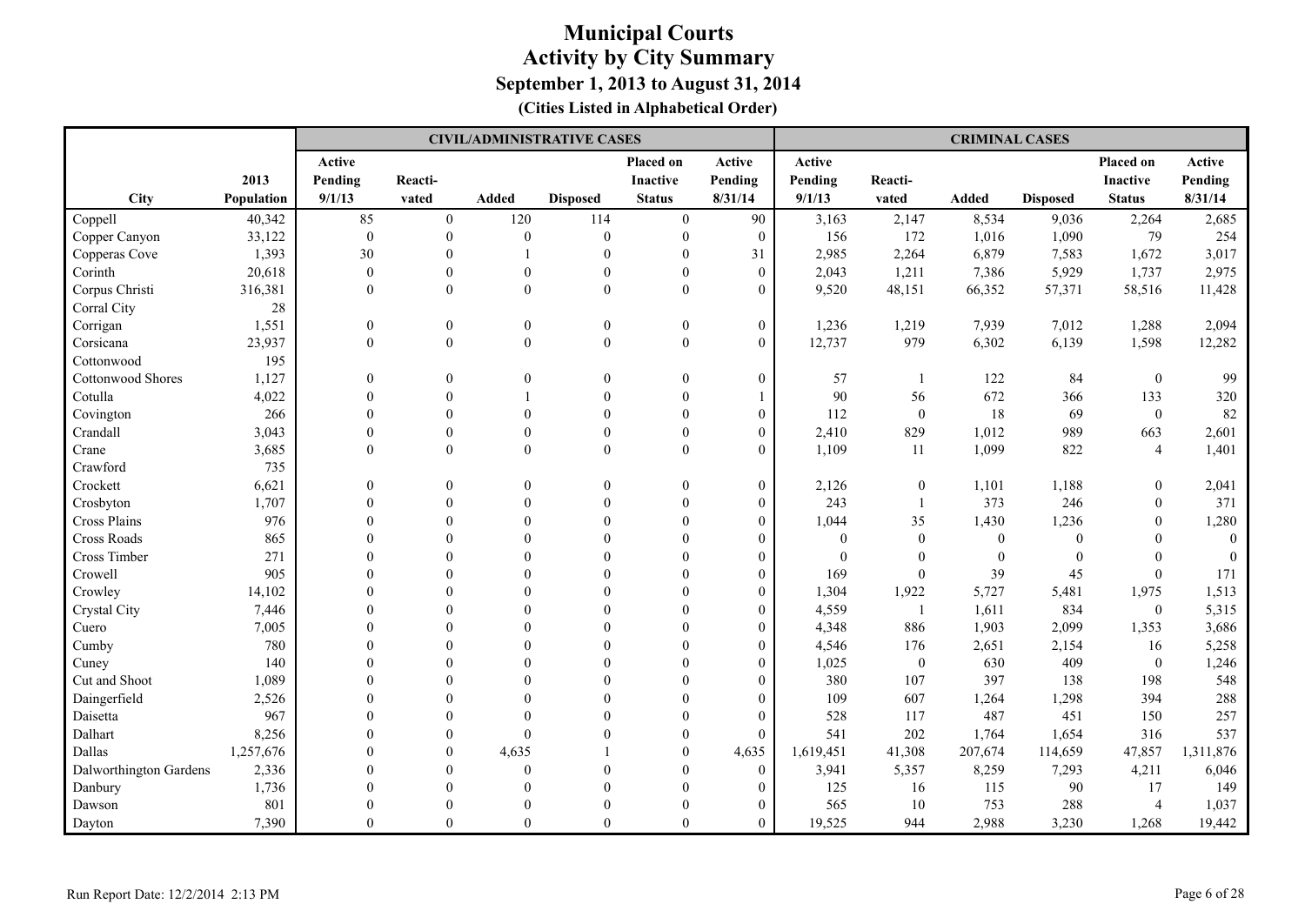|                        |            |                  |                  | <b>TOTAL CASES</b> |                  |                  |              |
|------------------------|------------|------------------|------------------|--------------------|------------------|------------------|--------------|
|                        |            | Active           |                  |                    |                  | Placed on        | Active       |
|                        | 2013       | Pending          | Reacti-          |                    |                  | <b>Inactive</b>  | Pending      |
| City                   | Population | 9/1/13           | vated            | <b>Added</b>       | <b>Disposed</b>  | <b>Status</b>    | 8/31/14      |
| Coppell                | 40,342     | 3,248            | 2,147            | 8,654              | 9,150            | 2,264            | 2,775        |
| Copper Canyon          | 33,122     | 156              | 172              | 1,016              | 1,090            | 79               | 254          |
| Copperas Cove          | 1,393      | 3,015            | 2,264            | 6,880              | 7,583            | 1,672            | 3,048        |
| Corinth                | 20,618     | 2,043            | 1,211            | 7,386              | 5,929            | 1,737            | 2,975        |
| Corpus Christi         | 316,381    | 9,520            | 48,151           | 66,352             | 57,371           | 58,516           | 11,428       |
| Corral City            | 28         | $\mathbf{0}$     | $\mathbf{0}$     | $\mathbf{0}$       | $\mathbf{0}$     | $\mathbf{0}$     | $\theta$     |
| Corrigan               | 1,551      | 1,236            | 1,219            | 7,939              | 7,012            | 1,288            | 2,094        |
| Corsicana              | 23,937     | 12,737           | 979              | 6,302              | 6,139            | 1,598            | 12,282       |
| Cottonwood             | 195        | $\mathbf{0}$     | $\boldsymbol{0}$ | $\mathbf{0}$       | $\boldsymbol{0}$ | $\boldsymbol{0}$ | $\mathbf{0}$ |
| Cottonwood Shores      | 1,127      | 57               | $\mathbf{1}$     | 122                | 84               | $\boldsymbol{0}$ | 99           |
| Cotulla                | 4,022      | 90               | 56               | 673                | 366              | 133              | 321          |
| Covington              | 266        | 112              | $\mathbf{0}$     | 18                 | 69               | $\boldsymbol{0}$ | 82           |
| Crandall               | 3,043      | 2,410            | 829              | 1,012              | 989              | 663              | 2,601        |
| Crane                  | 3,685      | 1,109            | 11               | 1,099              | 822              | $\overline{4}$   | 1,401        |
| Crawford               | 735        | $\mathbf{0}$     | $\mathbf{0}$     | $\mathbf{0}$       | $\mathbf{0}$     | $\mathbf{0}$     | $\mathbf{0}$ |
| Crockett               | 6,621      | 2,126            | $\mathbf{0}$     | 1,101              | 1,188            | $\overline{0}$   | 2,041        |
| Crosbyton              | 1,707      | 243              | 1                | 373                | 246              | $\boldsymbol{0}$ | 371          |
| Cross Plains           | 976        | 1,044            | 35               | 1,430              | 1,236            | $\boldsymbol{0}$ | 1,280        |
| <b>Cross Roads</b>     | 865        | $\mathbf{0}$     | $\mathbf{0}$     | $\mathbf{0}$       | $\boldsymbol{0}$ | $\mathbf{0}$     | $\mathbf{0}$ |
| Cross Timber           | 271        | $\boldsymbol{0}$ | $\overline{0}$   | $\boldsymbol{0}$   | $\boldsymbol{0}$ | $\boldsymbol{0}$ | $\theta$     |
| Crowell                | 905        | 169              | $\theta$         | 39                 | 45               | $\theta$         | 171          |
| Crowley                | 14,102     | 1,304            | 1,922            | 5,727              | 5,481            | 1,975            | 1,513        |
| Crystal City           | 7,446      | 4,559            | 1                | 1,611              | 834              | $\mathbf{0}$     | 5,315        |
| Cuero                  | 7,005      | 4,348            | 886              | 1,903              | 2,099            | 1,353            | 3,686        |
| Cumby                  | 780        | 4,546            | 176              | 2,651              | 2,154            | 16               | 5,258        |
| Cuney                  | 140        | 1,025            | $\mathbf{0}$     | 630                | 409              | $\mathbf{0}$     | 1,246        |
| Cut and Shoot          | 1,089      | 380              | 107              | 397                | 138              | 198              | 548          |
| Daingerfield           | 2,526      | 109              | 607              | 1,264              | 1,298            | 394              | 288          |
| Daisetta               | 967        | 528              | 117              | 487                | 451              | 150              | 257          |
| Dalhart                | 8,256      | 541              | 202              | 1,764              | 1,654            | 316              | 537          |
| Dallas                 | 1,257,676  | 1,619,451        | 41,308           | 212,309            | 114,660          | 47,857           | 1,316,511    |
| Dalworthington Gardens | 2,336      | 3,941            | 5,357            | 8,259              | 7,293            | 4,211            | 6,046        |
| Danbury                | 1,736      | 125              | 16               | 115                | 90               | 17               | 149          |
| Dawson                 | 801        | 565              | 10               | 753                | 288              | $\overline{4}$   | 1,037        |
| Dayton                 | 7,390      | 19,525           | 944              | 2,988              | 3,230            | 1,268            | 19,442       |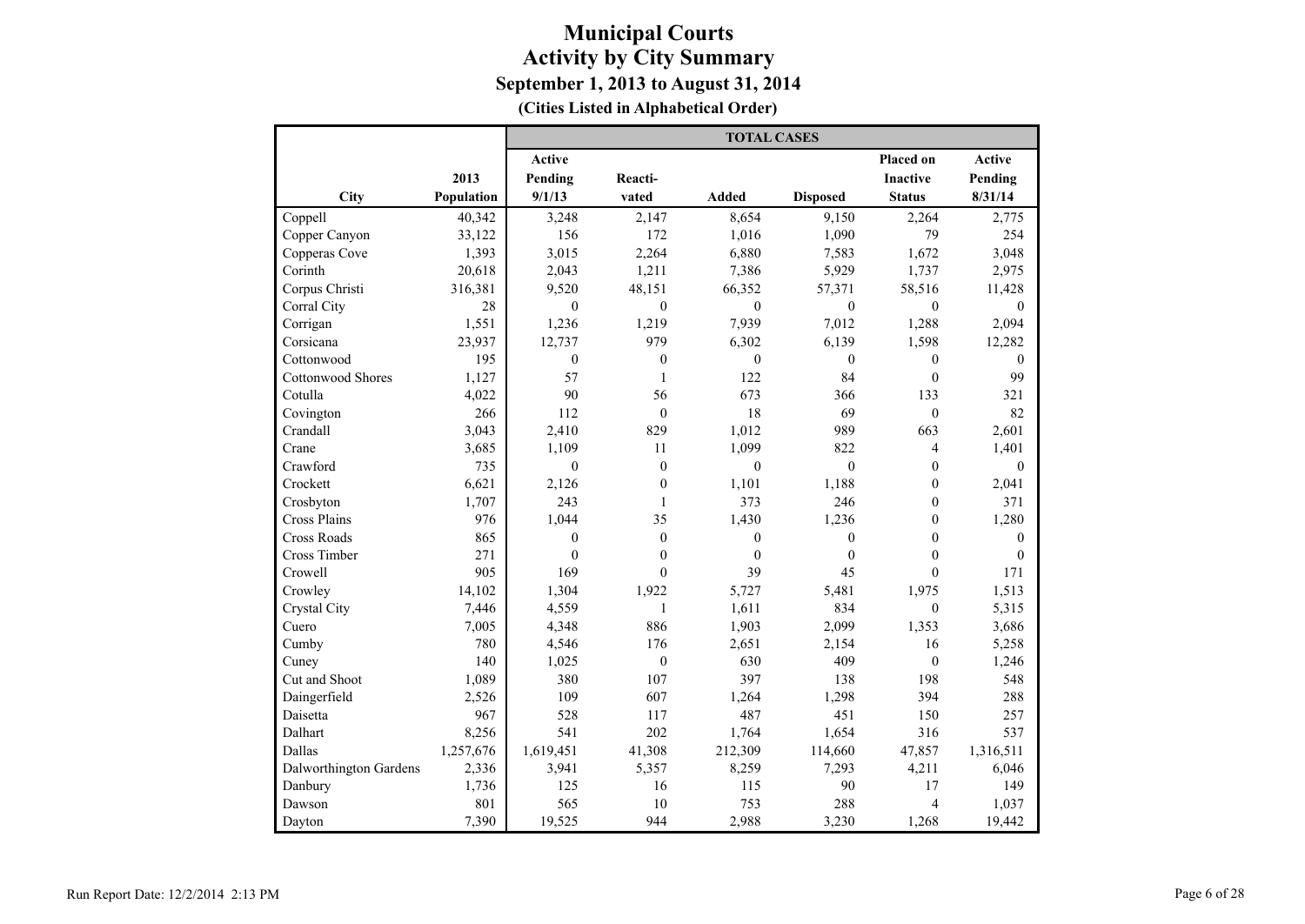|                  |                   |                |                  |                  | <b>CIVIL/ADMINISTRATIVE CASES</b> |                  |                  |                  |                  | <b>CRIMINAL CASES</b> |                  |                  |                  |
|------------------|-------------------|----------------|------------------|------------------|-----------------------------------|------------------|------------------|------------------|------------------|-----------------------|------------------|------------------|------------------|
|                  |                   | Active         |                  |                  |                                   | Placed on        | Active           | Active           |                  |                       |                  | Placed on        | Active           |
|                  | 2013              | Pending        | Reacti-          |                  |                                   | <b>Inactive</b>  | Pending          | Pending          | Reacti-          |                       |                  | <b>Inactive</b>  | Pending          |
| <b>City</b>      | <b>Population</b> | 9/1/13         | vated            | <b>Added</b>     | <b>Disposed</b>                   | <b>Status</b>    | 8/31/14          | 9/1/13           | vated            | Added                 | <b>Disposed</b>  | <b>Status</b>    | 8/31/14          |
| Dayton Lakes     | 94                | $\mathbf{0}$   | $\boldsymbol{0}$ | $\boldsymbol{0}$ | $\mathbf{0}$                      | $\mathbf{0}$     | $\overline{0}$   | $\overline{0}$   | $\boldsymbol{0}$ | $\mathbf{0}$          | $\boldsymbol{0}$ | $\overline{0}$   | $\boldsymbol{0}$ |
| De Kalb          | 1,658             | $\theta$       | $\theta$         | $\Omega$         | $\theta$                          | $\mathbf{0}$     | $\mathbf{0}$     | 372              | 177              | 489                   | 510              | 220              | 310              |
| De Leon          | 2,197             | $\Omega$       | $\Omega$         | $\Omega$         | $\theta$                          | $\theta$         | $\mathbf{0}$     | 206              | 122              | 561                   | 610              | 196              | 158              |
| Decatur          | 6,261             |                | $\Omega$         | $\Omega$         |                                   |                  | $\mathbf{0}$     | 1,070            | 1,228            | 6,102                 | 5,998            | 1,416            | 986              |
| Deer Park        | 33,237            |                |                  | $\Omega$         |                                   |                  | $\theta$         | 4,849            | 3,404            | 16,541                | 15,846           | 3,843            | 5,105            |
| Del Rio          | 349               | $\Omega$       | $\Omega$         | $\Omega$         |                                   |                  | $\mathbf{0}$     | 22,107           | 2,139            | 7,897                 | 7,023            | 999              | 24,140           |
| Denison          | 22,816            | $\theta$       | $\mathbf{0}$     | $\mathbf{0}$     | $\mathbf{0}$                      | $\theta$         | $\mathbf{0}$     | 7,415            | 3,575            | 9,286                 | 5,746            | 4,200            | 10,359           |
| Denton           | 123,099           | 9,713          | 502              | 4,181            | 2,778                             | 1,938            | 9,962            | 11,645           | 7,550            | 31,062                | 33,388           | 7,778            | 9,098            |
| Denver City      | 4,646             | $\theta$       | $\boldsymbol{0}$ | $\theta$         | $\theta$                          | $\mathbf{0}$     | $\mathbf{0}$     | 486              | $\boldsymbol{0}$ | 62                    | $40\,$           | $\boldsymbol{0}$ | $\boldsymbol{0}$ |
| DeSoto           | 51,483            | $\Omega$       | $\Omega$         | $\Omega$         | $\Omega$                          | $\Omega$         | $\theta$         | 8,971            | 5,562            | 11,744                | 11,192           | 5,923            | 7,914            |
| Devine           | 4,543             | $\theta$       | $\Omega$         | $\Omega$         |                                   |                  | $\theta$         | 2,076            | $\boldsymbol{0}$ | 464                   | 393              | $\mathbf{0}$     | 2,149            |
| Diboll           | 5,323             | $\overline{2}$ | $\Omega$         | $\Omega$         |                                   |                  | 2                | 3,818            | $\mathbf{0}$     | 5,007                 | 4,315            | $\mathbf{0}$     | 4,510            |
| Dickinson        | 19,293            | $\theta$       | $\theta$         | $\theta$         | $\Omega$                          | $\Omega$         | $\mathbf{0}$     | 2,400            | 1,415            | 4,641                 | 4,570            | 1,371            | 2,531            |
| Dilley           | 4,070             | $\theta$       | $\mathbf{0}$     | $\mathbf{0}$     | $\theta$                          | $\mathbf{0}$     | $\overline{0}$   | 1,461            | 105              | 515                   | 206              | 66               | 1,815            |
| Dimmitt          | 4,407             |                |                  |                  |                                   |                  |                  |                  |                  |                       |                  |                  |                  |
| Dish, City of    | 304               | $\mathbf{0}$   | $\boldsymbol{0}$ | $\boldsymbol{0}$ | $\boldsymbol{0}$                  | $\boldsymbol{0}$ | $\boldsymbol{0}$ | $\boldsymbol{0}$ | $\boldsymbol{0}$ | $\boldsymbol{0}$      | $\boldsymbol{0}$ | $\mathbf{0}$     | $\boldsymbol{0}$ |
| Dodd City        | 368               |                |                  |                  |                                   |                  |                  |                  |                  |                       |                  |                  |                  |
| Domino           | 78                |                |                  |                  |                                   |                  |                  |                  |                  |                       |                  |                  |                  |
| Donna            | 16,270            | $\mathbf{0}$   | $\theta$         | $\mathbf{0}$     | $\theta$                          | $\mathbf{0}$     | $\boldsymbol{0}$ | 4,653            | 1,758            | 4,167                 | 3,503            | 1,931            | 5,146            |
| Double Oak       | 2,995             | $\theta$       | $\theta$         | $\theta$         |                                   | $\Omega$         | $\boldsymbol{0}$ | 812              | 1                | 1,396                 | 1,191            | 63               | 1,062            |
| Dripping Springs | 1,870             | $\theta$       | $\Omega$         | $\Omega$         |                                   |                  | $\boldsymbol{0}$ | $\boldsymbol{0}$ | $\boldsymbol{0}$ | 5                     | $\sqrt{5}$       | $\boldsymbol{0}$ | $\mathbf{0}$     |
| Driscoll         | 757               |                |                  |                  |                                   |                  | $\mathbf{0}$     | 1,102            | 232              | 3,046                 | 2,123            | 1,208            | 1,049            |
| Dublin           | 3,698             |                |                  | $\Omega$         |                                   |                  | $\theta$         | 363              | 142              | 269                   | 403              | 64               | 336              |
| Dumas            | 14,958            | $\Omega$       |                  | $\Omega$         | $\theta$                          | $\Omega$         | 2                | 558              | 742              | 3,085                 | 2,812            | 868              | 707              |
| Duncanville      | 39,605            | $\Omega$       | $\Omega$         | 798              | 17                                | $\Omega$         | 781              | 7,879            | 6,186            | 8,740                 | 6,674            | 7,091            | 9,074            |
| Eagle Lake       | 3,623             | $\Omega$       | $\theta$         | $\theta$         | $\theta$                          | $\Omega$         | $\mathbf{0}$     | 191              | 210              | 1,752                 | 1,327            | 412              | 418              |
| Eagle Pass       | 27,708            | $\theta$       | $\Omega$         | $\theta$         | $\mathbf{0}$                      | $\theta$         | $\mathbf{0}$     | 23,867           | 2,132            | 5,669                 | 6,037            | 2,015            | 28,094           |
| Early            | 2,807             | $\theta$       | $\mathbf{0}$     | $\mathbf{0}$     | $\mathbf{0}$                      | $\theta$         | $\overline{0}$   | 1,041            | 178              | 794                   | 657              | 178              | 1,178            |
| Earth            | 1,048             |                |                  |                  |                                   |                  |                  |                  |                  |                       |                  |                  |                  |
| East Bernard     | 2,289             | $\theta$       | $\Omega$         | $\theta$         | $\theta$                          | $\mathbf{0}$     | $\mathbf{0}$     | 378              | $10\,$           | 782                   | 617              | 6                | 551              |
| East Mountain    | 800               | $\theta$       | $\Omega$         | $\Omega$         | $\theta$                          | $\theta$         | $\mathbf{0}$     | 291              | 228              | 1,290                 | 872              | 501              | 436              |
| East Tawakoni    | 893               | $\Omega$       | $\boldsymbol{0}$ | $\Omega$         | $\boldsymbol{0}$                  | $\Omega$         | $\boldsymbol{0}$ | 206              | 78               | 190                   | 258              | 65               | 151              |
| Eastland         | 3,890             | $\Omega$       | $\theta$         | $\Omega$         | $\Omega$                          | $\Omega$         | $\mathbf{0}$     | 1,167            | 143              | 590                   | 531              | 360              | 1,009            |
| Easton           | 501               |                |                  |                  |                                   |                  |                  |                  |                  |                       |                  |                  |                  |
| Ector            | 691               | $\mathbf{0}$   | $\mathbf{0}$     | $\mathbf{0}$     | $\mathbf{0}$                      | $\mathbf{0}$     | $\mathbf{0}$     | 50               | 4                | 244                   | 187              | 18               | 93               |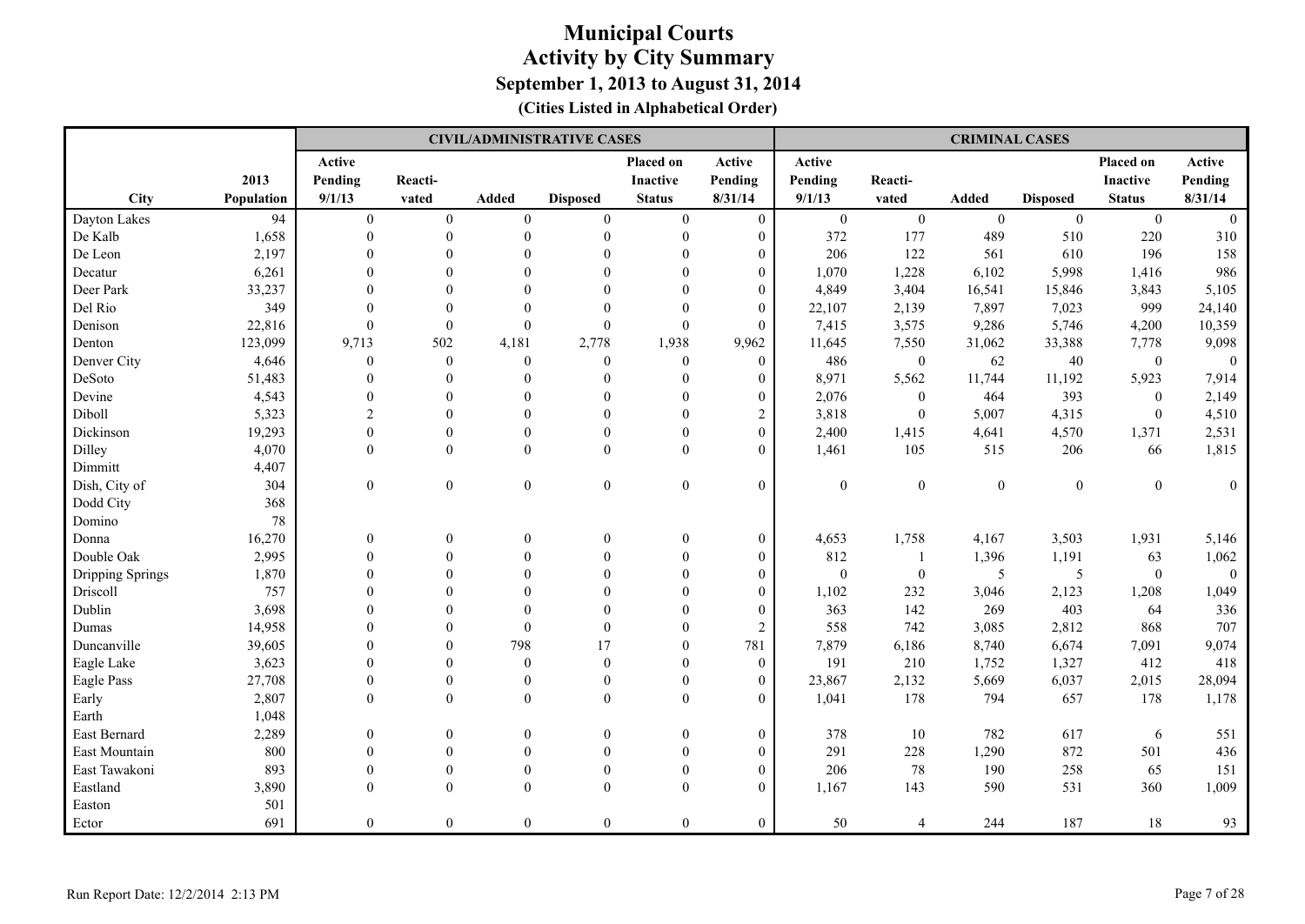**(Cities Listed in Alphabetical Order)**

|                     |            |                  |                  | <b>TOTAL CASES</b> |                  |                  |                  |
|---------------------|------------|------------------|------------------|--------------------|------------------|------------------|------------------|
|                     |            | <b>Active</b>    |                  |                    |                  | <b>Placed on</b> | Active           |
|                     | 2013       | Pending          | Reacti-          |                    |                  | <b>Inactive</b>  | Pending          |
| City                | Population | 9/1/13           | vated            | <b>Added</b>       | <b>Disposed</b>  | <b>Status</b>    | 8/31/14          |
| Dayton Lakes        | 94         | $\mathbf{0}$     | $\boldsymbol{0}$ | $\theta$           | $\boldsymbol{0}$ | $\boldsymbol{0}$ | $\mathbf{0}$     |
| De Kalb             | 1,658      | 372              | 177              | 489                | 510              | 220              | 310              |
| De Leon             | 2,197      | 206              | 122              | 561                | 610              | 196              | 158              |
| Decatur             | 6,261      | 1.070            | 1,228            | 6,102              | 5,998            | 1,416            | 986              |
| Deer Park           | 33,237     | 4,849            | 3,404            | 16,541             | 15,846           | 3,843            | 5,105            |
| Del Rio             | 349        | 22,107           | 2,139            | 7,897              | 7,023            | 999              | 24,140           |
| Denison             | 22,816     | 7,415            | 3,575            | 9,286              | 5,746            | 4,200            | 10,359           |
| Denton              | 123,099    | 21,358           | 8,052            | 35,243             | 36,166           | 9,716            | 19,060           |
| Denver City         | 4,646      | 486              | $\boldsymbol{0}$ | 62                 | 40               | $\theta$         | $\theta$         |
| DeSoto              | 51,483     | 8,971            | 5,562            | 11,744             | 11,192           | 5,923            | 7,914            |
| Devine              | 4,543      | 2,076            | $\mathbf{0}$     | 464                | 393              | $\boldsymbol{0}$ | 2,149            |
| <b>Diboll</b>       | 5,323      | 3,820            | $\theta$         | 5,007              | 4,315            | $\mathbf{0}$     | 4,512            |
| Dickinson           | 19,293     | 2,400            | 1,415            | 4,641              | 4,570            | 1,371            | 2,531            |
| Dilley              | 4,070      | 1,461            | 105              | 515                | 206              | 66               | 1,815            |
| Dimmitt             | 4,407      | $\mathbf{0}$     | $\mathbf{0}$     | $\mathbf{0}$       | $\mathbf{0}$     | $\boldsymbol{0}$ | $\mathbf{0}$     |
| Dish, City of       | 304        | $\boldsymbol{0}$ | $\boldsymbol{0}$ | $\mathbf{0}$       | $\boldsymbol{0}$ | $\boldsymbol{0}$ | $\mathbf{0}$     |
| Dodd City           | 368        | $\boldsymbol{0}$ | $\boldsymbol{0}$ | $\boldsymbol{0}$   | $\boldsymbol{0}$ | $\boldsymbol{0}$ | $\boldsymbol{0}$ |
| Domino              | 78         | $\theta$         | $\theta$         | $\theta$           | $\theta$         | $\theta$         | $\theta$         |
| Donna               | 16,270     | 4,653            | 1,758            | 4,167              | 3,503            | 1,931            | 5,146            |
| Double Oak          | 2,995      | 812              | 1                | 1,396              | 1,191            | 63               | 1,062            |
| Dripping Springs    | 1,870      | $\theta$         | $\boldsymbol{0}$ | 5                  | 5                | $\theta$         | $\theta$         |
| Driscoll            | 757        | 1,102            | 232              | 3,046              | 2,123            | 1,208            | 1,049            |
| Dublin              | 3,698      | 363              | 142              | 269                | 403              | 64               | 336              |
| Dumas               | 14,958     | 558              | 742              | 3,085              | 2,812            | 868              | 709              |
| Duncanville         | 39,605     | 7,879            | 6,186            | 9,538              | 6,691            | 7,091            | 9,855            |
| Eagle Lake          | 3,623      | 191              | 210              | 1,752              | 1,327            | 412              | 418              |
| Eagle Pass          | 27,708     | 23,867           | 2,132            | 5,669              | 6,037            | 2,015            | 28,094           |
| Early               | 2,807      | 1,041            | 178              | 794                | 657              | 178              | 1,178            |
| Earth               | 1,048      | $\mathbf{0}$     | $\mathbf{0}$     | $\mathbf{0}$       | $\mathbf{0}$     | $\mathbf{0}$     | $\theta$         |
| <b>East Bernard</b> | 2,289      | 378              | $10\,$           | 782                | 617              | 6                | 551              |
| East Mountain       | 800        | 291              | 228              | 1,290              | 872              | 501              | 436              |
| East Tawakoni       | 893        | 206              | 78               | 190                | 258              | 65               | 151              |
| Eastland            | 3,890      | 1,167            | 143              | 590                | 531              | 360              | 1,009            |
| Easton              | 501        | $\boldsymbol{0}$ | $\boldsymbol{0}$ | $\boldsymbol{0}$   | $\boldsymbol{0}$ | $\boldsymbol{0}$ | $\mathbf{0}$     |
| Ector               | 691        | 50               | $\overline{4}$   | 244                | 187              | 18               | 93               |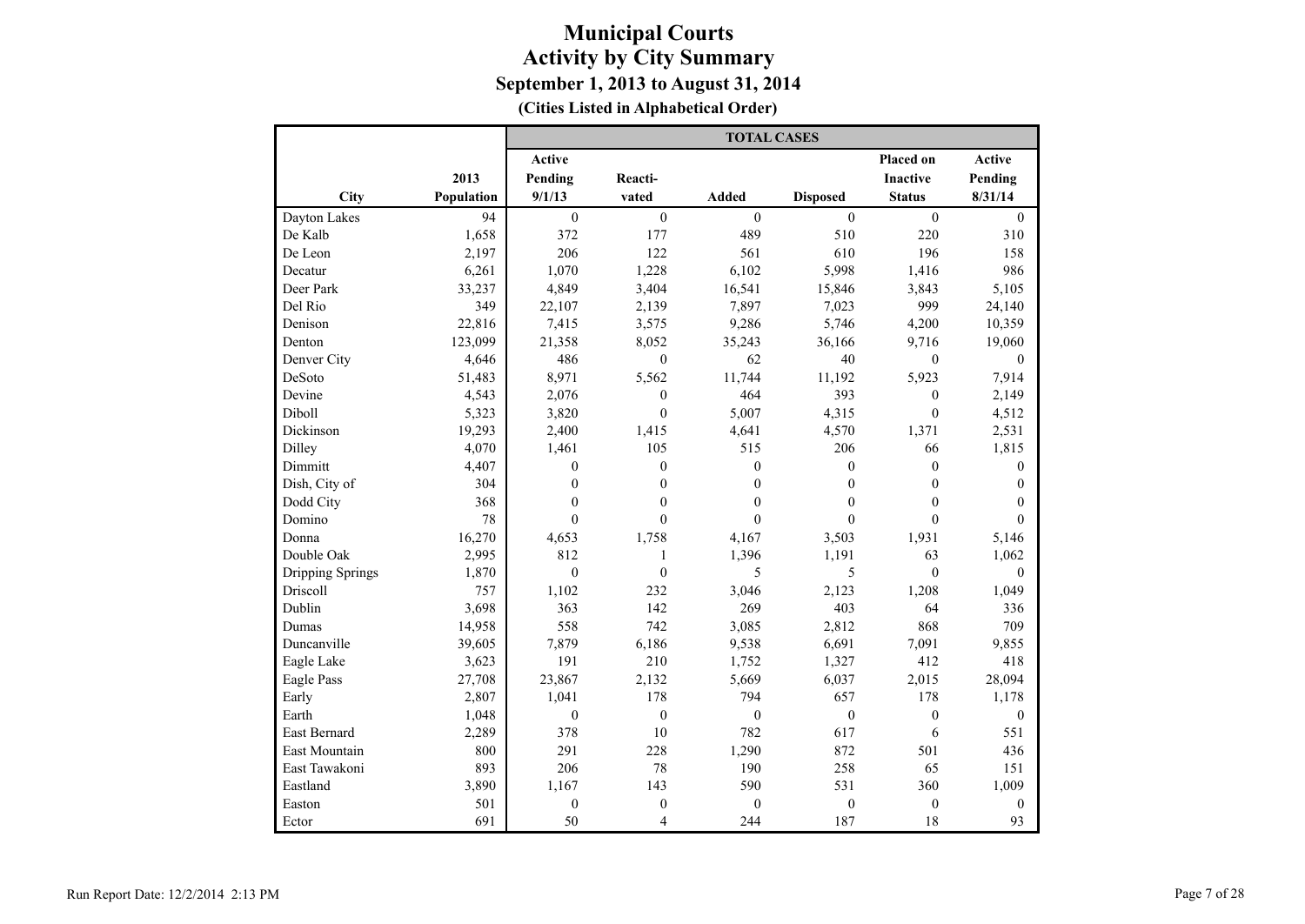|                          |            |                  |                  |                  | <b>CIVIL/ADMINISTRATIVE CASES</b> |                  |                  |                  |                  | <b>CRIMINAL CASES</b> |                  |                  |                  |
|--------------------------|------------|------------------|------------------|------------------|-----------------------------------|------------------|------------------|------------------|------------------|-----------------------|------------------|------------------|------------------|
|                          |            | Active           |                  |                  |                                   | Placed on        | Active           | Active           |                  |                       |                  | Placed on        | Active           |
|                          | 2013       | Pending          | Reacti-          |                  |                                   | Inactive         | Pending          | Pending          | Reacti-          |                       |                  | <b>Inactive</b>  | Pending          |
| City                     | Population | 9/1/13           | vated            | <b>Added</b>     | <b>Disposed</b>                   | <b>Status</b>    | 8/31/14          | 9/1/13           | vated            | Added                 | <b>Disposed</b>  | <b>Status</b>    | 8/31/14          |
| Edcouch                  | 3,210      | 3,294            | $\boldsymbol{0}$ | 1,024            | 33                                | $\mathbf{0}$     | 4,285            | 5,800            | $\boldsymbol{0}$ | 1,369                 | 263              | $\boldsymbol{0}$ | 6,906            |
| Eden                     | 2,751      | $\theta$         | $\boldsymbol{0}$ | $\mathbf{0}$     | $\boldsymbol{0}$                  | $\mathbf{0}$     | $\boldsymbol{0}$ | 59               | 25               | 12                    | 12               | $\mathbf{0}$     | 84               |
| <b>Edgecliff Village</b> | 2,939      | $\Omega$         | $\Omega$         | $\Omega$         | $\Omega$                          | $\Omega$         | $\boldsymbol{0}$ | 1,701            | $\boldsymbol{0}$ | 978                   | 114              | $\Omega$         | 2,565            |
| Edgewood                 | 1,439      | $\Omega$         | $\Omega$         | $\Omega$         | $\Omega$                          | $\Omega$         | $\theta$         | 753              | $\boldsymbol{0}$ | 141                   | 82               | $\overline{1}$   | 508              |
| Edinburg                 | 80,836     | $\Omega$         | $\Omega$         | $\Omega$         | $\Omega$                          | $\Omega$         | $\theta$         | 11,573           | 9,076            | 24,673                | 21,894           | 13,282           | 10,146           |
| Edna                     | 5,718      | $\Omega$         | $\Omega$         | $\Omega$         | $\theta$                          | $\Omega$         | $\mathbf{0}$     | 485              | 203              | 1,081                 | 848              | 297              | 610              |
| El Campo                 | 11,486     | $\theta$         | $\mathbf{0}$     | $\theta$         | $\theta$                          | $\Omega$         | $\overline{0}$   | 8,183            | 2,349            | 3,026                 | 1,796            | 1,546            | 10,219           |
| El Cenizo                | 3,307      |                  |                  |                  |                                   |                  |                  |                  |                  |                       |                  |                  |                  |
| El Lago                  | 2,762      | $\boldsymbol{0}$ | $\boldsymbol{0}$ | $\boldsymbol{0}$ | $\mathbf{0}$                      | $\boldsymbol{0}$ | $\mathbf{0}$     | 1,294            | $\boldsymbol{0}$ | $\mathbf{0}$          | $\boldsymbol{0}$ | $\boldsymbol{0}$ | 1,294            |
| El Paso                  | 674,433    | 52,748           | 4,822            | 65,025           | 43,074                            | 23,345           | 56,434           | 86,253           | 70,789           | 246,800               | 222,653          | 107,230          | 92,078           |
| Eldorado                 | 1,809      | $\mathbf{0}$     | $\mathbf{0}$     | $\mathbf{0}$     | $\boldsymbol{0}$                  | $\mathbf{0}$     | $\mathbf{0}$     | $\boldsymbol{0}$ | $\boldsymbol{0}$ | $\boldsymbol{0}$      | $\boldsymbol{0}$ | $\boldsymbol{0}$ | $\boldsymbol{0}$ |
| Electra                  | 2,765      | $\theta$         | $\Omega$         |                  |                                   | $\theta$         | $\mathbf{0}$     | 2,159            | 50               | 322                   | 285              | $\mathfrak{Z}$   | 2,234            |
| Elgin                    | 8,416      | $\mathbf{0}$     | $\theta$         | $\mathbf{0}$     | $\theta$                          | $\mathbf{0}$     | $\mathbf{0}$     | 20,072           | 479              | 2,070                 | 11,561           | 676              | 10,414           |
| Elkhart                  | 1,347      | $\mathbf{0}$     | $\theta$         | $\mathbf{0}$     |                                   | $\mathbf{0}$     | $\boldsymbol{0}$ | $\mathbf{0}$     | $\boldsymbol{0}$ | $\bf{0}$              | $\boldsymbol{0}$ | $\boldsymbol{0}$ | $\mathbf{0}$     |
| Elmendorf                | 1,578      | 8                | $\theta$         | 11               |                                   | $\theta$         | 18               | 493              | 234              | 582                   | 234              | 259              | 816              |
| Elsa                     | 6,575      | $\theta$         | $\Omega$         | $\mathbf{0}$     | $\theta$                          | $\theta$         | $\mathbf{0}$     | 4,429            | $\boldsymbol{0}$ | 2,430                 | 909              | $\mathbf{0}$     | 5,951            |
| Emory                    | 1,250      | $\theta$         | $\mathbf{0}$     | $\mathbf{0}$     | $\theta$                          | $\theta$         | $\overline{0}$   | 410              | $\overline{4}$   | 203                   | 227              | 11               | 379              |
| <b>Enchanted Oaks</b>    | 332        |                  |                  |                  |                                   |                  |                  |                  |                  |                       |                  |                  |                  |
| Encinal                  | 579        | $\theta$         | $\mathbf{0}$     | $\mathbf{0}$     | $\mathbf{0}$                      | $\mathbf{0}$     | $\mathbf{0}$     | 346              | $\mathbf{0}$     | 970                   | 814              | 367              | 135              |
| Ennis                    | 18,711     |                  |                  |                  |                                   |                  |                  |                  |                  |                       |                  |                  |                  |
| Escobares                | 2,384      | $\boldsymbol{0}$ | $\boldsymbol{0}$ | $\boldsymbol{0}$ | $\boldsymbol{0}$                  | $\boldsymbol{0}$ | $\boldsymbol{0}$ | 1,441            | $\boldsymbol{0}$ | 1,051                 | 880              | $\boldsymbol{0}$ | 1,622            |
| Estelline                | 141        | $\theta$         | $\mathbf{0}$     | $\boldsymbol{0}$ | $\boldsymbol{0}$                  | $\boldsymbol{0}$ | $\boldsymbol{0}$ | 3,335            | $\boldsymbol{0}$ | 849                   | 1,283            | $\mathbf{0}$     | 2,564            |
| Euless                   | 53,224     |                  |                  |                  |                                   |                  |                  | 16,909           | 13,091           | 31,642                | 34,930           | 12,248           | 14,464           |
| Eustace                  | 988        | $\theta$         | $\Omega$         | $\mathbf{0}$     | $\Omega$                          | $\mathbf{0}$     | $\boldsymbol{0}$ | 3,020            | 159              | 3,211                 | 2,571            | 680              | 3,157            |
| Evant                    | 419        | $\Omega$         | $\Omega$         | $\theta$         |                                   | $\theta$         | $\boldsymbol{0}$ | $\overline{0}$   | $\boldsymbol{0}$ | $\mathbf{0}$          | $\boldsymbol{0}$ | $\mathbf{0}$     | $\boldsymbol{0}$ |
| Everman                  | 6,269      | $\theta$         | $\Omega$         | $\theta$         | $\theta$                          | $\theta$         | $\boldsymbol{0}$ | 1,974            | 259              | 800                   | 494              | 1,239            | 1,401            |
| Fair Oaks Ranch          | 6,569      | $\theta$         | $\Omega$         | $\Omega$         |                                   | $\Omega$         | $\boldsymbol{0}$ | 734              | 233              | 2,052                 | 1,549            | 324              | 1,146            |
| Fairfield                | 2,898      | $\mathbf{0}$     | $\theta$         | $\theta$         |                                   | $\theta$         | $\boldsymbol{0}$ | 885              | 219              | 880                   | 674              | 172              | 1,146            |
| Fairview                 | 8,148      | $\theta$         | $\boldsymbol{0}$ | $\theta$         | $\mathbf{0}$                      | $\mathbf{0}$     | $\theta$         | 2,383            | 726              | 3,786                 | 2,489            | 1,139            | 3,267            |
| Falfurrias               | 4,981      |                  |                  |                  |                                   |                  |                  |                  |                  |                       |                  |                  |                  |
| Falls City               | 648        |                  |                  |                  |                                   |                  |                  |                  |                  |                       |                  |                  |                  |
| Farmers Branch           | 31,664     | $\theta$         | $\mathbf{0}$     | 174              | 19                                | $\mathbf{0}$     | 155              | 3,116            | 7,398            | 18,382                | 17,600           | 8,009            | 3,399            |
| Farmersville             | 3,395      | $\theta$         | $\Omega$         | $\theta$         | $\mathbf{0}$                      | $\theta$         | $\boldsymbol{0}$ | 459              | 436              | 1,406                 | 1,273            | 525              | 507              |
| Farwell                  | 1,321      | $\theta$         | $\theta$         | $\theta$         | $\theta$                          | $\mathbf{0}$     | $\boldsymbol{0}$ | 237              | 57               | 536                   | 510              | 147              | 173              |
| Fate                     | 8,197      | $\theta$         | $\Omega$         | $\theta$         | $\theta$                          | $\theta$         | $\theta$         | 1,313            | 889              | 1,575                 | 2,568            | 315              | 893              |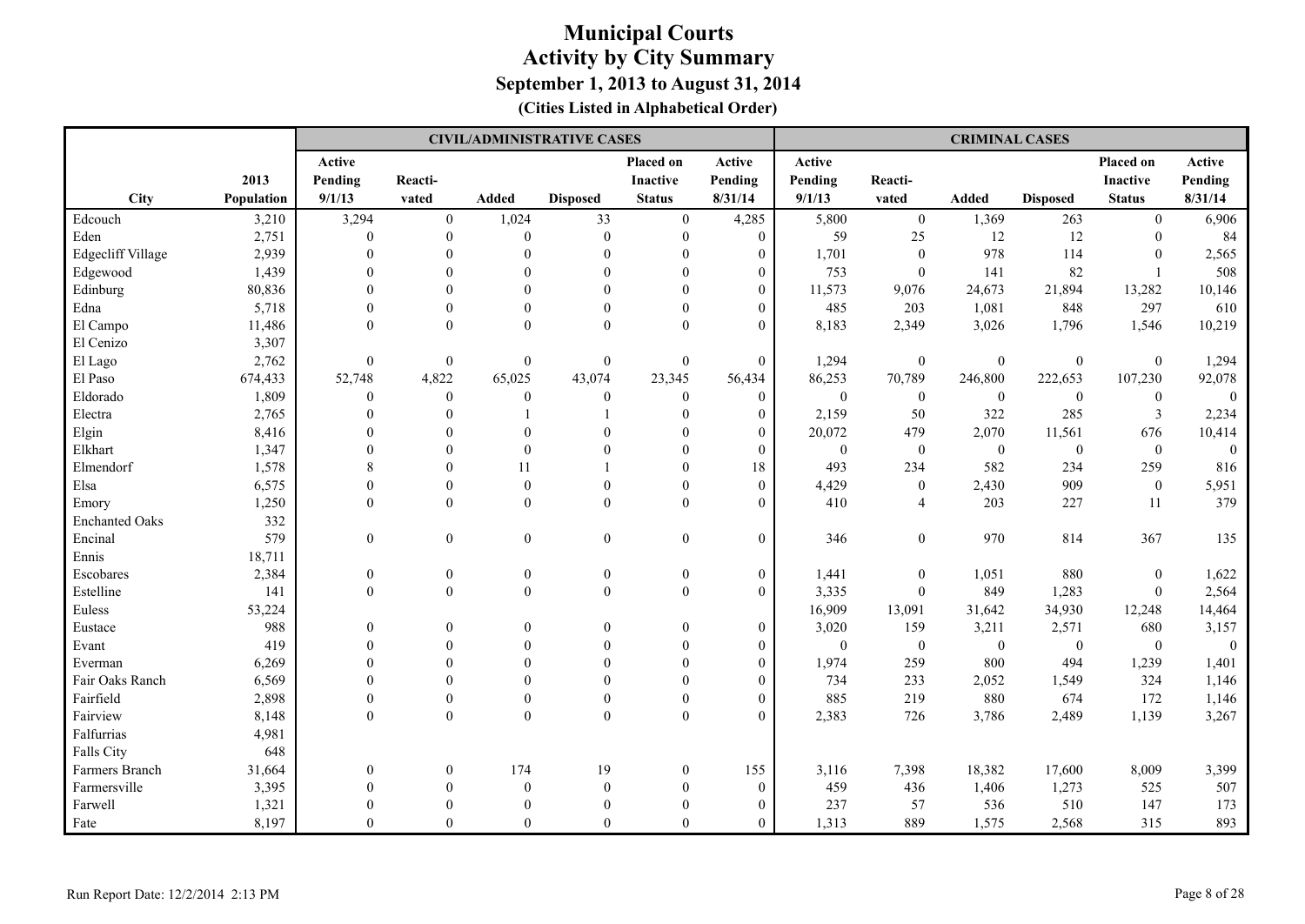|                          |            | <b>TOTAL CASES</b> |                  |                  |                  |                  |              |  |  |  |
|--------------------------|------------|--------------------|------------------|------------------|------------------|------------------|--------------|--|--|--|
|                          |            | <b>Active</b>      |                  |                  |                  | Placed on        | Active       |  |  |  |
|                          | 2013       | Pending            | Reacti-          |                  |                  | <b>Inactive</b>  | Pending      |  |  |  |
| City                     | Population | 9/1/13             | vated            | <b>Added</b>     | <b>Disposed</b>  | <b>Status</b>    | 8/31/14      |  |  |  |
| Edcouch                  | 3,210      | 9,094              | $\overline{0}$   | 2,393            | 296              | $\boldsymbol{0}$ | 11,191       |  |  |  |
| Eden                     | 2,751      | 59                 | 25               | 12               | 12               | $\mathbf{0}$     | 84           |  |  |  |
| <b>Edgecliff Village</b> | 2,939      | 1,701              | $\boldsymbol{0}$ | 978              | 114              | $\boldsymbol{0}$ | 2,565        |  |  |  |
| Edgewood                 | 1,439      | 753                | $\theta$         | 141              | 82               | 1                | 508          |  |  |  |
| Edinburg                 | 80,836     | 11,573             | 9,076            | 24,673           | 21,894           | 13,282           | 10,146       |  |  |  |
| Edna                     | 5,718      | 485                | 203              | 1,081            | 848              | 297              | 610          |  |  |  |
| El Campo                 | 11,486     | 8,183              | 2,349            | 3,026            | 1,796            | 1,546            | 10,219       |  |  |  |
| El Cenizo                | 3,307      | $\mathbf{0}$       | $\boldsymbol{0}$ | $\boldsymbol{0}$ | $\boldsymbol{0}$ | $\boldsymbol{0}$ | $\mathbf{0}$ |  |  |  |
| El Lago                  | 2,762      | 1,294              | $\overline{0}$   | $\boldsymbol{0}$ | $\mathbf{0}$     | $\mathbf{0}$     | 1,294        |  |  |  |
| El Paso                  | 674,433    | 139,001            | 75,611           | 311,825          | 265,727          | 130,575          | 148,512      |  |  |  |
| Eldorado                 | 1,809      | $\mathbf{0}$       | $\mathbf{0}$     | $\mathbf{0}$     | $\mathbf{0}$     | $\boldsymbol{0}$ | $\theta$     |  |  |  |
| Electra                  | 2,765      | 2,159              | 50               | 323              | 286              | 3                | 2,234        |  |  |  |
| Elgin                    | 8,416      | 20,072             | 479              | 2,070            | 11,561           | 676              | 10,414       |  |  |  |
| Elkhart                  | 1,347      | $\mathbf{0}$       | $\mathbf{0}$     | $\mathbf{0}$     | $\theta$         | $\mathbf{0}$     | $\theta$     |  |  |  |
| Elmendorf                | 1,578      | 501                | 234              | 593              | 235              | 259              | 834          |  |  |  |
| Elsa                     | 6,575      | 4,429              | $\overline{0}$   | 2,430            | 909              | $\mathbf{0}$     | 5,951        |  |  |  |
| Emory                    | 1,250      | 410                | $\overline{4}$   | 203              | 227              | 11               | 379          |  |  |  |
| <b>Enchanted Oaks</b>    | 332        | $\theta$           | $\overline{0}$   | $\theta$         | $\mathbf{0}$     | $\theta$         | $\theta$     |  |  |  |
| Encinal                  | 579        | 346                | $\overline{0}$   | 970              | 814              | 367              | 135          |  |  |  |
| Ennis                    | 18,711     | $\theta$           | $\theta$         | $\theta$         | $\overline{0}$   | $\mathbf{0}$     | $\theta$     |  |  |  |
| Escobares                | 2,384      | 1,441              | $\overline{0}$   | 1,051            | 880              | $\mathbf{0}$     | 1,622        |  |  |  |
| Estelline                | 141        | 3,335              | $\Omega$         | 849              | 1,283            | $\Omega$         | 2,564        |  |  |  |
| Euless                   | 53,224     | 16,909             | 13,091           | 31,642           | 34,930           | 12,248           | 14,464       |  |  |  |
| Eustace                  | 988        | 3,020              | 159              | 3,211            | 2,571            | 680              | 3,157        |  |  |  |
| Evant                    | 419        | $\mathbf{0}$       | $\mathbf{0}$     | $\mathbf{0}$     | $\theta$         | $\mathbf{0}$     | $\mathbf{0}$ |  |  |  |
| Everman                  | 6,269      | 1,974              | 259              | 800              | 494              | 1,239            | 1,401        |  |  |  |
| Fair Oaks Ranch          | 6,569      | 734                | 233              | 2,052            | 1,549            | 324              | 1,146        |  |  |  |
| Fairfield                | 2,898      | 885                | 219              | 880              | 674              | 172              | 1,146        |  |  |  |
| Fairview                 | 8,148      | 2,383              | 726              | 3,786            | 2,489            | 1,139            | 3,267        |  |  |  |
| Falfurrias               | 4,981      | $\mathbf{0}$       | $\boldsymbol{0}$ | $\boldsymbol{0}$ | $\boldsymbol{0}$ | $\boldsymbol{0}$ | $\mathbf{0}$ |  |  |  |
| Falls City               | 648        | $\theta$           | $\theta$         | $\theta$         | $\theta$         | $\theta$         | $\theta$     |  |  |  |
| Farmers Branch           | 31,664     | 3,116              | 7,398            | 18,556           | 17,619           | 8,009            | 3,554        |  |  |  |
| Farmersville             | 3,395      | 459                | 436              | 1,406            | 1,273            | 525              | 507          |  |  |  |
| Farwell                  | 1,321      | 237                | 57               | 536              | 510              | 147              | 173          |  |  |  |
| Fate                     | 8,197      | 1,313              | 889              | 1,575            | 2,568            | 315              | 893          |  |  |  |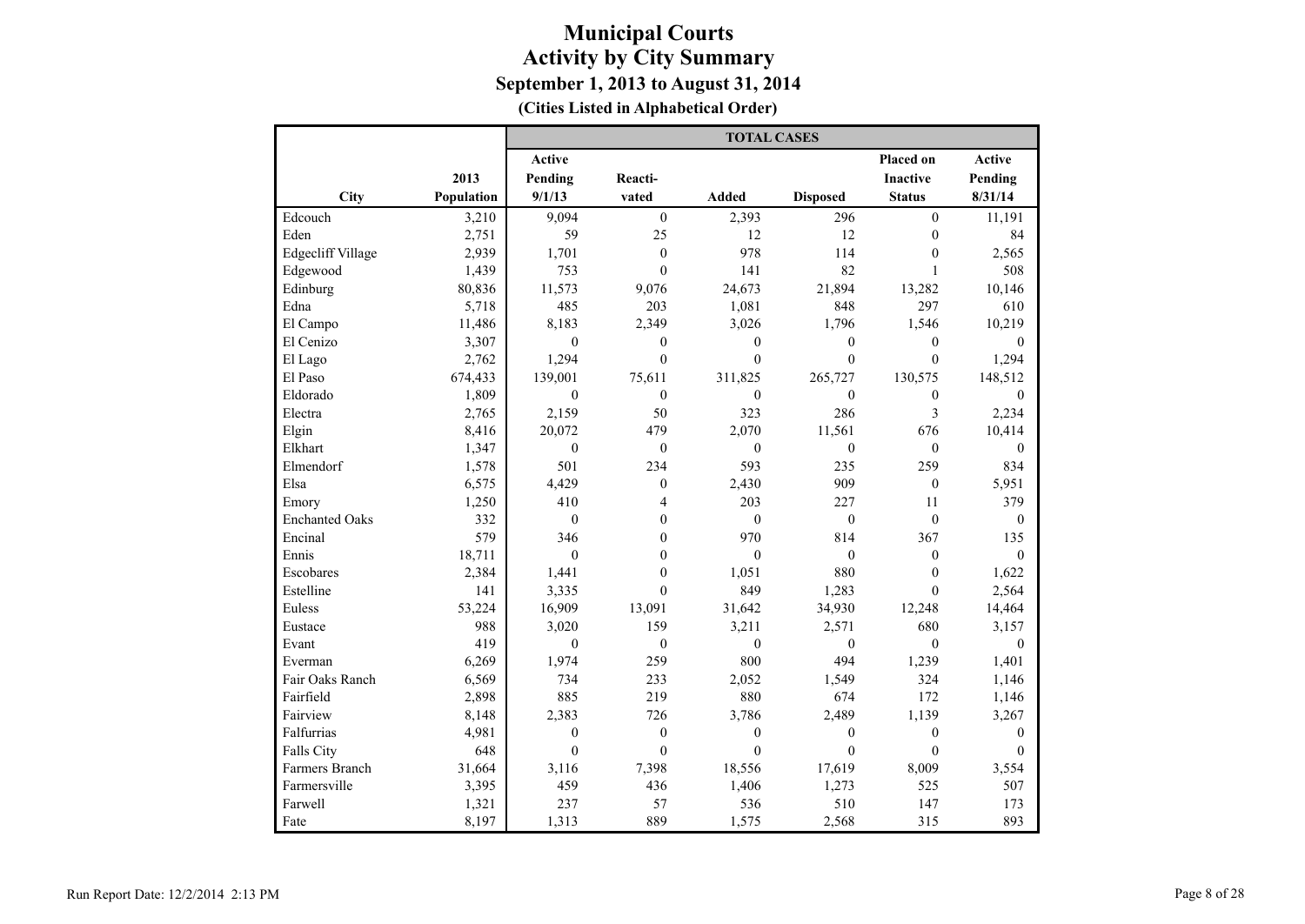|                |            |                  |                  |                  | <b>CIVIL/ADMINISTRATIVE CASES</b> |                  |                  |              |                  | <b>CRIMINAL CASES</b> |                 |                  |                  |
|----------------|------------|------------------|------------------|------------------|-----------------------------------|------------------|------------------|--------------|------------------|-----------------------|-----------------|------------------|------------------|
|                |            | Active           |                  |                  |                                   | <b>Placed on</b> | Active           | Active       |                  |                       |                 | Placed on        | Active           |
|                | 2013       | Pending          | Reacti-          |                  |                                   | <b>Inactive</b>  | Pending          | Pending      | Reacti-          |                       |                 | <b>Inactive</b>  | Pending          |
| <b>City</b>    | Population | 9/1/13           | vated            | <b>Added</b>     | <b>Disposed</b>                   | <b>Status</b>    | 8/31/14          | 9/1/13       | vated            | Added                 | <b>Disposed</b> | <b>Status</b>    | 8/31/14          |
| Ferris         | 2,488      | $\boldsymbol{0}$ | $\overline{0}$   | $\boldsymbol{0}$ | $\overline{0}$                    | $\overline{0}$   | $\overline{0}$   | 34,703       | 2,018            | 7,450                 | 5,850           | 2,969            | 23,901           |
| Flatonia       | 1,391      | 8                | $\Omega$         | $\overline{c}$   |                                   | $\theta$         | 9                | 234          | 275              | 487                   | 548             | 132              | 302              |
| Florence       | 1,194      | $\Omega$         | $\Omega$         | $\Omega$         | $\Omega$                          | $\mathbf{0}$     | $\mathbf{0}$     | 1,262        | 288              | 2,304                 | 1,325           | 581              | 1,932            |
| Floresville    | 7,021      | $\theta$         | $\Omega$         | $\Omega$         |                                   |                  | $\mathbf{0}$     | 2,025        | 142              | 1,528                 | 1,000           | 179              | 2,516            |
| Flower Mound   | 68,609     | 19               |                  | $\Omega$         |                                   |                  | 19               | 3,306        | 1,549            | 11,403                | 10,471          | 1,668            | 3,904            |
| Floydada       | 2,942      | $\theta$         |                  | $\Omega$         |                                   |                  | $\mathbf{0}$     | 677          | 70               | 178                   | 139             | 221              | 591              |
| Follett        | 488        | $\theta$         |                  |                  |                                   |                  | $\boldsymbol{0}$ | $\mathbf{0}$ | $\boldsymbol{0}$ | $\overline{2}$        | $\overline{c}$  | $\boldsymbol{0}$ | $\boldsymbol{0}$ |
| Forest Hill    | 12,700     |                  |                  |                  |                                   |                  | $\boldsymbol{0}$ | 7,403        | 4,064            | 12,579                | 9,894           | 6,032            | 8,120            |
| Forney         | 16,650     | $\overline{2}$   | $\Omega$         |                  |                                   | $\Omega$         | $\sqrt{2}$       | 371          | 724              | 2,832                 | 2,468           | 884              | 579              |
| Fort Stockton  | 8,384      | $\theta$         | $\theta$         | $\Omega$         |                                   |                  | $\theta$         | 893          | 179              | 150                   | 186             | 80               | 956              |
| Fort Worth     | 792,727    | 398,791          | 163              | 60,588           | 61,968                            | $\theta$         | 399,315          | 424,860      | 123,277          | 173,546               | 201,248         | 121,126          | 399,445          |
| Franklin       | 1,618      | $\theta$         | $\boldsymbol{0}$ | 3                | $\mathbf{0}$                      | $\Omega$         | 2                | 4,925        | $\overline{4}$   | 3,419                 | 3,830           | $\boldsymbol{0}$ | 4,518            |
| Frankston      | 1,195      | $\theta$         | $\theta$         | $\Omega$         | $\Omega$                          | $\theta$         | $\mathbf{0}$     | 925          | 325              | 1,479                 | 1,701           | 473              | 556              |
| Fredericksburg | 10,829     | $\theta$         | $\theta$         | $\theta$         | $\theta$                          | $\theta$         | $\boldsymbol{0}$ | 275          | 213              | 1,523                 | 1,444           | 277              | 297              |
| Freeport       | 12,093     | $\theta$         | $\mathbf{0}$     | $\theta$         | $\mathbf{0}$                      | $\theta$         | $\overline{0}$   | 2,122        | 1,301            | 3,409                 | 2,399           | 1,293            | 3,141            |
| Freer          | 2,783      |                  |                  |                  |                                   |                  |                  |              |                  |                       |                 |                  |                  |
| Friendswood    | 37,587     | $\theta$         | $\Omega$         | $\theta$         | $\theta$                          | $\theta$         | $\boldsymbol{0}$ | 894          | 569              | 6,964                 | 6,393           | 1,880            | 1,804            |
| Friona         | 3,994      | $\Omega$         | $\Omega$         | $\Omega$         | $\Omega$                          | $\Omega$         | $\boldsymbol{0}$ | 511          | 536              | 623                   | 1,039           | 153              | 478              |
| Frisco         | 136,791    | $\theta$         | $\Omega$         |                  | $\Omega$                          | $\theta$         | $\mathbf{1}$     | 8,730        | 4,467            | 21,157                | 21,077          | 4,251            | 8,828            |
| Fritch         | 2,083      | $\Omega$         |                  | $\theta$         |                                   |                  | $\mathbf{0}$     | 756          | 123              | 1,403                 | 798             | 230              | 409              |
| Frost          | 647        |                  |                  | $\Omega$         |                                   |                  | $\theta$         | 659          | $\boldsymbol{0}$ | 411                   | 469             | $\mathbf{0}$     | 594              |
| Fulshear       | 2,947      | $\Omega$         |                  | $\Omega$         |                                   |                  | $\theta$         | 290          | 170              | 1,932                 | 1,537           | 320              | 536              |
| Fulton         | 1,429      | $\Omega$         | $\Omega$         | $\Omega$         |                                   |                  | $\mathbf{0}$     | 25           | $\mathbf{0}$     | 109                   | 49              | $\mathbf{0}$     | 79               |
| Gainesville    | 16,030     | $\Omega$         | $\Omega$         | $\Omega$         | $\Omega$                          | $\Omega$         | $\mathbf{0}$     | 31,003       | 1,561            | 4,180                 | 5,086           | 744              | 1,860            |
| Galena Park    | 11,113     | $\theta$         | $\theta$         | $\theta$         | $\Omega$                          | $\theta$         | $\theta$         | 7,713        | 1,083            | 3,095                 | 2,049           | 1,425            | 8,477            |
| Galveston      | 48,733     | 19,014           | $\overline{2}$   | 26,277           | 4,616                             | 2                | 40,680           | 49,156       | 11,838           | 22,730                | 19,281          | 12,041           | 52,413           |
| Ganado         | 2,048      | $\theta$         | $\theta$         | $\theta$         | $\theta$                          | $\theta$         | $\overline{0}$   | 2,640        | $\boldsymbol{0}$ | 26                    | 41              | $\mathbf{0}$     | 2,633            |
| Garden Ridge   | 3,646      | $\Omega$         | $\Omega$         | $\theta$         | $\theta$                          | $\theta$         | $\mathbf{0}$     | 424          | 370              | 1,367                 | 1,491           | 418              | 255              |
| Garland        | 234,566    | $\Omega$         | $\Omega$         | $\Omega$         | $\mathbf{0}$                      | $\Omega$         | $\mathbf{0}$     | 40,540       | 229,793          | 57,014                | 55,707          | 232,821          | 38,819           |
| Garrett        | 806        | $\Omega$         | $\theta$         | $\Omega$         | $\Omega$                          |                  | $\theta$         | 274          | 536              | 2,122                 | 2,002           | 388              | $\mathbf{0}$     |
| Garrison       | 899        |                  |                  |                  |                                   |                  |                  |              |                  |                       |                 |                  |                  |
| Gatesville     | 15,945     | $\theta$         | $\theta$         | $\theta$         | $\theta$                          | $\theta$         | $\mathbf{0}$     | 453          | 617              | 1,726                 | 1,714           | 441              | 642              |
| George West    | 2,520      | $\theta$         | $\Omega$         | $\theta$         |                                   | $\Omega$         | $\boldsymbol{0}$ | 3,632        | 2,200            | 11,380                | 8,766           | 3,736            | 4,713            |
| Georgetown     | 54,898     | $\theta$         | $\Omega$         | $\Omega$         |                                   | $\theta$         | $\mathbf{0}$     | 2,516        | 1,928            | 7,542                 | 7,544           | 1,652            | 2,790            |
| Giddings       | 5,009      | $\theta$         | $\Omega$         | $\Omega$         | $\theta$                          | $\theta$         | $\overline{0}$   | 643          | 919              | 3,272                 | 2,650           | 1,400            | 784              |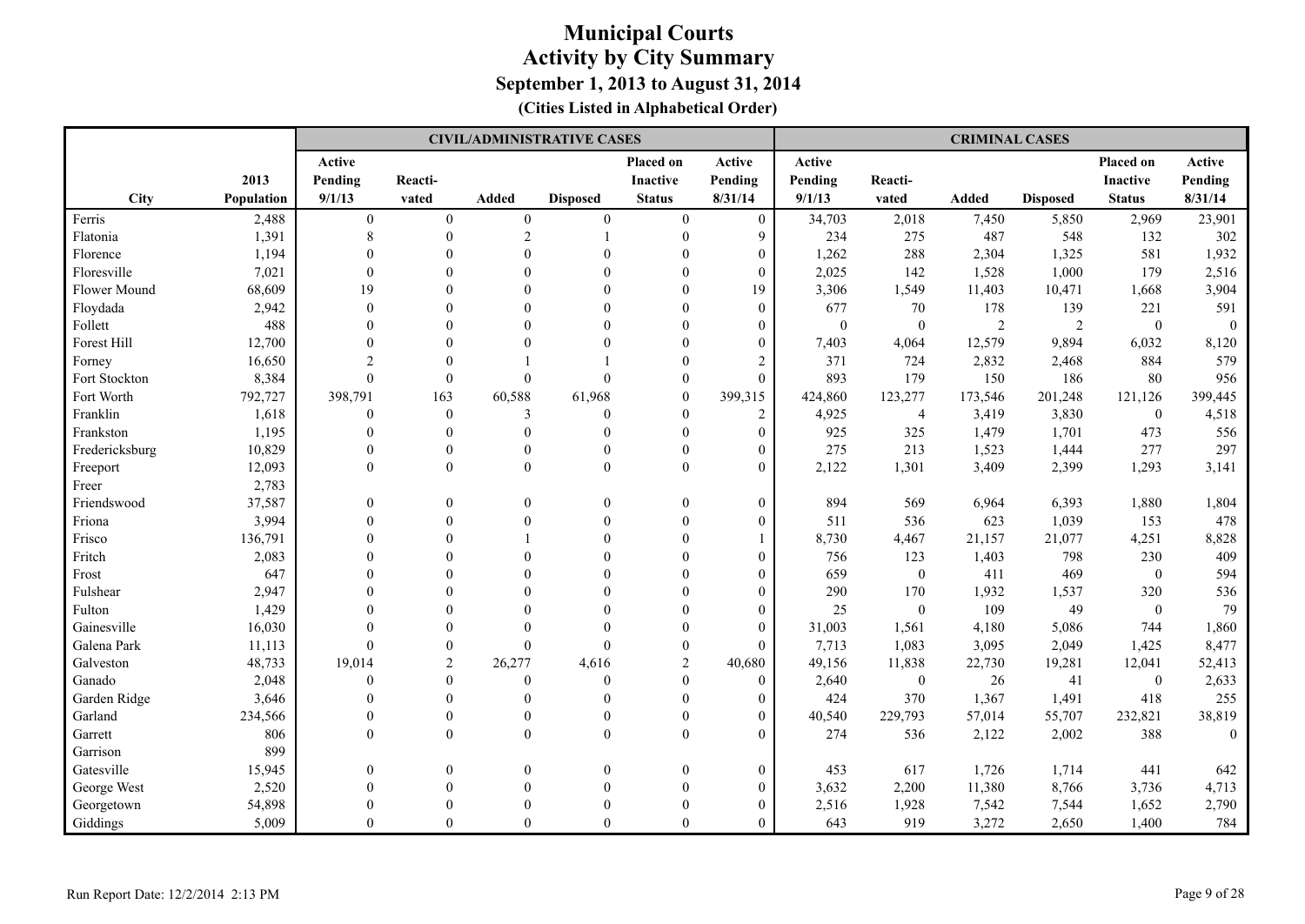**(Cities Listed in Alphabetical Order)**

|                     |            |                  |                  | <b>TOTAL CASES</b> |                  |                  |               |
|---------------------|------------|------------------|------------------|--------------------|------------------|------------------|---------------|
|                     |            | <b>Active</b>    |                  |                    |                  | Placed on        | <b>Active</b> |
|                     | 2013       | Pending          | Reacti-          |                    |                  | <b>Inactive</b>  | Pending       |
| City                | Population | 9/1/13           | vated            | <b>Added</b>       | <b>Disposed</b>  | <b>Status</b>    | 8/31/14       |
| Ferris              | 2,488      | 34,703           | 2,018            | 7,450              | 5,850            | 2,969            | 23,901        |
| Flatonia            | 1,391      | 242              | 275              | 489                | 549              | 132              | 311           |
| Florence            | 1,194      | 1,262            | 288              | 2,304              | 1,325            | 581              | 1,932         |
| Floresville         | 7,021      | 2,025            | 142              | 1,528              | 1,000            | 179              | 2,516         |
| <b>Flower Mound</b> | 68,609     | 3,325            | 1,549            | 11,403             | 10,471           | 1,668            | 3,923         |
| Floydada            | 2,942      | 677              | 70               | 178                | 139              | 221              | 591           |
| Follett             | 488        | $\mathbf{0}$     | $\mathbf{0}$     | $\overline{2}$     | $\overline{2}$   | $\mathbf{0}$     | $\mathbf{0}$  |
| Forest Hill         | 12,700     | 7,403            | 4,064            | 12,579             | 9,894            | 6,032            | 8,120         |
| Forney              | 16,650     | 373              | 724              | 2,833              | 2,469            | 884              | 581           |
| Fort Stockton       | 8,384      | 893              | 179              | 150                | 186              | 80               | 956           |
| Fort Worth          | 792,727    | 823,651          | 123,440          | 234,134            | 263,216          | 121,126          | 798,760       |
| Franklin            | 1,618      | 4,925            | $\overline{4}$   | 3,422              | 3,830            | $\boldsymbol{0}$ | 4,520         |
| Frankston           | 1,195      | 925              | 325              | 1,479              | 1,701            | 473              | 556           |
| Fredericksburg      | 10,829     | 275              | 213              | 1,523              | 1,444            | 277              | 297           |
| Freeport            | 12,093     | 2,122            | 1,301            | 3,409              | 2,399            | 1,293            | 3,141         |
| Freer               | 2,783      | $\mathbf{0}$     | $\mathbf{0}$     | $\mathbf{0}$       | $\mathbf{0}$     | $\mathbf{0}$     | $\mathbf{0}$  |
| Friendswood         | 37,587     | 894              | 569              | 6,964              | 6,393            | 1,880            | 1,804         |
| Friona              | 3,994      | 511              | 536              | 623                | 1,039            | 153              | 478           |
| Frisco              | 136,791    | 8,730            | 4,467            | 21,158             | 21,077           | 4,251            | 8,829         |
| Fritch              | 2,083      | 756              | 123              | 1,403              | 798              | 230              | 409           |
| Frost               | 647        | 659              | $\mathbf{0}$     | 411                | 469              | $\boldsymbol{0}$ | 594           |
| Fulshear            | 2,947      | 290              | 170              | 1,932              | 1,537            | 320              | 536           |
| Fulton              | 1,429      | 25               | $\mathbf{0}$     | 109                | 49               | $\boldsymbol{0}$ | 79            |
| Gainesville         | 16,030     | 31,003           | 1,561            | 4,180              | 5,086            | 744              | 1,860         |
| Galena Park         | 11,113     | 7,713            | 1,083            | 3,095              | 2,049            | 1,425            | 8,477         |
| Galveston           | 48,733     | 68,170           | 11,840           | 49,007             | 23,897           | 12,043           | 93,093        |
| Ganado              | 2,048      | 2,640            | $\mathbf{0}$     | 26                 | 41               | $\mathbf{0}$     | 2,633         |
| Garden Ridge        | 3,646      | 424              | 370              | 1,367              | 1,491            | 418              | 255           |
| Garland             | 234,566    | 40,540           | 229,793          | 57,014             | 55,707           | 232,821          | 38,819        |
| Garrett             | 806        | 274              | 536              | 2,122              | 2,002            | 388              | $\theta$      |
| Garrison            | 899        | $\boldsymbol{0}$ | $\boldsymbol{0}$ | $\mathbf{0}$       | $\boldsymbol{0}$ | $\boldsymbol{0}$ | $\mathbf{0}$  |
| Gatesville          | 15,945     | 453              | 617              | 1,726              | 1,714            | 441              | 642           |
| George West         | 2,520      | 3,632            | 2,200            | 11,380             | 8,766            | 3,736            | 4,713         |
| Georgetown          | 54,898     | 2,516            | 1,928            | 7,542              | 7,544            | 1,652            | 2,790         |
| Giddings            | 5,009      | 643              | 919              | 3,272              | 2,650            | 1,400            | 784           |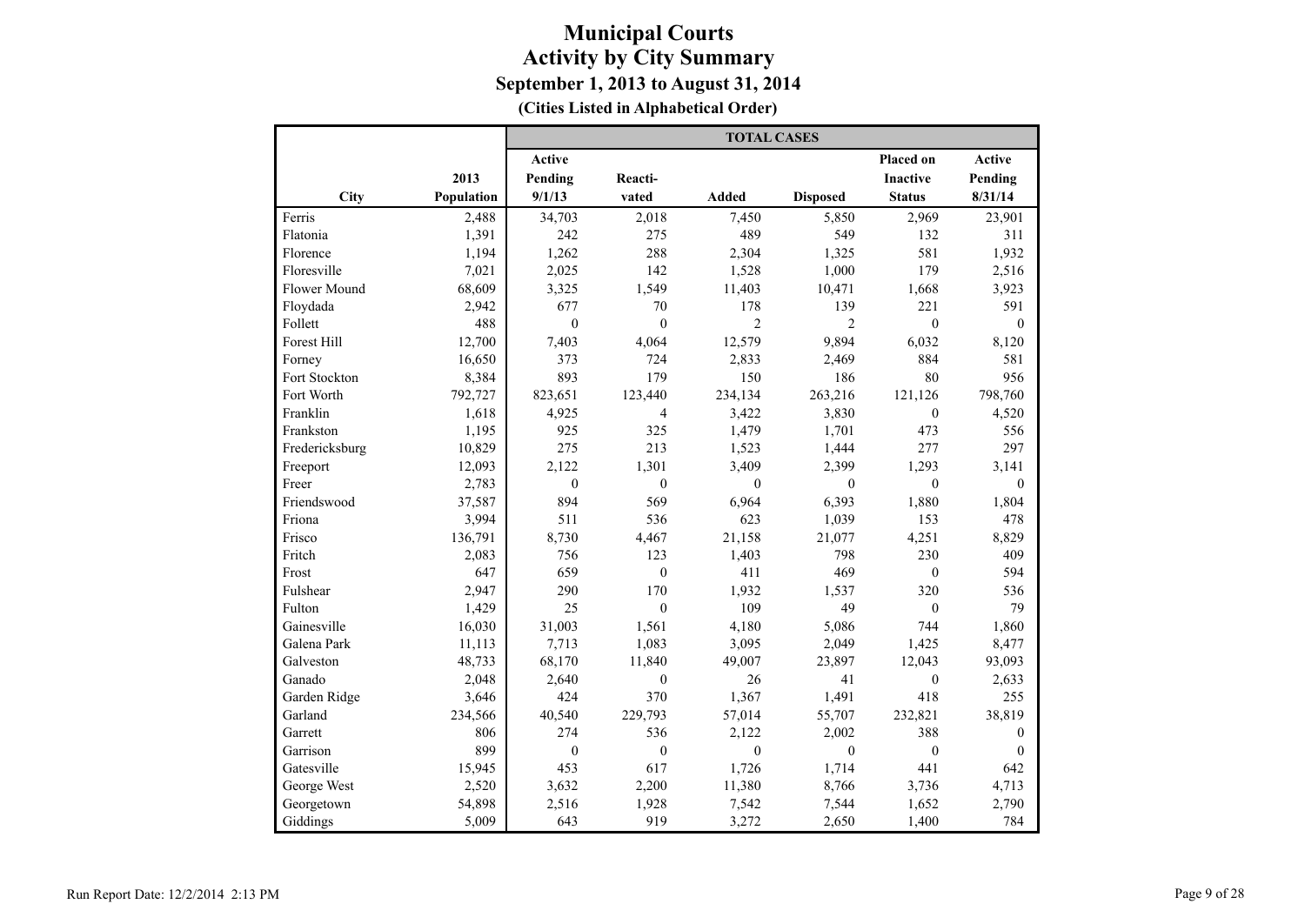|                     |            |                  |                  |                  | <b>CIVIL/ADMINISTRATIVE CASES</b> |                  |                  |              |                  | <b>CRIMINAL CASES</b> |                  |                  |                  |
|---------------------|------------|------------------|------------------|------------------|-----------------------------------|------------------|------------------|--------------|------------------|-----------------------|------------------|------------------|------------------|
|                     |            | Active           |                  |                  |                                   | Placed on        | Active           | Active       |                  |                       |                  | Placed on        | Active           |
|                     | 2013       | Pending          | Reacti-          |                  |                                   | Inactive         | Pending          | Pending      | Reacti-          |                       |                  | <b>Inactive</b>  | Pending          |
| City                | Population | 9/1/13           | vated            | <b>Added</b>     | <b>Disposed</b>                   | <b>Status</b>    | 8/31/14          | 9/1/13       | vated            | <b>Added</b>          | <b>Disposed</b>  | <b>Status</b>    | 8/31/14          |
| Gilmer              | 5,114      | $\boldsymbol{0}$ | $\boldsymbol{0}$ | $\boldsymbol{0}$ | $\mathbf{0}$                      | $\mathbf{0}$     | $\mathbf{0}$     | 1,159        | 534              | 2,032                 | 1,683            | 602              | 1,440            |
| Gladewater          | 6,454      | $\theta$         | $\boldsymbol{0}$ | $\Omega$         | $\boldsymbol{0}$                  | $\mathbf{0}$     | $\mathbf{0}$     | 441          | 984              | 3,239                 | 2,391            | 823              | 1,450            |
| Glen Rose           | 2,536      | $\Omega$         | $\theta$         | $\Omega$         | $\theta$                          | $\mathbf{0}$     | $\mathbf{0}$     | 1,075        | $\boldsymbol{0}$ | 572                   | 391              | $\boldsymbol{0}$ | 1,256            |
| Glenn Heights       | 11,763     | $\Omega$         | $\theta$         | $\Omega$         | $\Omega$                          | $\theta$         | $\theta$         | 2,221        | 578              | 1,722                 | 1,548            | 679              | 2,296            |
| Godley              | 1,027      | $\Omega$         | $\theta$         | $\Omega$         | $\theta$                          | $\Omega$         | $\theta$         | 578          | 245              | 2,587                 | 2,061            | 329              | 1,026            |
| Goldthwaite         | 1,868      |                  |                  |                  |                                   |                  |                  |              |                  |                       |                  |                  |                  |
| Goliad              | 1,976      | $\mathbf{0}$     | $\theta$         | $\mathbf{0}$     | $\mathbf{0}$                      | $\mathbf{0}$     | $\mathbf{0}$     | $\mathbf{0}$ | $\boldsymbol{0}$ | $\mathbf{0}$          | $\boldsymbol{0}$ | $\mathbf{0}$     | $\mathbf{0}$     |
| Gonzales            | 7,410      | $\boldsymbol{0}$ | $\mathbf{0}$     | $\boldsymbol{0}$ | $\theta$                          | $\boldsymbol{0}$ | $\boldsymbol{0}$ | 3,447        | 154              | 2,118                 | 1,063            | $\mathbf{1}$     | 4,656            |
| Goodrich            | 266        | $\theta$         | $\boldsymbol{0}$ | $\theta$         | $\boldsymbol{0}$                  | $\boldsymbol{0}$ | $\overline{0}$   | $\mathbf{0}$ | $\mathbf{0}$     | $\mathbf{0}$          | $\mathbf{0}$     | $\Omega$         | $\theta$         |
| Gordon              | 472        |                  |                  |                  |                                   |                  |                  |              |                  |                       |                  |                  |                  |
| Gorman              | 1,054      | $\mathbf{0}$     | $\boldsymbol{0}$ | $\boldsymbol{0}$ | $\boldsymbol{0}$                  | $\boldsymbol{0}$ | $\boldsymbol{0}$ | 320          | 26               | 366                   | 221              | 101              | 390              |
| Graford             | 571        |                  |                  |                  |                                   |                  |                  |              |                  |                       |                  |                  |                  |
| Graham              | 8,846      | $\boldsymbol{0}$ | $\boldsymbol{0}$ | $\boldsymbol{0}$ | $\boldsymbol{0}$                  | $\boldsymbol{0}$ | $\boldsymbol{0}$ | 4,748        | 723              | 2,587                 | 1,671            | 715              | 5,686            |
| Granbury            | 8,779      | $\mathbf{0}$     | $\boldsymbol{0}$ | $\boldsymbol{0}$ | $\boldsymbol{0}$                  | $\boldsymbol{0}$ | $\overline{0}$   | 868          | 372              | 1,533                 | 1,506            | 480              | 952              |
| Grand Prairie       | 183,372    |                  |                  |                  |                                   |                  |                  | 35,648       | 12,380           | 74,145                | 52,564           | 27,324           | 42,937           |
| <b>Grand Saline</b> | 3,106      | $\theta$         | $\Omega$         | $\Omega$         | $\theta$                          | $\Omega$         | $\boldsymbol{0}$ | 488          | $\boldsymbol{0}$ | 454                   | 512              | 34               | 1,087            |
| Grandview           | 1,568      | $\Omega$         | $\Omega$         | $\Omega$         | $\Omega$                          | $\Omega$         | $\mathbf{0}$     | 1,748        | 1,175            | 4,664                 | 2,931            | 1,977            | 2,679            |
| Granger             | 1,475      | $\Omega$         | $\Omega$         | $\Omega$         |                                   |                  | $\theta$         | 101          | $\boldsymbol{0}$ | 103                   | 155              | $\mathbf{0}$     | 120              |
| Granite Shoals      | 4,932      | $\Omega$         | $\Omega$         | $\Omega$         | $\Omega$                          | $\Omega$         | $\mathbf{0}$     | 724          | 362              | 1,262                 | 1,287            | 707              | 355              |
| Grapeland           | 1,431      | $\Omega$         |                  | $\mathbf{0}$     | $\theta$                          | $\Omega$         | $\mathbf{0}$     | 251          | 110              | 621                   | 600              | 231              | 147              |
| Grapevine           | 50,195     | 8                |                  | 32               | 20                                |                  | 20               | 23,726       | 3,795            | 24,803                | 21,947           | 4,097            | 26,280           |
| Greenville          | 25,917     |                  |                  | $\theta$         | $\mathbf{0}$                      |                  | $\boldsymbol{0}$ | 4,673        | 887              | 4,874                 | 6,700            | 771              | 2,964            |
| Gregory             | 1,938      | $\Omega$         |                  | $\Omega$         | $\theta$                          | $\Omega$         | $\mathbf{0}$     | 1,855        | 15               | 4,885                 | 1,682            | $\overline{4}$   | 5,085            |
| <b>Grey Forest</b>  | 498        | $\Omega$         |                  | $\Omega$         |                                   |                  | $\mathbf{0}$     | 211          | 74               | 304                   | 241              | 72               | 279              |
| Groesbeck           | 4,309      | $\Omega$         | $\Omega$         | $\Omega$         | $\Omega$                          |                  | $\boldsymbol{0}$ | 1,718        | 206              | 1,536                 | 1,665            | 212              | 1,556            |
| Groom               | 563        | $\theta$         | $\Omega$         | $\Omega$         | $\theta$                          | $\Omega$         | $\boldsymbol{0}$ | $\mathbf{0}$ | $\boldsymbol{0}$ | $\mathbf{0}$          | $\boldsymbol{0}$ | $\boldsymbol{0}$ | $\boldsymbol{0}$ |
| Groves              | 15,804     | $\theta$         | $\Omega$         | $\theta$         | $\Omega$                          | $\theta$         | $\boldsymbol{0}$ | 353          | 323              | 2,080                 | 1,822            | 311              | 627              |
| Groveton            | 1,042      | $\theta$         | $\theta$         | $\theta$         | $\Omega$                          | $\theta$         | $\theta$         | 240          | 51               | 177                   | 195              | 36               | 239              |
| Gruver              | 1,182      |                  |                  |                  |                                   |                  |                  |              |                  |                       |                  |                  |                  |
| Gun Barrel City     | 5,892      | $\theta$         | $\Omega$         | $\Omega$         | $\Omega$                          | $\theta$         | $\boldsymbol{0}$ | 1,481        | 709              | 1,297                 | 1,427            | 493              | 1,568            |
| Gunter              | 1,485      | $\Omega$         | $\Omega$         | $\Omega$         |                                   |                  | $\mathbf{0}$     | 848          | 167              | 1,830                 | 1,938            | 292              | 612              |
| Hackberry           | 977        | $\Omega$         | $\Omega$         | $\Omega$         |                                   |                  | $\boldsymbol{0}$ | $\mathbf{0}$ | $\boldsymbol{0}$ | 8                     | $\overline{7}$   | $\mathbf{0}$     |                  |
| Hale Center         | 2,205      |                  | $\Omega$         | $\Omega$         |                                   |                  | $\mathbf{0}$     | 879          | 5                | 350                   | 350              | $\sqrt{2}$       | 640              |
| Hallettsville       | 2,593      | $\theta$         |                  | $\theta$         |                                   |                  | $\overline{0}$   | 265          | 238              | 1,563                 | 1,434            | 371              | 263              |
| Hallsville          | 3,847      | 38               | $\Omega$         | $\mathfrak{D}$   | 5                                 | $\theta$         | 35               | 3,508        | 172              | 1,750                 | 3,113            | 733              | 1,588            |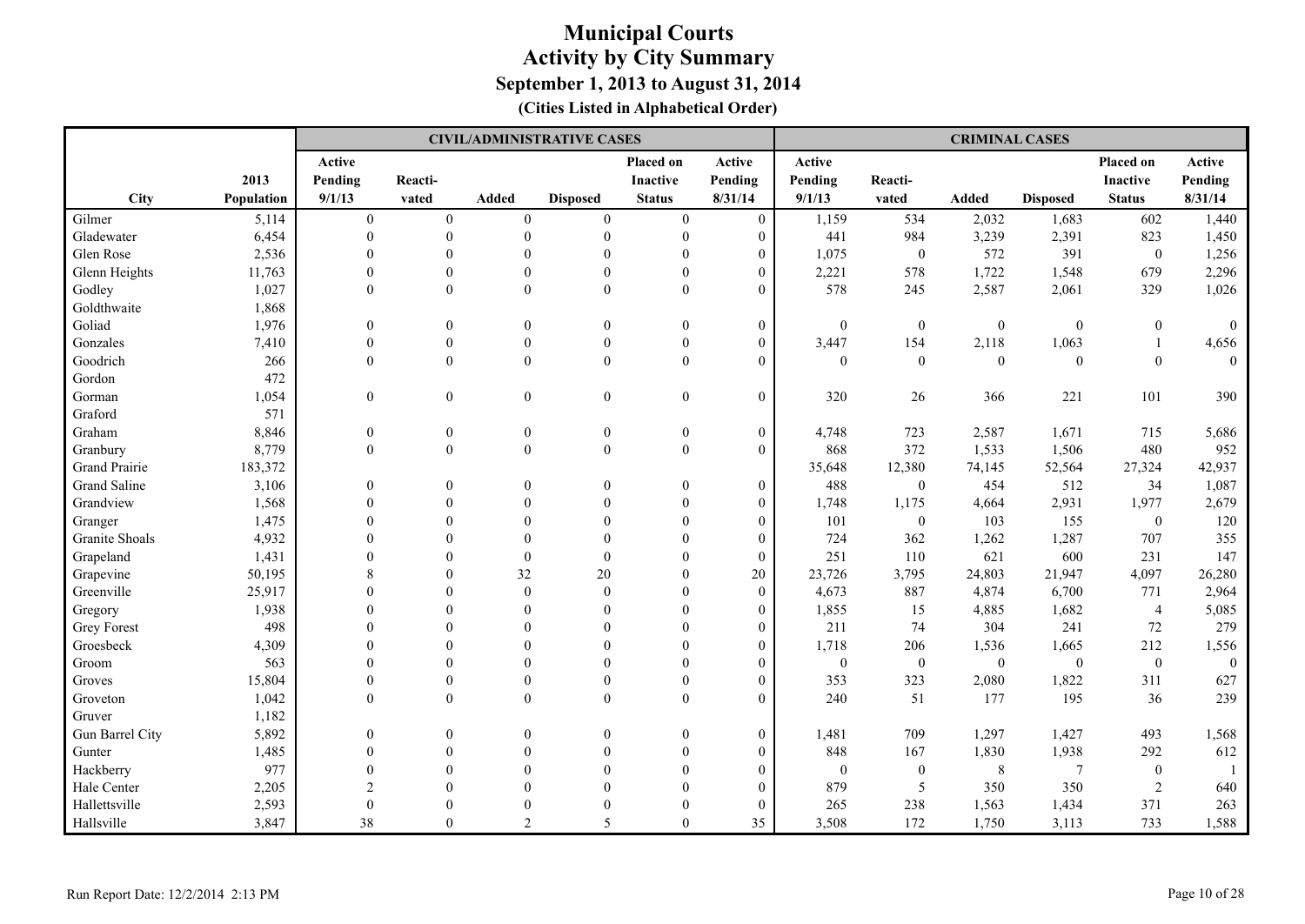**(Cities Listed in Alphabetical Order)**

|                       |            |                  |                  | <b>TOTAL CASES</b> |                  |                         |              |
|-----------------------|------------|------------------|------------------|--------------------|------------------|-------------------------|--------------|
|                       |            | <b>Active</b>    |                  |                    |                  | <b>Placed on</b>        | Active       |
|                       | 2013       | Pending          | Reacti-          |                    |                  | Inactive                | Pending      |
| City                  | Population | 9/1/13           | vated            | <b>Added</b>       | <b>Disposed</b>  | <b>Status</b>           | 8/31/14      |
| Gilmer                | 5,114      | 1,159            | 534              | 2,032              | 1,683            | 602                     | 1,440        |
| Gladewater            | 6,454      | 441              | 984              | 3,239              | 2,391            | 823                     | 1,450        |
| Glen Rose             | 2,536      | 1,075            | $\mathbf{0}$     | 572                | 391              | $\mathbf{0}$            | 1,256        |
| Glenn Heights         | 11,763     | 2,221            | 578              | 1,722              | 1,548            | 679                     | 2,296        |
| Godley                | 1,027      | 578              | 245              | 2,587              | 2,061            | 329                     | 1,026        |
| Goldthwaite           | 1,868      | $\mathbf{0}$     | $\mathbf{0}$     | $\mathbf{0}$       | $\mathbf{0}$     | $\mathbf{0}$            | $\theta$     |
| Goliad                | 1,976      | $\overline{0}$   | $\mathbf{0}$     | $\mathbf{0}$       | $\mathbf{0}$     | $\boldsymbol{0}$        | $\mathbf{0}$ |
| Gonzales              | 7,410      | 3,447            | 154              | 2,118              | 1,063            | $\mathbf{1}$            | 4,656        |
| Goodrich              | 266        | $\theta$         | $\mathbf{0}$     | $\mathbf{0}$       | $\boldsymbol{0}$ | $\boldsymbol{0}$        | $\mathbf{0}$ |
| Gordon                | 472        | $\mathbf{0}$     | $\overline{0}$   | $\boldsymbol{0}$   | $\boldsymbol{0}$ | $\boldsymbol{0}$        | $\mathbf{0}$ |
| Gorman                | 1,054      | 320              | 26               | 366                | 221              | 101                     | 390          |
| Graford               | 571        | $\mathbf{0}$     | $\mathbf{0}$     | $\boldsymbol{0}$   | $\boldsymbol{0}$ | $\boldsymbol{0}$        | $\theta$     |
| Graham                | 8,846      | 4,748            | 723              | 2,587              | 1,671            | 715                     | 5,686        |
| Granbury              | 8,779      | 868              | 372              | 1,533              | 1,506            | 480                     | 952          |
| <b>Grand Prairie</b>  | 183,372    | 35,648           | 12,380           | 74,145             | 52,564           | 27,324                  | 42,937       |
| <b>Grand Saline</b>   | 3,106      | 488              | $\mathbf{0}$     | 454                | 512              | 34                      | 1,087        |
| Grandview             | 1,568      | 1,748            | 1,175            | 4,664              | 2,931            | 1,977                   | 2,679        |
| Granger               | 1,475      | 101              | $\mathbf{0}$     | 103                | 155              | $\boldsymbol{0}$        | 120          |
| <b>Granite Shoals</b> | 4,932      | 724              | 362              | 1,262              | 1,287            | 707                     | 355          |
| Grapeland             | 1,431      | 251              | 110              | 621                | 600              | 231                     | 147          |
| Grapevine             | 50,195     | 23,734           | 3,795            | 24,835             | 21,967           | 4,097                   | 26,300       |
| Greenville            | 25,917     | 4,673            | 887              | 4,874              | 6,700            | 771                     | 2,964        |
| Gregory               | 1,938      | 1,855            | 15               | 4,885              | 1,682            | $\overline{\mathbf{4}}$ | 5,085        |
| <b>Grey Forest</b>    | 498        | 211              | 74               | 304                | 241              | 72                      | 279          |
| Groesbeck             | 4,309      | 1,718            | 206              | 1,536              | 1,665            | 212                     | 1,556        |
| Groom                 | 563        | $\boldsymbol{0}$ | $\mathbf{0}$     | $\mathbf{0}$       | $\mathbf{0}$     | $\boldsymbol{0}$        | $\mathbf{0}$ |
| Groves                | 15,804     | 353              | 323              | 2,080              | 1,822            | 311                     | 627          |
| Groveton              | 1,042      | 240              | 51               | 177                | 195              | 36                      | 239          |
| Gruver                | 1,182      | $\theta$         | $\theta$         | $\theta$           | $\theta$         | $\boldsymbol{0}$        | $\theta$     |
| Gun Barrel City       | 5,892      | 1,481            | 709              | 1,297              | 1,427            | 493                     | 1,568        |
| Gunter                | 1,485      | 848              | 167              | 1,830              | 1,938            | 292                     | 612          |
| Hackberry             | 977        | $\mathbf{0}$     | $\boldsymbol{0}$ | 8                  | 7                | $\boldsymbol{0}$        | $\mathbf{1}$ |
| Hale Center           | 2,205      | 881              | 5                | 350                | 350              | $\overline{c}$          | 640          |
| Hallettsville         | 2,593      | 265              | 238              | 1,563              | 1,434            | 371                     | 263          |
| Hallsville            | 3,847      | 3,546            | 172              | 1,752              | 3,118            | 733                     | 1,623        |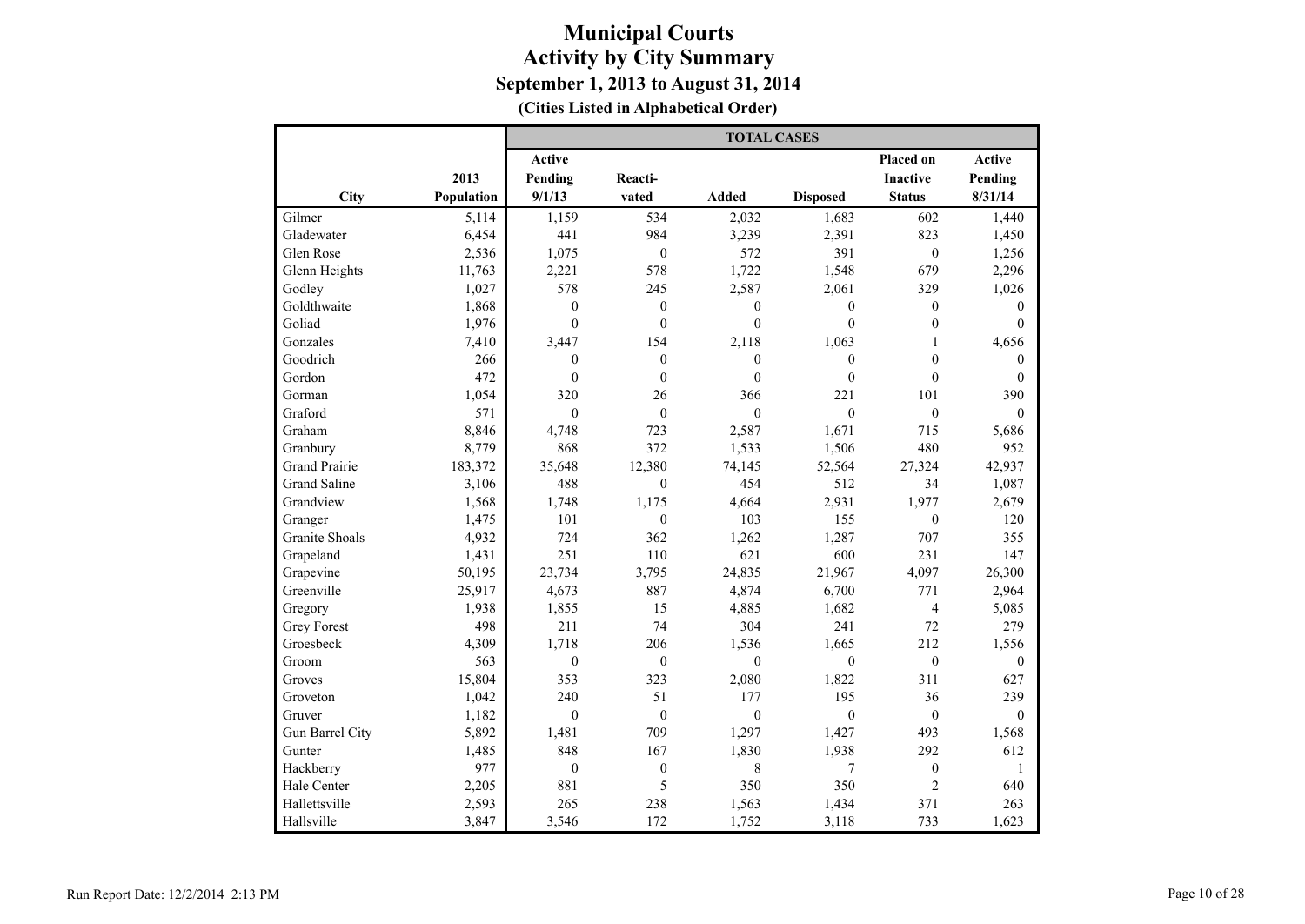|                      |            |                  |                |                  | <b>CIVIL/ADMINISTRATIVE CASES</b> |                 |                  |              |                  | <b>CRIMINAL CASES</b> |                  |                  |                  |
|----------------------|------------|------------------|----------------|------------------|-----------------------------------|-----------------|------------------|--------------|------------------|-----------------------|------------------|------------------|------------------|
|                      |            | Active           |                |                  |                                   | Placed on       | Active           | Active       |                  |                       |                  | Placed on        | Active           |
|                      | 2013       | Pending          | Reacti-        |                  |                                   | <b>Inactive</b> | Pending          | Pending      | Reacti-          |                       |                  | <b>Inactive</b>  | Pending          |
| <b>City</b>          | Population | 9/1/13           | vated          | <b>Added</b>     | <b>Disposed</b>                   | <b>Status</b>   | 8/31/14          | 9/1/13       | vated            | <b>Added</b>          | <b>Disposed</b>  | <b>Status</b>    | 8/31/14          |
| Haltom City          | 43,580     | $\boldsymbol{0}$ | $\overline{0}$ | $\boldsymbol{0}$ | $\mathbf{0}$                      | $\overline{0}$  | $\overline{0}$   | 10,068       | 10,220           | 20,184                | 19,876           | 9,777            | 10,819           |
| Hamilton             | 3,008      |                  |                |                  | $\overline{2}$                    | $\mathbf{0}$    | $\boldsymbol{0}$ | 104          | 100              | 390                   | 448              | 81               | 82               |
| Hamlin               | 2,059      |                  |                |                  |                                   |                 | $\mathbf{0}$     | 216          | 33               | 599                   | 462              | 6                | 405              |
| Happy                | 671        |                  |                |                  |                                   |                 | $\Omega$         | $\theta$     | $\mathbf{0}$     | $\theta$              | $\theta$         | $\Omega$         | $\mathbf{0}$     |
| Hardin               | 840        |                  |                |                  |                                   |                 |                  | $\Omega$     | $\mathbf{0}$     | $\theta$              | $\mathbf{0}$     | $\theta$         | $\theta$         |
| Harker Heights       | 28,169     |                  |                |                  |                                   |                 | $\mathbf{0}$     | 4,321        | 3,012            | 9,637                 | 8,955            | 3,327            | 4,728            |
| Harlingen            | 65,665     |                  |                |                  |                                   |                 | $\boldsymbol{0}$ | 28,851       | 6,909            | 13,146                | 15,287           | 8,098            | 27,066           |
| Hart                 | 1,094      |                  |                |                  |                                   |                 | $\boldsymbol{0}$ | $\mathbf{0}$ | $\boldsymbol{0}$ | $\boldsymbol{0}$      | $\boldsymbol{0}$ | $\bf{0}$         | $\mathbf{0}$     |
| Haskell              | 3,305      |                  |                |                  |                                   |                 | $\mathbf{0}$     | 215          | 119              | 181                   | 220              | 64               | 233              |
| Haslet               | 1,641      |                  |                |                  |                                   |                 | $\mathbf{0}$     | 1,322        | 694              | 4,100                 | 3,570            | 1,012            | 1,534            |
| Hawk Cove            | 480        |                  |                |                  |                                   |                 | $\mathbf{0}$     | 545          | 2                | 95                    | 62               | 2                | 579              |
| Hawkins              | 1,320      |                  |                | $\Omega$         |                                   |                 | $\mathbf{0}$     | 94           | 45               | 253                   | 224              | 93               | 87               |
| Hawley               | 613        |                  |                | $\Omega$         |                                   |                 | $\boldsymbol{0}$ | 37           | $\mathbf{1}$     | 151                   | 113              | $\mathfrak{Z}$   | 77               |
| Hearne               | 4,443      |                  |                | $\Omega$         | $\Omega$                          | $\Omega$        | $\overline{0}$   | 10,938       | 1,006            | 5,150                 | 4,270            | 90               | 12,735           |
| Heath                | 7,764      |                  |                | 16               | 11                                |                 | 11               | 225          | 42               | 414                   | 372              | $\mathbf{0}$     | 309              |
| Hedwig Village       | 2,638      |                  |                | $\theta$         | $\Omega$                          |                 | $\boldsymbol{0}$ | 12,421       | 887              | 3,243                 | 3,763            | 584              | 12,116           |
| Helotes              | 8,104      |                  |                | $\Omega$         |                                   |                 | $\mathbf{0}$     | 965          | 612              | 3,351                 | 3,041            | 1,102            | 784              |
| Hemphill             | 1,207      |                  |                |                  |                                   |                 | $\mathbf{0}$     | 33           | $\overline{7}$   | 114                   | 66               | 16               | 72               |
| Hempstead            | 6,343      |                  |                |                  |                                   |                 | $\mathbf{0}$     | 559          | 296              | 2,288                 | 1,556            | 541              | 1,046            |
| Henderson            | 13,700     |                  |                | $\Omega$         |                                   |                 | $\sqrt{2}$       | 891          | 848              | 2,838                 | 3,539            | 416              | 635              |
| Henrietta            | 3,052      |                  |                |                  |                                   |                 | $\boldsymbol{0}$ | 1,168        | 14               | 595                   | 618              | $\mathbf{0}$     | 1,160            |
| Hereford             | 15,210     |                  |                |                  |                                   |                 | $\boldsymbol{0}$ | 1,200        | 681              | 2,522                 | 1,747            | 592              | 2,074            |
| Hewitt               | 14,054     |                  |                |                  |                                   |                 | $\boldsymbol{0}$ | 560          | 1,717            | 2,397                 | 3,122            | 913              | 643              |
| Hickory Creek        | 3,970      |                  |                |                  |                                   |                 | $\mathbf{0}$     | 2,375        | 1,310            | 6,608                 | 5,381            | 2,040            | 2,880            |
| Hico                 | 1,347      |                  |                |                  |                                   |                 | $\mathbf{0}$     | 247          | 4                | 428                   | 350              | 6                | 323              |
| Hidalgo              | 13,273     |                  |                |                  |                                   |                 | $\boldsymbol{0}$ | 37,893       | 210              | 1,007                 | 1,526            | 384              | 38,903           |
| Highland Haven       | 437        |                  |                | $\Omega$         |                                   |                 | $\boldsymbol{0}$ |              | $\mathbf{0}$     | $\overline{1}$        | $\mathbf{1}$     | $\boldsymbol{0}$ |                  |
| Highland Park        | 8,862      |                  |                | $\Omega$         |                                   |                 | $\theta$         | 1,530        | 1,930            | 10,563                | 8,562            | 2,417            | 3,045            |
| Highland Village     | 15,747     |                  |                | $\Omega$         |                                   |                 | $\mathbf{0}$     | 652          | 383              | 2,124                 | 2,224            | 387              | 546              |
| Hill Country Village | 1,020      |                  |                |                  |                                   |                 | $\theta$         | 53           | 564              | 478                   | 877              | 61               | 140              |
| Hillsboro            | 8,356      |                  |                |                  |                                   |                 | $\mathbf{0}$     | 9,493        | 724              | 6,914                 | 6,444            | 757              | 9,914            |
| Hilshire Village     | 772        |                  |                |                  |                                   |                 | $\mathbf{0}$     | $\mathbf{0}$ | $\boldsymbol{0}$ | $\boldsymbol{0}$      | $\boldsymbol{0}$ | $\boldsymbol{0}$ | $\boldsymbol{0}$ |
| Hitchcock            | 7,302      |                  |                |                  |                                   |                 | $\mathbf{0}$     | 13,585       | 1,342            | 3,580                 | 2,167            | 1,716            | 14,638           |
| Holiday Lakes        | 1,148      |                  |                |                  |                                   |                 | $\theta$         | $\theta$     | $\mathbf{0}$     | 76                    | 71               | $\mathbf{1}$     | 21               |
| Holland              | 1,128      | $\Omega$         | $\Omega$       | $\Omega$         | $\Omega$                          | $\Omega$        | $\overline{0}$   | 100          | 6                | 620                   | 428              | $\overline{4}$   | 420              |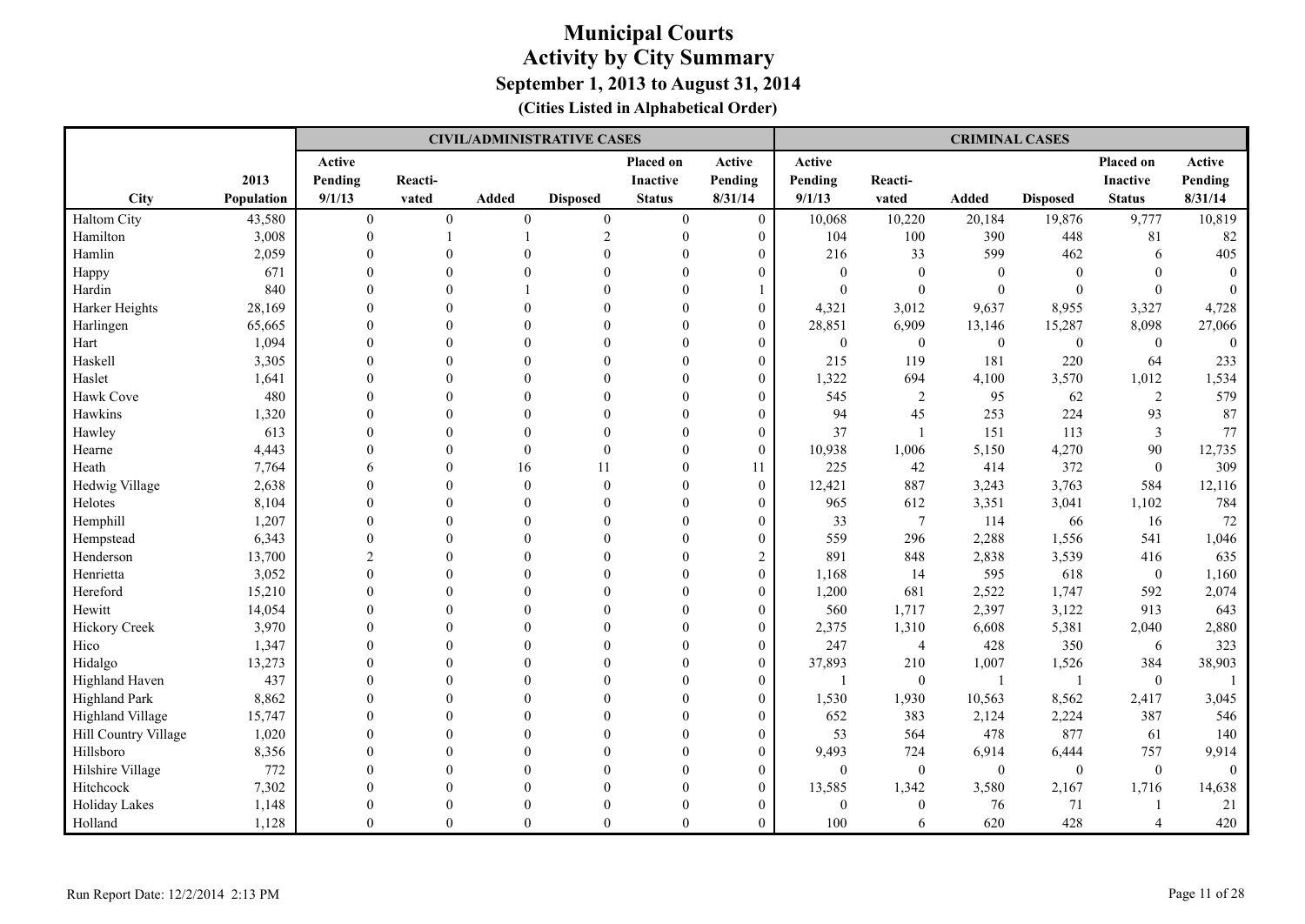|                         |            |                  |                  | <b>TOTAL CASES</b> |                  |                  |              |
|-------------------------|------------|------------------|------------------|--------------------|------------------|------------------|--------------|
|                         |            | Active           |                  |                    |                  | Placed on        | Active       |
|                         | 2013       | Pending          | Reacti-          |                    |                  | <b>Inactive</b>  | Pending      |
| City                    | Population | 9/1/13           | vated            | <b>Added</b>       | <b>Disposed</b>  | <b>Status</b>    | 8/31/14      |
| Haltom City             | 43,580     | 10,068           | 10,220           | 20,184             | 19,876           | 9,777            | 10,819       |
| Hamilton                | 3,008      | 104              | 101              | 391                | 450              | 81               | 82           |
| Hamlin                  | 2,059      | 216              | 33               | 599                | 462              | 6                | 405          |
| Happy                   | 671        | $\mathbf{0}$     | $\boldsymbol{0}$ | $\mathbf{0}$       | $\boldsymbol{0}$ | $\mathbf{0}$     | $\mathbf{0}$ |
| Hardin                  | 840        | $\boldsymbol{0}$ | $\boldsymbol{0}$ | $\mathbf{1}$       | $\boldsymbol{0}$ | $\overline{0}$   | 1            |
| Harker Heights          | 28,169     | 4,321            | 3,012            | 9,637              | 8,955            | 3,327            | 4,728        |
| Harlingen               | 65,665     | 28,851           | 6,909            | 13,146             | 15,287           | 8,098            | 27,066       |
| Hart                    | 1,094      | $\boldsymbol{0}$ | $\mathbf{0}$     | $\mathbf{0}$       | $\mathbf{0}$     | $\boldsymbol{0}$ | $\mathbf{0}$ |
| Haskell                 | 3,305      | 215              | 119              | 181                | 220              | 64               | 233          |
| Haslet                  | 1,641      | 1,322            | 694              | 4,100              | 3,570            | 1,012            | 1,534        |
| Hawk Cove               | 480        | 545              | $\overline{c}$   | 95                 | 62               | $\overline{2}$   | 579          |
| Hawkins                 | 1,320      | 94               | 45               | 253                | 224              | 93               | 87           |
| Hawley                  | 613        | 37               | $\mathbf{1}$     | 151                | 113              | 3                | 77           |
| Hearne                  | 4,443      | 10,938           | 1,006            | 5,150              | 4,270            | 90               | 12,735       |
| Heath                   | 7,764      | 231              | 42               | 430                | 383              | $\mathbf{0}$     | 320          |
| Hedwig Village          | 2,638      | 12,421           | 887              | 3,243              | 3,763            | 584              | 12,116       |
| Helotes                 | 8,104      | 965              | 612              | 3,351              | 3,041            | 1,102            | 784          |
| Hemphill                | 1,207      | 33               | $\overline{7}$   | 114                | 66               | 16               | 72           |
| Hempstead               | 6,343      | 559              | 296              | 2,288              | 1,556            | 541              | 1,046        |
| Henderson               | 13,700     | 893              | 848              | 2,838              | 3,539            | 416              | 637          |
| Henrietta               | 3,052      | 1,168            | 14               | 595                | 618              | $\mathbf{0}$     | 1,160        |
| Hereford                | 15,210     | 1,200            | 681              | 2,522              | 1,747            | 592              | 2,074        |
| Hewitt                  | 14,054     | 560              | 1,717            | 2,397              | 3,122            | 913              | 643          |
| Hickory Creek           | 3,970      | 2,375            | 1,310            | 6,608              | 5,381            | 2,040            | 2,880        |
| Hico                    | 1,347      | 247              | 4                | 428                | 350              | 6                | 323          |
| Hidalgo                 | 13,273     | 37,893           | 210              | 1,007              | 1,526            | 384              | 38,903       |
| Highland Haven          | 437        | $\mathbf{1}$     | $\theta$         | $\mathbf{1}$       | $\mathbf{1}$     | $\theta$         | $\mathbf{1}$ |
| <b>Highland Park</b>    | 8,862      | 1,530            | 1,930            | 10,563             | 8,562            | 2,417            | 3,045        |
| <b>Highland Village</b> | 15,747     | 652              | 383              | 2,124              | 2,224            | 387              | 546          |
| Hill Country Village    | 1,020      | 53               | 564              | 478                | 877              | 61               | 140          |
| Hillsboro               | 8,356      | 9,493            | 724              | 6,914              | 6,444            | 757              | 9,914        |
| Hilshire Village        | 772        | $\boldsymbol{0}$ | $\boldsymbol{0}$ | $\mathbf{0}$       | $\boldsymbol{0}$ | $\mathbf{0}$     | $\mathbf{0}$ |
| Hitchcock               | 7,302      | 13,585           | 1,342            | 3,580              | 2,167            | 1,716            | 14,638       |
| <b>Holiday Lakes</b>    | 1,148      | $\boldsymbol{0}$ | $\boldsymbol{0}$ | 76                 | 71               | $\mathbf{1}$     | 21           |
| Holland                 | 1,128      | 100              | 6                | 620                | 428              | $\overline{4}$   | 420          |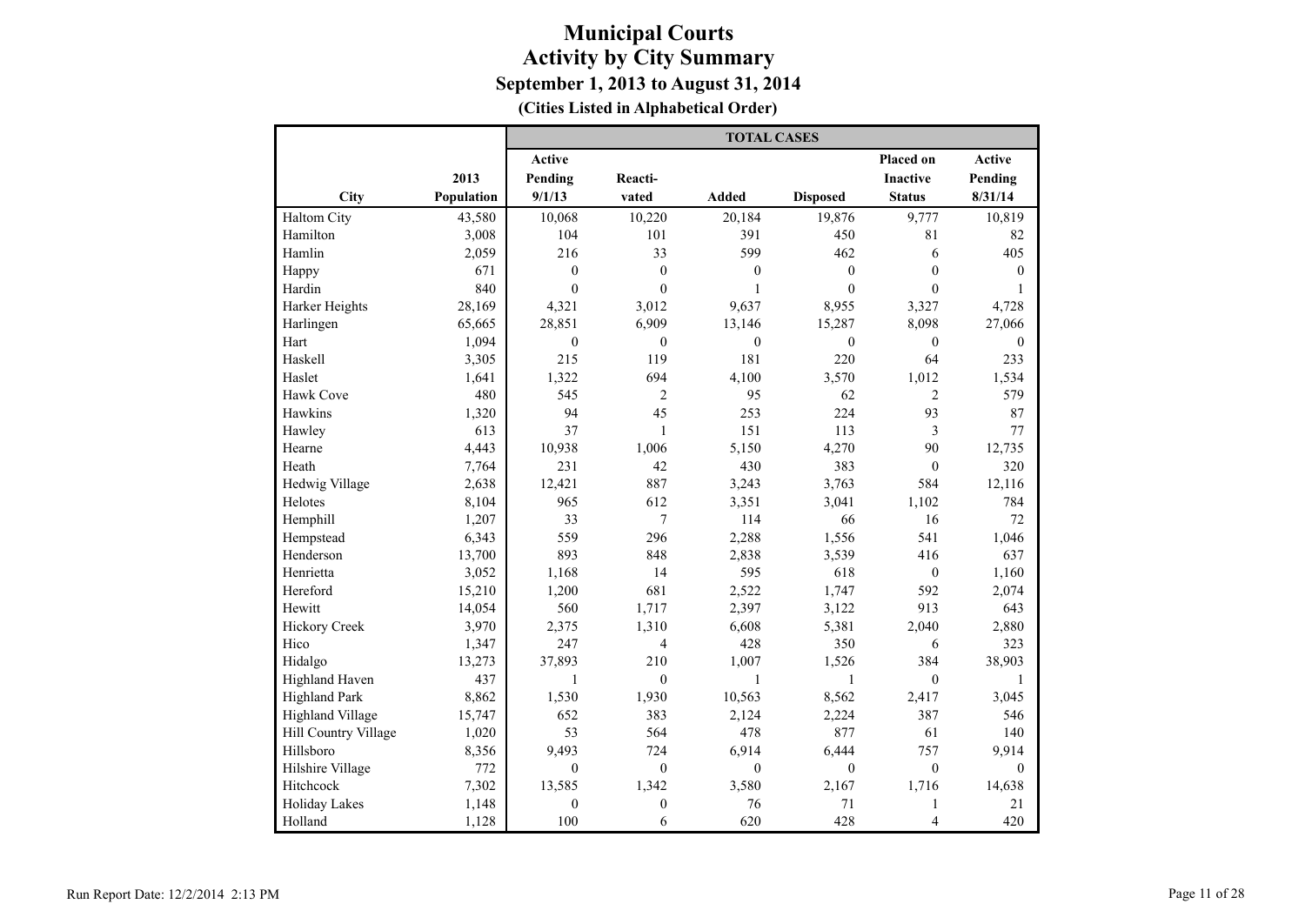|                       |            |                  |                  |                  | <b>CIVIL/ADMINISTRATIVE CASES</b> |                  |                  |         |                  | <b>CRIMINAL CASES</b> |                 |                  |         |
|-----------------------|------------|------------------|------------------|------------------|-----------------------------------|------------------|------------------|---------|------------------|-----------------------|-----------------|------------------|---------|
|                       |            | Active           |                  |                  |                                   | Placed on        | Active           | Active  |                  |                       |                 | Placed on        | Active  |
|                       | 2013       | Pending          | Reacti-          |                  |                                   | <b>Inactive</b>  | Pending          | Pending | Reacti-          |                       |                 | <b>Inactive</b>  | Pending |
| <b>City</b>           | Population | 9/1/13           | vated            | <b>Added</b>     | <b>Disposed</b>                   | <b>Status</b>    | 8/31/14          | 9/1/13  | vated            | Added                 | <b>Disposed</b> | <b>Status</b>    | 8/31/14 |
| Holliday              | 1,704      | $\boldsymbol{0}$ | $\boldsymbol{0}$ | $\mathbf{0}$     | $\boldsymbol{0}$                  | $\overline{0}$   | $\boldsymbol{0}$ | 94      | 140              | 434                   | 449             | 119              | 101     |
| Hollywood Park        | 3,203      | $\boldsymbol{0}$ | $\boldsymbol{0}$ | $\mathbf{0}$     | $\boldsymbol{0}$                  | $\boldsymbol{0}$ | $\boldsymbol{0}$ | 348     | 256              | 1,166                 | 1,134           | 355              | 355     |
| Hondo                 | 9,002      | 37               | $\mathbf{0}$     | 52               | $\mathbf{1}$                      | $\theta$         | 88               | 1,025   | 580              | 1,804                 | 1,280           | 1,115            | 1,123   |
| Honey Grove           | 1,674      | $\theta$         | $\mathbf{0}$     | $\theta$         | $\mathbf{0}$                      | $\theta$         | $\theta$         | 659     | $\boldsymbol{0}$ | 280                   | 348             | $\boldsymbol{0}$ | 590     |
| Hooks                 | 2,757      |                  |                  |                  |                                   |                  |                  |         |                  |                       |                 |                  |         |
| Horizon City          | 18,997     | $\mathbf{0}$     | $\mathbf{0}$     | $\mathbf{0}$     | $\mathbf{0}$                      | $\mathbf{0}$     | $\boldsymbol{0}$ | 1,815   | 1,308            | 6,245                 | 5,109           | 1,830            | 2,431   |
| Horseshoe Bay         | 3,440      | $\mathbf{0}$     | $\boldsymbol{0}$ | $\overline{0}$   | $\mathbf{0}$                      | $\boldsymbol{0}$ | $\mathbf{0}$     | 156     | 53               | 371                   | 300             | 75               | 214     |
| Houston               | 2,195,914  | 23,306           | $\boldsymbol{0}$ | 184,721          | 177,790                           | $\Omega$         | 30,237           | 236,452 | 406,355          | 703,800               | 857,226         | 377,521          | 114,134 |
| Howardwick            | 382        |                  |                  |                  |                                   |                  |                  |         |                  |                       |                 |                  |         |
| Howe                  | 2,609      | $\mathbf{0}$     | $\theta$         | $\mathbf{0}$     | $\overline{0}$                    | $\boldsymbol{0}$ | $\boldsymbol{0}$ | 206     | $\boldsymbol{0}$ | 934                   | 878             | $\sqrt{5}$       | 277     |
| Hubbard               | 1,399      | $\mathbf{0}$     | $\theta$         | $\mathbf{0}$     | $\theta$                          | $\mathbf{0}$     | $\boldsymbol{0}$ | 2,248   | 248              | 2,587                 | 1,843           | $\overline{2}$   | 3,238   |
| Hudson                | 4,722      | $\theta$         | $\theta$         | $\theta$         | $\theta$                          | $\theta$         | $\theta$         | 4,404   | 305              | 1,835                 | 1,357           | 506              | 4,759   |
| Hudson Oaks           | 1,865      | 12               | $\Omega$         |                  | $\theta$                          | $\Omega$         | 13               | 454     | 449              | 1,338                 | 1,347           | 467              | 435     |
| Hughes Springs        | 1,766      | $\mathbf{0}$     | $\mathbf{0}$     | $\boldsymbol{0}$ | $\mathbf{0}$                      | $\mathbf{0}$     | $\mathbf{0}$     | 146     | 11               | 243                   | 335             | 109              | 93      |
| Humble                | 15,500     |                  |                  |                  |                                   |                  |                  | 4,195   | 7,049            | 14,016                | 15,396          | 6,065            | 3,799   |
| Hunters Creek Village | 4,604      | $\mathbf{0}$     | $\theta$         | $\mathbf{0}$     | $\theta$                          | $\mathbf{0}$     | $\boldsymbol{0}$ | 3,102   | 9                | 1,279                 | 1,528           | 8                | 3,312   |
| Huntington            | 2,108      | $\theta$         | $\theta$         | $\theta$         | $\theta$                          | $\mathbf{0}$     | $\theta$         | 7,039   | 227              | 2,617                 | 2,594           | 389              | 6,902   |
| Huntsville            | 39,795     | $\theta$         | $\theta$         | $\theta$         | $\theta$                          | $\Omega$         | $\mathbf{0}$     | 2,228   | 2,257            | 11,444                | 9,698           | 3,229            | 3,002   |
| Hurst                 | 38,448     | $\theta$         | $\theta$         | $\theta$         | $\theta$                          | $\Omega$         | $\theta$         | 5,442   | 8,207            | 20,563                | 16,478          | 8,131            | 9,646   |
| Hutchins              | 5,396      | $\Omega$         | $\Omega$         | $\Omega$         | $\Omega$                          | $\Omega$         | $\mathbf{0}$     | 5,454   | 2,552            | 3,242                 | 2,877           | 2,969            | 5,539   |
| Hutto                 | 19,728     | $\theta$         | $\Omega$         | $\Omega$         | $\theta$                          | $\Omega$         | $\mathbf{0}$     | 10,967  | 165              | 2,221                 | 11,328          | 529              | 1,526   |
| Idalou                | 2,317      | $\theta$         | $\Omega$         | $\theta$         | $\Omega$                          | $\Omega$         | $\mathbf{0}$     | 148     | 128              | 447                   | 256             | 168              | 300     |
| Indian Lake           | 633        | $\mathbf{0}$     | $\theta$         | $\mathbf{0}$     | $\theta$                          | $\theta$         | $\boldsymbol{0}$ | 76      | $\boldsymbol{0}$ | 213                   | 145             | $\boldsymbol{0}$ | 144     |
| Ingleside             | 9,557      | $\mathbf{0}$     | $\theta$         | $\mathbf{0}$     | $\mathbf{0}$                      | $\mathbf{0}$     | $\mathbf{0}$     | 1,570   | 826              | 2,121                 | 2,076           | 521              | 1,920   |
| Ingram                | 1,809      | $\Omega$         | $\theta$         | $\Omega$         | $\theta$                          | $\theta$         | $\theta$         | 121     | 60               | 264                   | 293             | 64               | 89      |
| Iowa Colony           | 1,201      |                  |                  |                  |                                   |                  |                  |         |                  |                       |                 |                  |         |
| Iowa Park             | 6,398      | $\mathbf{0}$     | $\theta$         | $\mathbf{0}$     | $\mathbf{0}$                      | $\mathbf{0}$     | $\boldsymbol{0}$ | 189     | 153              | 517                   | 427             | 131              | 301     |
| Iraan                 | 1,240      | $\mathbf{0}$     | $\theta$         | $\overline{0}$   | $\theta$                          | $\mathbf{0}$     | $\boldsymbol{0}$ | $\,8\,$ | $\mathbf{0}$     | 9                     | $\,8\,$         | $\mathbf{0}$     | 9       |
| Irving                | 228,653    | $\theta$         | $\theta$         | $\theta$         | $\theta$                          | $\mathbf{0}$     | $\mathbf{0}$     | 129,979 | 15,401           | 56,077                | 117,063         | 17,857           | 66,562  |
| Italy                 | 1,873      | $\theta$         | $\theta$         | $\theta$         | $\theta$                          | $\Omega$         | $\mathbf{0}$     | 6,887   | 3,994            | 7,307                 | 1,521           | 7,290            | 9,641   |
| Itasca                | 1,618      | $\Omega$         | $\Omega$         | $\Omega$         |                                   | $\Omega$         | $\theta$         | 6,720   | 673              | 9,798                 | 3,590           | 2,687            | 10,928  |
| Jacinto City          | 10,749     | $\Omega$         | $\Omega$         | $\Omega$         | $\Omega$                          | $\Omega$         | $\mathbf{0}$     | 5,818   | 4,917            | 16,997                | 10,435          | 9,312            | 7,985   |
| Jacksboro             | 4,500      | $\Omega$         | $\Omega$         | $\Omega$         | $\Omega$                          |                  | $\theta$         | 844     | 49               | 501                   | 340             | 237              | 819     |
| Jacksonville          | 14,713     | $\Omega$         | $\Omega$         | $\Omega$         | $\Omega$                          | $\Omega$         | $\theta$         | 3,443   | 1,105            | 4,173                 | 3,653           | 2,228            | 2,840   |
| Jamaica Beach         | 1,013      | $\Omega$         | $\theta$         | $\Omega$         | $\theta$                          | $\Omega$         | $\theta$         | 2,176   | $\overline{0}$   | 400                   | 197             | 2                | 2,377   |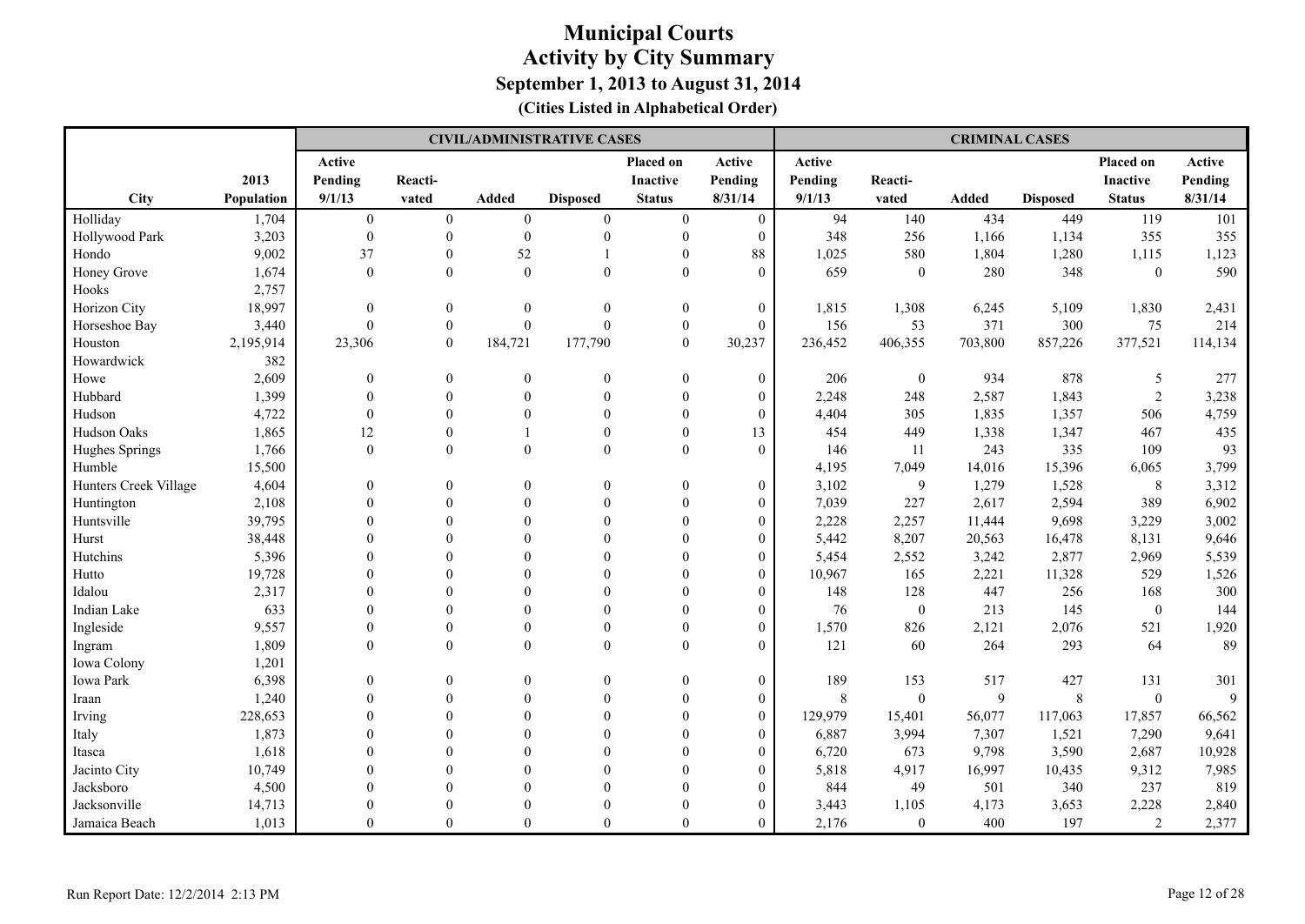|                       |            |              |                  | <b>TOTAL CASES</b> |                 |                  |              |
|-----------------------|------------|--------------|------------------|--------------------|-----------------|------------------|--------------|
|                       |            | Active       |                  |                    |                 | Placed on        | Active       |
|                       | 2013       | Pending      | Reacti-          |                    |                 | <b>Inactive</b>  | Pending      |
| City                  | Population | 9/1/13       | vated            | <b>Added</b>       | <b>Disposed</b> | <b>Status</b>    | 8/31/14      |
| Holliday              | 1,704      | 94           | 140              | 434                | 449             | 119              | 101          |
| Hollywood Park        | 3,203      | 348          | 256              | 1,166              | 1,134           | 355              | 355          |
| Hondo                 | 9,002      | 1,062        | 580              | 1,856              | 1,281           | 1,115            | 1,211        |
| Honey Grove           | 1,674      | 659          | $\boldsymbol{0}$ | 280                | 348             | $\boldsymbol{0}$ | 590          |
| Hooks                 | 2,757      | $\mathbf{0}$ | $\theta$         | $\mathbf{0}$       | $\mathbf{0}$    | $\theta$         | $\mathbf{0}$ |
| Horizon City          | 18,997     | 1,815        | 1,308            | 6,245              | 5,109           | 1,830            | 2,431        |
| Horseshoe Bay         | 3,440      | 156          | 53               | 371                | 300             | 75               | 214          |
| Houston               | 2,195,914  | 259,758      | 406,355          | 888,521            | 1,035,016       | 377,521          | 144,371      |
| Howardwick            | 382        | $\mathbf{0}$ | $\boldsymbol{0}$ | $\boldsymbol{0}$   | $\mathbf{0}$    | $\boldsymbol{0}$ | $\mathbf{0}$ |
| Howe                  | 2,609      | 206          | $\overline{0}$   | 934                | 878             | 5                | 277          |
| Hubbard               | 1,399      | 2,248        | 248              | 2,587              | 1,843           | $\overline{2}$   | 3,238        |
| Hudson                | 4,722      | 4,404        | 305              | 1,835              | 1,357           | 506              | 4,759        |
| Hudson Oaks           | 1,865      | 466          | 449              | 1,339              | 1,347           | 467              | 448          |
| Hughes Springs        | 1,766      | 146          | 11               | 243                | 335             | 109              | 93           |
| Humble                | 15,500     | 4,195        | 7,049            | 14,016             | 15,396          | 6,065            | 3,799        |
| Hunters Creek Village | 4,604      | 3,102        | 9                | 1,279              | 1,528           | 8                | 3,312        |
| Huntington            | 2,108      | 7,039        | 227              | 2,617              | 2,594           | 389              | 6,902        |
| Huntsville            | 39,795     | 2,228        | 2,257            | 11,444             | 9,698           | 3,229            | 3,002        |
| Hurst                 | 38,448     | 5,442        | 8,207            | 20,563             | 16,478          | 8,131            | 9,646        |
| Hutchins              | 5,396      | 5,454        | 2,552            | 3,242              | 2,877           | 2,969            | 5,539        |
| Hutto                 | 19,728     | 10,967       | 165              | 2,221              | 11,328          | 529              | 1,526        |
| Idalou                | 2,317      | 148          | 128              | 447                | 256             | 168              | 300          |
| <b>Indian Lake</b>    | 633        | 76           | $\boldsymbol{0}$ | 213                | 145             | $\overline{0}$   | 144          |
| Ingleside             | 9,557      | 1,570        | 826              | 2,121              | 2,076           | 521              | 1,920        |
| Ingram                | 1,809      | 121          | 60               | 264                | 293             | 64               | 89           |
| Iowa Colony           | 1,201      | $\mathbf{0}$ | $\mathbf{0}$     | $\mathbf{0}$       | $\mathbf{0}$    | $\mathbf{0}$     | $\theta$     |
| Iowa Park             | 6,398      | 189          | 153              | 517                | 427             | 131              | 301          |
| Iraan                 | 1,240      | 8            | $\theta$         | 9                  | 8               | $\theta$         | 9            |
| Irving                | 228,653    | 129,979      | 15,401           | 56,077             | 117,063         | 17,857           | 66,562       |
| Italy                 | 1,873      | 6,887        | 3,994            | 7,307              | 1,521           | 7,290            | 9,641        |
| Itasca                | 1,618      | 6,720        | 673              | 9,798              | 3,590           | 2,687            | 10,928       |
| Jacinto City          | 10,749     | 5,818        | 4,917            | 16,997             | 10,435          | 9,312            | 7,985        |
| Jacksboro             | 4,500      | 844          | 49               | 501                | 340             | 237              | 819          |
| Jacksonville          | 14,713     | 3,443        | 1,105            | 4,173              | 3,653           | 2,228            | 2,840        |
| Jamaica Beach         | 1,013      | 2,176        | $\mathbf{0}$     | 400                | 197             | $\overline{2}$   | 2,377        |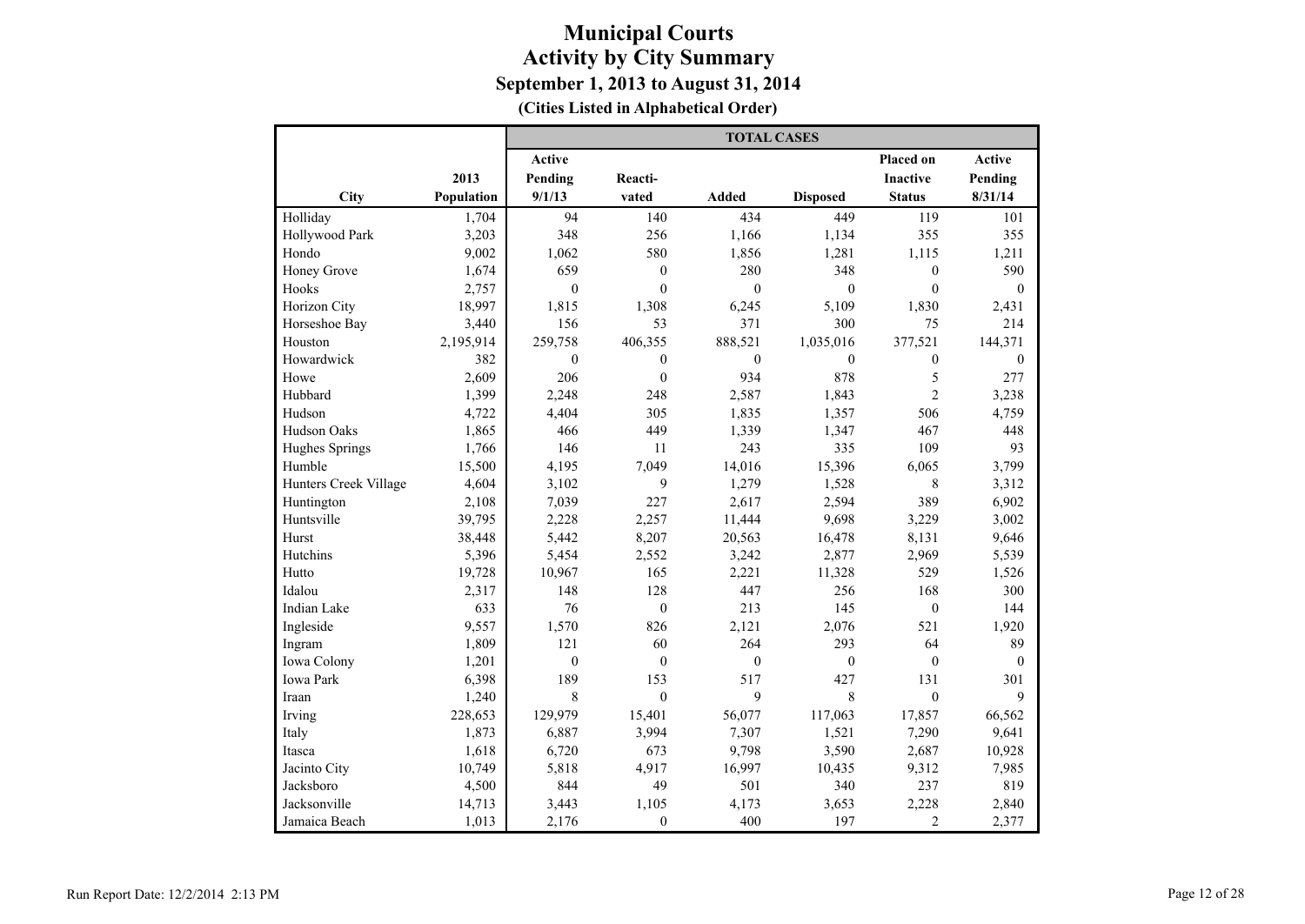|                |            |                  |                  |                  | <b>CIVIL/ADMINISTRATIVE CASES</b> |                  |                  |              |                  | <b>CRIMINAL CASES</b> |                 |                 |              |
|----------------|------------|------------------|------------------|------------------|-----------------------------------|------------------|------------------|--------------|------------------|-----------------------|-----------------|-----------------|--------------|
|                |            | Active           |                  |                  |                                   | Placed on        | Active           | Active       |                  |                       |                 | Placed on       | Active       |
|                | 2013       | Pending          | Reacti-          |                  |                                   | <b>Inactive</b>  | Pending          | Pending      | Reacti-          |                       |                 | <b>Inactive</b> | Pending      |
| City           | Population | 9/1/13           | vated            | <b>Added</b>     | <b>Disposed</b>                   | <b>Status</b>    | 8/31/14          | 9/1/13       | vated            | Added                 | <b>Disposed</b> | <b>Status</b>   | 8/31/14      |
| Jarrell        | 1,036      | $\boldsymbol{0}$ | $\boldsymbol{0}$ | $\boldsymbol{0}$ | $\mathbf{0}$                      | $\mathbf{0}$     | $\overline{0}$   | 616          | $\sqrt{2}$       | 129                   | 123             | 10              | 641          |
| Jasper         | 7,656      | $\mathbf{0}$     | $\boldsymbol{0}$ | $\theta$         | $\boldsymbol{0}$                  | $\mathbf{0}$     | $\boldsymbol{0}$ | 412          | 339              | 3,036                 | 2,640           | 426             | 721          |
| Jefferson      | 2,055      | $\theta$         | $\theta$         | $\Omega$         | $\mathbf{0}$                      | $\mathbf{0}$     | $\mathbf{0}$     | 950          | $\boldsymbol{0}$ | 268                   | 239             | 12              | 978          |
| Jersey Village | 7,862      | $\theta$         | $\theta$         | $\theta$         | $\theta$                          | $\theta$         | $\mathbf{0}$     | 5,326        | 3,159            | 9,649                 | 8,469           | 4,264           | 5,410        |
| Jewett         | 1,165      | $\theta$         | $\mathbf{0}$     | $\theta$         | $\mathbf{0}$                      | $\theta$         | $\mathbf{0}$     | 1,744        | 56               | 322                   | 370             | 120             | 1,630        |
| Joaquin        | 836        |                  |                  |                  |                                   |                  |                  |              |                  |                       |                 |                 |              |
| Johnson City   | 1,785      | $\boldsymbol{0}$ | $\theta$         | 8                | $\boldsymbol{0}$                  | $\boldsymbol{0}$ | 8                | 211          | 405              | 688                   | 878             | 234             | 194          |
| Jones Creek    | 2,060      | $\boldsymbol{0}$ | $\Omega$         | $\boldsymbol{0}$ |                                   | $\boldsymbol{0}$ | $\boldsymbol{0}$ | 287          | 348              | 1,920                 | 1,116           | 399             | 1,040        |
| Jonestown      | 1,991      | $\theta$         | $\Omega$         | $\Omega$         |                                   | $\theta$         | $\theta$         | 312          | 57               | 299                   | 425             | 71              | 163          |
| Josephine      | 1,000      | $\Omega$         | $\Omega$         | $\Omega$         |                                   | $\Omega$         | $\mathbf{0}$     | 222          | 73               | 294                   | 279             | 55              | 255          |
| Joshua         | 5,935      | $\Omega$         | $\Omega$         | $\Omega$         |                                   | $\Omega$         | $\mathbf{0}$     | 2,884        | 1,353            | 3,272                 | 3,381           | 1,685           | 2,443        |
| Jourdanton     | 4,113      | $\Omega$         | $\Omega$         | $\Omega$         | $\Omega$                          | $\Omega$         | $\theta$         | 412          | 431              | 1,889                 | 1,320           | 712             | 700          |
| Junction       | 2,498      | $\theta$         | $\Omega$         | $\theta$         | $\theta$                          | $\Omega$         | $\mathbf{0}$     | 417          | 222              | 639                   | 340             | 318             | 621          |
| Justin         | 3,333      | $\mathbf{0}$     | $\theta$         | $\Omega$         | $\theta$                          | $\Omega$         | $\overline{0}$   | 1,467        | 59               | 848                   | 582             | 221             | 1,608        |
| Karnes City    | 3,233      | $\mathbf{0}$     | $\theta$         | $\theta$         | $\theta$                          | $\mathbf{0}$     | $\boldsymbol{0}$ | 579          | 210              | 1,178                 | 822             | 309             | 836          |
| Katy           | 15,013     | $\theta$         | $\boldsymbol{0}$ | $\boldsymbol{0}$ | $\mathbf{0}$                      | $\mathbf{0}$     | $\mathbf{0}$     | 3,557        | 3,087            | 10,858                | 10,708          | 2,595           | 4,199        |
| Kaufman        | 6,922      |                  |                  |                  |                                   |                  |                  |              |                  |                       |                 |                 |              |
| Keene          | 6,076      | $\mathbf{0}$     | $\theta$         | $\mathbf{0}$     | $\theta$                          | $\mathbf{0}$     | $\boldsymbol{0}$ | 8,212        | 907              | 6,710                 | 6,331           | 3,449           | 7,434        |
| Keller         | 42,907     | $\theta$         | $\Omega$         | $\theta$         | $\Omega$                          | $\theta$         | $\boldsymbol{0}$ | 1,735        | 3,036            | 11,310                | 10,809          | 3,264           | 2,003        |
| Kemah          | 1,927      | $\mathbf{0}$     | $\mathbf{0}$     | $\mathbf{0}$     | $\theta$                          | $\mathbf{0}$     | $\overline{0}$   | 6,123        | 1,119            | 4,239                 | 2,982           | 1,718           | 13,432       |
| Kemp           | 1,199      | $\boldsymbol{0}$ | $\boldsymbol{0}$ | $\boldsymbol{0}$ | $\boldsymbol{0}$                  | $\mathbf{0}$     | $\boldsymbol{0}$ | 4,418        | $\boldsymbol{0}$ | 838                   | 660             | 148             | 4,447        |
| Kempner        | 1,117      | $\theta$         | $\mathbf{0}$     | $\mathbf{0}$     | $\mathbf{0}$                      | $\mathbf{0}$     | $\mathbf{0}$     | 85           | 105              | 976                   | 741             | 189             | 238          |
| Kendleton      | 383        |                  |                  |                  |                                   |                  |                  |              |                  |                       |                 |                 |              |
| Kenedy         | 3,437      | $\theta$         | $\Omega$         | $\theta$         | $\Omega$                          | $\theta$         | $\boldsymbol{0}$ | 1,073        | 134              | 1,506                 | 1,170           | 427             | 1,116        |
| Kenefick       | 572        | $\Omega$         | $\theta$         | $\theta$         | $\theta$                          | $\theta$         | $\mathbf{0}$     | $\mathbf{0}$ | $\mathbf{0}$     | 62                    | 50              | $\mathbf{0}$    | 12           |
| Kennedale      | 7,236      | $\Omega$         | $\Omega$         | $\Omega$         | $\Omega$                          | $\Omega$         | $\mathbf{0}$     | 803          | 2,217            | 2,875                 | 3,894           | 1,447           | 803          |
| Kerens         | 1,562      | $\theta$         | $\theta$         | $\Omega$         | $\theta$                          | $\Omega$         | $\overline{0}$   | 1,094        | 105              | 1,193                 | 524             | 282             | 1,587        |
| Kermit         | 6,110      | $\theta$         | $\Omega$         | $\Omega$         | $\theta$                          | $\Omega$         | $\boldsymbol{0}$ | 2,276        | 413              | 2,093                 | 1,408           | 540             | 2,834        |
| Kerrville      | 22,663     | $\theta$         | $\Omega$         | $\Omega$         | $\theta$                          | $\theta$         | $\mathbf{0}$     | 1,198        | 1,122            | 3,179                 | 4,173           | 587             | 739          |
| Kilgore        | 14,518     | 39               | 6                | 163              | 80                                | 66               | 62               | 12,628       | 1,077            | 5,233                 | 3,068           | 1,720           | 14,150       |
| Killeen        | 137,147    | 50               | $\Omega$         | 6                | 5                                 | $\mathbf{0}$     | 53               | 21,207       | 5,650            | 20,195                | 25,626          | 3,832           | 18,111       |
| Kingsville     | 26,312     | 966              | $\Omega$         | 252              | 136                               | $\Omega$         | 1,082            | 4,403        | 3,858            | 5,501                 | 6,986           | 2,684           | 4,101        |
| Kirby          | 8,289      | $\theta$         | $\Omega$         | $\theta$         | $\theta$                          | $\Omega$         | $\mathbf{0}$     | 18,806       | 730              | 3,777                 | 2,896           | 1,644           | 18,772       |
| Kirbyville     | 2,141      | $\theta$         | $\theta$         | $\theta$         | $\mathbf{0}$                      | $\mathbf{0}$     | $\mathbf{0}$     | 895          | 258              | 624                   | 570             | 123             | $\mathbf{0}$ |
| Knox City      | 1,152      | $\theta$         | $\Omega$         | $\theta$         | $\theta$                          | $\theta$         | $\overline{0}$   | 152          | $\mathbf{0}$     | 167                   | 104             | $\mathbf{0}$    | 215          |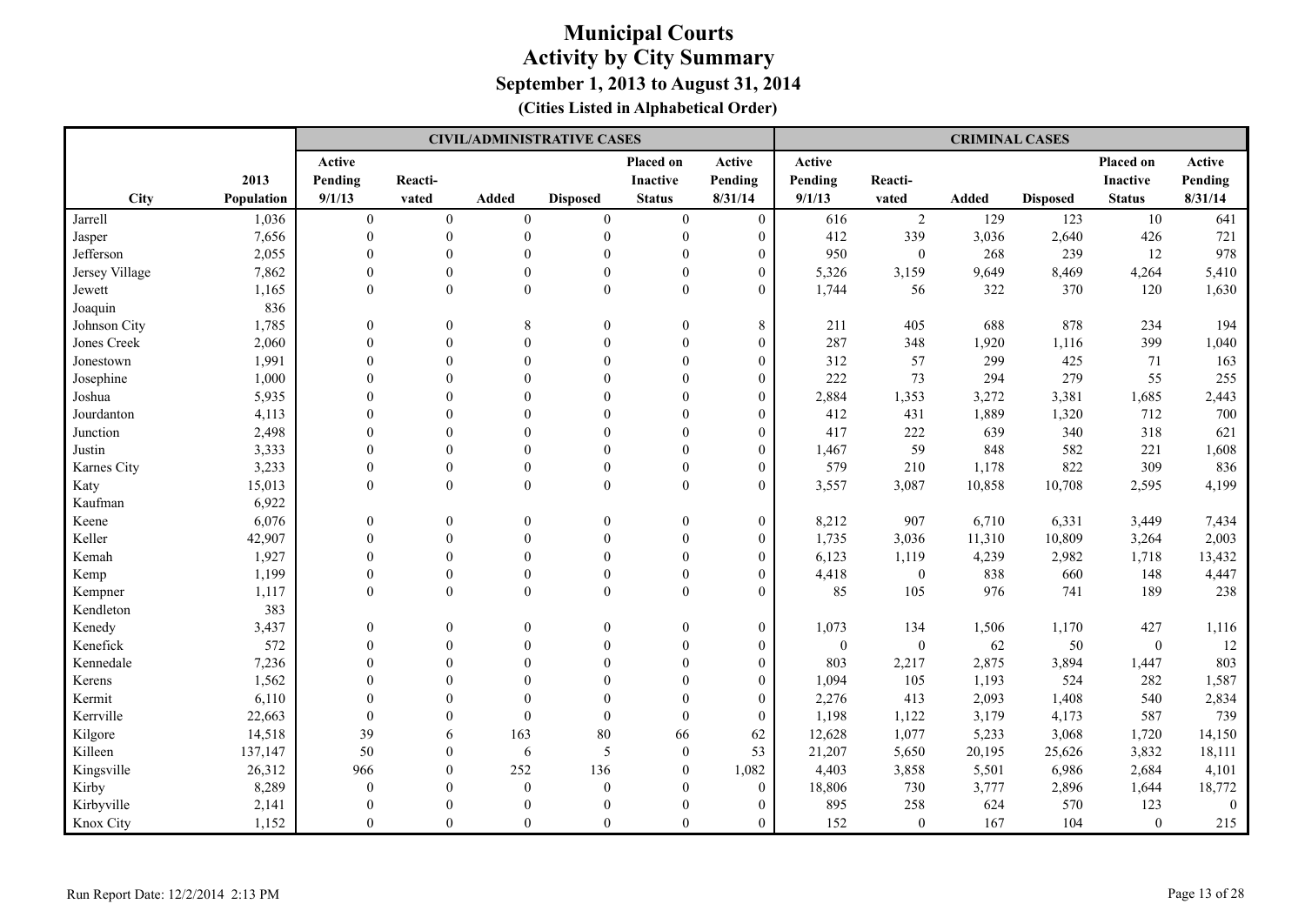|                    |            |              |                  | <b>TOTAL CASES</b> |                  |                 |                  |
|--------------------|------------|--------------|------------------|--------------------|------------------|-----------------|------------------|
|                    |            | Active       |                  |                    |                  | Placed on       | Active           |
|                    | 2013       | Pending      | Reacti-          |                    |                  | <b>Inactive</b> | Pending          |
| City               | Population | 9/1/13       | vated            | Added              | <b>Disposed</b>  | <b>Status</b>   | 8/31/14          |
| Jarrell            | 1,036      | 616          | $\overline{2}$   | 129                | 123              | 10              | 641              |
| Jasper             | 7,656      | 412          | 339              | 3,036              | 2,640            | 426             | 721              |
| Jefferson          | 2,055      | 950          | $\mathbf{0}$     | 268                | 239              | 12              | 978              |
| Jersey Village     | 7,862      | 5,326        | 3,159            | 9,649              | 8,469            | 4,264           | 5,410            |
| Jewett             | 1,165      | 1,744        | 56               | 322                | 370              | 120             | 1,630            |
| Joaquin            | 836        | $\mathbf{0}$ | $\mathbf{0}$     | $\mathbf{0}$       | $\mathbf{0}$     | $\mathbf{0}$    | $\mathbf{0}$     |
| Johnson City       | 1,785      | 211          | 405              | 696                | 878              | 234             | 202              |
| <b>Jones Creek</b> | 2,060      | 287          | 348              | 1,920              | 1,116            | 399             | 1,040            |
| Jonestown          | 1,991      | 312          | 57               | 299                | 425              | $71\,$          | 163              |
| Josephine          | 1,000      | 222          | 73               | 294                | 279              | 55              | 255              |
| Joshua             | 5,935      | 2,884        | 1,353            | 3,272              | 3,381            | 1,685           | 2,443            |
| Jourdanton         | 4,113      | 412          | 431              | 1,889              | 1,320            | 712             | 700              |
| Junction           | 2,498      | 417          | 222              | 639                | 340              | 318             | 621              |
| Justin             | 3,333      | 1,467        | 59               | 848                | 582              | 221             | 1,608            |
| Karnes City        | 3,233      | 579          | 210              | 1,178              | 822              | 309             | 836              |
| Katy               | 15,013     | 3,557        | 3,087            | 10,858             | 10,708           | 2,595           | 4,199            |
| Kaufman            | 6,922      | $\mathbf{0}$ | $\boldsymbol{0}$ | $\overline{0}$     | $\boldsymbol{0}$ | $\mathbf{0}$    | $\overline{0}$   |
| Keene              | 6,076      | 8,212        | 907              | 6,710              | 6,331            | 3,449           | 7,434            |
| Keller             | 42,907     | 1,735        | 3,036            | 11,310             | 10,809           | 3,264           | 2,003            |
| Kemah              | 1,927      | 6,123        | 1,119            | 4,239              | 2,982            | 1,718           | 13,432           |
| Kemp               | 1,199      | 4,418        | $\overline{0}$   | 838                | 660              | 148             | 4,447            |
| Kempner            | 1,117      | 85           | 105              | 976                | 741              | 189             | 238              |
| Kendleton          | 383        | $\theta$     | $\mathbf{0}$     | $\theta$           | $\mathbf{0}$     | $\mathbf{0}$    | $\theta$         |
| Kenedy             | 3,437      | 1,073        | 134              | 1,506              | 1,170            | 427             | 1,116            |
| Kenefick           | 572        | $\mathbf{0}$ | $\mathbf{0}$     | 62                 | 50               | $\mathbf{0}$    | 12               |
| Kennedale          | 7,236      | 803          | 2,217            | 2,875              | 3,894            | 1,447           | 803              |
| Kerens             | 1,562      | 1,094        | 105              | 1,193              | 524              | 282             | 1,587            |
| Kermit             | 6,110      | 2,276        | 413              | 2,093              | 1,408            | 540             | 2,834            |
| Kerrville          | 22,663     | 1,198        | 1,122            | 3,179              | 4,173            | 587             | 739              |
| Kilgore            | 14,518     | 12,667       | 1,083            | 5,396              | 3,148            | 1,786           | 14,212           |
| Killeen            | 137,147    | 21,257       | 5,650            | 20,201             | 25,631           | 3,832           | 18,164           |
| Kingsville         | 26,312     | 5,369        | 3,858            | 5,753              | 7,122            | 2,684           | 5,183            |
| Kirby              | 8,289      | 18,806       | 730              | 3,777              | 2,896            | 1,644           | 18,772           |
| Kirbyville         | 2,141      | 895          | 258              | 624                | 570              | 123             | $\boldsymbol{0}$ |
| Knox City          | 1,152      | 152          | $\mathbf{0}$     | 167                | 104              | $\mathbf{0}$    | 215              |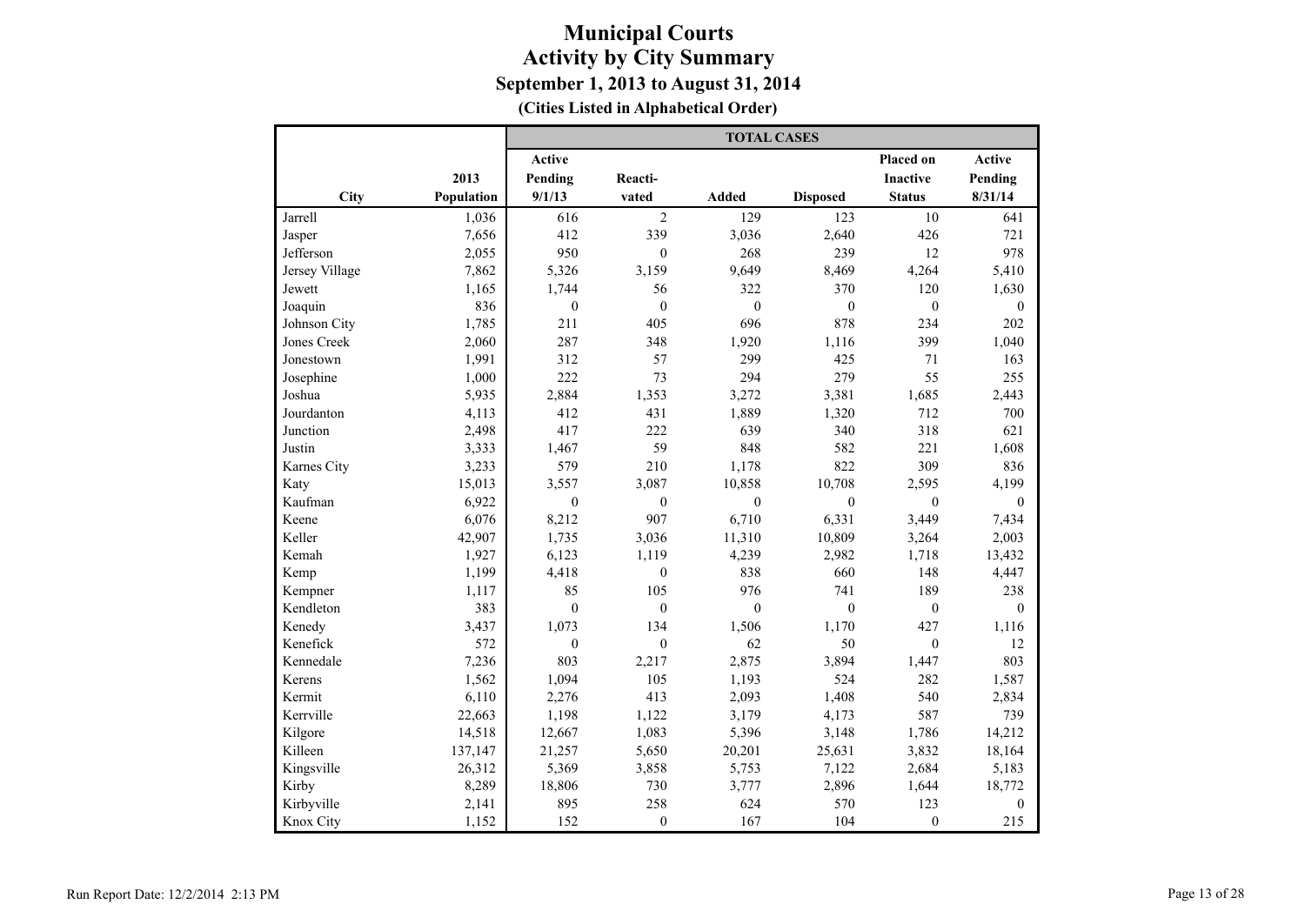|                  |            |                  |                  |                  | <b>CIVIL/ADMINISTRATIVE CASES</b> |                  |                  |                  |                  | <b>CRIMINAL CASES</b> |                  |                  |                  |
|------------------|------------|------------------|------------------|------------------|-----------------------------------|------------------|------------------|------------------|------------------|-----------------------|------------------|------------------|------------------|
|                  |            | Active           |                  |                  |                                   | Placed on        | Active           | Active           |                  |                       |                  | Placed on        | Active           |
|                  | 2013       | Pending          | Reacti-          |                  |                                   | Inactive         | Pending          | Pending          | Reacti-          |                       |                  | <b>Inactive</b>  | Pending          |
| City             | Population | 9/1/13           | vated            | Added            | <b>Disposed</b>                   | <b>Status</b>    | 8/31/14          | 9/1/13           | vated            | <b>Added</b>          | <b>Disposed</b>  | <b>Status</b>    | 8/31/14          |
| Kosse            | 464        | $\mathbf{0}$     | $\boldsymbol{0}$ | $\boldsymbol{0}$ | $\mathbf{0}$                      | $\mathbf{0}$     | $\overline{0}$   | 53               | $\overline{4}$   | 201                   | 192              | 6                | 50               |
| Kountze          | 2,109      | $\theta$         | $\mathbf{0}$     | $\Omega$         | $\theta$                          | $\mathbf{0}$     | $\mathbf{0}$     | 1,013            | 344              | 2,072                 | 1,916            | 656              | 858              |
| Kress            | 711        | $\Omega$         | $\Omega$         | $\Omega$         | $\theta$                          | $\Omega$         | $\mathbf{0}$     | $\boldsymbol{0}$ | $\boldsymbol{0}$ | $\overline{0}$        | $\boldsymbol{0}$ | $\mathbf{0}$     | $\mathbf{0}$     |
| Krugerville      | 1,637      | $\Omega$         | $\Omega$         | $\Omega$         |                                   | $\Omega$         | $\mathbf{0}$     | 300              | 163              | 4,546                 | 3,476            | 596              | 919              |
| Krum             | 4,632      | $\Omega$         | $\Omega$         | $\Omega$         |                                   |                  | $\boldsymbol{0}$ | 342              | 54               | 952                   | 595              | 164              | 579              |
| Kyle             | 31,760     | $\Omega$         | $\Omega$         | $\Omega$         | $\Omega$                          | $\Omega$         | $\mathbf{0}$     | 5,746            | 2,168            | 11,253                | 7,743            | 4,746            | 6,678            |
| La Coste         | 1,150      | $\theta$         | $\Omega$         | $\Omega$         | $\Omega$                          | $\Omega$         | $\overline{0}$   | 234              | 52               | 270                   | 182              | 127              | 247              |
| La Feria         | 7,268      | $\theta$         | $\Omega$         | $\Omega$         |                                   |                  | $\boldsymbol{0}$ | 725              | 507              | 2,331                 | 1,424            | 834              | 1,304            |
| La Grange        | 4,675      | $\theta$         | $\Omega$         | $\Omega$         |                                   | $\Omega$         | $\boldsymbol{0}$ | 4,772            | 18               | 1,128                 | 824              | 4,285            | 5,076            |
| La Grulla        | 1,647      | $\theta$         | $\Omega$         | $\Omega$         |                                   | $\Omega$         | $\boldsymbol{0}$ | 864              | $\boldsymbol{0}$ | 509                   | 141              | $\mathbf{1}$     | 1,173            |
| La Joya          | 4,168      | $\overline{2}$   | $\Omega$         | $\Omega$         | $\Omega$                          | $\Omega$         | 2                | 12,951           | 43               | 4,351                 | 3,062            | 123              | 14,148           |
| La Marque        | 15,154     | $\Omega$         | $\theta$         | $\Omega$         | $\theta$                          | $\Omega$         | $\boldsymbol{0}$ | 1,119            | 2,831            | 7,004                 | 5,958            | 3,236            | 1,762            |
| La Porte         | 34,654     | $\theta$         | $\theta$         | $\theta$         | $\Omega$                          | $\theta$         | $\overline{0}$   | 7,877            | 421              | 13,700                | 14,322           | 1,768            | 5,908            |
| La Vernia        | 1,172      | $\theta$         | $\mathbf{0}$     | $\mathbf{0}$     | $\mathbf{0}$                      | $\mathbf{0}$     | $\overline{0}$   | 389              | 19               | 845                   | 649              | $\mathbf{0}$     | 648              |
| La Villa         | 1,995      |                  |                  |                  |                                   |                  |                  |                  |                  |                       |                  |                  |                  |
| La Ward          | 222        |                  |                  |                  |                                   |                  |                  |                  |                  |                       |                  |                  |                  |
| Lacy Lakeview    | 6,627      | $\boldsymbol{0}$ | $\boldsymbol{0}$ | $\boldsymbol{0}$ | $\boldsymbol{0}$                  | $\boldsymbol{0}$ | $\boldsymbol{0}$ | 268              | 623              | 1,567                 | 1,397            | 743              | 318              |
| Ladonia          | 605        |                  |                  |                  |                                   |                  |                  |                  |                  |                       |                  |                  |                  |
| Lago Vista       | 6,450      | $\boldsymbol{0}$ | $\boldsymbol{0}$ | $\boldsymbol{0}$ | $\boldsymbol{0}$                  | $\boldsymbol{0}$ | $\boldsymbol{0}$ | 1,338            | 175              | 1,175                 | 1,187            | 161              | 1,340            |
| Laguna Vista     | 3,216      | $\mathbf{0}$     | $\boldsymbol{0}$ | $\mathbf{0}$     | $\theta$                          | $\mathbf{0}$     | $\mathbf{0}$     | 16,942           | $28\,$           | 1,727                 | 1,172            | 426              | 17,099           |
| Lake Bridgeport  | 351        | $\theta$         | $\overline{0}$   | 12               | 6                                 | $\theta$         | $10\,$           | $\mathbf{0}$     | $\mathbf{0}$     | 20                    | 14               | $\mathbf{0}$     | 10               |
| Lake City        | 512        |                  |                  |                  |                                   |                  |                  |                  |                  |                       |                  |                  |                  |
| Lake Dallas      | 7,337      | $\mathbf{0}$     | $\Omega$         | $\mathbf{0}$     | $\Omega$                          | $\mathbf{0}$     | $\boldsymbol{0}$ | 3,415            | 1,639            | 7,024                 | 6,275            | 2,308            | 3,497            |
| Lake Jackson     | 27,394     |                  | $\Omega$         | $\mathbf{0}$     | $\Omega$                          | $\mathbf{0}$     | 1                | 4,405            | 2,877            | 7,033                 | 9,005            | 3,699            | 2,155            |
| Lake Tanglewood  | 842        | $\mathbf{3}$     | $\Omega$         | $\Omega$         | $\Omega$                          | $\theta$         | $\mathfrak{Z}$   | 28               | $\boldsymbol{0}$ | 9                     | 12               | $\boldsymbol{0}$ | 32               |
| Lake Worth       | 4,700      | $\Omega$         | $\Omega$         | $\Omega$         | $\Omega$                          | $\Omega$         | $\mathbf{0}$     | 8,287            | 1,320            | 8,494                 | 7,874            | 1,454            | 9,781            |
| Lakeport         | 965        | $\Omega$         | $\Omega$         | $\theta$         | $\Omega$                          | $\Omega$         | $\mathbf{0}$     | 395              | 86               | 502                   | 214              | 273              | 489              |
| Lakeside         | 1,364      | $\theta$         | $\Omega$         | $\theta$         |                                   | $\Omega$         | $\mathbf{0}$     | 608              | 319              | 1,082                 | 771              | 398              | 840              |
| Lakeside City    | 963        | $\theta$         | $\Omega$         | $\theta$         |                                   | $\theta$         | $\boldsymbol{0}$ | $\boldsymbol{0}$ | $\boldsymbol{0}$ | $\boldsymbol{0}$      | $\boldsymbol{0}$ | $\boldsymbol{0}$ | $\boldsymbol{0}$ |
| Lakeway          | 13,168     | $\Omega$         |                  | $\Omega$         |                                   | $\Omega$         | $\mathbf{0}$     | 973              | 1,374            | 4,808                 | 4,941            | 1,185            | 1,029            |
| Lakewood Village | 563        | $\Omega$         |                  | $\Omega$         |                                   |                  | $\mathbf{0}$     | $\mathbf{0}$     | $\boldsymbol{0}$ | $\mathbf{0}$          | $\boldsymbol{0}$ | $\boldsymbol{0}$ | $\boldsymbol{0}$ |
| Lamesa           | 9,352      | $\Omega$         | $\Omega$         | $\Omega$         |                                   | $\Omega$         | $\mathbf{0}$     | 551              | 344              | 1,043                 | 875              | 557              | 506              |
| Lampasas         | 6,911      |                  | $\Omega$         | 72               |                                   |                  | 72               | 2,968            | 449              | 3,032                 | 2,552            | 1,087            | 2,811            |
| Lancaster        | 38,071     | $\Omega$         |                  | $\theta$         |                                   |                  | $\mathbf{0}$     | 10,893           | 5,878            | 8,051                 | 7,987            | 14,063           | 2,979            |
| Laredo           | 248,142    | $\theta$         | $\Omega$         | $\theta$         | $\theta$                          | $\theta$         | $\overline{0}$   | 198,930          | 20,109           | 49,902                | 59,843           | 9,301            | 199,797          |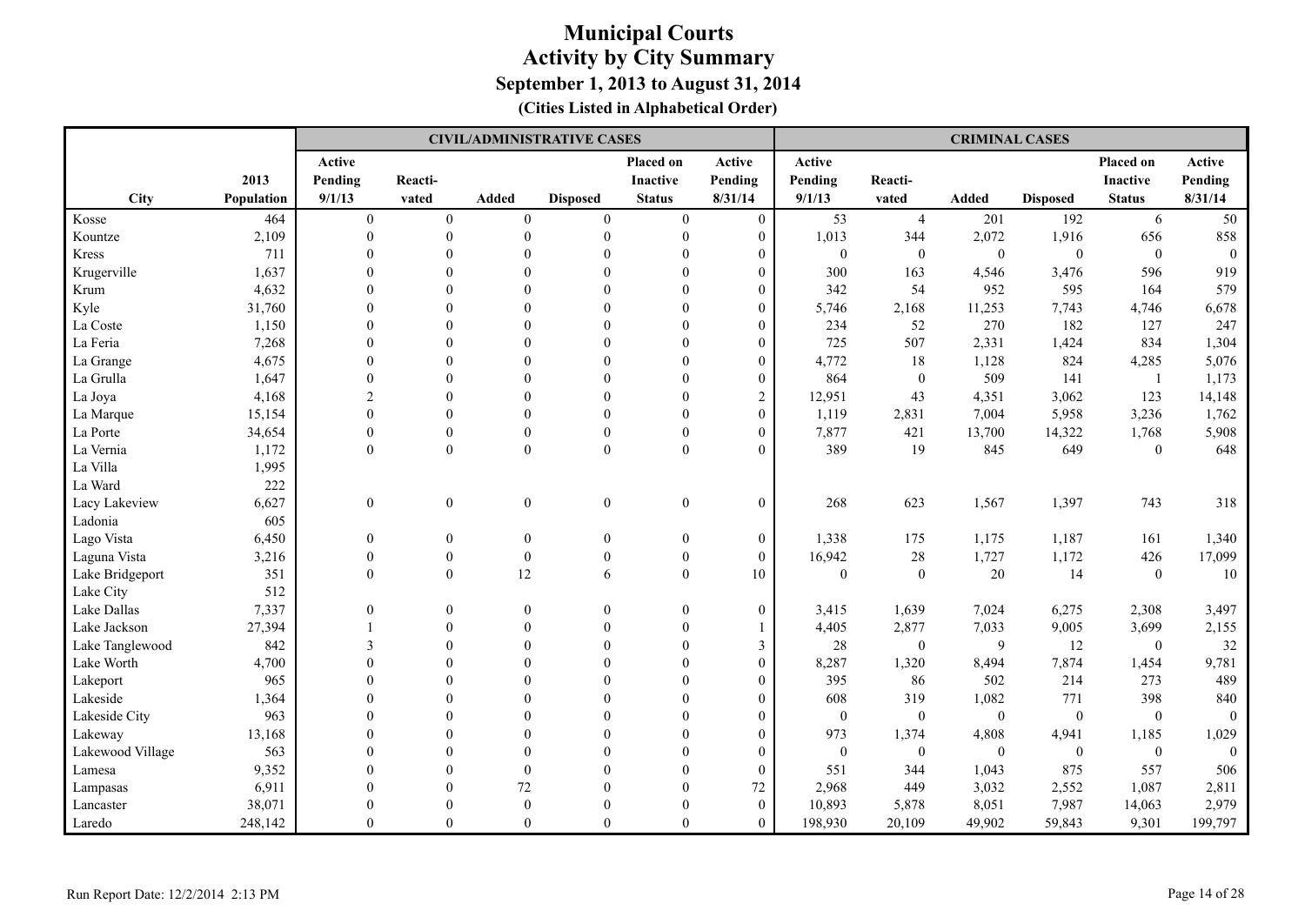|                  |            |                  |                  | <b>TOTAL CASES</b> |                  |                  |              |
|------------------|------------|------------------|------------------|--------------------|------------------|------------------|--------------|
|                  |            | Active           |                  |                    |                  | Placed on        | Active       |
|                  | 2013       | Pending          | Reacti-          |                    |                  | <b>Inactive</b>  | Pending      |
| City             | Population | 9/1/13           | vated            | <b>Added</b>       | <b>Disposed</b>  | <b>Status</b>    | 8/31/14      |
| Kosse            | 464        | 53               | $\overline{4}$   | 201                | 192              | 6                | 50           |
| Kountze          | 2,109      | 1,013            | 344              | 2,072              | 1,916            | 656              | 858          |
| <b>Kress</b>     | 711        | $\mathbf{0}$     | $\mathbf{0}$     | $\theta$           | $\mathbf{0}$     | $\theta$         | $\theta$     |
| Krugerville      | 1,637      | 300              | 163              | 4,546              | 3,476            | 596              | 919          |
| Krum             | 4,632      | 342              | 54               | 952                | 595              | 164              | 579          |
| Kyle             | 31,760     | 5,746            | 2,168            | 11,253             | 7,743            | 4,746            | 6,678        |
| La Coste         | 1,150      | 234              | 52               | 270                | 182              | 127              | 247          |
| La Feria         | 7,268      | 725              | 507              | 2,331              | 1,424            | 834              | 1,304        |
| La Grange        | 4,675      | 4,772            | 18               | 1,128              | 824              | 4,285            | 5,076        |
| La Grulla        | 1,647      | 864              | $\boldsymbol{0}$ | 509                | 141              | $\mathbf{1}$     | 1,173        |
| La Joya          | 4,168      | 12,953           | 43               | 4,351              | 3,062            | 123              | 14,150       |
| La Marque        | 15,154     | 1,119            | 2,831            | 7,004              | 5,958            | 3,236            | 1,762        |
| La Porte         | 34,654     | 7,877            | 421              | 13,700             | 14,322           | 1,768            | 5,908        |
| La Vernia        | 1,172      | 389              | 19               | 845                | 649              | $\mathbf{0}$     | 648          |
| La Villa         | 1,995      | $\mathbf{0}$     | $\mathbf{0}$     | $\mathbf{0}$       | $\mathbf{0}$     | $\mathbf{0}$     | $\mathbf{0}$ |
| La Ward          | 222        | $\mathbf{0}$     | $\mathbf{0}$     | $\theta$           | $\theta$         | $\theta$         | $\theta$     |
| Lacy Lakeview    | 6,627      | 268              | 623              | 1,567              | 1,397            | 743              | 318          |
| Ladonia          | 605        | $\mathbf{0}$     | $\mathbf{0}$     | $\mathbf{0}$       | $\boldsymbol{0}$ | $\mathbf{0}$     | $\mathbf{0}$ |
| Lago Vista       | 6,450      | 1,338            | 175              | 1,175              | 1,187            | 161              | 1,340        |
| Laguna Vista     | 3,216      | 16,942           | 28               | 1,727              | 1,172            | 426              | 17,099       |
| Lake Bridgeport  | 351        | $\boldsymbol{0}$ | $\boldsymbol{0}$ | 32                 | 20               | $\boldsymbol{0}$ | 20           |
| Lake City        | 512        | $\theta$         | $\theta$         | $\theta$           | $\theta$         | $\theta$         | $\theta$     |
| Lake Dallas      | 7,337      | 3,415            | 1,639            | 7,024              | 6,275            | 2,308            | 3,497        |
| Lake Jackson     | 27,394     | 4,406            | 2,877            | 7,033              | 9,005            | 3,699            | 2,156        |
| Lake Tanglewood  | 842        | 31               | $\mathbf{0}$     | 9                  | 12               | $\mathbf{0}$     | 35           |
| Lake Worth       | 4,700      | 8,287            | 1,320            | 8,494              | 7,874            | 1,454            | 9,781        |
| Lakeport         | 965        | 395              | 86               | 502                | 214              | 273              | 489          |
| Lakeside         | 1,364      | 608              | 319              | 1,082              | 771              | 398              | 840          |
| Lakeside City    | 963        | $\boldsymbol{0}$ | $\mathbf{0}$     | $\mathbf{0}$       | $\boldsymbol{0}$ | $\mathbf{0}$     | $\Omega$     |
| Lakeway          | 13,168     | 973              | 1,374            | 4,808              | 4,941            | 1,185            | 1,029        |
| Lakewood Village | 563        | $\boldsymbol{0}$ | $\boldsymbol{0}$ | $\mathbf{0}$       | $\boldsymbol{0}$ | $\boldsymbol{0}$ | $\mathbf{0}$ |
| Lamesa           | 9,352      | 551              | 344              | 1,043              | 875              | 557              | 506          |
| Lampasas         | 6,911      | 2,968            | 449              | 3,104              | 2,552            | 1,087            | 2,883        |
| Lancaster        | 38,071     | 10,893           | 5,878            | 8,051              | 7,987            | 14,063           | 2,979        |
| Laredo           | 248,142    | 198,930          | 20,109           | 49,902             | 59,843           | 9,301            | 199,797      |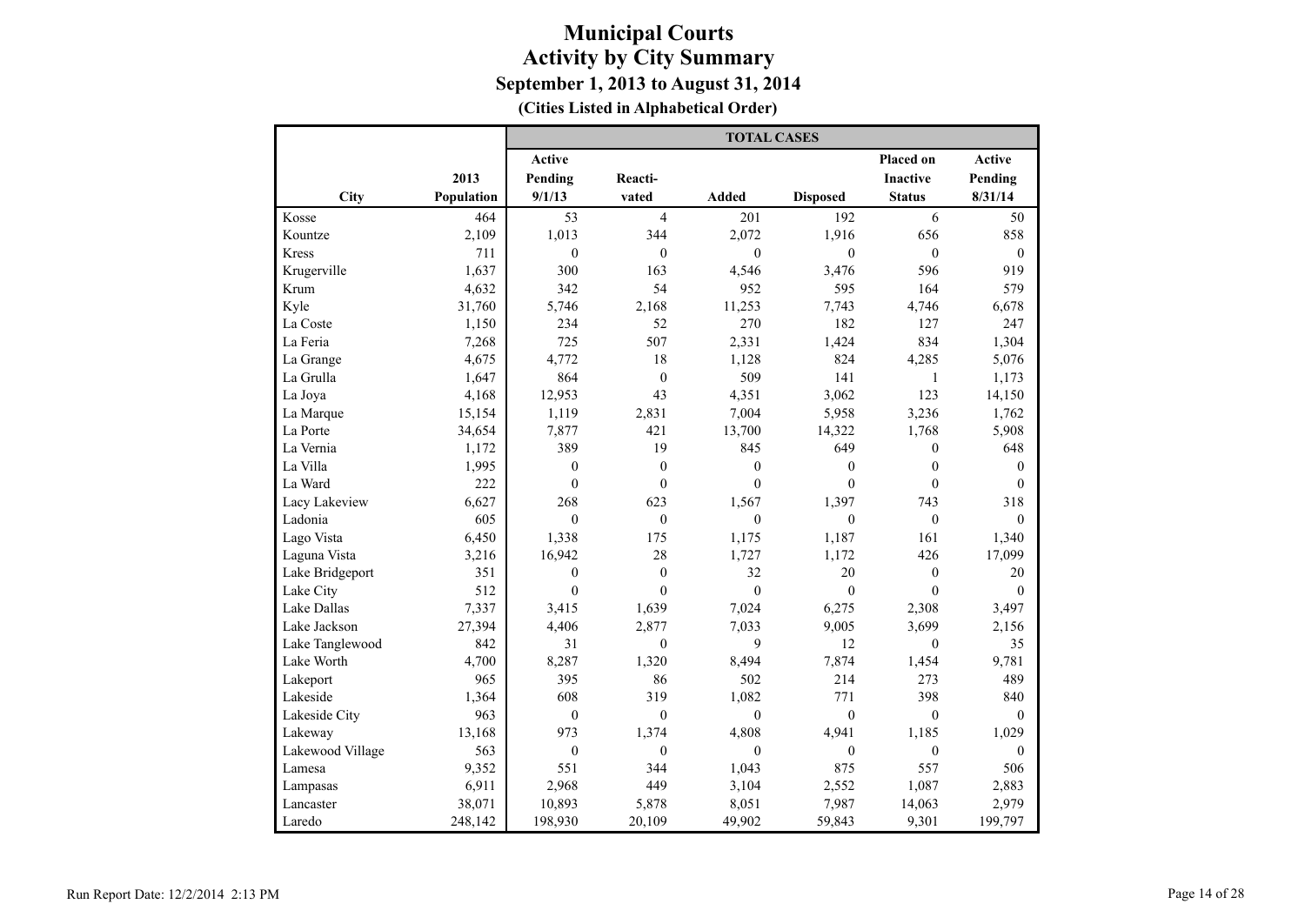|                        |            |                  |                  |                | <b>CIVIL/ADMINISTRATIVE CASES</b> |                  |                  |         |                  | <b>CRIMINAL CASES</b> |                 |                  |                  |
|------------------------|------------|------------------|------------------|----------------|-----------------------------------|------------------|------------------|---------|------------------|-----------------------|-----------------|------------------|------------------|
|                        |            | Active           |                  |                |                                   | Placed on        | Active           | Active  |                  |                       |                 | Placed on        | Active           |
|                        | 2013       | Pending          | Reacti-          |                |                                   | <b>Inactive</b>  | Pending          | Pending | Reacti-          |                       |                 | <b>Inactive</b>  | Pending          |
| City                   | Population | 9/1/13           | vated            | <b>Added</b>   | <b>Disposed</b>                   | <b>Status</b>    | 8/31/14          | 9/1/13  | vated            | Added                 | <b>Disposed</b> | <b>Status</b>    | 8/31/14          |
| Lavon                  | 2,422      | $\boldsymbol{0}$ | $\boldsymbol{0}$ | $\overline{0}$ | $\boldsymbol{0}$                  | $\mathbf{0}$     | $\overline{0}$   | 1,229   | 239              | 1,112                 | 1,090           | 261              | 1,229            |
| League City            | 90,983     | $\sqrt{2}$       | $\boldsymbol{0}$ | $\mathbf{0}$   | $\boldsymbol{0}$                  | $\mathbf{0}$     | $\sqrt{2}$       | 4,754   | 4,291            | 16,003                | 15,347          | 4,427            | 5,279            |
| Leander                | 31,717     | $\Omega$         | $\Omega$         | $\Omega$       | $\theta$                          | $\Omega$         | $\mathbf{0}$     | 1,571   | 503              | 5,558                 | 5,109           | 663              | 1,860            |
| Lefors                 | 513        | $\Omega$         | $\Omega$         | $\Omega$       | $\Omega$                          |                  | $\mathbf{0}$     | 12      | $\mathbf{0}$     | 35                    | 45              | $\mathbf{0}$     | $\overline{1}$   |
| Leon Valley            | 10,808     |                  | $\theta$         | $\Omega$       |                                   |                  |                  | 2,860   | 3,063            | 5,584                 | 5,060           | 3,544            | 2,915            |
| Leonard                | 1,968      | 18               | $\Omega$         | $\Omega$       | $\theta$                          | $\Omega$         | 18               | 437     | $\mathbf{0}$     | 413                   | 333             | $\theta$         | 517              |
| Levelland              | 13,929     |                  |                  |                |                                   |                  |                  | 985     | 47               | 235                   | 186             | 33               | $\boldsymbol{0}$ |
| Lewisville             | 101,074    | $\boldsymbol{0}$ | $\theta$         | $\theta$       | $\theta$                          | $\boldsymbol{0}$ | $\mathbf{0}$     | 22,319  | 4,300            | 23,486                | 19,707          | 3,992            | 26,446           |
| Lexington              | 1,164      | $\mathbf{0}$     |                  | $\theta$       |                                   | $\theta$         | $\boldsymbol{0}$ | 458     | 84               | 1,849                 | 1,080           | 194              | 1,117            |
| Liberty                | 8,836      | 82               |                  | 5              |                                   | $\theta$         | 87               | 3,517   | 60               | 1,774                 | 558             | 613              | 4,180            |
| Liberty Hill           | 1,071      | $\theta$         | $\Omega$         | $\Omega$       |                                   |                  | $\mathbf{0}$     | 437     | 207              | 641                   | 742             | 273              | 269              |
| Lindale                | 5,323      | $\Omega$         | $\Omega$         | $\Omega$       |                                   |                  | $\mathbf{0}$     | 3,922   | 953              | 3,310                 | 3,642           | 2,094            | 3,123            |
| Linden                 | 1,979      | $\Omega$         | $\Omega$         | $\Omega$       | $\Omega$                          | $\Omega$         | $\mathbf{0}$     | 812     | $\mathbf{0}$     | 867                   | 716             | 175              | 1,111            |
| Lindsay                | 1,043      | $\Omega$         | $\overline{0}$   | $\theta$       | $\theta$                          | $\theta$         | $\overline{0}$   | 52      | 53               | 149                   | 206             | 8                | 13               |
| Lipan                  | 439        |                  |                  |                |                                   |                  |                  |         |                  |                       |                 |                  |                  |
| Little Elm             | 32,701     | $\theta$         | $\Omega$         | $\theta$       | $\theta$                          | $\mathbf{0}$     | $\boldsymbol{0}$ | 2,975   | 232              | 3,736                 | 3,521           | 98               | 3,761            |
| Little River - Academy | 1,966      | $\Omega$         | $\theta$         | $\theta$       | $\theta$                          | $\theta$         | $\mathbf{0}$     | 65      | $\sqrt{5}$       | 56                    | 42              | $\boldsymbol{0}$ | 88               |
| Littlefield            | 6,274      |                  | $\theta$         | $\Omega$       | $\theta$                          | $\Omega$         | $\mathbf{0}$     | 1,251   | 149              | 811                   | 873             | 5                | 1,333            |
| Live Oak               | 14,751     |                  | $\mathbf{0}$     | $\theta$       | $\theta$                          |                  | $\boldsymbol{0}$ | 1,371   | 1,626            | 5,741                 | 4,672           | 2,307            | 1,764            |
| Liverpool              | 490        | $\Omega$         | $\theta$         | $\theta$       | $\theta$                          | $\Omega$         | $\theta$         | 415     | 36               | 226                   | 162             | 46               | 469              |
| Livingston             | 5,200      |                  |                  |                |                                   |                  |                  |         |                  |                       |                 |                  |                  |
| Llano                  | 3,305      | $\theta$         | $\Omega$         | $\theta$       | $\Omega$                          | $\theta$         | $\boldsymbol{0}$ | 132     | 199              | 692                   | 653             | 227              | 143              |
| Lockhart               | 13,098     | $\Omega$         |                  | $\Omega$       |                                   | $\theta$         | $\theta$         | 455     | 809              | 2,585                 | 2,341           | 952              | 557              |
| Lockney                | 1,772      |                  |                  | $\Omega$       |                                   | $\Omega$         | $\mathbf{0}$     | 64      | $\boldsymbol{0}$ | 204                   | 176             | $\boldsymbol{0}$ | 21               |
| Log Cabin              | 702        |                  |                  | $\Omega$       |                                   |                  | $\mathbf{0}$     | 745     | 196              | 621                   | 713             | 217              | 571              |
| Lometa                 | 877        |                  |                  | $\Omega$       |                                   |                  | $\boldsymbol{0}$ | 1,587   | 58               | 2,473                 | 2,213           | 1,116            | 789              |
| Lone Oak               | 598        |                  |                  | $\Omega$       |                                   |                  | $\overline{0}$   | 1,759   | 107              | 2,945                 | 2,747           | 570              | 1,385            |
| Lone Star              | 1,569      |                  |                  | $\mathbf{0}$   |                                   |                  | $\boldsymbol{0}$ | 401     | 146              | 696                   | 704             | 307              | 232              |
| Longview               | 81,443     |                  |                  | 11             |                                   |                  | 5                | 1,813   | 4,638            | 18,679                | 18,343          | 4,778            | 2,009            |
| Loraine                | 607        |                  |                  | $\Omega$       |                                   |                  | $\mathbf{0}$     | 9       | $\boldsymbol{0}$ | $\overline{4}$        | $\overline{4}$  | $\mathbf{0}$     | 9                |
| Lorena                 | 1,723      |                  |                  | $\Omega$       |                                   |                  | $\theta$         | 1,276   | 323              | 1,954                 | 1,594           | 537              | 1,422            |
| Lorenzo                | 1,158      |                  | $\Omega$         | $\Omega$       |                                   |                  | $\theta$         | 3,514   | $\boldsymbol{0}$ | 473                   | 108             | $\mathbf{0}$     | 3,879            |
| Los Fresnos            | 6,219      |                  |                  | $\Omega$       |                                   |                  | $\mathbf{0}$     | 1,173   | 1,437            | 9,596                 | 9,277           | 2,174            | 755              |
| Lott                   | 743        |                  |                  | $\Omega$       |                                   |                  | $\overline{0}$   | 2,035   | $\boldsymbol{0}$ | 4,162                 | 2,769           | $\boldsymbol{0}$ | 3,425            |
| Lubbock                | 239,538    | $\theta$         | $\theta$         | $\theta$       | $\theta$                          | $\theta$         | $\theta$         | 49,347  | 44,674           | 81,865                | 76,002          | 47,617           | 52,285           |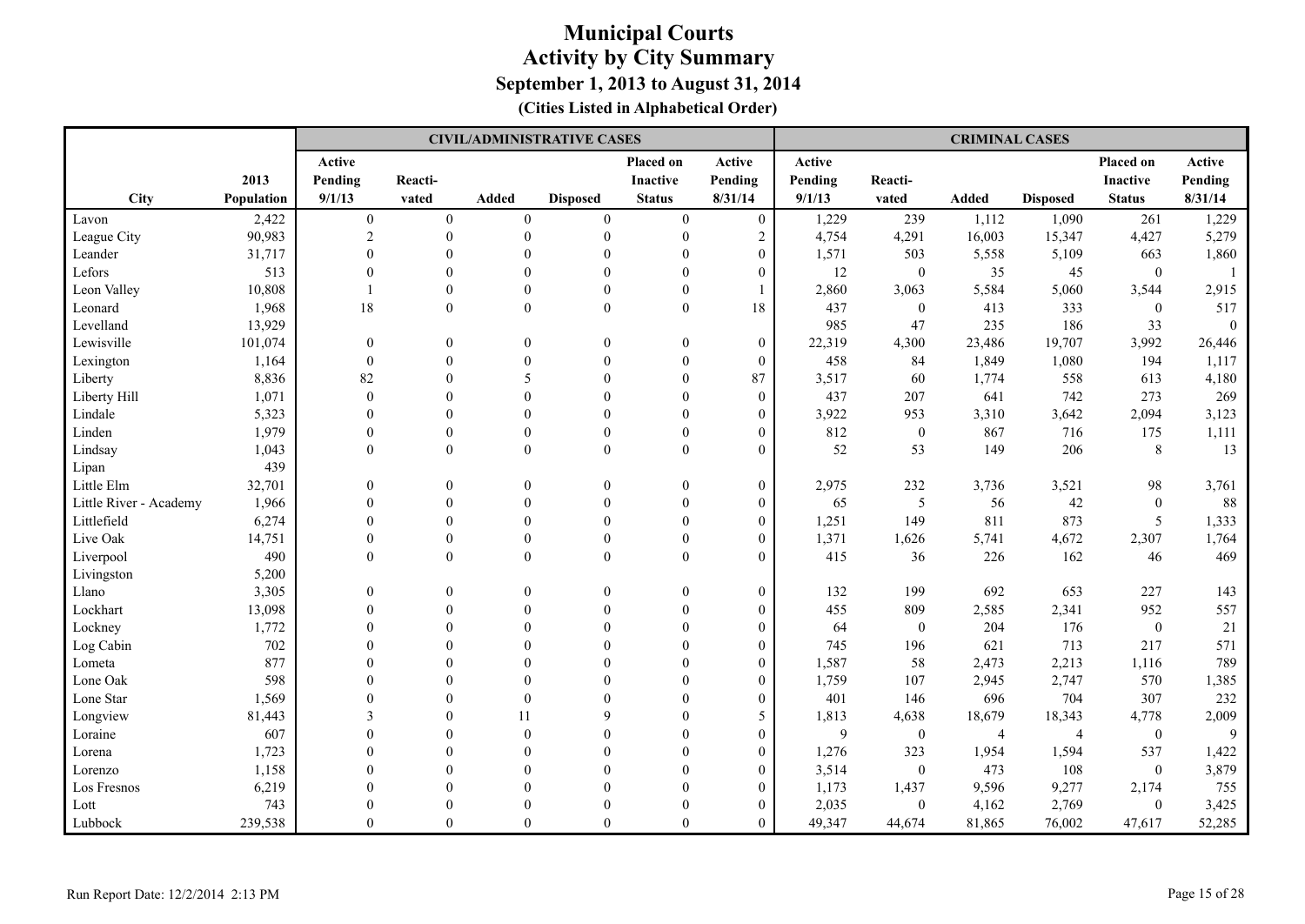**(Cities Listed in Alphabetical Order)**

|                        |            | <b>TOTAL CASES</b> |                  |                  |                  |                  |                |  |  |  |
|------------------------|------------|--------------------|------------------|------------------|------------------|------------------|----------------|--|--|--|
|                        |            | Active             |                  |                  |                  | Placed on        | Active         |  |  |  |
|                        | 2013       | Pending            | Reacti-          |                  |                  | Inactive         | Pending        |  |  |  |
| City                   | Population | 9/1/13             | vated            | <b>Added</b>     | <b>Disposed</b>  | <b>Status</b>    | 8/31/14        |  |  |  |
| Lavon                  | 2,422      | 1,229              | 239              | 1,112            | 1,090            | 261              | 1,229          |  |  |  |
| League City            | 90,983     | 4,756              | 4,291            | 16,003           | 15,347           | 4,427            | 5,281          |  |  |  |
| Leander                | 31,717     | 1,571              | 503              | 5,558            | 5,109            | 663              | 1,860          |  |  |  |
| Lefors                 | 513        | 12                 | $\mathbf{0}$     | 35               | 45               | $\mathbf{0}$     | 1              |  |  |  |
| Leon Valley            | 10,808     | 2,861              | 3,063            | 5,584            | 5,060            | 3,544            | 2,916          |  |  |  |
| Leonard                | 1,968      | 455                | $\mathbf{0}$     | 413              | 333              | $\mathbf{0}$     | 535            |  |  |  |
| Levelland              | 13,929     | 985                | 47               | 235              | 186              | 33               | $\overline{0}$ |  |  |  |
| Lewisville             | 101,074    | 22,319             | 4,300            | 23,486           | 19,707           | 3,992            | 26,446         |  |  |  |
| Lexington              | 1,164      | 458                | 84               | 1,849            | 1,080            | 194              | 1,117          |  |  |  |
| Liberty                | 8,836      | 3,599              | 60               | 1,779            | 558              | 613              | 4,267          |  |  |  |
| Liberty Hill           | 1,071      | 437                | 207              | 641              | 742              | 273              | 269            |  |  |  |
| Lindale                | 5,323      | 3,922              | 953              | 3,310            | 3,642            | 2,094            | 3,123          |  |  |  |
| Linden                 | 1,979      | 812                | $\boldsymbol{0}$ | 867              | 716              | 175              | 1,111          |  |  |  |
| Lindsay                | 1,043      | 52                 | 53               | 149              | 206              | 8                | 13             |  |  |  |
| Lipan                  | 439        | $\mathbf{0}$       | $\mathbf{0}$     | $\mathbf{0}$     | $\mathbf{0}$     | $\mathbf{0}$     | $\overline{0}$ |  |  |  |
| Little Elm             | 32,701     | 2,975              | 232              | 3,736            | 3,521            | 98               | 3,761          |  |  |  |
| Little River - Academy | 1,966      | 65                 | 5                | 56               | 42               | $\boldsymbol{0}$ | 88             |  |  |  |
| Littlefield            | 6,274      | 1,251              | 149              | 811              | 873              | 5                | 1,333          |  |  |  |
| Live Oak               | 14,751     | 1,371              | 1,626            | 5,741            | 4,672            | 2,307            | 1,764          |  |  |  |
| Liverpool              | 490        | 415                | 36               | 226              | 162              | 46               | 469            |  |  |  |
| Livingston             | 5,200      | $\boldsymbol{0}$   | $\mathbf{0}$     | $\boldsymbol{0}$ | $\boldsymbol{0}$ | $\boldsymbol{0}$ | $\mathbf{0}$   |  |  |  |
| Llano                  | 3,305      | 132                | 199              | 692              | 653              | 227              | 143            |  |  |  |
| Lockhart               | 13,098     | 455                | 809              | 2,585            | 2,341            | 952              | 557            |  |  |  |
| Lockney                | 1,772      | 64                 | $\boldsymbol{0}$ | 204              | 176              | $\boldsymbol{0}$ | 21             |  |  |  |
| Log Cabin              | 702        | 745                | 196              | 621              | 713              | 217              | 571            |  |  |  |
| Lometa                 | 877        | 1,587              | 58               | 2,473            | 2,213            | 1,116            | 789            |  |  |  |
| Lone Oak               | 598        | 1,759              | 107              | 2,945            | 2,747            | 570              | 1,385          |  |  |  |
| Lone Star              | 1,569      | 401                | 146              | 696              | 704              | 307              | 232            |  |  |  |
| Longview               | 81,443     | 1,816              | 4,638            | 18,690           | 18,352           | 4,778            | 2,014          |  |  |  |
| Loraine                | 607        | 9                  | $\mathbf{0}$     | 4                | 4                | $\boldsymbol{0}$ | 9              |  |  |  |
| Lorena                 | 1,723      | 1,276              | 323              | 1,954            | 1,594            | 537              | 1,422          |  |  |  |
| Lorenzo                | 1,158      | 3,514              | $\boldsymbol{0}$ | 473              | 108              | $\mathbf{0}$     | 3,879          |  |  |  |
| Los Fresnos            | 6,219      | 1,173              | 1,437            | 9,596            | 9,277            | 2,174            | 755            |  |  |  |
| Lott                   | 743        | 2,035              | $\mathbf{0}$     | 4,162            | 2,769            | $\boldsymbol{0}$ | 3,425          |  |  |  |
| Lubbock                | 239,538    | 49,347             | 44,674           | 81,865           | 76,002           | 47,617           | 52,285         |  |  |  |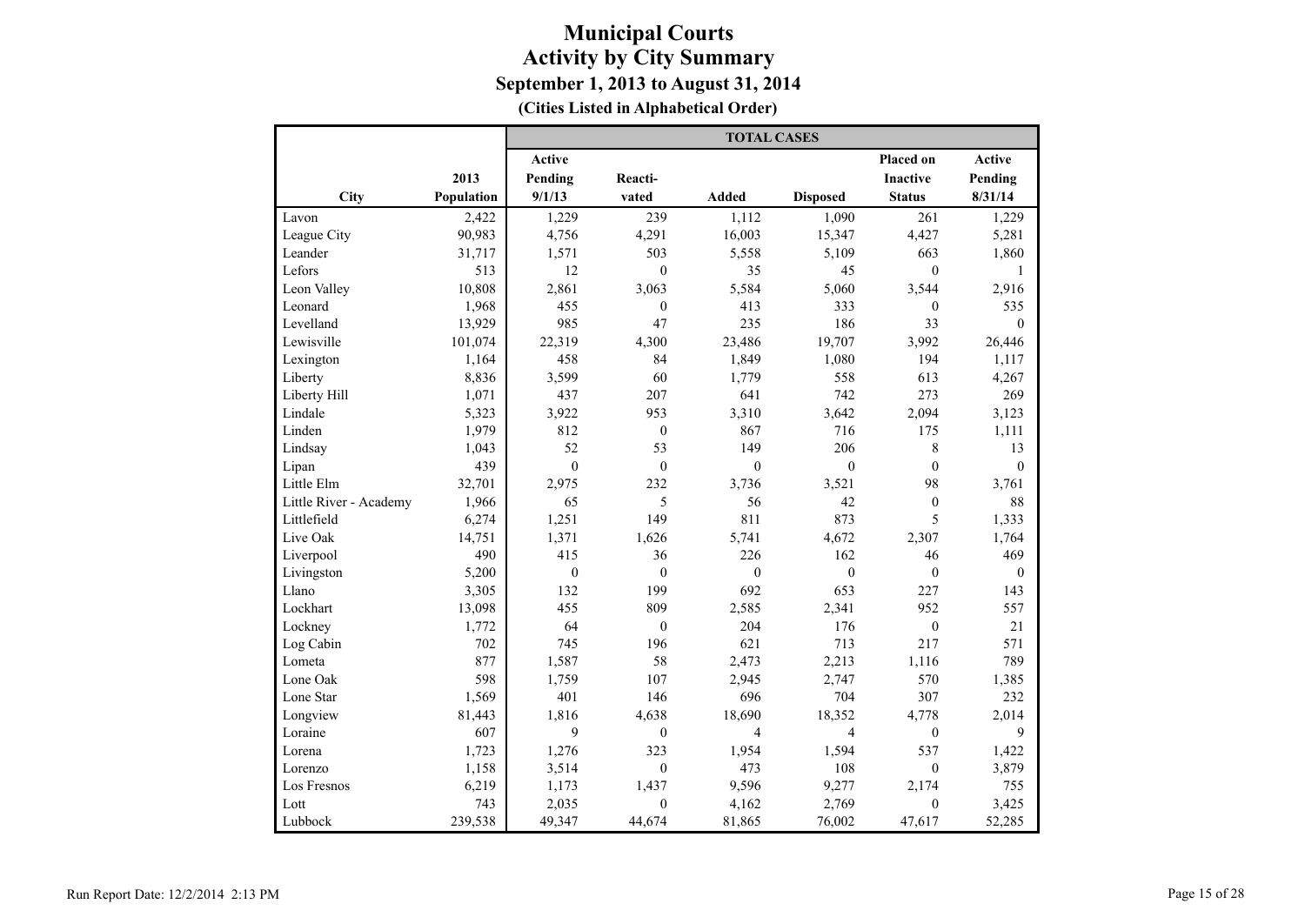|                   |            |              |                  |                  | <b>CIVIL/ADMINISTRATIVE CASES</b> |                  |                  |                  |                  | <b>CRIMINAL CASES</b> |                 |                          |              |
|-------------------|------------|--------------|------------------|------------------|-----------------------------------|------------------|------------------|------------------|------------------|-----------------------|-----------------|--------------------------|--------------|
|                   |            | Active       |                  |                  |                                   | Placed on        | Active           | Active           |                  |                       |                 | Placed on                | Active       |
|                   | 2013       | Pending      | Reacti-          |                  |                                   | <b>Inactive</b>  | Pending          | Pending          | Reacti-          |                       |                 | <b>Inactive</b>          | Pending      |
| City              | Population | 9/1/13       | vated            | <b>Added</b>     | <b>Disposed</b>                   | <b>Status</b>    | 8/31/14          | 9/1/13           | vated            | Added                 | <b>Disposed</b> | <b>Status</b>            | 8/31/14      |
| Lucas             | 6,180      | $\mathbf{0}$ | $\boldsymbol{0}$ | $\boldsymbol{0}$ | $\mathbf{0}$                      | $\overline{0}$   | $\overline{0}$   | 185              | $\boldsymbol{0}$ | 67                    | 163             | 49                       | 48           |
| Lufkin            | 36,085     | 9            | $\mathbf{0}$     | 3                |                                   | $\boldsymbol{0}$ | 12               | 7,774            | 3,435            | 11,110                | 4,978           | 5,345                    | 11,964       |
| Luling            | 5,659      | $\Omega$     | $\Omega$         | $\Omega$         |                                   | $\theta$         | $\boldsymbol{0}$ | 2,898            | 107              | 2,845                 | 2,459           | 447                      | 2,944        |
| Lumberton         | 12,184     | $\Omega$     | $\Omega$         | $\Omega$         |                                   | $\Omega$         | $\mathbf{0}$     | 1,801            | 2,290            | 8,577                 | 8,923           | $\mathbf{0}$             | 3,745        |
| Lyford            | 2,588      | $\Omega$     |                  | $\Omega$         |                                   |                  | $\theta$         | 272              | 48               | 399                   | 320             | 63                       | 336          |
| Lytle             | 2,694      | $\Omega$     | $\Omega$         | $\Omega$         |                                   | $\Omega$         | $\mathbf{0}$     | 9,143            | $\boldsymbol{0}$ | 3,276                 | 2,685           | $\mathbf{0}$             | 9,668        |
| Mabank            | 3,134      | $\theta$     | $\Omega$         | $\Omega$         |                                   | $\Omega$         | $\mathbf{0}$     | 387              | 134              | 601                   | 539             | 113                      | 487          |
| Madisonville      | 4,536      | $\theta$     | $\theta$         | $\theta$         |                                   | $\Omega$         | $\boldsymbol{0}$ | 1,147            | 759              | 2,284                 | 1,029           | 1,168                    | 2,004        |
| Magnolia          | 1,547      | $\Omega$     |                  | $\Omega$         |                                   |                  | $\mathbf{0}$     | 2,060            | 1,985            | 5,024                 | 5,187           | 2,187                    | 2,621        |
| Malakoff          | 2,313      | $\Omega$     |                  | $\Omega$         |                                   | $\Omega$         | $\theta$         | 2,457            | 449              | 2,121                 | 1,941           | 1,366                    | 2,108        |
| Malone            | 269        | $\Omega$     | $\Omega$         | $\Omega$         |                                   |                  | $\mathbf{0}$     | 71               | $\boldsymbol{0}$ | $\bf{0}$              | 15              | $\mathbf{0}$             | 56           |
| Manor             | 6,353      | $\Omega$     | $\Omega$         | $\Omega$         |                                   |                  | $\boldsymbol{0}$ | 1,903            | 2,228            | 4,392                 | 2,112           | 2,572                    | 4,120        |
| Mansfield         | 60,872     | $\theta$     | $\Omega$         | $\theta$         | $\Omega$                          | $\theta$         | $\boldsymbol{0}$ | 5,831            | 1,990            | 10,108                | 10,892          | 1,989                    | 5,053        |
| Manvel            | 6,599      | $\mathbf{0}$ | $\theta$         | $\theta$         | $\theta$                          | $\mathbf{0}$     | $\mathbf{0}$     | 2,711            | 245              | 2,446                 | 2,008           | 652                      | 3,071        |
| Marble Falls      | 6,128      | 35           | 6                | 49               | 52                                | $\overline{2}$   | 43               | 484              | 481              | 1,686                 | 1,695           | 417                      | 536          |
| Marfa             | 1,819      |              |                  |                  |                                   |                  |                  |                  |                  |                       |                 |                          |              |
| Marion            | 1,097      | $\mathbf{0}$ | $\Omega$         | $\theta$         | $\boldsymbol{0}$                  | $\mathbf{0}$     | $\boldsymbol{0}$ | 1,470            | $\boldsymbol{0}$ | 1,191                 | 1,610           | $\boldsymbol{0}$         | 1,096        |
| Marlin            | 5,827      | $\theta$     | $\theta$         | $\Omega$         | $\theta$                          | $\theta$         | $\boldsymbol{0}$ | 2,351            | 1,366            | 3,135                 | 2,554           | 1,393                    | 2,905        |
| Marquez           | 262        | $\theta$     | $\theta$         | $\theta$         | $\theta$                          | $\Omega$         | $\mathbf{0}$     | $\overline{0}$   | $\boldsymbol{0}$ | $\mathbf{0}$          | $\mathbf{0}$    | $\mathbf{0}$             | $\mathbf{0}$ |
| Marshall          | 24,501     | $\Omega$     | $\theta$         | $\Omega$         | $\Omega$                          | $\Omega$         | $\mathbf{0}$     | 1,154            | 988              | 3,294                 | 3,524           | 1,179                    | 739          |
| Marshall Creek    | $\theta$   |              |                  |                  |                                   |                  |                  |                  |                  |                       |                 |                          |              |
| Mart              | 1,911      | $\mathbf{0}$ | $\theta$         | $\overline{0}$   | $\theta$                          | $\boldsymbol{0}$ | $\boldsymbol{0}$ | 558              | 248              | 335                   | 463             | 519                      | 168          |
| Martindale        | 1,160      | $\theta$     | $\Omega$         | $\overline{0}$   | $\theta$                          | $\boldsymbol{0}$ | $\boldsymbol{0}$ | 753              | 255              | 877                   | 823             | 253                      | 805          |
| Mason             | 2,186      | $\theta$     | $\Omega$         | $\Omega$         | $\theta$                          | $\mathbf{0}$     | $\mathbf{0}$     | 54               | 14               | 95                    | 105             | 19                       | 37           |
| Matador           | 605        | $\theta$     | $\theta$         | $\theta$         | $\Omega$                          | $\theta$         | $\overline{0}$   | 12               | $\mathbf{0}$     | $\theta$              | $\mathbf{0}$    | $\theta$                 | 12           |
| Mathis            | 5,001      |              |                  |                  |                                   |                  |                  |                  |                  |                       |                 |                          |              |
| Maud              | 1,060      | $\mathbf{0}$ | $\Omega$         | $\mathbf{0}$     | $\theta$                          | $\mathbf{0}$     | $\boldsymbol{0}$ | 58               | $20\,$           | 102                   | 124             | 29                       | 30           |
| Maypearl          | 955        | $\theta$     |                  | $\theta$         |                                   | $\theta$         | $\boldsymbol{0}$ | 1,257            | $\mathfrak{Z}$   | 646                   | 637             | $\boldsymbol{0}$         | 1,270        |
| McAllen           | 136,639    | $\theta$     | $\Omega$         | $\theta$         | $\Omega$                          | $\theta$         | $\overline{0}$   | 49,693           | 6,905            | 22,378                | 26,457          | 6,782                    | 45,882       |
| McCamey           | 1,898      | $\theta$     |                  | $\Omega$         |                                   |                  | $\mathbf{0}$     | $\boldsymbol{0}$ | $\boldsymbol{0}$ | 11                    | 11              | $\mathbf{0}$             | $\mathbf{0}$ |
| McGregor          | 5,051      | $\theta$     |                  |                  |                                   |                  | $\boldsymbol{0}$ | 744              | 359              | 1,574                 | 661             | 788                      | 1,230        |
| McKinney          | 148,559    | 17           |                  | 6                |                                   | $\Omega$         | 15               | 11,690           | 2,154            | 20,071                | 20,193          | 2,215                    | 11,507       |
| McLendon-Chisholm | 1,669      | $\Omega$     |                  |                  |                                   |                  | $\mathbf{0}$     | $\mathbf{0}$     | $\mathbf{0}$     | 10                    | $10\,$          | $\mathbf{0}$             | $\mathbf{0}$ |
| Meadowlakes       | 1,818      |              |                  |                  |                                   |                  | $\mathbf{0}$     | 10               | $\mathbf{0}$     | 36                    | 17              | $\theta$                 | 22           |
| Meadows Place     | 4,745      | $\theta$     | $\theta$         | $\Omega$         | $\theta$                          | $\Omega$         | $\overline{0}$   | 12,888           | 86               | 4,148                 | 4,276           | $\overline{\mathcal{A}}$ | 12,842       |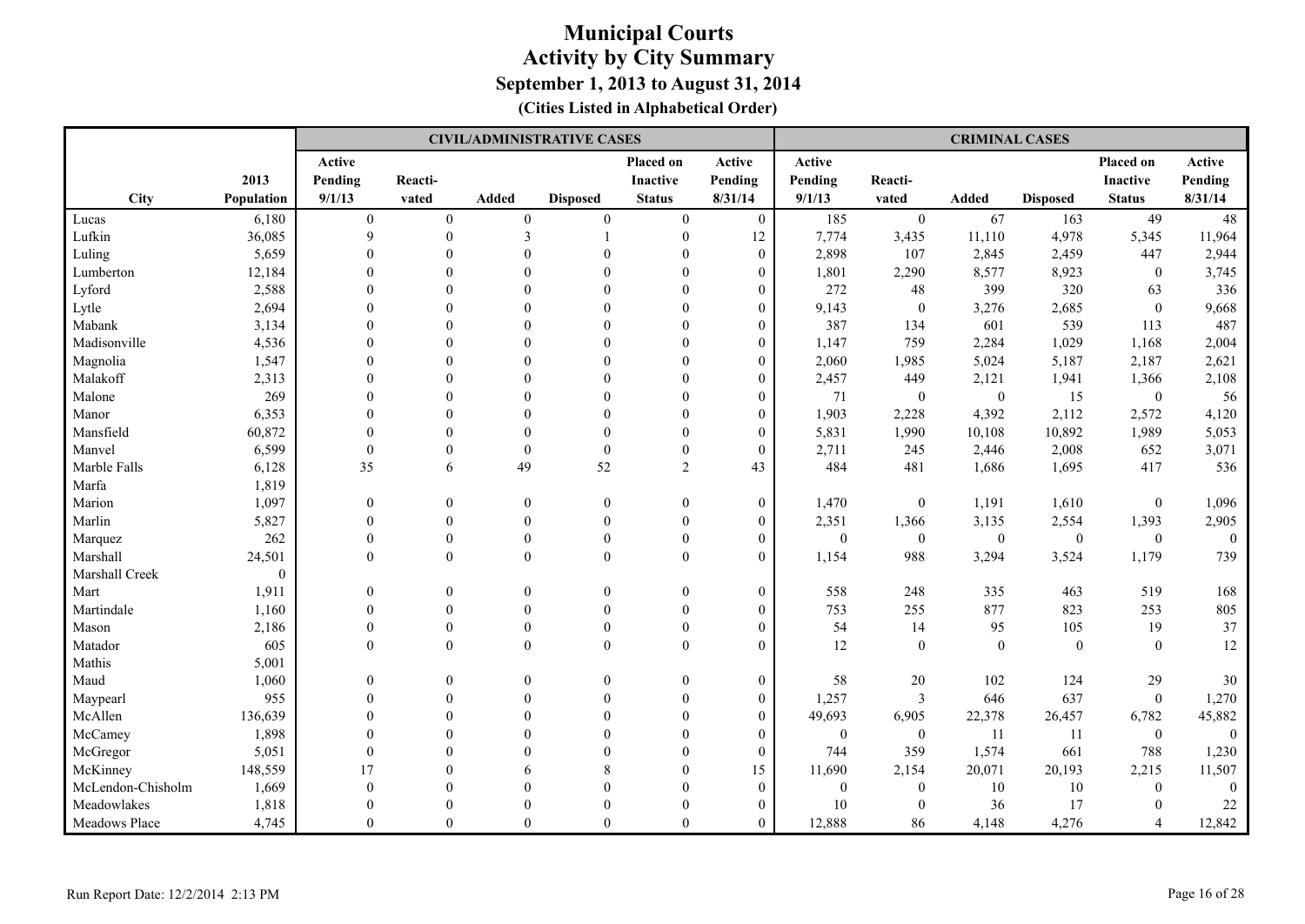**(Cities Listed in Alphabetical Order)**

|                      |              |                  |                  | <b>TOTAL CASES</b> |                  |                  |               |
|----------------------|--------------|------------------|------------------|--------------------|------------------|------------------|---------------|
|                      |              | <b>Active</b>    |                  |                    |                  | Placed on        | <b>Active</b> |
|                      | 2013         | Pending          | Reacti-          |                    |                  | <b>Inactive</b>  | Pending       |
| City                 | Population   | 9/1/13           | vated            | <b>Added</b>       | <b>Disposed</b>  | <b>Status</b>    | 8/31/14       |
| Lucas                | 6,180        | 185              | $\overline{0}$   | 67                 | 163              | 49               | 48            |
| Lufkin               | 36,085       | 7,783            | 3,435            | 11,113             | 4,979            | 5,345            | 11,976        |
| Luling               | 5,659        | 2,898            | 107              | 2,845              | 2,459            | 447              | 2,944         |
| Lumberton            | 12,184       | 1,801            | 2,290            | 8,577              | 8,923            | $\boldsymbol{0}$ | 3,745         |
| Lyford               | 2,588        | 272              | 48               | 399                | 320              | 63               | 336           |
| Lytle                | 2,694        | 9,143            | $\overline{0}$   | 3,276              | 2,685            | $\mathbf{0}$     | 9,668         |
| Mabank               | 3,134        | 387              | 134              | 601                | 539              | 113              | 487           |
| Madisonville         | 4,536        | 1,147            | 759              | 2,284              | 1,029            | 1,168            | 2,004         |
| Magnolia             | 1,547        | 2,060            | 1,985            | 5,024              | 5,187            | 2,187            | 2,621         |
| Malakoff             | 2,313        | 2,457            | 449              | 2,121              | 1,941            | 1,366            | 2,108         |
| Malone               | 269          | 71               | $\mathbf{0}$     | $\mathbf{0}$       | 15               | $\mathbf{0}$     | 56            |
| Manor                | 6,353        | 1,903            | 2,228            | 4,392              | 2,112            | 2,572            | 4,120         |
| Mansfield            | 60,872       | 5,831            | 1,990            | 10,108             | 10,892           | 1,989            | 5,053         |
| Manvel               | 6,599        | 2,711            | 245              | 2,446              | 2,008            | 652              | 3,071         |
| Marble Falls         | 6,128        | 519              | 487              | 1,735              | 1,747            | 419              | 579           |
| Marfa                | 1,819        | $\theta$         | $\boldsymbol{0}$ | $\theta$           | $\mathbf{0}$     | $\boldsymbol{0}$ | $\mathbf{0}$  |
| Marion               | 1,097        | 1,470            | $\mathbf{0}$     | 1,191              | 1,610            | $\mathbf{0}$     | 1,096         |
| Marlin               | 5,827        | 2,351            | 1,366            | 3,135              | 2,554            | 1,393            | 2,905         |
| Marquez              | 262          | $\mathbf{0}$     | $\mathbf{0}$     | $\mathbf{0}$       | $\mathbf{0}$     | $\mathbf{0}$     | $\mathbf{0}$  |
| Marshall             | 24,501       | 1,154            | 988              | 3,294              | 3,524            | 1,179            | 739           |
| Marshall Creek       | $\mathbf{0}$ | $\boldsymbol{0}$ | $\boldsymbol{0}$ | $\boldsymbol{0}$   | $\boldsymbol{0}$ | $\boldsymbol{0}$ | $\mathbf{0}$  |
| Mart                 | 1,911        | 558              | 248              | 335                | 463              | 519              | 168           |
| Martindale           | 1,160        | 753              | 255              | 877                | 823              | 253              | 805           |
| Mason                | 2,186        | 54               | 14               | 95                 | 105              | 19               | 37            |
| Matador              | 605          | 12               | $\boldsymbol{0}$ | $\boldsymbol{0}$   | $\boldsymbol{0}$ | $\boldsymbol{0}$ | 12            |
| Mathis               | 5,001        | $\boldsymbol{0}$ | $\overline{0}$   | $\mathbf{0}$       | $\overline{0}$   | $\boldsymbol{0}$ | $\mathbf{0}$  |
| Maud                 | 1,060        | 58               | 20               | 102                | 124              | 29               | 30            |
| Maypearl             | 955          | 1,257            | 3                | 646                | 637              | $\mathbf{0}$     | 1,270         |
| McAllen              | 136,639      | 49,693           | 6,905            | 22,378             | 26,457           | 6,782            | 45,882        |
| McCamey              | 1,898        | $\mathbf{0}$     | $\mathbf{0}$     | 11                 | 11               | $\boldsymbol{0}$ | $\mathbf{0}$  |
| McGregor             | 5,051        | 744              | 359              | 1,574              | 661              | 788              | 1,230         |
| McKinney             | 148,559      | 11,707           | 2,154            | 20,077             | 20,201           | 2,215            | 11,522        |
| McLendon-Chisholm    | 1,669        | $\boldsymbol{0}$ | $\boldsymbol{0}$ | 10                 | 10               | $\boldsymbol{0}$ | $\mathbf{0}$  |
| Meadowlakes          | 1,818        | 10               | $\boldsymbol{0}$ | 36                 | 17               | $\boldsymbol{0}$ | 22            |
| <b>Meadows Place</b> | 4,745        | 12,888           | 86               | 4,148              | 4,276            | $\overline{4}$   | 12,842        |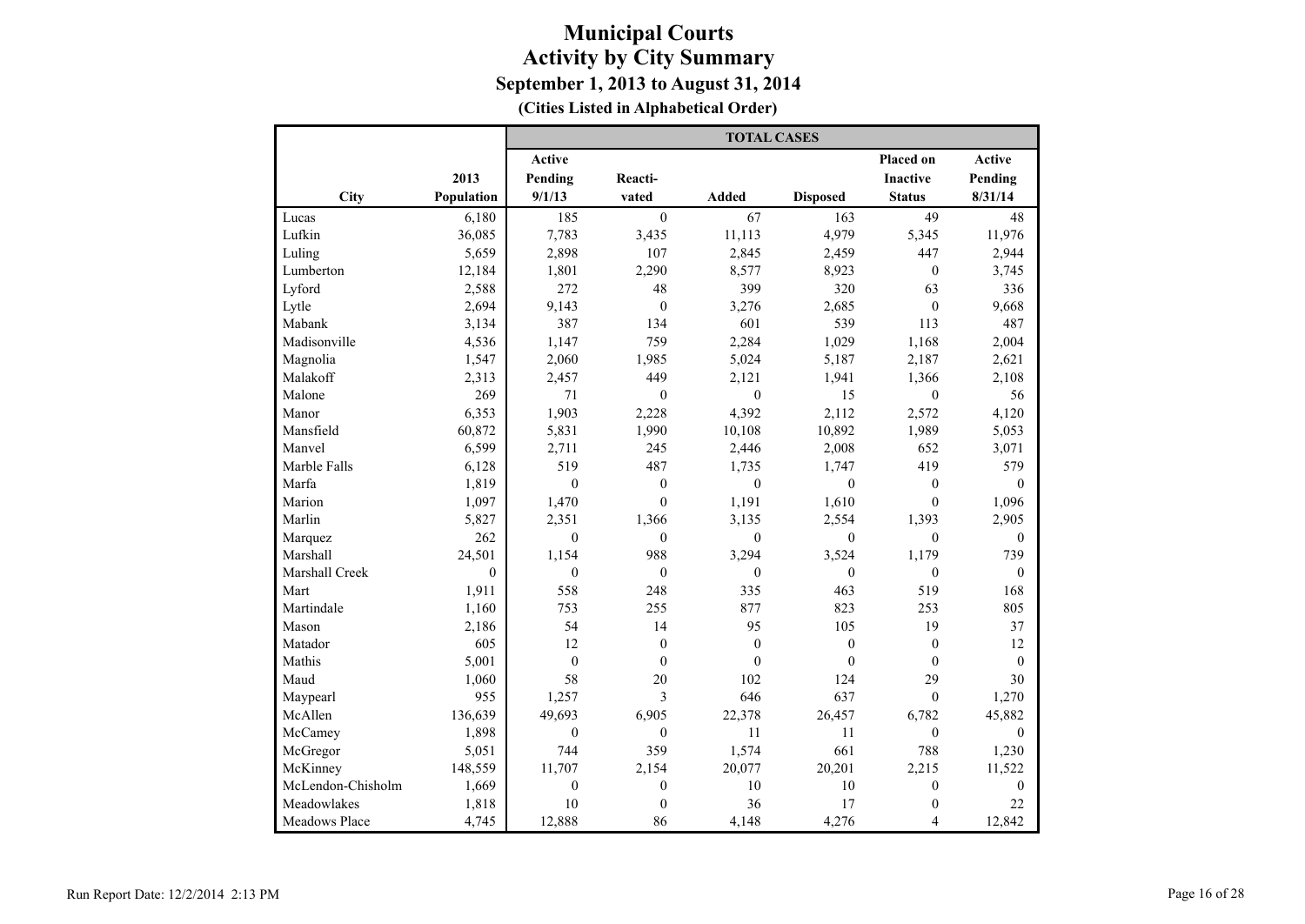|                       |            |                  |                  |                  | <b>CIVIL/ADMINISTRATIVE CASES</b> |                 |                  |                  |                  | <b>CRIMINAL CASES</b> |                  |                  |                |
|-----------------------|------------|------------------|------------------|------------------|-----------------------------------|-----------------|------------------|------------------|------------------|-----------------------|------------------|------------------|----------------|
|                       |            | Active           |                  |                  |                                   | Placed on       | Active           | Active           |                  |                       |                  | Placed on        | Active         |
|                       | 2013       | Pending          | Reacti-          |                  |                                   | <b>Inactive</b> | Pending          | Pending          | Reacti-          |                       |                  | <b>Inactive</b>  | Pending        |
| <b>City</b>           | Population | 9/1/13           | vated            | <b>Added</b>     | <b>Disposed</b>                   | <b>Status</b>   | 8/31/14          | 9/1/13           | vated            | <b>Added</b>          | <b>Disposed</b>  | <b>Status</b>    | 8/31/14        |
| Megargel              | 194        | $\boldsymbol{0}$ | $\boldsymbol{0}$ | $\boldsymbol{0}$ | $\boldsymbol{0}$                  | $\mathbf{0}$    | $\boldsymbol{0}$ | $\mathbf{0}$     | $\mathbf{0}$     | $\overline{0}$        | $\mathbf{0}$     | $\overline{0}$   | $\overline{0}$ |
| Melissa               | 6,112      | $\theta$         | $\mathbf{0}$     | $\Omega$         | $\theta$                          | $\mathbf{0}$    | $\boldsymbol{0}$ | 1,165            | 490              | 3,264                 | 3,070            | 685              | 1,513          |
| Memphis               | 2,207      | $\Omega$         | $\Omega$         | $\Omega$         |                                   | $\theta$        | $\theta$         | 7,286            | $\boldsymbol{0}$ | 1,834                 | 1,248            | $\overline{0}$   | 7,872          |
| Menard                | 1,412      |                  |                  | $\Omega$         |                                   | $\Omega$        | $\theta$         | $\mathbf{0}$     | $\mathbf{0}$     | $\mathbf{0}$          | $\boldsymbol{0}$ | $\mathbf{0}$     | $\mathbf{0}$   |
| Mercedes              | 16,352     | $\Omega$         |                  |                  |                                   | $\Omega$        | $\theta$         | 2,657            | 413              | 1,583                 | 2,206            | 573              | 2,454          |
| Meridian              | 1,461      | 26               |                  |                  |                                   | $\Omega$        | 26               | 279              | $\overline{1}$   | 707                   | 167              | 24               | 819            |
| Merkel                | 2,592      | $\mathbf{0}$     |                  |                  |                                   | $\theta$        | $\mathbf{0}$     | 186              | 66               | 305                   | 279              | 86               | 195            |
| Mertzon               | 788        |                  |                  |                  |                                   | $\theta$        | $\boldsymbol{0}$ | $\boldsymbol{0}$ | $\boldsymbol{0}$ | $\boldsymbol{0}$      | $\boldsymbol{0}$ | $\mathbf{0}$     | $\mathbf{0}$   |
| Mesquite              | 143,484    |                  |                  |                  |                                   | $\theta$        | $\mathbf{0}$     | 16,869           | 11,313           | 35,150                | 34,539           | 15,563           | 13,242         |
| Mexia                 | 7,444      | $\theta$         |                  |                  |                                   | $\theta$        | $\mathbf{0}$     | 12,963           | 41               | 1,345                 | 1,234            | 93               | 13,240         |
| Midland               | 123,933    | 37               | $\Omega$         | $\Omega$         |                                   | $\Omega$        | 37               | 98,366           | 3,435            | 25,259                | 28,261           | 5,819            | 92,970         |
| Midlothian            | 19,891     | $\theta$         | $\Omega$         | $\Omega$         |                                   | $\theta$        | $\mathbf{0}$     | 820              | 816              | 5,091                 | 4,515            | 1,128            | 1,084          |
| Milano                | 420        | $\Omega$         | $\Omega$         | $\theta$         |                                   | $\theta$        | $\boldsymbol{0}$ | 116              | $\boldsymbol{0}$ | 328                   | 260              | $\mathbf{0}$     | 185            |
| Miles                 | 836        | $\theta$         | $\theta$         | $\theta$         | $\theta$                          | $\theta$        | $\theta$         | 30               | 60               | 109                   | 143              | 20               | 36             |
| Milford               | 730        |                  |                  |                  |                                   |                 |                  |                  |                  |                       |                  |                  |                |
| Mineola               | 4,548      | $\mathbf{0}$     | $\theta$         | $\theta$         |                                   | $\mathbf{0}$    | $\boldsymbol{0}$ | 2,270            | 77               | 1,702                 | 1,249            | $7\phantom{.0}$  | 2,793          |
| Mineral Wells         | 16,773     | $\theta$         | $\Omega$         | $\Omega$         |                                   | $\theta$        | $\mathbf{0}$     | 6,074            | 1,045            | 9,754                 | 2,583            | 1,109            | 13,183         |
| Mission               | 81,050     | $\Omega$         | $\Omega$         | $\Omega$         |                                   | $\theta$        | $\mathbf{0}$     | 6,924            | 21,962           | 19,180                | 26,559           | 11,490           | 10,023         |
| Missouri City         | 70,185     |                  | $\Omega$         | $\Omega$         |                                   | $\Omega$        | $\theta$         | 5,476            | 1,242            | 10,150                | 9,150            | 1,055            | 6,669          |
| Monahans              | 7,356      |                  | $\Omega$         | $\Omega$         |                                   | $\Omega$        | $\overline{0}$   | 108              | 93               | 2,232                 | 1,840            | 208              | 385            |
| Mont Belvieu          | 4,509      | $\Omega$         | $\Omega$         | $\Omega$         |                                   | $\theta$        | $\boldsymbol{0}$ | 1,363            | 131              | 1,299                 | 1,399            | 272              | 1,234          |
| Montgomery            | 676        | $\Omega$         | $\theta$         | $\theta$         |                                   | $\mathbf{0}$    | $\boldsymbol{0}$ | 1,434            | 592              | 2,498                 | 2,325            | 285              | 1,918          |
| Moody                 | 1,377      | $\Omega$         | $\mathbf{0}$     | $\Omega$         | $\Omega$                          | $\Omega$        | $\boldsymbol{0}$ | 537              | 82               | 2,268                 | 1,444            | 110              | 1,338          |
| Morgan                | 478        |                  |                  |                  |                                   |                 |                  |                  |                  |                       |                  |                  |                |
| Morgan's Point        | 349        | $\Omega$         | $\Omega$         | $\Omega$         |                                   | $\theta$        | $\mathbf{0}$     | 137              | 109              | 747                   | 520              | 169              | 304            |
| Morgan's Point Resort | 4,223      | $\Omega$         |                  | $\Omega$         |                                   | $\theta$        | $\mathbf{0}$     | 1,449            | $\mathbf{0}$     | 799                   | 701              | $\mathbf{0}$     | 1,457          |
| Morton                | 1,931      | $\Omega$         | $\Omega$         | $\Omega$         |                                   | $\Omega$        | $\boldsymbol{0}$ | $\boldsymbol{0}$ | $\mathbf{0}$     | $\boldsymbol{0}$      | $\boldsymbol{0}$ | $\theta$         | $\mathbf{0}$   |
| Moulton               | 890        | $\Omega$         |                  | $\Omega$         |                                   | $\Omega$        | $\theta$         | 207              | $\boldsymbol{0}$ | 254                   | 280              | $\boldsymbol{0}$ | 181            |
| Mount Enterprise      | 449        |                  |                  | $\Omega$         |                                   | $\theta$        | $\mathbf{0}$     | 1,324            | 212              | 1,729                 | 762              | 552              | 1,933          |
| Mount Pleasant        | 16,113     |                  |                  |                  |                                   | $\theta$        | $\mathbf{0}$     | 1,072            | 996              | 4,580                 | 4,877            | 783              | 989            |
| Mount Vernon          | 2,678      |                  |                  |                  |                                   | $\Omega$        | $\overline{0}$   | 239              | 111              | 463                   | 470              | 101              | 243            |
| Muenster              | 1,561      |                  |                  |                  |                                   | $\Omega$        | $\mathbf{0}$     | 303              | 108              | 161                   | 85               | 50               | 438            |
| Muleshoe              | 5,123      |                  |                  |                  |                                   |                 | $\theta$         | 124              | 40               | 496                   | 528              | 17               | 115            |
| Munday                | 1,306      |                  |                  |                  |                                   |                 | $\overline{0}$   | 145              | 61               | 210                   | 215              | 19               | 182            |
| Murphy                | 19,515     | $\Omega$         | $\theta$         | $\Omega$         | $\Omega$                          | $\theta$        | $\theta$         | 2,436            | 738              | 3,672                 | 4,195            | 802              | 2,169          |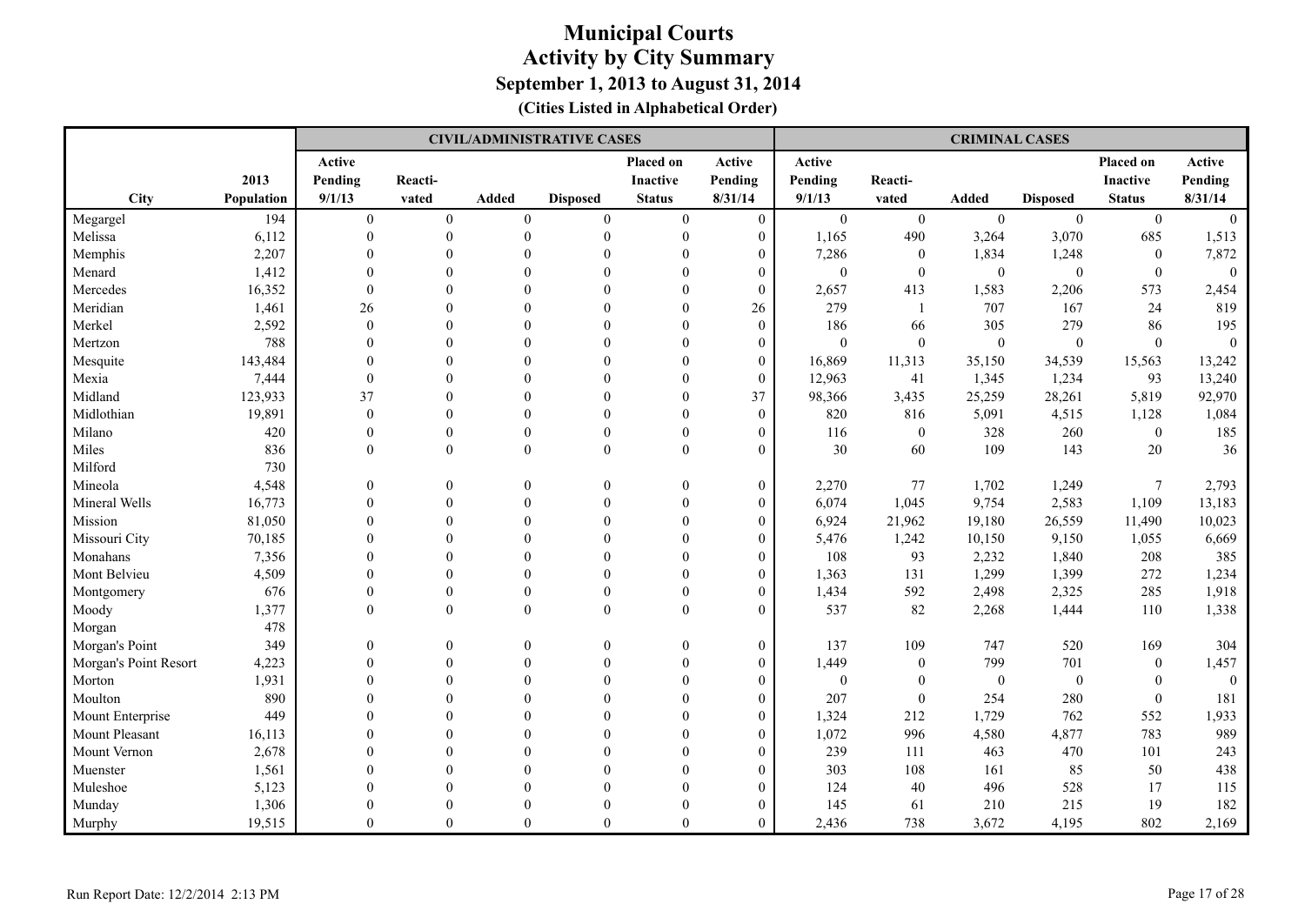|                       |            |                  |                  | <b>TOTAL CASES</b> |                  |                  |                  |
|-----------------------|------------|------------------|------------------|--------------------|------------------|------------------|------------------|
|                       |            | Active           |                  |                    |                  | Placed on        | Active           |
|                       | 2013       | Pending          | Reacti-          |                    |                  | <b>Inactive</b>  | Pending          |
| City                  | Population | 9/1/13           | vated            | <b>Added</b>       | <b>Disposed</b>  | <b>Status</b>    | 8/31/14          |
| Megargel              | 194        | $\boldsymbol{0}$ | $\mathbf{0}$     | $\boldsymbol{0}$   | $\mathbf{0}$     | $\mathbf{0}$     | $\mathbf{0}$     |
| Melissa               | 6,112      | 1,165            | 490              | 3,264              | 3,070            | 685              | 1,513            |
| Memphis               | 2,207      | 7,286            | $\boldsymbol{0}$ | 1,834              | 1,248            | $\boldsymbol{0}$ | 7,872            |
| Menard                | 1,412      | $\boldsymbol{0}$ | $\boldsymbol{0}$ | $\theta$           | $\boldsymbol{0}$ | $\boldsymbol{0}$ | $\theta$         |
| Mercedes              | 16,352     | 2,657            | 413              | 1,583              | 2,206            | 573              | 2,454            |
| Meridian              | 1,461      | 305              | $\mathbf{1}$     | 707                | 167              | 24               | 845              |
| Merkel                | 2,592      | 186              | 66               | 305                | 279              | 86               | 195              |
| Mertzon               | 788        | $\boldsymbol{0}$ | $\boldsymbol{0}$ | $\boldsymbol{0}$   | $\boldsymbol{0}$ | $\boldsymbol{0}$ | $\boldsymbol{0}$ |
| Mesquite              | 143,484    | 16,869           | 11,313           | 35,150             | 34,539           | 15,563           | 13,242           |
| Mexia                 | 7,444      | 12,963           | 41               | 1,345              | 1,234            | 93               | 13,240           |
| Midland               | 123,933    | 98,403           | 3,435            | 25,259             | 28,261           | 5,819            | 93,007           |
| Midlothian            | 19,891     | 820              | 816              | 5,091              | 4,515            | 1,128            | 1,084            |
| Milano                | 420        | 116              | $\boldsymbol{0}$ | 328                | 260              | $\mathbf{0}$     | 185              |
| Miles                 | 836        | 30               | 60               | 109                | 143              | 20               | 36               |
| Milford               | 730        | $\mathbf{0}$     | $\overline{0}$   | $\mathbf{0}$       | $\mathbf{0}$     | $\boldsymbol{0}$ | $\mathbf{0}$     |
| Mineola               | 4,548      | 2,270            | 77               | 1,702              | 1,249            | $\overline{7}$   | 2,793            |
| Mineral Wells         | 16,773     | 6,074            | 1,045            | 9,754              | 2,583            | 1,109            | 13,183           |
| Mission               | 81,050     | 6,924            | 21,962           | 19,180             | 26,559           | 11,490           | 10,023           |
| Missouri City         | 70,185     | 5,476            | 1,242            | 10,150             | 9,150            | 1,055            | 6,669            |
| Monahans              | 7,356      | 108              | 93               | 2,232              | 1,840            | 208              | 385              |
| Mont Belvieu          | 4,509      | 1,363            | 131              | 1,299              | 1,399            | 272              | 1,234            |
| Montgomery            | 676        | 1,434            | 592              | 2,498              | 2,325            | 285              | 1,918            |
| Moody                 | 1,377      | 537              | 82               | 2,268              | 1,444            | 110              | 1,338            |
| Morgan                | 478        | $\boldsymbol{0}$ | $\mathbf{0}$     | $\boldsymbol{0}$   | $\boldsymbol{0}$ | $\boldsymbol{0}$ | $\mathbf{0}$     |
| Morgan's Point        | 349        | 137              | 109              | 747                | 520              | 169              | 304              |
| Morgan's Point Resort | 4,223      | 1,449            | $\mathbf{0}$     | 799                | 701              | $\mathbf{0}$     | 1,457            |
| Morton                | 1,931      | $\boldsymbol{0}$ | $\boldsymbol{0}$ | $\mathbf{0}$       | $\boldsymbol{0}$ | $\mathbf{0}$     | $\mathbf{0}$     |
| Moulton               | 890        | 207              | $\overline{0}$   | 254                | 280              | $\mathbf{0}$     | 181              |
| Mount Enterprise      | 449        | 1,324            | 212              | 1,729              | 762              | 552              | 1,933            |
| <b>Mount Pleasant</b> | 16,113     | 1,072            | 996              | 4,580              | 4,877            | 783              | 989              |
| Mount Vernon          | 2,678      | 239              | 111              | 463                | 470              | 101              | 243              |
| Muenster              | 1,561      | 303              | 108              | 161                | 85               | 50               | 438              |
| Muleshoe              | 5,123      | 124              | 40               | 496                | 528              | 17               | 115              |
| Munday                | 1,306      | 145              | 61               | 210                | 215              | 19               | 182              |
| Murphy                | 19,515     | 2,436            | 738              | 3,672              | 4,195            | 802              | 2,169            |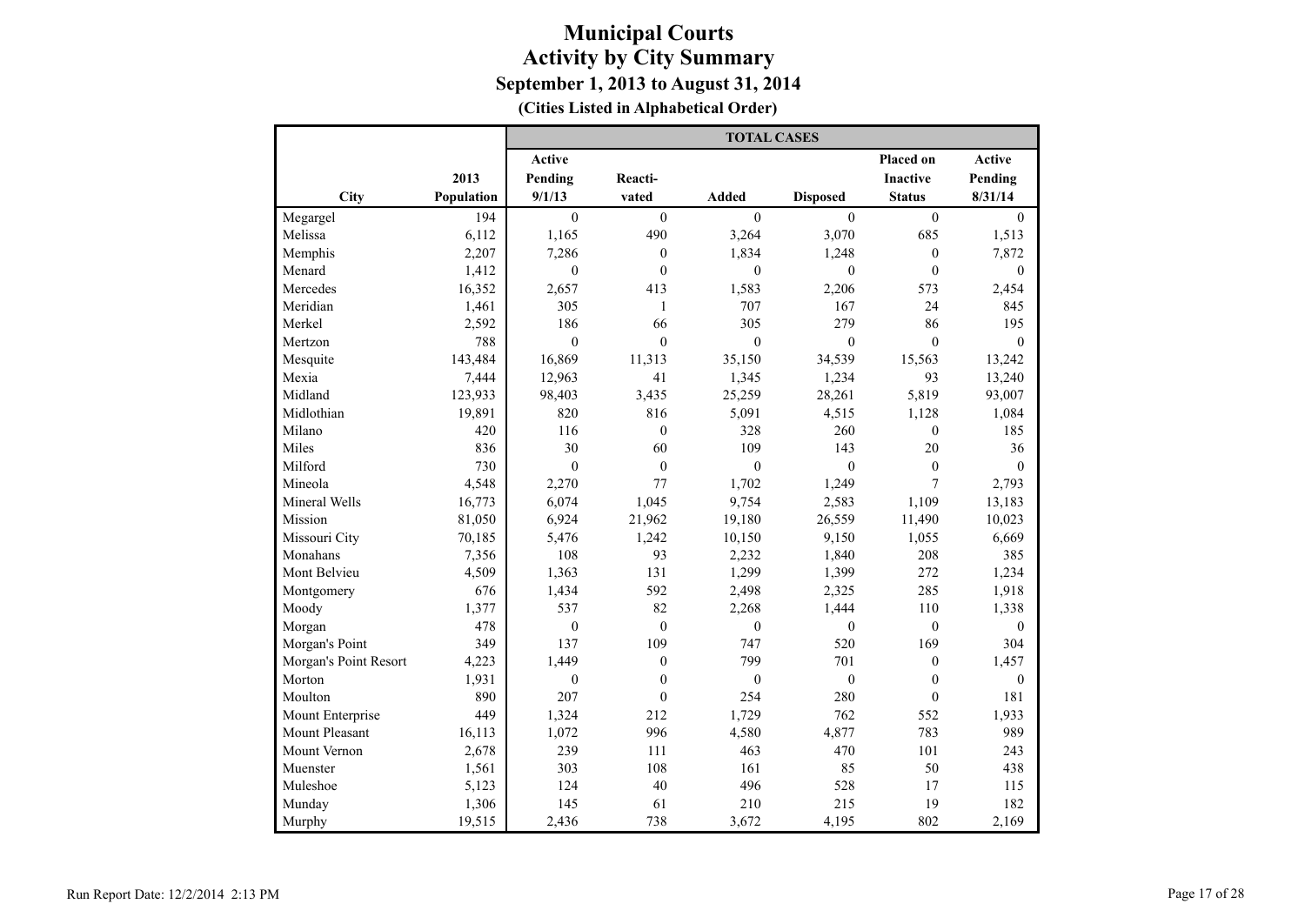|                      |            |                  |              |              | <b>CIVIL/ADMINISTRATIVE CASES</b> |                  |                  |              |                  | <b>CRIMINAL CASES</b> |                 |                  |              |
|----------------------|------------|------------------|--------------|--------------|-----------------------------------|------------------|------------------|--------------|------------------|-----------------------|-----------------|------------------|--------------|
|                      |            | Active           |              |              |                                   | Placed on        | Active           | Active       |                  |                       |                 | Placed on        | Active       |
|                      | 2013       | Pending          | Reacti-      |              |                                   | <b>Inactive</b>  | Pending          | Pending      | Reacti-          |                       |                 | <b>Inactive</b>  | Pending      |
| <b>City</b>          | Population | 9/1/13           | vated        | <b>Added</b> | <b>Disposed</b>                   | <b>Status</b>    | 8/31/14          | 9/1/13       | vated            | <b>Added</b>          | <b>Disposed</b> | <b>Status</b>    | 8/31/14      |
| Mustang Ridge        | 926        | $\boldsymbol{0}$ | $\mathbf{0}$ | $\mathbf{0}$ | $\mathbf{0}$                      | $\overline{0}$   | $\overline{0}$   | 9,917        | 372              | 2,785                 | 2,076           | 1,498            | 9,500        |
| Nacogdoches          | 33,868     | 3                | $\theta$     | 3            | $\theta$                          |                  | 5                | 1,932        | 2,584            | 9,626                 | 9,780           | 2,299            | 2,066        |
| Naples               | 1,371      |                  |              |              |                                   |                  | $\mathbf{0}$     | 490          | 81               | 519                   | 424             | 21               | 645          |
| Nash                 | 3,081      |                  |              |              |                                   |                  | $\mathbf{0}$     | 154          | 88               | 970                   | 576             | 184              | 531          |
| Nassau Bay           | 4,089      |                  |              |              |                                   |                  | $\mathbf{0}$     | 481          | 203              | 947                   | 902             | 255              | 474          |
| Natalia              | 1,470      |                  |              |              |                                   |                  | $\mathbf{0}$     | 1,776        | $\boldsymbol{0}$ | 372                   | 420             | $\boldsymbol{0}$ | 1,505        |
| Navasota             | 7,262      |                  |              |              |                                   |                  | $\theta$         | 167          | 347              | 1,304                 | 1,312           | 327              | 180          |
| Nazareth             | 309        |                  |              |              |                                   |                  | $\mathbf{0}$     | 120          | $\boldsymbol{0}$ | 158                   | 49              | $\boldsymbol{0}$ | 229          |
| Nederland            | 17,563     |                  |              |              |                                   |                  | $\mathbf{0}$     | 1,290        | 502              | 3,103                 | 2,821           | 588              | 1,486        |
| Needville            | 3,000      |                  |              |              |                                   |                  | $\mathbf{0}$     | 103          | 123              | 416                   | 454             | 102              | 87           |
| New Boston           | 4,546      |                  |              | $\Omega$     |                                   |                  | $\mathbf{0}$     | 1,480        | 135              | 1,103                 | 896             | 355              | 1,475        |
| New Braunfels        | 63,279     |                  | $\Omega$     | $\Omega$     |                                   |                  | $\boldsymbol{0}$ | 42,252       | 472              | 13,410                | 13,372          | 1,902            | 40,831       |
| New Deal             | 797        |                  | $\Omega$     | $\Omega$     |                                   | $\Omega$         | $\mathbf{0}$     | 206          | $\mathbf{0}$     | 47                    | 65              | $\overline{4}$   | 184          |
| New Fairview         | 1,282      | $\Omega$         | $\theta$     | $\theta$     | $\theta$                          | $\theta$         | $\theta$         | 236          | $\mathbf{0}$     | 460                   | 470             | $\mathbf{1}$     | $\mathbf{0}$ |
| New Hope, Town of    | 631        |                  |              |              |                                   |                  |                  |              |                  |                       |                 |                  |              |
| New London           | 994        | $\Omega$         | $\Omega$     | $\Omega$     | $\theta$                          | $\theta$         | $\boldsymbol{0}$ | 121          | 136              | 479                   | 375             | 191              | 170          |
| New Summerfield      | 1,093      | $\theta$         | $\theta$     | $\theta$     | $\theta$                          | $\boldsymbol{0}$ | $\boldsymbol{0}$ | 797          | $\boldsymbol{0}$ | 1,367                 | 892             | $\boldsymbol{0}$ | 1,119        |
| Newark               | 1,035      | $\theta$         | $\mathbf{0}$ | $\mathbf{0}$ | $\mathbf{0}$                      | $\mathbf{0}$     | $\overline{0}$   | $\mathbf{0}$ | $\boldsymbol{0}$ | 6                     | 1               | $\mathbf{0}$     | 5            |
| Newcastle            | 575        |                  |              |              |                                   |                  |                  |              |                  |                       |                 |                  |              |
| Newton               | 2,423      | $\Omega$         | $\Omega$     | $\theta$     | $\Omega$                          | $\Omega$         | $\mathbf{0}$     | 537          | 32               | 522                   | 345             | $\mathbf{0}$     | 746          |
| Nixon                | 2,439      |                  |              | $\Omega$     |                                   | $\Omega$         | $\overline{0}$   | 558          | $\boldsymbol{0}$ | 1,581                 | 903             | $\mathbf{0}$     | 1,252        |
| Nocona               | 2,988      |                  |              | $\Omega$     |                                   |                  | $\overline{0}$   | 829          | 369              | 1,977                 | 1,460           | 561              | 1,165        |
| Nolanville           | 4,463      |                  |              |              |                                   |                  | $\mathbf{0}$     | 10,404       | 84               | 2,422                 | 1,310           | 116              | 11,161       |
| Noonday              | 798        |                  |              |              |                                   |                  | $\mathbf{0}$     | 79           | 14               | 61                    | $72\,$          | $\mathfrak{S}$   | 23           |
| Normangee            | 680        |                  | $\theta$     | $\Omega$     | $\Omega$                          |                  | $\boldsymbol{0}$ | 407          | $\boldsymbol{0}$ | 73                    | $\overline{7}$  | $\mathbf{0}$     | 563          |
| North Richland Hills | 67,317     |                  | $\Omega$     | $\Omega$     | $\Omega$                          | $\Omega$         | $\theta$         | 5,021        | 3,900            | 18,020                | 18,114          | 4,009            | 4,820        |
| Northcrest           | $\theta$   |                  |              |              |                                   |                  |                  |              |                  |                       |                 |                  |              |
| Northlake            | 1,880      | $\mathbf{0}$     | $\Omega$     | $\theta$     | $\Omega$                          | $\mathbf{0}$     | $\mathbf{0}$     | 2,022        | 1,354            | 7,921                 | 4,944           | 2,475            | 3,880        |
| O'Donnell            | 810        |                  |              | $\theta$     |                                   | $\theta$         | $\boldsymbol{0}$ | 82           | $\boldsymbol{0}$ | 94                    | 63              | $\mathbf{0}$     | 113          |
| Oak Leaf             | 1,315      |                  |              | $\theta$     |                                   |                  | $\boldsymbol{0}$ |              | $\boldsymbol{0}$ | $\sqrt{2}$            | $\mathfrak{Z}$  | $\boldsymbol{0}$ | $\mathbf{0}$ |
| Oak Point            | 3,055      |                  |              |              |                                   |                  | $\mathbf{0}$     | 240          | 31               | 767                   | 686             | 237              | 115          |
| Oak Ridge North      | 3,145      |                  |              | $\Omega$     |                                   |                  | $\theta$         | 3,710        | 1,791            | 4,396                 | 2,424           | 2,089            | 5,395        |
| Oak Ridge, Town of   | 520        |                  |              |              |                                   |                  | $\theta$         | 987          | 24               | 1,061                 | 873             | 62               | 1,080        |
| Oakwood              | 511        |                  |              |              |                                   |                  | $\theta$         | 130          | 41               | 205                   | 292             | 20               | $\mathbf{0}$ |
| Odem                 | 2,448      | $\Omega$         | $\Omega$     | $\Omega$     | $\theta$                          | $\Omega$         | $\theta$         | 368          | 32               | 126                   | 160             | 223              | 143          |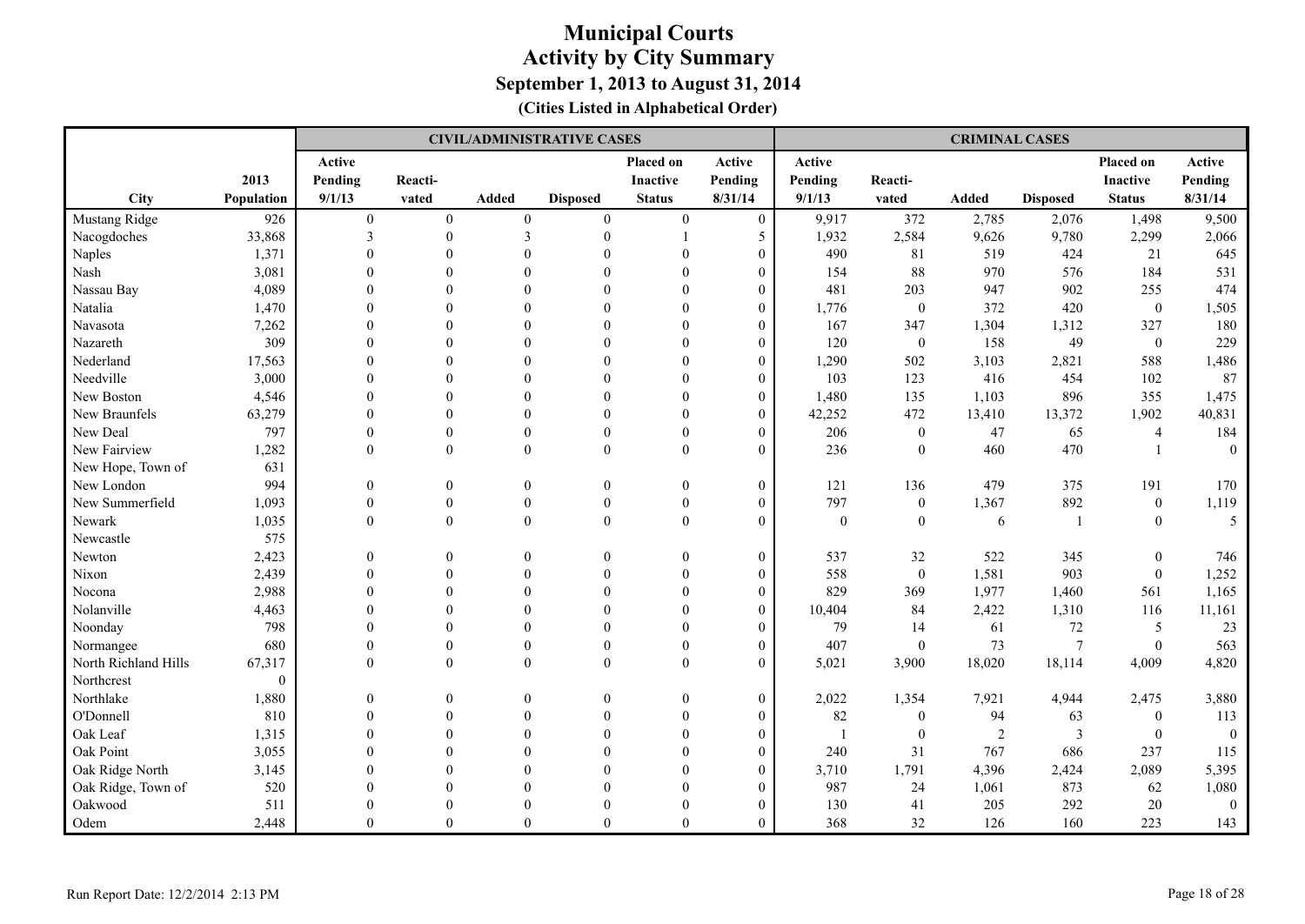**(Cities Listed in Alphabetical Order)**

|                      |            |                  |                  | <b>TOTAL CASES</b> |                  |                  |              |
|----------------------|------------|------------------|------------------|--------------------|------------------|------------------|--------------|
|                      |            | <b>Active</b>    |                  |                    |                  | <b>Placed on</b> | Active       |
|                      | 2013       | Pending          | Reacti-          |                    |                  | <b>Inactive</b>  | Pending      |
| <b>City</b>          | Population | 9/1/13           | vated            | <b>Added</b>       | <b>Disposed</b>  | <b>Status</b>    | 8/31/14      |
| Mustang Ridge        | 926        | 9,917            | 372              | 2,785              | 2,076            | 1,498            | 9,500        |
| Nacogdoches          | 33,868     | 1,935            | 2,584            | 9,629              | 9,780            | 2,300            | 2,071        |
| <b>Naples</b>        | 1,371      | 490              | 81               | 519                | 424              | 21               | 645          |
| Nash                 | 3,081      | 154              | 88               | 970                | 576              | 184              | 531          |
| Nassau Bay           | 4,089      | 481              | 203              | 947                | 902              | 255              | 474          |
| Natalia              | 1,470      | 1,776            | $\mathbf{0}$     | 372                | 420              | $\mathbf{0}$     | 1,505        |
| Navasota             | 7,262      | 167              | 347              | 1,304              | 1,312            | 327              | 180          |
| Nazareth             | 309        | 120              | $\mathbf{0}$     | 158                | 49               | $\mathbf{0}$     | 229          |
| Nederland            | 17,563     | 1,290            | 502              | 3,103              | 2,821            | 588              | 1,486        |
| Needville            | 3,000      | 103              | 123              | 416                | 454              | 102              | 87           |
| New Boston           | 4,546      | 1,480            | 135              | 1,103              | 896              | 355              | 1,475        |
| New Braunfels        | 63,279     | 42,252           | 472              | 13,410             | 13,372           | 1,902            | 40,831       |
| New Deal             | 797        | 206              | $\boldsymbol{0}$ | 47                 | 65               | 4                | 184          |
| New Fairview         | 1,282      | 236              | $\theta$         | 460                | 470              | 1                | $\theta$     |
| New Hope, Town of    | 631        | $\boldsymbol{0}$ | $\mathbf{0}$     | $\mathbf{0}$       | $\boldsymbol{0}$ | $\boldsymbol{0}$ | $\mathbf{0}$ |
| New London           | 994        | 121              | 136              | 479                | 375              | 191              | 170          |
| New Summerfield      | 1,093      | 797              | $\mathbf{0}$     | 1,367              | 892              | $\boldsymbol{0}$ | 1,119        |
| Newark               | 1,035      | $\boldsymbol{0}$ | $\mathbf{0}$     | 6                  | $\mathbf{1}$     | $\boldsymbol{0}$ | 5            |
| Newcastle            | 575        | $\overline{0}$   | $\mathbf{0}$     | $\theta$           | $\overline{0}$   | $\mathbf{0}$     | $\mathbf{0}$ |
| Newton               | 2,423      | 537              | 32               | 522                | 345              | $\boldsymbol{0}$ | 746          |
| Nixon                | 2,439      | 558              | $\mathbf{0}$     | 1,581              | 903              | $\boldsymbol{0}$ | 1,252        |
| Nocona               | 2,988      | 829              | 369              | 1,977              | 1,460            | 561              | 1,165        |
| Nolanville           | 4,463      | 10,404           | 84               | 2,422              | 1,310            | 116              | 11,161       |
| Noonday              | 798        | 79               | 14               | 61                 | 72               | 5                | 23           |
| Normangee            | 680        | 407              | $\mathbf{0}$     | 73                 | $\overline{7}$   | $\mathbf{0}$     | 563          |
| North Richland Hills | 67,317     | 5,021            | 3,900            | 18,020             | 18,114           | 4,009            | 4,820        |
| Northcrest           | $\theta$   | $\mathbf{0}$     | $\theta$         | $\theta$           | $\mathbf{0}$     | $\mathbf{0}$     | $\theta$     |
| Northlake            | 1,880      | 2,022            | 1,354            | 7,921              | 4,944            | 2,475            | 3,880        |
| O'Donnell            | 810        | 82               | $\theta$         | 94                 | 63               | $\boldsymbol{0}$ | 113          |
| Oak Leaf             | 1,315      | $\mathbf{1}$     | $\mathbf{0}$     | $\overline{2}$     | 3                | $\mathbf{0}$     | $\mathbf{0}$ |
| Oak Point            | 3,055      | 240              | 31               | 767                | 686              | 237              | 115          |
| Oak Ridge North      | 3,145      | 3,710            | 1,791            | 4,396              | 2,424            | 2,089            | 5,395        |
| Oak Ridge, Town of   | 520        | 987              | 24               | 1,061              | 873              | 62               | 1,080        |
| Oakwood              | 511        | 130              | 41               | 205                | 292              | 20               | $\mathbf{0}$ |
| Odem                 | 2,448      | 368              | 32               | 126                | 160              | 223              | 143          |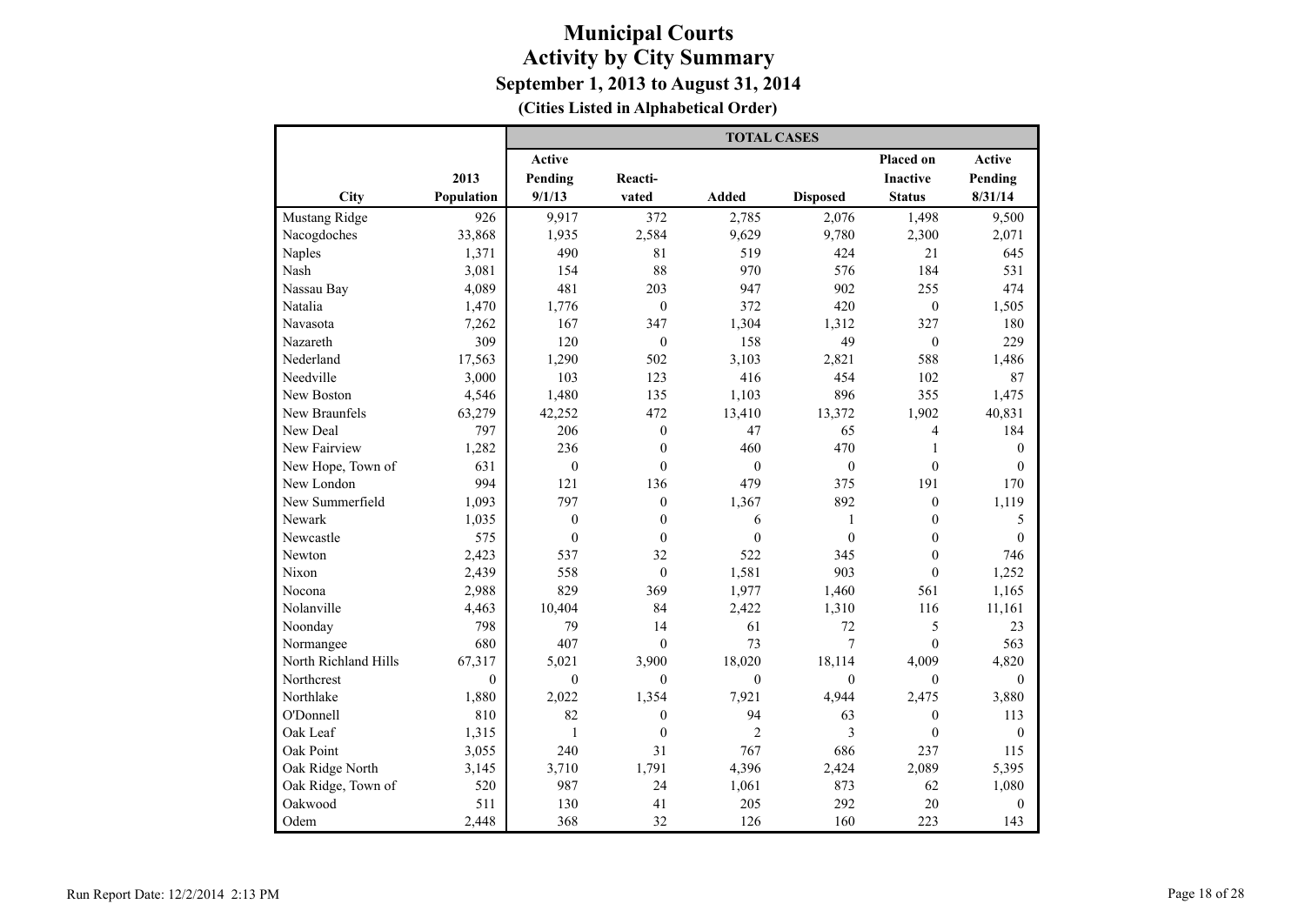|                       |            |                  |                  |                  | <b>CIVIL/ADMINISTRATIVE CASES</b> |                  |                  |                |                  | <b>CRIMINAL CASES</b> |                  |                  |                  |
|-----------------------|------------|------------------|------------------|------------------|-----------------------------------|------------------|------------------|----------------|------------------|-----------------------|------------------|------------------|------------------|
|                       |            | Active           |                  |                  |                                   | <b>Placed on</b> | Active           | Active         |                  |                       |                  | Placed on        | Active           |
|                       | 2013       | Pending          | Reacti-          |                  |                                   | <b>Inactive</b>  | Pending          | Pending        | Reacti-          |                       |                  | <b>Inactive</b>  | Pending          |
| City                  | Population | 9/1/13           | vated            | <b>Added</b>     | <b>Disposed</b>                   | <b>Status</b>    | 8/31/14          | 9/1/13         | vated            | Added                 | <b>Disposed</b>  | <b>Status</b>    | 8/31/14          |
| Odessa                | 110,720    | $\boldsymbol{0}$ | $\boldsymbol{0}$ | $\boldsymbol{0}$ | $\mathbf{0}$                      | $\mathbf{0}$     | $\overline{0}$   | 19,997         | 12,647           | 36,424                | 34,961           | 16,018           | 32,109           |
| Old River-Winfree     | 1,243      | $\mathbf{0}$     | $\boldsymbol{0}$ | $\theta$         | $\boldsymbol{0}$                  | $\mathbf{0}$     | $\boldsymbol{0}$ | 91             | $\boldsymbol{0}$ | 5                     | 10               | $\boldsymbol{0}$ | 87               |
| Olmos Park            | 2,315      | 6                | $\Omega$         | $\Omega$         | $\theta$                          | $\theta$         | 6                | 5,428          | 996              | 1,050                 | 2,033            | 1,094            | 4,347            |
| Olney                 | 3,223      | $\Omega$         | $\Omega$         | $\Omega$         |                                   |                  | $\mathbf{0}$     | 1,110          | 98               | 432                   | 519              | 142              | 977              |
| Olton                 | 2,186      | $\Omega$         |                  | $\Omega$         |                                   |                  | $\theta$         | 912            | $\overline{2}$   | 501                   | 428              | 12               | 972              |
| Omaha                 | 1,022      | $\Omega$         | $\Omega$         | $\Omega$         | $\Omega$                          |                  | $\theta$         |                | $\mathbf{0}$     | 214                   | 229              | $\theta$         | $\overline{4}$   |
| Onalaska              | 1,709      | $\theta$         |                  | $\theta$         | $\theta$                          |                  | $\overline{0}$   | 3,904          | $\mathbf{0}$     | 2,154                 | 2,170            | $\mathbf{0}$     | 3,896            |
| Orange                | 18,922     | 10               |                  | 23               | 28                                |                  | $\mathbf{3}$     | 586            | 538              | 2,540                 | 2,318            | 600              | 747              |
| Orange Grove          | 1,354      | $\theta$         |                  | $\Omega$         | $\theta$                          |                  | $\theta$         | 2,878          | $\boldsymbol{0}$ | 848                   | 685              | $\overline{1}$   | 3,109            |
| Orchard               | 371        | $\Omega$         |                  | $\Omega$         | $\Omega$                          |                  | $\mathbf{0}$     | $\overline{0}$ | $\theta$         | $\mathbf{0}$          | $\boldsymbol{0}$ | $\mathbf{0}$     | $\boldsymbol{0}$ |
| Ore City              | 1,155      | $\Omega$         | $\Omega$         | $\Omega$         |                                   |                  | $\mathbf{0}$     | 592            | 192              | 1,101                 | 1,084            | 339              | 468              |
| Overton               | 2,539      | $\Omega$         | $\Omega$         | $\Omega$         | $\Omega$                          |                  | $\boldsymbol{0}$ | 1,046          | 175              | 1,282                 | 859              | $\sqrt{5}$       | 1,628            |
| Ovilla                | 3,543      | $\theta$         | $\Omega$         | $\Omega$         | $\theta$                          | $\theta$         | $\mathbf{0}$     | 235            | 147              | 572                   | 524              | 152              | 278              |
| Oyster Creek          | 1,117      | $\theta$         | $\Omega$         | $\mathbf{0}$     | $\theta$                          | $\theta$         | $\boldsymbol{0}$ | 605            | 277              | 848                   | 698              | 255              | 777              |
| Paducah               | 1,142      | $\mathbf{0}$     | $\mathbf{0}$     | $\mathbf{0}$     | $\theta$                          | $\mathbf{0}$     | $\boldsymbol{0}$ | 41             | $\boldsymbol{0}$ | 147                   | 85               | $\boldsymbol{0}$ | $\boldsymbol{0}$ |
| Palacios              | 4,661      |                  |                  |                  |                                   |                  |                  |                |                  |                       |                  |                  |                  |
| Palestine             | 18,617     | $\theta$         | $\Omega$         | $\Omega$         | $\theta$                          | $\theta$         | $\mathbf{0}$     | 2,866          | 681              | 2,417                 | 2,163            | 694              | 3,112            |
| Palisades, Village of | 330        | $\Omega$         | $\Omega$         | $\Omega$         | $\Omega$                          | $\theta$         | $\mathbf{0}$     | $\mathbf{0}$   | $\boldsymbol{0}$ | $\mathbf{0}$          | $\boldsymbol{0}$ | $\overline{0}$   | $\mathbf{0}$     |
| Palm Valley           | 1,307      | $\Omega$         | $\Omega$         | $\Omega$         | $\Omega$                          | $\Omega$         | $\boldsymbol{0}$ | $\theta$       | 168              | 347                   | 317              | 160              | $\overline{2}$   |
| Palmer                | 2,023      | $\Omega$         | $\Omega$         | $\Omega$         | $\Omega$                          | $\Omega$         | $\mathbf{0}$     | 30,921         | 158              | 13,312                | 14,630           | $\mathbf{0}$     | 29,761           |
| Palmhurst             | 2,640      | $\Omega$         | $\Omega$         | $\theta$         |                                   |                  | $\mathbf{0}$     | 1,422          | 510              | 2,252                 | 1,245            | 837              | 2,053            |
| Palmview              | 5,606      | $\theta$         | $\Omega$         | $\Omega$         |                                   |                  | $\mathbf{0}$     | 7,191          | 2,466            | 5,914                 | 4,776            | 4,442            | 6,353            |
| Pampa                 | 18,401     | $\Omega$         | $\Omega$         | $\Omega$         |                                   | $\Omega$         | $\mathbf{0}$     | 638            | 1,326            | 2,839                 | 2,906            | 1,369            | 530              |
| Panhandle             | 2,354      | $\Omega$         | $\Omega$         | $\Omega$         | $\Omega$                          | $\Omega$         | $\mathbf{0}$     | 53             | 54               | 108                   | 131              | 33               | 51               |
| Panorama Village      | 2,249      | $\theta$         | $\theta$         | $\theta$         | $\theta$                          | $\Omega$         | $\boldsymbol{0}$ | 290            | 178              | 593                   | 500              | 209              | 355              |
| Pantego               | 2,480      | $\Omega$         | $\overline{0}$   | $\theta$         | $\theta$                          | $\theta$         | $\boldsymbol{0}$ | 4,590          | 6,037            | 8,556                 | 8,424            | 6,736            | 4,037            |
| Paradise              | 453        |                  |                  |                  |                                   |                  |                  |                |                  |                       |                  |                  |                  |
| Paris                 | 24,912     | $\mathbf{0}$     | $\mathbf{0}$     | $\theta$         | $\mathbf{0}$                      | $\mathbf{0}$     | $\boldsymbol{0}$ | 1,019          | 922              | 5,359                 | 4,998            | 997              | 1,250            |
| Parker                | 4,063      | $\theta$         | $\Omega$         | $\Omega$         |                                   | $\theta$         | $\mathbf{0}$     | 1,287          | 87               | 482                   | 628              | 72               | 1,156            |
| Pasadena              | 152,735    | $\Omega$         | $\Omega$         | $\Omega$         | $\theta$                          | $\Omega$         | $\mathbf{0}$     | 24,711         | 80,296           | 75,220                | 71,341           | 85,635           | 23,251           |
| Patton Village        | 1,598      | $\Omega$         | $\Omega$         | $\Omega$         | $\Omega$                          |                  | $\theta$         | 9,237          | $\boldsymbol{0}$ | 5,252                 | 3,937            | 1,189            | 9,363            |
| Payne Springs         | 764        | $\Omega$         | $\Omega$         | $\Omega$         | $\Omega$                          |                  | $\theta$         | 3,406          | 427              | 1,883                 | 5,020            | 465              | 234              |
| Pearland              | 100,065    | $\Omega$         | $\theta$         | $\Omega$         | $\theta$                          | $\Omega$         | $\mathbf{0}$     | 7,244          | 3,637            | 23,233                | 23,200           | 4,600            | 40,307           |
| Pearsall              | 9,618      | $\theta$         | $\mathbf{0}$     | $\theta$         | $\mathbf{0}$                      | $\theta$         | $\theta$         | 4,075          | 1                | 1,634                 | 1,877            | $\mathbf{0}$     | 4,033            |
| Pecan Gap             | 202        |                  |                  |                  |                                   |                  |                  |                |                  |                       |                  |                  |                  |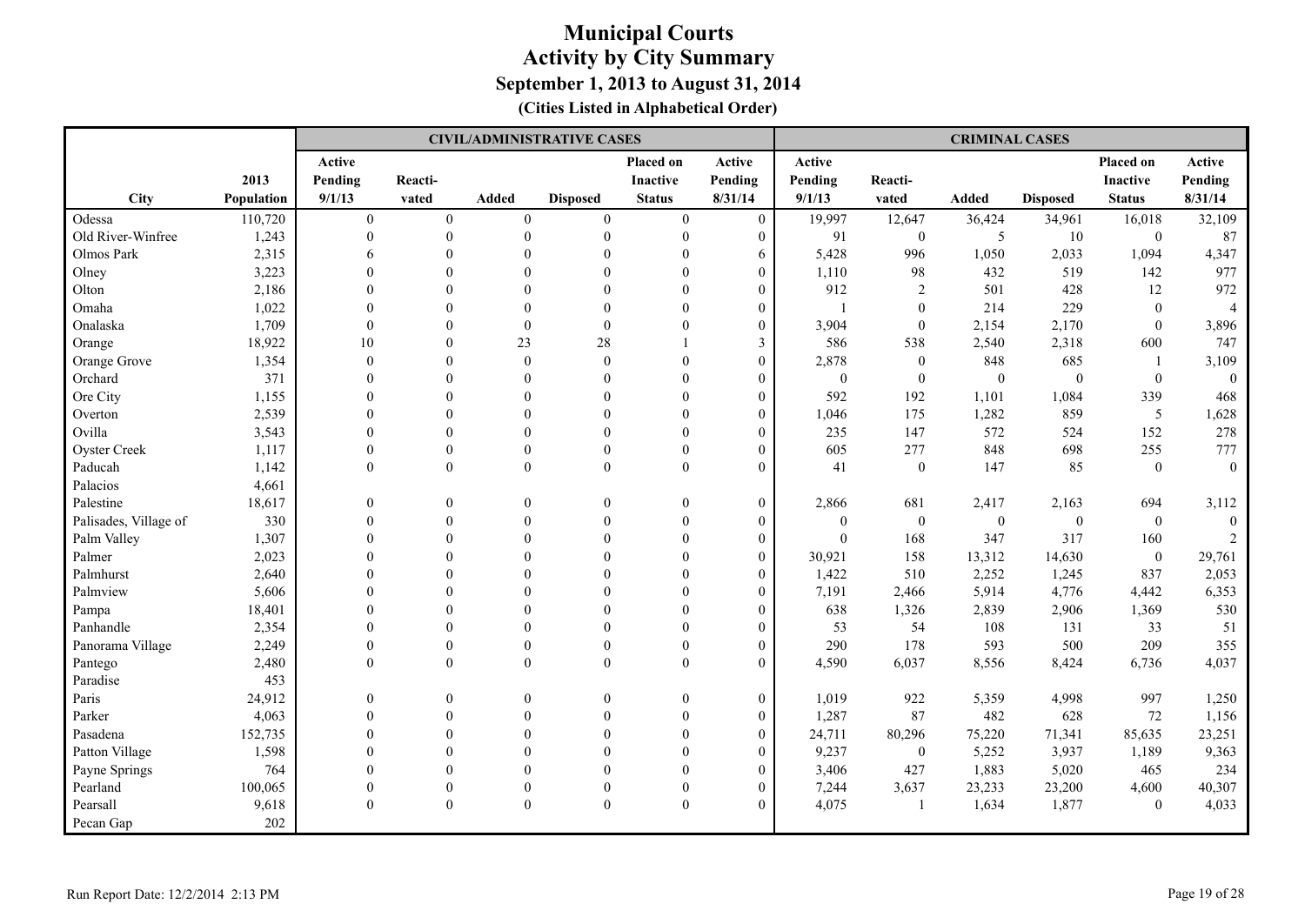|                       |            |                  |                  | <b>TOTAL CASES</b> |                  |                  |                  |
|-----------------------|------------|------------------|------------------|--------------------|------------------|------------------|------------------|
|                       |            | <b>Active</b>    |                  |                    |                  | Placed on        | <b>Active</b>    |
|                       | 2013       | Pending          | Reacti-          |                    |                  | <b>Inactive</b>  | Pending          |
| City                  | Population | 9/1/13           | vated            | <b>Added</b>       | <b>Disposed</b>  | <b>Status</b>    | 8/31/14          |
| Odessa                | 110,720    | 19,997           | 12,647           | 36,424             | 34,961           | 16,018           | 32,109           |
| Old River-Winfree     | 1,243      | 91               | $\mathbf{0}$     | 5                  | 10               | $\theta$         | 87               |
| Olmos Park            | 2,315      | 5,434            | 996              | 1,050              | 2,033            | 1,094            | 4,353            |
| Olney                 | 3,223      | 1,110            | 98               | 432                | 519              | 142              | 977              |
| Olton                 | 2,186      | 912              | $\overline{c}$   | 501                | 428              | 12               | 972              |
| Omaha                 | 1,022      | $\mathbf{1}$     | $\mathbf{0}$     | 214                | 229              | $\boldsymbol{0}$ | $\overline{4}$   |
| Onalaska              | 1,709      | 3,904            | $\mathbf{0}$     | 2,154              | 2,170            | $\mathbf{0}$     | 3,896            |
| Orange                | 18,922     | 596              | 538              | 2,563              | 2,346            | 601              | 750              |
| Orange Grove          | 1,354      | 2,878            | $\mathbf{0}$     | 848                | 685              | $\mathbf{1}$     | 3,109            |
| Orchard               | 371        | $\mathbf{0}$     | $\mathbf{0}$     | $\mathbf{0}$       | $\mathbf{0}$     | $\mathbf{0}$     | $\mathbf{0}$     |
| Ore City              | 1,155      | 592              | 192              | 1,101              | 1,084            | 339              | 468              |
| Overton               | 2,539      | 1,046            | 175              | 1,282              | 859              | 5                | 1,628            |
| Ovilla                | 3,543      | 235              | 147              | 572                | 524              | 152              | 278              |
| <b>Oyster Creek</b>   | 1,117      | 605              | 277              | 848                | 698              | 255              | 777              |
| Paducah               | 1,142      | 41               | $\boldsymbol{0}$ | 147                | 85               | $\mathbf{0}$     | $\mathbf{0}$     |
| Palacios              | 4,661      | $\theta$         | $\theta$         | $\theta$           | $\theta$         | $\mathbf{0}$     | $\theta$         |
| Palestine             | 18,617     | 2,866            | 681              | 2,417              | 2,163            | 694              | 3,112            |
| Palisades, Village of | 330        | $\boldsymbol{0}$ | $\mathbf{0}$     | $\mathbf{0}$       | $\boldsymbol{0}$ | $\mathbf{0}$     | $\boldsymbol{0}$ |
| Palm Valley           | 1,307      | $\theta$         | 168              | 347                | 317              | 160              | $\overline{2}$   |
| Palmer                | 2,023      | 30,921           | 158              | 13,312             | 14,630           | $\mathbf{0}$     | 29,761           |
| Palmhurst             | 2,640      | 1,422            | 510              | 2,252              | 1,245            | 837              | 2,053            |
| Palmview              | 5,606      | 7,191            | 2,466            | 5,914              | 4,776            | 4,442            | 6,353            |
| Pampa                 | 18,401     | 638              | 1,326            | 2,839              | 2,906            | 1.369            | 530              |
| Panhandle             | 2,354      | 53               | 54               | 108                | 131              | 33               | 51               |
| Panorama Village      | 2,249      | 290              | 178              | 593                | 500              | 209              | 355              |
| Pantego               | 2,480      | 4,590            | 6,037            | 8,556              | 8,424            | 6,736            | 4,037            |
| Paradise              | 453        | $\mathbf{0}$     | $\mathbf{0}$     | $\mathbf{0}$       | $\mathbf{0}$     | $\mathbf{0}$     | $\theta$         |
| Paris                 | 24,912     | 1,019            | 922              | 5,359              | 4,998            | 997              | 1,250            |
| Parker                | 4,063      | 1,287            | 87               | 482                | 628              | 72               | 1,156            |
| Pasadena              | 152,735    | 24,711           | 80,296           | 75,220             | 71,341           | 85,635           | 23,251           |
| Patton Village        | 1,598      | 9,237            | $\boldsymbol{0}$ | 5,252              | 3,937            | 1,189            | 9,363            |
| Payne Springs         | 764        | 3,406            | 427              | 1,883              | 5,020            | 465              | 234              |
| Pearland              | 100,065    | 7,244            | 3,637            | 23,233             | 23,200           | 4,600            | 40,307           |
| Pearsall              | 9,618      | 4,075            | $\mathbf{1}$     | 1,634              | 1,877            | $\boldsymbol{0}$ | 4,033            |
| Pecan Gap             | 202        | $\mathbf{0}$     | $\mathbf{0}$     | $\mathbf{0}$       | $\mathbf{0}$     | $\mathbf{0}$     | $\mathbf{0}$     |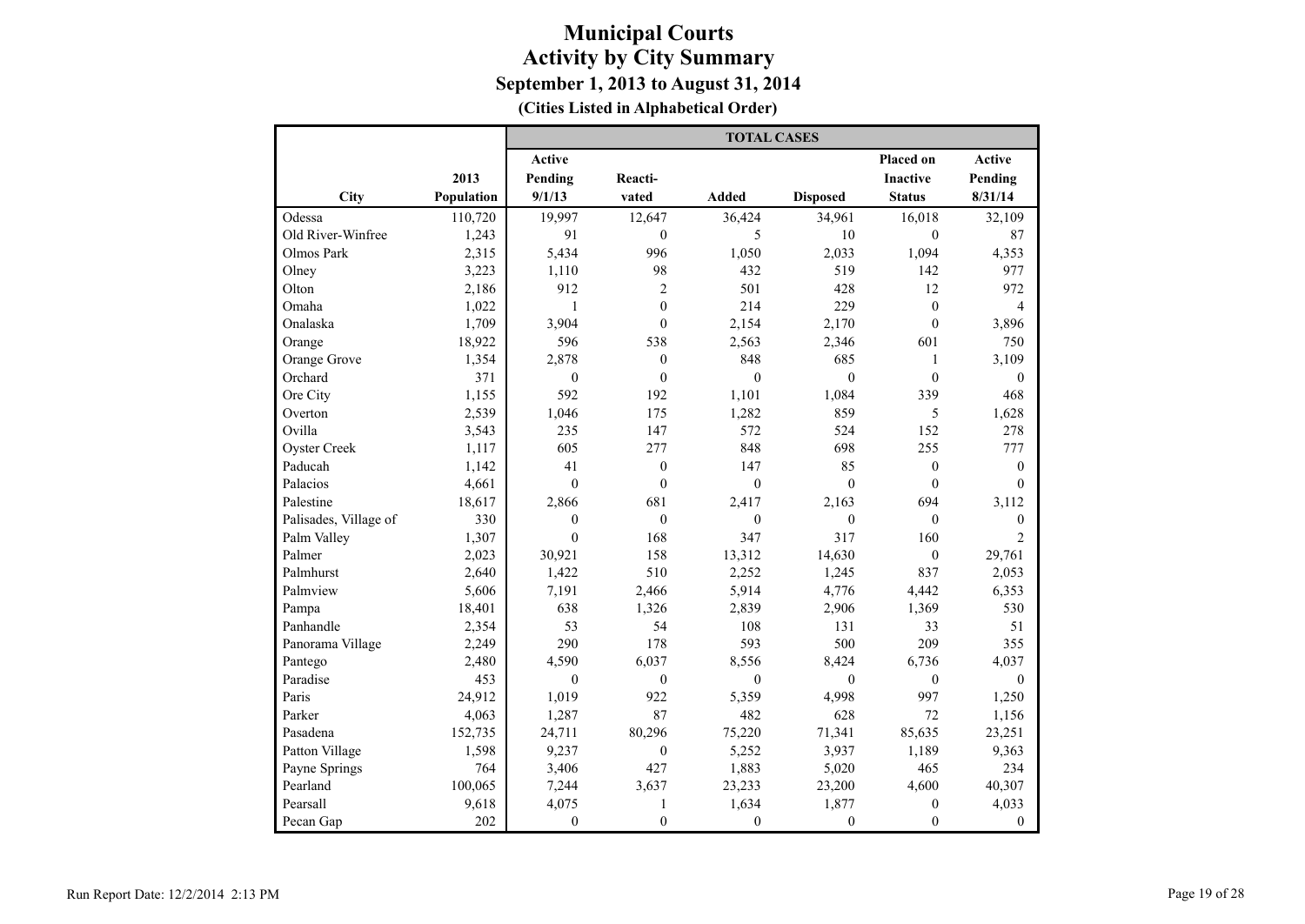|                           |            |                  |                  |                  | <b>CIVIL/ADMINISTRATIVE CASES</b> |                  |                  |              |                  | <b>CRIMINAL CASES</b> |                  |                  |                  |
|---------------------------|------------|------------------|------------------|------------------|-----------------------------------|------------------|------------------|--------------|------------------|-----------------------|------------------|------------------|------------------|
|                           |            | Active           |                  |                  |                                   | Placed on        | Active           | Active       |                  |                       |                  | Placed on        | Active           |
|                           | 2013       | Pending          | Reacti-          |                  |                                   | <b>Inactive</b>  | Pending          | Pending      | Reacti-          |                       |                  | <b>Inactive</b>  | Pending          |
| <b>City</b>               | Population | 9/1/13           | vated            | <b>Added</b>     | <b>Disposed</b>                   | <b>Status</b>    | 8/31/14          | 9/1/13       | vated            | <b>Added</b>          | <b>Disposed</b>  | <b>Status</b>    | 8/31/14          |
| Pecan Hill                | 626        | $\boldsymbol{0}$ | $\boldsymbol{0}$ | $\boldsymbol{0}$ | $\boldsymbol{0}$                  | $\boldsymbol{0}$ | $\boldsymbol{0}$ | 42           | $\boldsymbol{0}$ | 13                    | 15               | $\mathbf{0}$     | 46               |
| Pecos                     | 8,903      | $\boldsymbol{0}$ | $\boldsymbol{0}$ | $\boldsymbol{0}$ | $\boldsymbol{0}$                  | $\boldsymbol{0}$ | $\mathbf{0}$     | 1,859        | 30               | 883                   | 166              | 20               | 2,587            |
| Pelican Bay               | 1,573      |                  |                  |                  |                                   |                  |                  |              |                  |                       |                  |                  |                  |
| Penitas                   | 4,552      | $\theta$         | $\theta$         | $\overline{0}$   | $\theta$                          | $\mathbf{0}$     | $\boldsymbol{0}$ | 2,926        | $\boldsymbol{0}$ | 1,193                 | 454              | $\mathbf{0}$     | $\boldsymbol{0}$ |
| Perryton                  | 9,300      | $\Omega$         | $\Omega$         | $\Omega$         |                                   | $\Omega$         | $\mathbf{0}$     | 353          | 123              | 2,293                 | 1,800            | 128              | 858              |
| Petersburg                | 1,185      | $\Omega$         | $\Omega$         | $\Omega$         | $\Omega$                          | $\Omega$         | $\mathbf{0}$     | 151          | $\mathbf{0}$     | 63                    | $\,8\,$          | $\overline{0}$   | 206              |
| Pflugerville              | 53,752     |                  | $\theta$         | $\Omega$         |                                   | $\theta$         | $\mathbf{0}$     | 5,645        | 1,531            | 11,595                | 10,555           | 2,592            | 5,631            |
| Pharr                     | 73,790     | $\mathbf{0}$     | $\theta$         | $\theta$         | $\Omega$                          | $\mathbf{0}$     | $\boldsymbol{0}$ | 24,702       | 10,309           | 17,164                | 17,763           | 5,847            | 28,393           |
| Pilot Point               | 4,006      | $\theta$         | $\mathbf{0}$     | $\theta$         | $\theta$                          | $\theta$         | $\mathbf{0}$     | 277          | 163              | 1,123                 | 1,114            | 205              | 244              |
| Pine Forest               | 494        |                  |                  |                  |                                   |                  |                  |              |                  |                       |                  |                  |                  |
| Pinehurst                 | 2,081      | $\theta$         | $\Omega$         | $\Omega$         | $\Omega$                          | $\theta$         | $\mathbf{0}$     | 428          | 458              | 1,437                 | 1,177            | 656              | 450              |
| Pineland                  | 822        | $\Omega$         | $\Omega$         | $\Omega$         |                                   | $\Omega$         | $\mathbf{0}$     | 196          | 77               | 877                   | 666              | 200              | 278              |
| Piney Point Village       | 3,260      | $\Omega$         | $\Omega$         | $\theta$         | $\Omega$                          | $\theta$         | $\theta$         | 591          | 516              | 1,210                 | 1,378            | 420              | 537              |
| Pittsburg                 | 4,518      |                  | $\theta$         | 3                |                                   | $\mathbf{0}$     | $\overline{4}$   | 181          | 898              | 1,181                 | 1,738            | 342              | 170              |
| Plainview                 | 21,860     | $\theta$         | $\theta$         | $\theta$         |                                   | $\mathbf{0}$     | $\overline{0}$   | 1,713        | 736              | 3,837                 | 3,609            | 834              | 2,085            |
| Plano                     | 274,409    | 984              | $\Omega$         | 176              | 561                               | $\Omega$         | 609              | 70,389       | 11,818           | 67,775                | 84,050           | 14,744           | 51,187           |
| Pleasanton                | 9,512      | $\theta$         | $\Omega$         | $\Omega$         | $\theta$                          | $\Omega$         | $\theta$         | 4,955        | 87               | 4,773                 | 3,192            | 213              | 6,410            |
| Point                     | 827        |                  | $\Omega$         | $\Omega$         |                                   | $\Omega$         | $\theta$         | 471          | 80               | 1,191                 | 985              | 155              | 606              |
| Point Comfort             | 742        |                  | $\Omega$         | $\Omega$         |                                   | $\Omega$         | $\overline{0}$   | 941          | $\mathbf{0}$     | 1,429                 | 1,138            | $\mathbf{0}$     | 1,232            |
| Point Venture, Village of | 861        |                  |                  | $\Omega$         |                                   | $\Omega$         | $\mathbf{0}$     | $\mathbf{0}$ | $\theta$         | $\boldsymbol{0}$      | $\boldsymbol{0}$ | $\theta$         | $\boldsymbol{0}$ |
| Ponder                    | 1,458      |                  |                  | $\Omega$         |                                   | $\Omega$         | $\boldsymbol{0}$ | 97           | $\mathbf{0}$     | 123                   | 125              | $\overline{0}$   | 20               |
| Port Aransas              | 3,778      |                  |                  |                  |                                   | $\theta$         | $\mathbf{0}$     | 2,158        | 2,060            | 1,849                 | 2,499            | 1,012            | 2,555            |
| Port Arthur               | 54,135     | $\Omega$         |                  | $\Omega$         |                                   | $\Omega$         | $\overline{0}$   | 14,525       | 6,084            | 13,792                | 16,319           | 5,914            | 48,117           |
| Port Isabel               | 5,004      | $\Omega$         |                  | $\Omega$         | $\Omega$                          | $\theta$         | $\theta$         | 1,946        | 726              | 1,645                 | 1,813            | 427              | 2,077            |
| Port Lavaca               | 12,374     | 61               |                  | 27               | 12                                |                  | 76               | 924          | 726              | 1,320                 | 1,426            | 662              | 884              |
| Port Neches               | 12,784     | $\theta$         | $\Omega$         | $\theta$         | $\theta$                          | $\Omega$         | $\boldsymbol{0}$ | 1,677        | $\boldsymbol{0}$ | 1,716                 | 1,666            | 412              | 1,714            |
| Portland                  | 15,711     |                  | $\Omega$         | $\mathbf{8}$     | 5                                 | $\Omega$         | $\overline{4}$   | 7,273        | 214              | 3,688                 | 3,467            | 289              | 7,426            |
| Post                      | 5,274      | $\Omega$         | $\Omega$         | $\Omega$         |                                   | $\theta$         | $\mathbf{0}$     | 591          | 264              | 1,580                 | 749              | 537              | 1,149            |
| Poteet                    | 3,369      | $\theta$         | $\theta$         | $\Omega$         |                                   | $\theta$         | $\mathbf{0}$     | 2,462        | 132              | 1,033                 | 838              | 401              | 2,534            |
| Poth                      | 2,035      | $\Omega$         | $\Omega$         | $\Omega$         | $\Omega$                          | $\theta$         | $\boldsymbol{0}$ | 619          | 6                | 692                   | 564              | $\boldsymbol{0}$ | 753              |
| Pottsboro                 | 2,200      | $\theta$         | $\Omega$         | $\Omega$         | $\theta$                          | $\mathbf{0}$     | $\overline{0}$   | 997          | $\tau$           | 1,595                 | 1,480            | 735              | 383              |
| Prairie View              | 5,852      | 48               | $\mathbf{0}$     | 14               | $7\phantom{.0}$                   | $\theta$         | 55               | 6,263        | 117              | 728                   | 504              | 197              | 6,405            |
| Premont                   | 2,694      |                  |                  |                  |                                   |                  |                  |              |                  |                       |                  |                  |                  |
| Presidio                  | 4,079      | $\theta$         | $\boldsymbol{0}$ | $\theta$         | $\theta$                          | $\boldsymbol{0}$ | $\boldsymbol{0}$ | 597          | $\mathbf{0}$     | 361                   | 340              | $\overline{0}$   | 637              |
| Primera                   | 4,122      | $\theta$         | $\mathbf{0}$     | $\theta$         | $\theta$                          | $\theta$         | $\overline{0}$   | 1,824        | 146              | 1,877                 | 997              | 619              | 2,218            |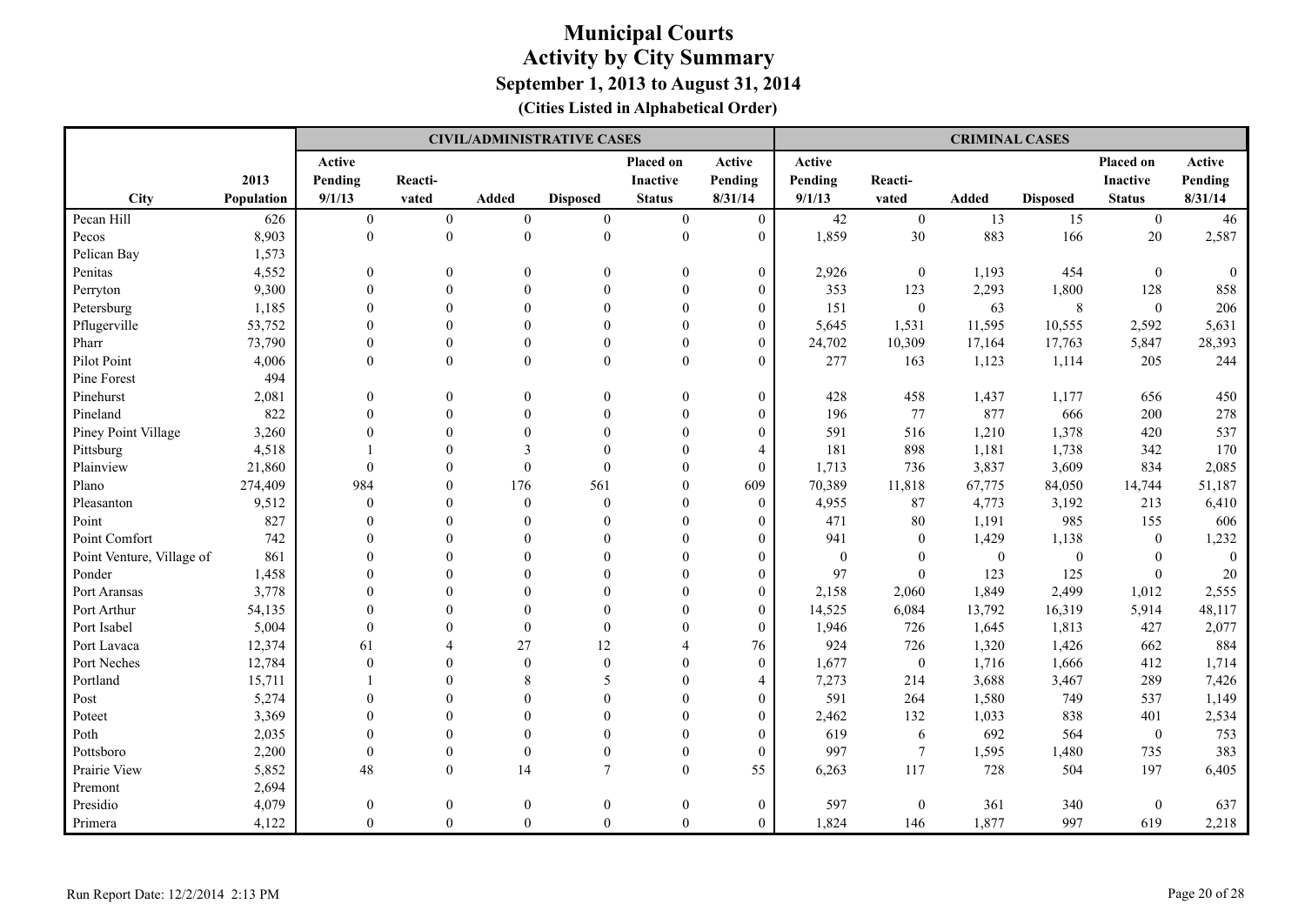|                           |            |                  |                  | <b>TOTAL CASES</b> |                 |                  |              |
|---------------------------|------------|------------------|------------------|--------------------|-----------------|------------------|--------------|
|                           |            | Active           |                  |                    |                 | Placed on        | Active       |
|                           | 2013       | Pending          | Reacti-          |                    |                 | <b>Inactive</b>  | Pending      |
| City                      | Population | 9/1/13           | vated            | <b>Added</b>       | <b>Disposed</b> | <b>Status</b>    | 8/31/14      |
| Pecan Hill                | 626        | 42               | $\boldsymbol{0}$ | 13                 | 15              | $\mathbf{0}$     | 46           |
| Pecos                     | 8,903      | 1,859            | 30               | 883                | 166             | 20               | 2,587        |
| Pelican Bay               | 1,573      | $\theta$         | $\mathbf{0}$     | $\theta$           | $\theta$        | $\mathbf{0}$     | $\theta$     |
| Penitas                   | 4,552      | 2,926            | $\theta$         | 1,193              | 454             | $\mathbf{0}$     | $\mathbf{0}$ |
| Perryton                  | 9,300      | 353              | 123              | 2,293              | 1,800           | 128              | 858          |
| Petersburg                | 1,185      | 151              | $\theta$         | 63                 | 8               | $\mathbf{0}$     | 206          |
| Pflugerville              | 53,752     | 5,645            | 1,531            | 11,595             | 10,555          | 2,592            | 5,631        |
| Pharr                     | 73,790     | 24,702           | 10,309           | 17,164             | 17,763          | 5,847            | 28,393       |
| Pilot Point               | 4,006      | 277              | 163              | 1,123              | 1,114           | 205              | 244          |
| Pine Forest               | 494        | $\boldsymbol{0}$ | $\mathbf{0}$     | $\boldsymbol{0}$   | $\mathbf{0}$    | $\boldsymbol{0}$ | $\mathbf{0}$ |
| Pinehurst                 | 2,081      | 428              | 458              | 1,437              | 1,177           | 656              | 450          |
| Pineland                  | 822        | 196              | 77               | 877                | 666             | 200              | 278          |
| Piney Point Village       | 3,260      | 591              | 516              | 1,210              | 1,378           | 420              | 537          |
| Pittsburg                 | 4,518      | 182              | 898              | 1,184              | 1,738           | 342              | 174          |
| Plainview                 | 21,860     | 1,713            | 736              | 3,837              | 3,609           | 834              | 2,085        |
| Plano                     | 274,409    | 71,373           | 11,818           | 67,951             | 84,611          | 14,744           | 51,796       |
| Pleasanton                | 9,512      | 4,955            | 87               | 4,773              | 3,192           | 213              | 6,410        |
| Point                     | 827        | 471              | 80               | 1,191              | 985             | 155              | 606          |
| Point Comfort             | 742        | 941              | $\overline{0}$   | 1,429              | 1,138           | $\mathbf{0}$     | 1,232        |
| Point Venture, Village of | 861        | $\mathbf{0}$     | $\overline{0}$   | $\mathbf{0}$       | $\mathbf{0}$    | $\mathbf{0}$     | $\mathbf{0}$ |
| Ponder                    | 1,458      | 97               | $\theta$         | 123                | 125             | $\mathbf{0}$     | 20           |
| Port Aransas              | 3,778      | 2,158            | 2,060            | 1,849              | 2,499           | 1,012            | 2,555        |
| Port Arthur               | 54,135     | 14,525           | 6,084            | 13,792             | 16,319          | 5,914            | 48,117       |
| Port Isabel               | 5,004      | 1,946            | 726              | 1.645              | 1,813           | 427              | 2,077        |
| Port Lavaca               | 12,374     | 985              | 730              | 1,347              | 1,438           | 666              | 960          |
| Port Neches               | 12,784     | 1,677            | $\mathbf{0}$     | 1,716              | 1,666           | 412              | 1,714        |
| Portland                  | 15,711     | 7,274            | 214              | 3,696              | 3,472           | 289              | 7,430        |
| Post                      | 5,274      | 591              | 264              | 1,580              | 749             | 537              | 1,149        |
| Poteet                    | 3,369      | 2,462            | 132              | 1,033              | 838             | 401              | 2,534        |
| Poth                      | 2,035      | 619              | 6                | 692                | 564             | $\mathbf{0}$     | 753          |
| Pottsboro                 | 2,200      | 997              | $\tau$           | 1,595              | 1,480           | 735              | 383          |
| Prairie View              | 5,852      | 6,311            | 117              | 742                | 511             | 197              | 6,460        |
| Premont                   | 2,694      | $\boldsymbol{0}$ | $\boldsymbol{0}$ | $\boldsymbol{0}$   | $\mathbf{0}$    | $\boldsymbol{0}$ | $\mathbf{0}$ |
| Presidio                  | 4,079      | 597              | $\overline{0}$   | 361                | 340             | $\mathbf{0}$     | 637          |
| Primera                   | 4,122      | 1,824            | 146              | 1,877              | 997             | 619              | 2,218        |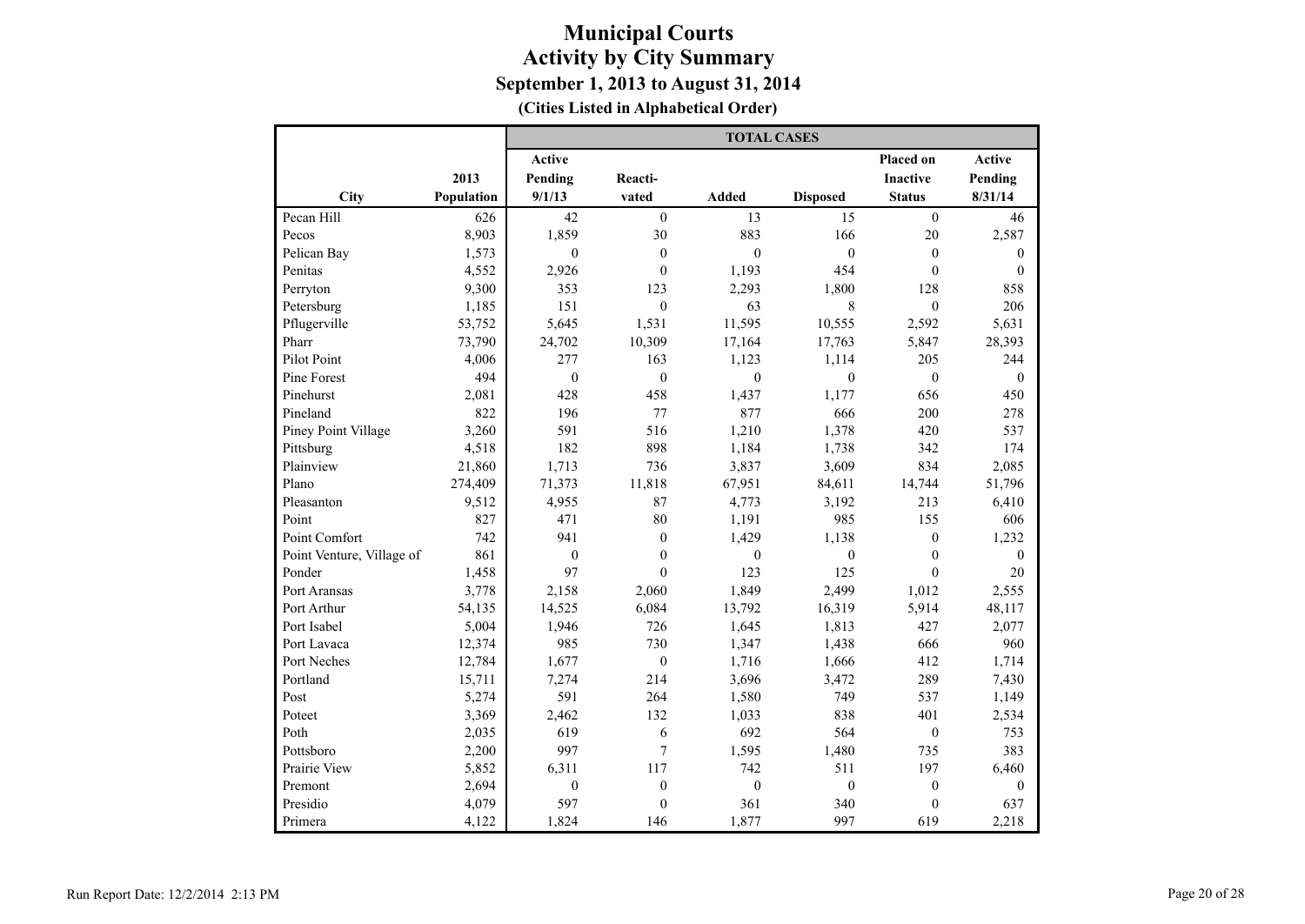|                      |            |                |                  |                | <b>CIVIL/ADMINISTRATIVE CASES</b> |                 |                  |              |                  | <b>CRIMINAL CASES</b> |                 |                  |                |
|----------------------|------------|----------------|------------------|----------------|-----------------------------------|-----------------|------------------|--------------|------------------|-----------------------|-----------------|------------------|----------------|
|                      |            | Active         |                  |                |                                   | Placed on       | Active           | Active       |                  |                       |                 | Placed on        | Active         |
|                      | 2013       | Pending        | Reacti-          |                |                                   | <b>Inactive</b> | Pending          | Pending      | Reacti-          |                       |                 | <b>Inactive</b>  | Pending        |
| <b>City</b>          | Population | 9/1/13         | vated            | Added          | <b>Disposed</b>                   | <b>Status</b>   | 8/31/14          | 9/1/13       | vated            | <b>Added</b>          | <b>Disposed</b> | <b>Status</b>    | 8/31/14        |
| Princeton            | 7,732      | $\overline{0}$ | $\boldsymbol{0}$ | $\overline{0}$ | $\boldsymbol{0}$                  | $\overline{0}$  | $\boldsymbol{0}$ | 1,488        | 479              | 3,362                 | 1,677           | 764              | 2,889          |
| Progreso             | 5,792      | $\theta$       | $\mathbf{0}$     | $\mathbf{0}$   | $\theta$                          | $\theta$        | $\boldsymbol{0}$ | 10,830       | $\mathbf{0}$     | 5,850                 | 4,460           | 6,795            | 5,425          |
| Prosper              | 12,943     | $\theta$       | $\theta$         | $\theta$       | $\theta$                          | $\theta$        | $\mathbf{0}$     | 1,282        | 427              | 2,702                 | 2,625           | 1,181            | 605            |
| Quanah               | 2,559      | $\Omega$       | $\theta$         | $\theta$       | $\theta$                          | $\theta$        | $\mathbf{0}$     | 945          | $\boldsymbol{0}$ | 19                    | 37              | $\mathfrak{Z}$   | 924            |
| Queen City           | 1,476      | $\Omega$       | $\Omega$         | $\Omega$       | $\Omega$                          | $\Omega$        | $\theta$         | 180          | $\mathbf{0}$     | 553                   | 515             | 115              | 324            |
| Quinlan              | 1,396      | $\Omega$       | $\Omega$         | $\Omega$       | $\theta$                          | $\Omega$        | $\mathbf{0}$     | 287          | 2                | 227                   | 134             | $\theta$         | 395            |
| Quitman              | 1,811      | $\theta$       | $\Omega$         | $\theta$       | $\theta$                          | $\theta$        | $\theta$         | 33           | 73               | 709                   | 716             | 100              | 29             |
| Ralls                | 1,915      | $\mathbf{0}$   | $\theta$         | $\theta$       | $\theta$                          | $\theta$        | $\boldsymbol{0}$ | 1,057        | $\overline{4}$   | 461                   | 296             | $\boldsymbol{0}$ | 1,226          |
| Rancho Viejo         | 2,489      | 13             | $\theta$         | 13             | $\theta$                          | $\theta$        | 26               | 571          | 156              | 586                   | 413             | 133              | 759            |
| Ranger               | 2,451      | $\mathbf{0}$   | $\Omega$         | $\Omega$       | $\Omega$                          | $\Omega$        | $\boldsymbol{0}$ | 1,630        | 318              | 2,347                 | 681             | 312              | 3,302          |
| Ransom Canyon        | 1,112      | $\Omega$       | $\Omega$         | $\Omega$       | $\Omega$                          | $\Omega$        | $\theta$         | 11           | $\mathbf{0}$     | 9                     | $\overline{7}$  | $\mathbf{0}$     | 13             |
| Raymondville         | 11,153     | $\Omega$       | $\Omega$         | $\Omega$       | $\theta$                          | $\theta$        | $\mathbf{0}$     | 3,204        | 167              | 1,238                 | 723             | 378              | 3,516          |
| Red Oak              | 11,245     | $\theta$       | $\Omega$         | $\Omega$       | $\theta$                          | $\theta$        | $\mathbf{0}$     | 1,805        | 1,997            | 4,576                 | 4,923           | 2,959            | 778            |
| Refugio              | 2,860      | $\theta$       | $\Omega$         | $\theta$       | $\theta$                          | $\theta$        | $\boldsymbol{0}$ | 8,278        | $\overline{c}$   | 2,283                 | 1,610           | 159              | 8,934          |
| Reno (Lamar County)  | 3,234      | $\theta$       | $\theta$         | $\theta$       | $\theta$                          | $\theta$        | $\boldsymbol{0}$ | 75           | $\overline{3}$   | 242                   | 238             | 29               | 52             |
| Reno (Parker County) | 2,573      | $\Omega$       | $\Omega$         | $\Omega$       | $\Omega$                          | $\Omega$        | $\mathbf{0}$     | 1,436        | 544              | 2,054                 | 1,581           | 969              | 1,525          |
| Rhome                | 1,573      | $\Omega$       | $\Omega$         | $\Omega$       | $\theta$                          | $\theta$        | $\theta$         | 5,061        | 471              | 2,472                 | 2,291           | 3,454            | 2,260          |
| Rice                 | 922        | $\Omega$       | $\Omega$         | $\theta$       | $\theta$                          | $\Omega$        | $\Omega$         | 3,205        | $\boldsymbol{0}$ | 2,674                 | 2,052           | $\overline{0}$   | 3,827          |
| Richardson           | 104,475    | 19             | $\theta$         | 54             | 59                                | $\Omega$        | 14               | 10,963       | 9,637            | 43,938                | 45,521          | 7,377            | 11,690         |
| Richland Hills       | 7,995      | $\theta$       | $\Omega$         | $\theta$       | $\overline{0}$                    | $\Omega$        | $\theta$         | 4,228        | 1,484            | 3,595                 | 2,971           | 1,739            | 4,598          |
| Richmond             | 11,863     | $\Omega$       | $\Omega$         | $\Omega$       | $\theta$                          | $\Omega$        | $\boldsymbol{0}$ | 34,911       | 77               | 4,206                 | 3,614           | 940              | 34,640         |
| Richwood             | 3,663      | $\theta$       | $\Omega$         | $\theta$       | $\theta$                          | $\theta$        | $\boldsymbol{0}$ | 819          | 398              | 1,733                 | 1,638           | 496              | 837            |
| Riesel               | 1,017      | $\Omega$       | $\Omega$         | $\Omega$       | $\Omega$                          | $\Omega$        | $\theta$         | 1,485        | 655              | 3,706                 | 3,321           | 947              | 1,758          |
| Rio Grande City      | 14,021     | $\Omega$       | $\Omega$         | $\Omega$       | $\Omega$                          | $\theta$        | $\mathbf{0}$     | 7,409        | 315              | 3,407                 | 1,280           | 715              | 9,136          |
| Rio Hondo            | 2,410      | $\Omega$       | $\Omega$         | $\Omega$       | $\theta$                          | $\theta$        | $\mathbf{0}$     | 2,361        | $46\,$           | 530                   | 174             | 96               | 2,667          |
| Rio Vista            | 909        | $\theta$       | $\Omega$         | $\theta$       | $\theta$                          | $\theta$        | $\boldsymbol{0}$ | 452          | 417              | 1,493                 | 1,312           | 408              | 642            |
| <b>Rising Star</b>   | 799        | $\Omega$       | $\Omega$         | $\Omega$       | $\theta$                          | $\Omega$        | $\mathbf{0}$     | 332          | $\mathbf{0}$     | 201                   | 124             | $\theta$         | 403            |
| <b>River Oaks</b>    | 7,619      | $\overline{2}$ |                  | $\mathbf{1}$   | $\overline{2}$                    | $\theta$        | $\overline{2}$   | 3,954        | 3,305            | 8,683                 | 5,537           | 4,689            | 5,720          |
| Roanoke              | 6,646      | $\theta$       | $\Omega$         | $\theta$       | $\theta$                          | $\theta$        | $\boldsymbol{0}$ | 4,327        | 1,926            | 8,024                 | 5,901           | 2,565            | 5,813          |
| Robert Lee           | 1,010      | $\Omega$       | $\Omega$         | $\Omega$       | $\Omega$                          | $\theta$        | $\boldsymbol{0}$ | $\mathbf{1}$ | $\boldsymbol{0}$ | 23                    | 20              | $\boldsymbol{0}$ | $\overline{4}$ |
| Robinson             | 11,300     | $\Omega$       | $\Omega$         | $\Omega$       | $\theta$                          | $\theta$        | $\mathbf{0}$     | 771          | 1,043            | 2,343                 | 1,837           | 948              | 1,372          |
| Robstown             | 11,688     | $\Omega$       | $\Omega$         | $\Omega$       | $\Omega$                          | $\Omega$        | $\mathbf{0}$     | 17,505       | 1,251            | 8,173                 | 5,034           | 2,197            | 19,700         |
| Rockdale             | 5,411      | $\Omega$       | $\Omega$         | $\Omega$       | $\Omega$                          | $\Omega$        | $\theta$         | 1,551        | 916              | 4,013                 | 3,134           | 1,122            | 2,229          |
| Rockport             | 10,036     | $\theta$       | $\Omega$         | $\Omega$       |                                   | $\Omega$        | $\theta$         | 5,346        | 567              | 3,177                 | 3,756           | 1,626            | 3,928          |
| Rockwall             | 40,922     | 26             | $\theta$         |                |                                   | $\theta$        | 25               | 42,647       | 4,636            | 15,966                | 25,871          | 4,235            | 32,825         |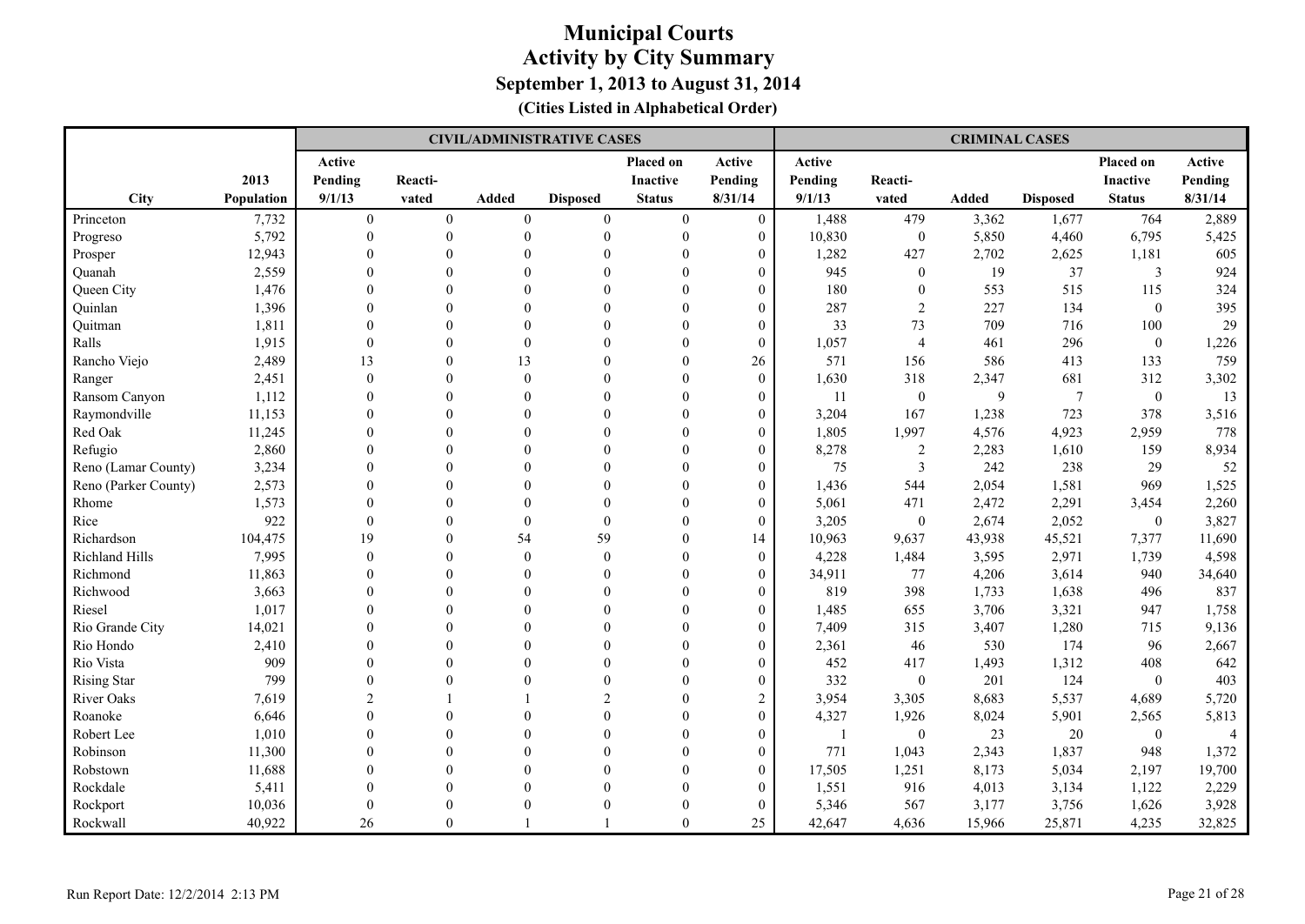**(Cities Listed in Alphabetical Order)**

|                       |            |              |                  | <b>TOTAL CASES</b> |                 |                  |                |
|-----------------------|------------|--------------|------------------|--------------------|-----------------|------------------|----------------|
|                       |            | Active       |                  |                    |                 | Placed on        | Active         |
|                       | 2013       | Pending      | Reacti-          |                    |                 | <b>Inactive</b>  | Pending        |
| City                  | Population | 9/1/13       | vated            | <b>Added</b>       | <b>Disposed</b> | <b>Status</b>    | 8/31/14        |
| Princeton             | 7,732      | 1,488        | 479              | 3,362              | 1,677           | 764              | 2,889          |
| Progreso              | 5,792      | 10,830       | $\boldsymbol{0}$ | 5,850              | 4,460           | 6,795            | 5,425          |
| Prosper               | 12,943     | 1,282        | 427              | 2,702              | 2,625           | 1,181            | 605            |
| Quanah                | 2,559      | 945          | $\boldsymbol{0}$ | 19                 | 37              | 3                | 924            |
| Queen City            | 1,476      | 180          | $\mathbf{0}$     | 553                | 515             | 115              | 324            |
| Quinlan               | 1,396      | 287          | $\overline{c}$   | 227                | 134             | $\boldsymbol{0}$ | 395            |
| Quitman               | 1,811      | 33           | 73               | 709                | 716             | 100              | 29             |
| Ralls                 | 1,915      | 1,057        | $\overline{4}$   | 461                | 296             | $\boldsymbol{0}$ | 1,226          |
| Rancho Viejo          | 2,489      | 584          | 156              | 599                | 413             | 133              | 785            |
| Ranger                | 2,451      | 1,630        | 318              | 2,347              | 681             | 312              | 3,302          |
| Ransom Canyon         | 1,112      | 11           | $\boldsymbol{0}$ | 9                  | $\tau$          | $\boldsymbol{0}$ | 13             |
| Raymondville          | 11,153     | 3,204        | 167              | 1,238              | 723             | 378              | 3,516          |
| Red Oak               | 11,245     | 1,805        | 1,997            | 4,576              | 4,923           | 2,959            | 778            |
| Refugio               | 2,860      | 8,278        | $\overline{2}$   | 2,283              | 1,610           | 159              | 8,934          |
| Reno (Lamar County)   | 3,234      | 75           | 3                | 242                | 238             | 29               | 52             |
| Reno (Parker County)  | 2,573      | 1,436        | 544              | 2,054              | 1,581           | 969              | 1,525          |
| Rhome                 | 1,573      | 5,061        | 471              | 2,472              | 2,291           | 3,454            | 2,260          |
| Rice                  | 922        | 3,205        | $\boldsymbol{0}$ | 2,674              | 2,052           | $\boldsymbol{0}$ | 3,827          |
| Richardson            | 104,475    | 10,982       | 9,637            | 43,992             | 45,580          | 7,377            | 11,704         |
| <b>Richland Hills</b> | 7,995      | 4,228        | 1,484            | 3,595              | 2,971           | 1,739            | 4,598          |
| Richmond              | 11,863     | 34,911       | 77               | 4,206              | 3,614           | 940              | 34,640         |
| Richwood              | 3,663      | 819          | 398              | 1,733              | 1,638           | 496              | 837            |
| Riesel                | 1,017      | 1,485        | 655              | 3,706              | 3,321           | 947              | 1,758          |
| Rio Grande City       | 14,021     | 7,409        | 315              | 3,407              | 1,280           | 715              | 9,136          |
| Rio Hondo             | 2,410      | 2,361        | 46               | 530                | 174             | 96               | 2,667          |
| Rio Vista             | 909        | 452          | 417              | 1,493              | 1,312           | 408              | 642            |
| <b>Rising Star</b>    | 799        | 332          | $\mathbf{0}$     | 201                | 124             | $\mathbf{0}$     | 403            |
| <b>River Oaks</b>     | 7,619      | 3,956        | 3,306            | 8,684              | 5,539           | 4,689            | 5,722          |
| Roanoke               | 6,646      | 4,327        | 1,926            | 8,024              | 5,901           | 2,565            | 5,813          |
| Robert Lee            | 1,010      | $\mathbf{1}$ | $\mathbf{0}$     | 23                 | 20              | $\mathbf{0}$     | $\overline{4}$ |
| Robinson              | 11,300     | 771          | 1,043            | 2,343              | 1,837           | 948              | 1,372          |
| Robstown              | 11,688     | 17,505       | 1,251            | 8,173              | 5,034           | 2,197            | 19,700         |
| Rockdale              | 5,411      | 1,551        | 916              | 4,013              | 3,134           | 1,122            | 2,229          |
| Rockport              | 10,036     | 5,346        | 567              | 3,177              | 3,756           | 1,626            | 3,928          |
| Rockwall              | 40,922     | 42,673       | 4,636            | 15,967             | 25,872          | 4,235            | 32,850         |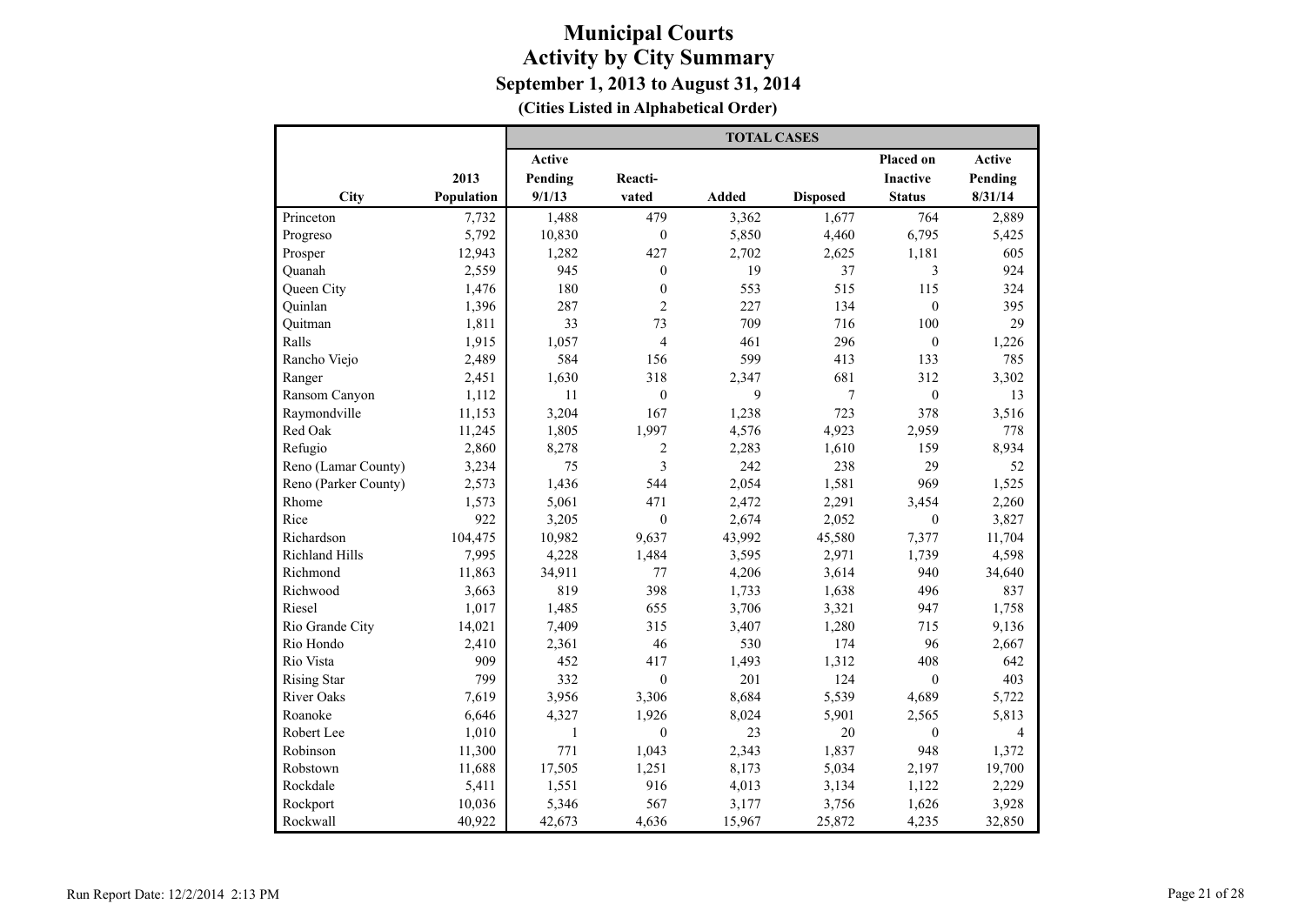|               |            |                  |                  |                | <b>CIVIL/ADMINISTRATIVE CASES</b> |                  |                  |              |                  | <b>CRIMINAL CASES</b> |                  |                  |          |
|---------------|------------|------------------|------------------|----------------|-----------------------------------|------------------|------------------|--------------|------------------|-----------------------|------------------|------------------|----------|
|               |            | Active           |                  |                |                                   | <b>Placed on</b> | Active           | Active       |                  |                       |                  | Placed on        | Active   |
|               | 2013       | Pending          | Reacti-          |                |                                   | <b>Inactive</b>  | Pending          | Pending      | Reacti-          |                       |                  | <b>Inactive</b>  | Pending  |
| City          | Population | 9/1/13           | vated            | <b>Added</b>   | <b>Disposed</b>                   | <b>Status</b>    | 8/31/14          | 9/1/13       | vated            | <b>Added</b>          | <b>Disposed</b>  | <b>Status</b>    | 8/31/14  |
| Rogers        | 1,223      | $\boldsymbol{0}$ | $\boldsymbol{0}$ |                | $\mathbf{0}$                      | $\boldsymbol{0}$ | 1                | 391          | 391              | 1,880                 | 915              | 728              | 1,035    |
| Rollingwood   | 1,508      | $\theta$         | $\theta$         | $\Omega$       | $\mathbf{0}$                      | $\mathbf{0}$     | $\boldsymbol{0}$ | 594          | 120              | 754                   | 737              | 125              | 606      |
| Roma          | 9,929      | $\Omega$         | $\Omega$         | $\Omega$       | $\Omega$                          | $\Omega$         | $\mathbf{0}$     | 3,483        | 510              | 1,549                 | 792              | 653              | 4,341    |
| Roman Forest  | 1,782      | $\Omega$         | $\Omega$         | $\Omega$       |                                   |                  | $\mathbf{0}$     | 392          | 223              | 1,280                 | 860              | 292              | 776      |
| Ropesville    | 439        | $\Omega$         | $\Omega$         | $\Omega$       |                                   |                  | $\mathbf{0}$     | 300          | $\boldsymbol{0}$ | 867                   | 1,090            | 64               | 379      |
| Roscoe        | 1,312      | $\theta$         | $\Omega$         | $\Omega$       |                                   | $\Omega$         | $\mathbf{0}$     | 35           | $\mathbf{0}$     | 68                    | $20\,$           | $\mathbf{0}$     | 83       |
| Rose City     | 509        | $\theta$         | $\theta$         | $\Omega$       |                                   |                  | $\overline{0}$   | 312          | $\boldsymbol{0}$ | 139                   | 83               | $\overline{2}$   | 355      |
| Rosebud       | 1,399      | $\theta$         | $\Omega$         | $\Omega$       |                                   | $\Omega$         | $\boldsymbol{0}$ | 258          | $\mathbf{0}$     | 3,181                 | 1,637            | 788              | 578      |
| Rosenberg     | 33,188     | $\theta$         | $\Omega$         | $\Omega$       |                                   | $\Omega$         | $\mathbf{0}$     | 10,577       | 3,008            | 5,138                 | 7,687            | 1,121            | 9,915    |
| Round Rock    | 109,821    | $\overline{2}$   | $\Omega$         |                | $\Omega$                          | $\Omega$         | 6                | 3,805        | 2,214            | 11,331                | 12,047           | 2,517            | 2,789    |
| Rowlett       | 58,043     |                  | $\Omega$         | $\Omega$       |                                   |                  |                  | 3,602        | 3,905            | 10,688                | 11,424           | 3,677            | 3,559    |
| Roxton        | 644        | $\Omega$         | $\Omega$         | $\theta$       | $\theta$                          | $\theta$         | $\boldsymbol{0}$ | $\mathbf{0}$ | $\boldsymbol{0}$ | $\mathbf{0}$          | $\boldsymbol{0}$ | $\boldsymbol{0}$ | $\theta$ |
| Royse City    | 10,275     | $\mathbf{0}$     | $\overline{0}$   | $\mathbf{0}$   | $\mathbf{0}$                      | $\mathbf{0}$     | $\boldsymbol{0}$ | 5,238        | 411              | 2,678                 | 3,006            | 1,000            | 4,325    |
| Rule          | 636        |                  |                  |                |                                   |                  |                  |              |                  |                       |                  |                  |          |
| Runaway Bay   | 1,369      | $\theta$         | $\Omega$         | $\Omega$       | $\Omega$                          | $\theta$         | $\boldsymbol{0}$ | 1,083        | 151              | 1,618                 | 1,403            | 168              | 1,284    |
| ${\rm Rusk}$  | 5,564      | $\Omega$         | $\Omega$         | $\Omega$       | $\Omega$                          | $\theta$         | $\theta$         | 1,074        | 526              | 3,638                 | 3,496            | 993              | 692      |
| Sabinal       | 1,695      | $\Omega$         | $\Omega$         | $\Omega$       | $\theta$                          | $\Omega$         | $\Omega$         | 620          | 170              | 1,265                 | 1,011            | 299              | 744      |
| Sachse        | 22,026     | $\Omega$         | $\Omega$         | $\Omega$       | $\Omega$                          |                  | $\mathbf{0}$     | 423          | 361              | 1,950                 | 1,876            | 392              | 471      |
| Saginaw       | 21,257     | $\Omega$         | $\Omega$         | $\Omega$       | $\Omega$                          |                  | $\theta$         | 6,968        | 3,018            | 9,156                 | 7,016            | 2,662            | 9,464    |
| Saint Jo      | 1,026      | $\theta$         | $\theta$         | $\Omega$       |                                   |                  | $\theta$         | 267          | 152              | 1,572                 | 849              | 291              | 854      |
| Salado        | 2,152      | 5                | $\theta$         | $\overline{2}$ |                                   | $\Omega$         | 6                | 185          | 25               | 679                   | 481              | $\mathbf{0}$     | 410      |
| San Angelo    | 97,492     | 17               | $\theta$         | 666            | 542                               | $\theta$         | 141              | 12,896       | 7,769            | 48,084                | 29,745           | 7,979            | 15,137   |
| San Antonio   | 1,409,019  | 8,643            | $\Omega$         | 82,559         | 56,304                            | $\Omega$         | 34,898           | 633,106      | 31,050           | 277,324               | 262,958          | 89,750           | 588,772  |
| San Augustine | 2,097      | $\theta$         | $\Omega$         | $\Omega$       | $\mathbf{0}$                      |                  | $\mathbf{0}$     | 2,000        | $\boldsymbol{0}$ | 735                   | 352              | $\mathbf{0}$     | 2,383    |
| San Benito    | 24,374     | $\Omega$         | $\Omega$         | $\Omega$       | $\theta$                          | $\Omega$         | $\theta$         | 35,060       | 4,487            | 8,321                 | 6,450            | 5,798            | 35,839   |
| San Diego     | 4,454      | $\theta$         | $\Omega$         | $\Omega$       | $\theta$                          | $\theta$         | $\mathbf{0}$     | 3,411        | $\boldsymbol{0}$ | 1,065                 | 605              | $\mathbf{0}$     | 3,871    |
| San Felipe    | 760        | $\theta$         | $\Omega$         | $\Omega$       | $\theta$                          | $\Omega$         | $\mathbf{0}$     | 843          | 12               | 482                   | 257              | $\boldsymbol{0}$ | 1,080    |
| San Juan      | 35,593     | $\theta$         | $\theta$         | $\Omega$       | $\mathbf{0}$                      | $\mathbf{0}$     | $\mathbf{0}$     | 24,138       | 1,385            | 5,072                 | 4,163            | 4,325            | 22,107   |
| San Marcos    | 54,076     | 181              | $\Omega$         | 5,953          | 2,612                             | 3,284            | 238              | 7,974        | 30,797           | 11,093                | 9,891            | 25,850           | 14,123   |
| San Saba      | 3,115      | $\theta$         | $\Omega$         | $\theta$       | $\theta$                          | $\mathbf{0}$     | $\mathbf{0}$     | 105          | 32               | 193                   | 168              | 54               | 137      |
| Sanger        | 7,415      | $\Omega$         | $\Omega$         | $\Omega$       | $\Omega$                          |                  | $\mathbf{0}$     | 1,259        | 423              | 1,147                 | 1,009            | 259              | 1,558    |
| Sansom Park   | 4,795      | $\Omega$         | $\Omega$         | $\Omega$       | $\theta$                          | $\Omega$         | $\mathbf{0}$     | 3,413        | 1,886            | 2,926                 | 1,863            | 3,319            | 3,043    |
| Santa Anna    | 1,057      | $\theta$         | $\theta$         | $\theta$       | $\mathbf{0}$                      | $\theta$         | $\boldsymbol{0}$ | 758          | 412              | 1,726                 | 1,221            | 890              | 892      |
| Santa Fe      | 12,637     | $\theta$         | $\mathbf{0}$     | $\Omega$       | $\mathbf{0}$                      | $\theta$         | $\overline{0}$   | 32,333       | $\boldsymbol{0}$ | 2,675                 | 2,705            | 334              | 31,970   |
| Santa Rosa    | 2,889      |                  |                  |                |                                   |                  |                  |              |                  |                       |                  |                  |          |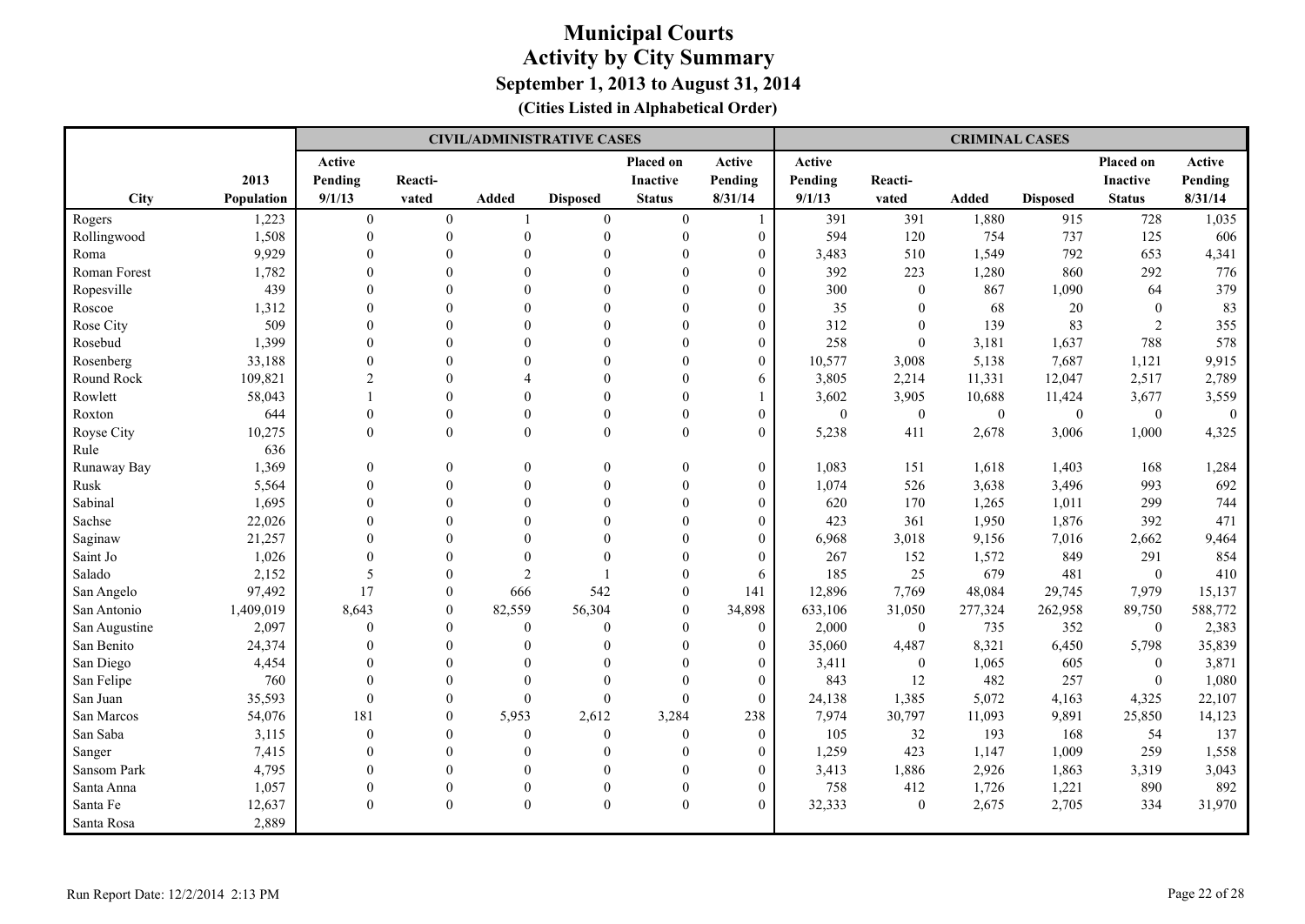**(Cities Listed in Alphabetical Order)**

|                     |            |               |                  | <b>TOTAL CASES</b> |                 |                  |              |
|---------------------|------------|---------------|------------------|--------------------|-----------------|------------------|--------------|
|                     |            | <b>Active</b> |                  |                    |                 | <b>Placed on</b> | Active       |
|                     | 2013       | Pending       | Reacti-          |                    |                 | <b>Inactive</b>  | Pending      |
| City                | Population | 9/1/13        | vated            | <b>Added</b>       | <b>Disposed</b> | <b>Status</b>    | 8/31/14      |
| Rogers              | 1,223      | 391           | 391              | 1,881              | 915             | 728              | 1,036        |
| Rollingwood         | 1,508      | 594           | 120              | 754                | 737             | 125              | 606          |
| Roma                | 9,929      | 3,483         | 510              | 1,549              | 792             | 653              | 4,341        |
| <b>Roman Forest</b> | 1,782      | 392           | 223              | 1,280              | 860             | 292              | 776          |
| Ropesville          | 439        | 300           | $\boldsymbol{0}$ | 867                | 1,090           | 64               | 379          |
| Roscoe              | 1,312      | 35            | $\theta$         | 68                 | 20              | $\mathbf{0}$     | 83           |
| Rose City           | 509        | 312           | $\mathbf{0}$     | 139                | 83              | $\overline{2}$   | 355          |
| Rosebud             | 1,399      | 258           | $\boldsymbol{0}$ | 3,181              | 1,637           | 788              | 578          |
| Rosenberg           | 33,188     | 10,577        | 3,008            | 5,138              | 7,687           | 1,121            | 9,915        |
| Round Rock          | 109,821    | 3,807         | 2,214            | 11,335             | 12,047          | 2,517            | 2,795        |
| Rowlett             | 58,043     | 3,603         | 3,905            | 10,688             | 11,424          | 3,677            | 3,560        |
| Roxton              | 644        | $\mathbf{0}$  | $\mathbf{0}$     | $\mathbf{0}$       | $\mathbf{0}$    | $\mathbf{0}$     | $\theta$     |
| Royse City          | 10,275     | 5,238         | 411              | 2,678              | 3,006           | 1,000            | 4,325        |
| Rule                | 636        | $\mathbf{0}$  | $\mathbf{0}$     | $\mathbf{0}$       | $\mathbf{0}$    | $\mathbf{0}$     | $\mathbf{0}$ |
| Runaway Bay         | 1,369      | 1,083         | 151              | 1,618              | 1,403           | 168              | 1,284        |
| Rusk                | 5,564      | 1,074         | 526              | 3,638              | 3,496           | 993              | 692          |
| Sabinal             | 1,695      | 620           | 170              | 1,265              | 1,011           | 299              | 744          |
| Sachse              | 22,026     | 423           | 361              | 1,950              | 1,876           | 392              | 471          |
| Saginaw             | 21,257     | 6,968         | 3,018            | 9,156              | 7,016           | 2,662            | 9,464        |
| Saint Jo            | 1,026      | 267           | 152              | 1,572              | 849             | 291              | 854          |
| Salado              | 2,152      | 190           | 25               | 681                | 482             | $\mathbf{0}$     | 416          |
| San Angelo          | 97,492     | 12,913        | 7,769            | 48,750             | 30,287          | 7,979            | 15,278       |
| San Antonio         | 1,409,019  | 641,749       | 31,050           | 359,883            | 319,262         | 89,750           | 623,670      |
| San Augustine       | 2,097      | 2,000         | $\mathbf{0}$     | 735                | 352             | $\mathbf{0}$     | 2,383        |
| San Benito          | 24,374     | 35,060        | 4,487            | 8,321              | 6,450           | 5,798            | 35,839       |
| San Diego           | 4,454      | 3,411         | $\mathbf{0}$     | 1,065              | 605             | $\boldsymbol{0}$ | 3,871        |
| San Felipe          | 760        | 843           | 12               | 482                | 257             | $\mathbf{0}$     | 1,080        |
| San Juan            | 35,593     | 24,138        | 1,385            | 5,072              | 4,163           | 4,325            | 22,107       |
| San Marcos          | 54,076     | 8,155         | 30,797           | 17,046             | 12,503          | 29,134           | 14,361       |
| San Saba            | 3,115      | 105           | 32               | 193                | 168             | 54               | 137          |
| Sanger              | 7,415      | 1,259         | 423              | 1,147              | 1,009           | 259              | 1,558        |
| Sansom Park         | 4,795      | 3,413         | 1,886            | 2,926              | 1,863           | 3,319            | 3,043        |
| Santa Anna          | 1,057      | 758           | 412              | 1,726              | 1,221           | 890              | 892          |
| Santa Fe            | 12,637     | 32,333        | $\boldsymbol{0}$ | 2,675              | 2,705           | 334              | 31,970       |
| Santa Rosa          | 2,889      | $\mathbf{0}$  | $\theta$         | $\mathbf{0}$       | $\mathbf{0}$    | $\mathbf{0}$     | $\mathbf{0}$ |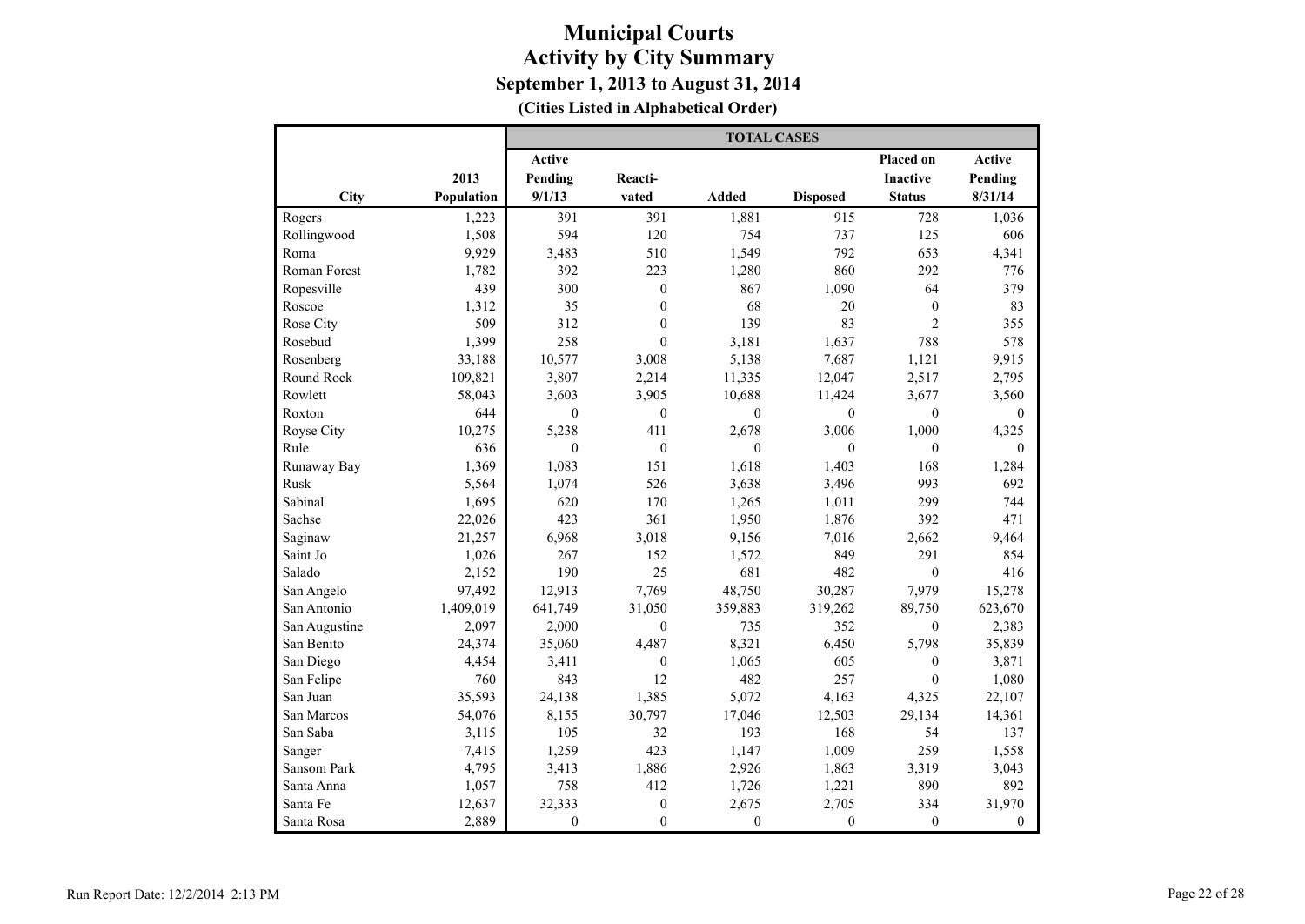|                     |            |              |              |              | <b>CIVIL/ADMINISTRATIVE CASES</b> |                  |                  |                  |                  | <b>CRIMINAL CASES</b> |                 |                  |              |
|---------------------|------------|--------------|--------------|--------------|-----------------------------------|------------------|------------------|------------------|------------------|-----------------------|-----------------|------------------|--------------|
|                     |            | Active       |              |              |                                   | Placed on        | Active           | Active           |                  |                       |                 | Placed on        | Active       |
|                     | 2013       | Pending      | Reacti-      |              |                                   | <b>Inactive</b>  | Pending          | Pending          | Reacti-          |                       |                 | Inactive         | Pending      |
| <b>City</b>         | Population | 9/1/13       | vated        | <b>Added</b> | <b>Disposed</b>                   | <b>Status</b>    | 8/31/14          | 9/1/13           | vated            | Added                 | <b>Disposed</b> | <b>Status</b>    | 8/31/14      |
| Savoy               | 836        |              |              |              |                                   |                  |                  |                  |                  |                       |                 |                  |              |
| Schertz             | 35,929     | $\mathbf{0}$ | $\mathbf{0}$ | $\mathbf{0}$ | $\mathbf{0}$                      | $\mathbf{0}$     | $\boldsymbol{0}$ | 60,815           | 3,575            | 17,016                | 13,234          | 3,839            | 64,333       |
| Schulenburg         | 2,893      | $\theta$     | $\Omega$     | $\theta$     | $\theta$                          | $\mathbf{0}$     | $\boldsymbol{0}$ | 3,877            | -1               | 1,678                 | 1,290           | -1               | 4,265        |
| Seabrook            | 12,649     | $\Omega$     | $\Omega$     |              |                                   | $\theta$         | $\overline{0}$   | 1,192            | 1,192            | 2,891                 | 2,654           | 1,314            | 1,313        |
| Seadrift            | 1,439      | $\Omega$     |              | $\theta$     | $\theta$                          | $\Omega$         | $\overline{0}$   | 99               | $\boldsymbol{0}$ | 201                   | 193             | $\mathbf{0}$     | 107          |
| Seagoville          | 15,519     | $\Omega$     | $\Omega$     | $\theta$     | $\Omega$                          | $\Omega$         | $\boldsymbol{0}$ | 3,219            | 3,208            | 2,470                 | 2,233           | 3,476            | 3,191        |
| Seagraves           | 2,620      | $\theta$     | $\Omega$     | $\theta$     | $\theta$                          | $\Omega$         | $\mathbf{0}$     | 883              | $\tau$           | 511                   | 448             | 5                | 967          |
| Sealy               | 6,222      | $\theta$     | $\theta$     | 138          | 130                               | $\theta$         | 8                | 2,944            | 1,170            | 6,192                 | 6,035           | 1,698            | 2,573        |
| Seguin              | 26,660     | $\theta$     | $\Omega$     | $\mathbf{0}$ | $\mathbf{0}$                      | $\Omega$         | $\boldsymbol{0}$ | 8,911            | 3,649            | 15,588                | 14,918          | 2,788            | 10,468       |
| Selma               | 7,602      | $\theta$     | $\mathbf{0}$ | $\theta$     | $\overline{0}$                    | $\mathbf{0}$     | $\overline{0}$   | 3,657            | 2,878            | 9,336                 | 5,065           | 3,040            | 7,775        |
| Seminole            | 7,027      | $\mathbf{0}$ | $\mathbf{0}$ | $\theta$     | $\mathbf{0}$                      | $\boldsymbol{0}$ | $\mathbf{0}$     | 650              | 405              | 2,150                 | 1,695           | 404              | 1,106        |
| Seven Oaks          | 111        |              |              |              |                                   |                  |                  |                  |                  |                       |                 |                  |              |
| Seven Points        | 1,434      | $\mathbf{0}$ | $\theta$     | $\mathbf{0}$ | $\theta$                          | $\mathbf{0}$     | $\boldsymbol{0}$ | 366              | 275              | 3,455                 | 3,015           | 561              | 555          |
| Seymour             | 2,652      | $\mathbf{0}$ |              | $\mathbf{0}$ | $\theta$                          | $\mathbf{0}$     | $\mathbf{0}$     | 142              | 33               | 401                   | 187             | 68               | 321          |
| <b>Shady Shores</b> | 2,758      | $\theta$     |              | $\theta$     | $\theta$                          | $\mathbf{0}$     | $\mathbf{0}$     | 40               | $20\,$           | 154                   | 116             | 49               | 62           |
| Shallowater         | 2,518      | $\Omega$     |              | $\theta$     | $\theta$                          | $\Omega$         | $\boldsymbol{0}$ | 180              | $\boldsymbol{0}$ | 136                   | 90              | $\boldsymbol{0}$ | 226          |
| Shamrock            | 2,028      | $\Omega$     |              | $\theta$     | $\theta$                          | $\Omega$         | $\overline{0}$   | 970              | 29               | 357                   | 470             | 36               | 857          |
| Shavano Park        | 3,313      | $\Omega$     |              | $\theta$     | $\theta$                          | $\Omega$         | $\overline{0}$   | 1,740            | 826              | 2,581                 | 3,057           | 833              | 1,257        |
| Shenandoah          | 2,555      | $\Omega$     |              | $\Omega$     | $\Omega$                          | $\Omega$         | $\boldsymbol{0}$ | 386              | 439              | 13                    | 246             | 294              | 303          |
| Shepherd            | 2,372      | $\Omega$     | $\Omega$     | $\Omega$     | $\Omega$                          | $\Omega$         | $\mathbf{0}$     | 268              | 15               | 6                     | 21              | $\theta$         | 268          |
| Sherman             | 39,296     | $\theta$     |              | $\theta$     | $\theta$                          | $\Omega$         | $\mathbf{0}$     | 4,022            | 1,565            | 5,231                 | 3,455           | 1,269            | 6,109        |
| Shiner              | 2,107      | $\theta$     |              | $\theta$     | $\theta$                          | $\theta$         | $\boldsymbol{0}$ | 205              | $\boldsymbol{0}$ | 126                   | 140             | $\mathbf{0}$     | 207          |
| Shoreacres          | 1,574      | $\Omega$     |              | $\theta$     | $\Omega$                          | $\Omega$         | $\boldsymbol{0}$ | 1,566            | 418              | 471                   | 650             | 291              | 1,514        |
| Silsbee             | 6,700      | $\Omega$     |              | $\theta$     | $\theta$                          | $\Omega$         | $\overline{0}$   | 2,294            | 1,076            | 2,995                 | 2,908           | 1,052            | 2,408        |
| Simonton            | 829        | $\Omega$     |              | $\Omega$     | $\Omega$                          | $\Omega$         | $\overline{0}$   | $\boldsymbol{0}$ | $\boldsymbol{0}$ | 5                     | $\,8\,$         | $\boldsymbol{0}$ | - 1          |
| Sinton              | 5,723      | $\Omega$     |              | $\Omega$     | $\Omega$                          | $\Omega$         | $\overline{0}$   | 752              | 96               | 712                   | 550             | 221              | 791          |
| Skellytown          | 462        | $\Omega$     | $\Omega$     | $\Omega$     | $\theta$                          | $\theta$         | $\mathbf{0}$     | 10               | 8                | 5                     | 11              | $\overline{9}$   | 3            |
| Slaton              | 6,078      | $\mathbf{0}$ |              | $\theta$     | $\theta$                          | $\theta$         | $\mathbf{0}$     | 2,124            | 406              | 847                   | 744             | 445              | 2,234        |
| Smiley              | 565        | $\theta$     |              | $\theta$     | $\theta$                          | $\theta$         | $\boldsymbol{0}$ | $\boldsymbol{0}$ | $\boldsymbol{0}$ | 13                    | 13              | $\boldsymbol{0}$ | $\mathbf{0}$ |
| Smithville          | 3,927      | $\Omega$     |              | $\theta$     | $\theta$                          | $\Omega$         | $\boldsymbol{0}$ | 1,481            | 117              | 855                   | 975             | 94               | 1,366        |
| Snyder              | 11,532     | $\Omega$     |              | $\theta$     | $\theta$                          | $\Omega$         | $\overline{0}$   | 1,243            | 238              | 2,262                 | 2,279           | 434              | 1,030        |
| Socorro             | 32,517     | $\Omega$     |              | $\Omega$     | $\Omega$                          | $\Omega$         | $\theta$         | 3,908            | 64               | 8,972                 | 7,310           | 59               | 5,390        |
| Somerset            | 1,705      |              |              | $\Omega$     | $\Omega$                          | $\Omega$         | $\overline{0}$   | 703              | 73               | 256                   | 69              | 28               | $\theta$     |
| Somerville          | 1,353      |              |              | $\Omega$     | $\Omega$                          | $\Omega$         | $\theta$         | 1,534            | $\boldsymbol{0}$ | 2,030                 | 1,257           | $\theta$         | 2,609        |
| Sonora              | 2,934      | $\Omega$     | $\Omega$     | $\theta$     | $\theta$                          | $\theta$         | $\overline{0}$   | 1,353            | 4                | 394                   | 311             | $\mathbf{0}$     | 1,440        |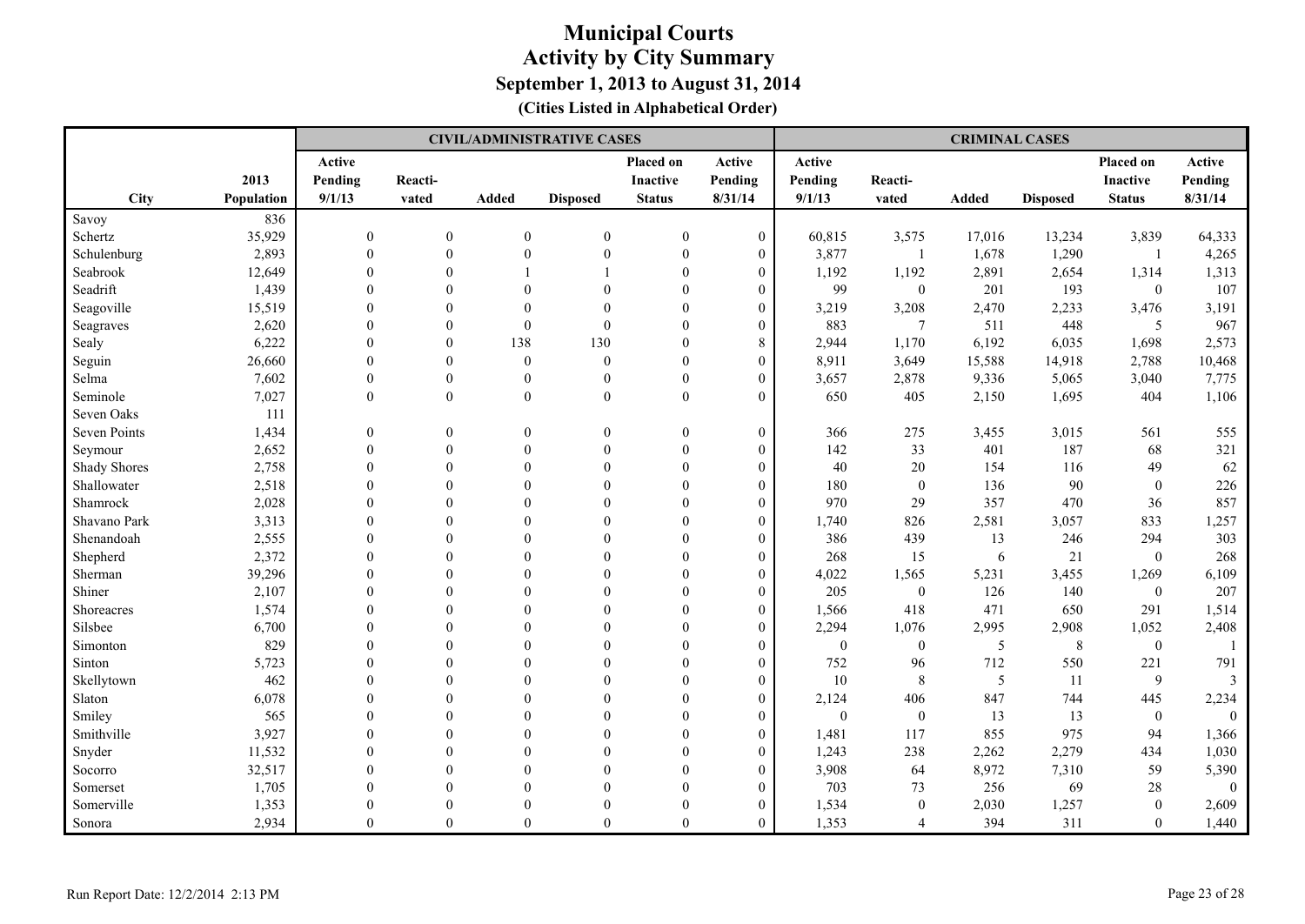|                     |            | <b>TOTAL CASES</b> |                  |                |                  |                  |                |  |  |  |
|---------------------|------------|--------------------|------------------|----------------|------------------|------------------|----------------|--|--|--|
|                     |            | Active             |                  |                |                  | Placed on        | Active         |  |  |  |
|                     | 2013       | Pending            | Reacti-          |                |                  | <b>Inactive</b>  | Pending        |  |  |  |
| City                | Population | 9/1/13             | vated            | <b>Added</b>   | <b>Disposed</b>  | <b>Status</b>    | 8/31/14        |  |  |  |
| Savoy               | 836        | $\boldsymbol{0}$   | $\mathbf{0}$     | $\theta$       | $\mathbf{0}$     | $\boldsymbol{0}$ | $\overline{0}$ |  |  |  |
| Schertz             | 35,929     | 60,815             | 3,575            | 17,016         | 13,234           | 3,839            | 64,333         |  |  |  |
| Schulenburg         | 2,893      | 3,877              | 1                | 1,678          | 1,290            | $\mathbf{1}$     | 4,265          |  |  |  |
| Seabrook            | 12,649     | 1,192              | 1,192            | 2,892          | 2,655            | 1,314            | 1,313          |  |  |  |
| Seadrift            | 1,439      | 99                 | $\mathbf{0}$     | 201            | 193              | $\mathbf{0}$     | 107            |  |  |  |
| Seagoville          | 15,519     | 3,219              | 3,208            | 2,470          | 2,233            | 3,476            | 3,191          |  |  |  |
| Seagraves           | 2,620      | 883                | $\tau$           | 511            | 448              | 5                | 967            |  |  |  |
| Sealy               | 6,222      | 2,944              | 1,170            | 6,330          | 6,165            | 1,698            | 2,581          |  |  |  |
| Seguin              | 26,660     | 8,911              | 3,649            | 15,588         | 14,918           | 2,788            | 10,468         |  |  |  |
| Selma               | 7,602      | 3,657              | 2,878            | 9,336          | 5,065            | 3,040            | 7,775          |  |  |  |
| Seminole            | 7,027      | 650                | 405              | 2,150          | 1,695            | 404              | 1,106          |  |  |  |
| Seven Oaks          | 111        | $\boldsymbol{0}$   | $\mathbf{0}$     | $\overline{0}$ | $\boldsymbol{0}$ | $\boldsymbol{0}$ | $\mathbf{0}$   |  |  |  |
| Seven Points        | 1,434      | 366                | 275              | 3,455          | 3,015            | 561              | 555            |  |  |  |
| Seymour             | 2,652      | 142                | 33               | 401            | 187              | 68               | 321            |  |  |  |
| <b>Shady Shores</b> | 2,758      | 40                 | 20               | 154            | 116              | 49               | 62             |  |  |  |
| Shallowater         | 2,518      | 180                | $\mathbf{0}$     | 136            | 90               | $\boldsymbol{0}$ | 226            |  |  |  |
| Shamrock            | 2,028      | 970                | 29               | 357            | 470              | 36               | 857            |  |  |  |
| Shavano Park        | 3,313      | 1,740              | 826              | 2,581          | 3,057            | 833              | 1,257          |  |  |  |
| Shenandoah          | 2,555      | 386                | 439              | 13             | 246              | 294              | 303            |  |  |  |
| Shepherd            | 2,372      | 268                | 15               | 6              | 21               | $\boldsymbol{0}$ | 268            |  |  |  |
| Sherman             | 39,296     | 4,022              | 1,565            | 5,231          | 3,455            | 1,269            | 6,109          |  |  |  |
| Shiner              | 2,107      | 205                | $\mathbf{0}$     | 126            | 140              | $\mathbf{0}$     | 207            |  |  |  |
| Shoreacres          | 1,574      | 1,566              | 418              | 471            | 650              | 291              | 1,514          |  |  |  |
| Silsbee             | 6,700      | 2,294              | 1,076            | 2,995          | 2,908            | 1,052            | 2,408          |  |  |  |
| Simonton            | 829        | $\boldsymbol{0}$   | $\boldsymbol{0}$ | 5              | 8                | $\boldsymbol{0}$ | $\mathbf{1}$   |  |  |  |
| Sinton              | 5,723      | 752                | 96               | 712            | 550              | 221              | 791            |  |  |  |
| Skellytown          | 462        | 10                 | 8                | 5              | 11               | 9                | 3              |  |  |  |
| Slaton              | 6,078      | 2,124              | 406              | 847            | 744              | 445              | 2,234          |  |  |  |
| Smiley              | 565        | $\mathbf{0}$       | $\boldsymbol{0}$ | 13             | 13               | $\mathbf{0}$     | $\mathbf{0}$   |  |  |  |
| Smithville          | 3,927      | 1,481              | 117              | 855            | 975              | 94               | 1,366          |  |  |  |
| Snyder              | 11,532     | 1,243              | 238              | 2,262          | 2,279            | 434              | 1,030          |  |  |  |
| Socorro             | 32,517     | 3,908              | 64               | 8,972          | 7,310            | 59               | 5,390          |  |  |  |
| Somerset            | 1,705      | 703                | 73               | 256            | 69               | 28               | $\mathbf{0}$   |  |  |  |
| Somerville          | 1,353      | 1,534              | $\boldsymbol{0}$ | 2,030          | 1,257            | $\boldsymbol{0}$ | 2,609          |  |  |  |
| Sonora              | 2,934      | 1,353              | $\overline{4}$   | 394            | 311              | $\mathbf{0}$     | 1,440          |  |  |  |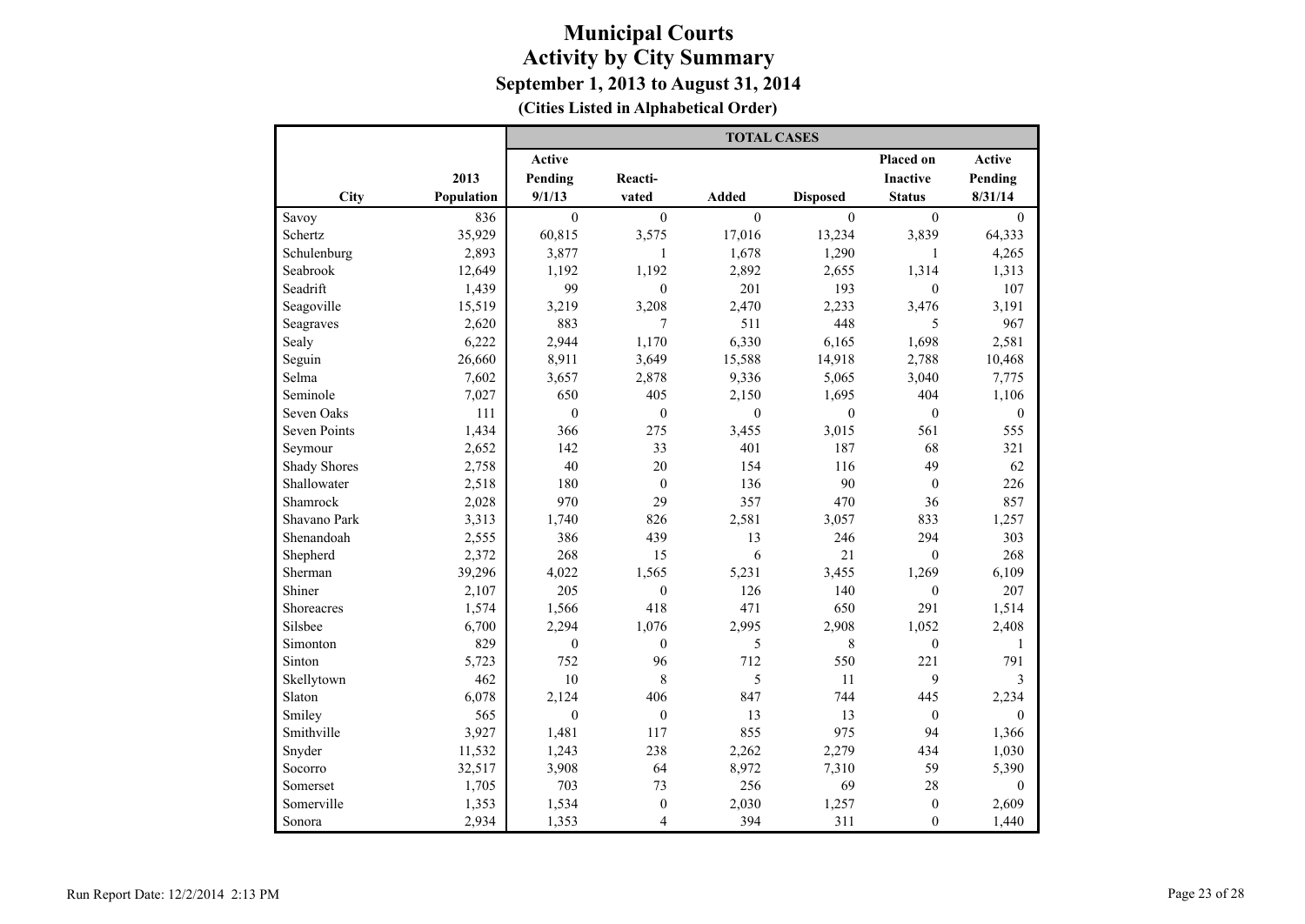|                        |              |                |                  |                  | <b>CIVIL/ADMINISTRATIVE CASES</b> |                  |                  |            |                  | <b>CRIMINAL CASES</b> |                 |                  |                |
|------------------------|--------------|----------------|------------------|------------------|-----------------------------------|------------------|------------------|------------|------------------|-----------------------|-----------------|------------------|----------------|
|                        |              | Active         |                  |                  |                                   | Placed on        | Active           | Active     |                  |                       |                 | Placed on        | Active         |
|                        | 2013         | Pending        | Reacti-          |                  |                                   | Inactive         | Pending          | Pending    | Reacti-          |                       |                 | <b>Inactive</b>  | Pending        |
| City                   | Population   | 9/1/13         | vated            | <b>Added</b>     | <b>Disposed</b>                   | <b>Status</b>    | 8/31/14          | 9/1/13     | vated            | <b>Added</b>          | <b>Disposed</b> | <b>Status</b>    | 8/31/14        |
| Sour Lake              | 1,792        | $\mathbf{0}$   | $\mathbf{0}$     | $\boldsymbol{0}$ | $\mathbf{0}$                      | $\overline{0}$   | $\overline{0}$   | 317        | 187              | 1,088                 | 1,064           | 194              | 563            |
| South Houston          | 17,397       | $\theta$       | $\theta$         | $\Omega$         | $\theta$                          | $\mathbf{0}$     | $\mathbf{0}$     | 28,729     | 3,927            | 12,036                | 5,733           | 7,028            | 31,932         |
| South Padre Island     | 2,899        | $\Omega$       | $\Omega$         | $\Omega$         | $\Omega$                          | $\Omega$         | $\mathbf{0}$     | 10,999     | 576              | 5,099                 | 3,251           | 1,234            | 12,204         |
| Southlake              | 28,234       | $\mathbf{3}$   | $\Omega$         | $\Omega$         |                                   | $\Omega$         | $\mathfrak{Z}$   | 7,955      | 1,713            | 18,533                | 18,744          | 2,470            | 6,987          |
| Southmayd              | 989          | $\Omega$       | $\Omega$         | $\Omega$         |                                   |                  | $\boldsymbol{0}$ | 244        | $\boldsymbol{0}$ | 609                   | 712             | $\mathbf{0}$     | 141            |
| Southside Place        | 1,784        | $\theta$       | $\mathbf{0}$     | $\Omega$         | $\theta$                          | $\Omega$         | $\mathbf{0}$     | 6,464      | 1,177            | 4,638                 | 4,030           | 1,397            | $\mathbf{0}$   |
| Spearman               | 3,335        | $\theta$       | $\overline{0}$   | $\theta$         | $\mathbf{0}$                      | $\theta$         | $\theta$         | 143        | $\boldsymbol{0}$ | 191                   | 94              | $\mathbf{0}$     | 240            |
| Splendora              | 1,655        |                |                  |                  |                                   |                  |                  | 2,067      | 170              | 1,262                 | 1,082           | 448              | 1,969          |
| Spring Valley Village  | 4,013        |                | $\Omega$         | $\theta$         | $\theta$                          | $\mathbf{0}$     | 1                | 3,114      | 2,185            | 15,717                | 9,382           | 3,096            | 8,544          |
| Springtown             | 2,722        | $\theta$       |                  | $\theta$         |                                   | $\theta$         | $\boldsymbol{0}$ | 3,144      | 838              | 4,746                 | 3,970           | 1,091            | 3,711          |
| Spur                   | 1,245        | $\Omega$       | $\Omega$         | $\theta$         | $\Omega$                          | $\Omega$         | $\boldsymbol{0}$ | 185        | 13               | 272                   | 157             | 39               | 273            |
| Stafford               | 18,126       | $\Omega$       | $\Omega$         | $\Omega$         | $\Omega$                          | $\Omega$         | $\boldsymbol{0}$ | 10,781     | 2,663            | 11,904                | 10,691          | 4,394            | 10,263         |
| Stagecoach             | 562          | $\Omega$       | $\Omega$         | $\Omega$         | $\theta$                          | $\theta$         | $\mathbf{0}$     | 244        | 171              | 501                   | 555             | 202              | 159            |
| Stamford               | 3,040        | $\theta$       | $\mathbf{0}$     | $\mathbf{0}$     | $\theta$                          | $\theta$         | $\overline{0}$   | 255        | 51               | 474                   | 476             | 143              | 256            |
| Stanton                | 2,765        |                |                  |                  |                                   |                  |                  |            |                  |                       |                 |                  |                |
| Star Harbor            | 449          | $\theta$       | $\Omega$         | $\theta$         | $\theta$                          | $\mathbf{0}$     | $\boldsymbol{0}$ | $\sqrt{2}$ | $\boldsymbol{0}$ | 17                    | 15              | $\boldsymbol{0}$ | $\overline{4}$ |
| Stephenville           | 18,561       | $\theta$       | $\Omega$         | $\Omega$         | $\theta$                          | $\theta$         | $\boldsymbol{0}$ | 4,870      | $88\,$           | 4,194                 | 3,946           | 117              | 5,054          |
| Stinnett               | 1,864        | $\Omega$       | $\theta$         | $\Omega$         | $\Omega$                          | $\Omega$         | $\boldsymbol{0}$ | 67         | 21               | 117                   | 101             | 17               | 88             |
| Stockdale              | 1,519        | $\Omega$       | $\boldsymbol{0}$ | $\Omega$         | $\Omega$                          | $\Omega$         | $\boldsymbol{0}$ | $\theta$   | $\boldsymbol{0}$ | 226                   | 157             | $\boldsymbol{0}$ | 69             |
| Stratford              | 2,073        | $\Omega$       | $\Omega$         | $\Omega$         | $\theta$                          | $\Omega$         | $\theta$         | 56         | $\tau$           | 651                   | 426             | 31               | 258            |
| Strawn                 | 641          |                |                  |                  |                                   |                  |                  |            |                  |                       |                 |                  |                |
| Sudan                  | 949          |                | $\theta$         | $\boldsymbol{0}$ |                                   | $\boldsymbol{0}$ | $\mathbf{0}$     | 36         | 3                | 47                    | 30              | $\mathfrak{Z}$   | 53             |
| Sugar Land             | 83,860       |                |                  | 29               | 30                                | $\mathbf{0}$     | $\boldsymbol{0}$ | 11,902     | 3,318            | 23,419                | 21,065          | 3,306            | 14,305         |
| Sullivan City          | 4,118        |                |                  | $\mathbf{0}$     | $\boldsymbol{0}$                  | $\theta$         | $\mathbf{0}$     | 1,578      | 1,515            | 3,555                 | 2,685           | 2,381            | 1,583          |
| <b>Sulphur Springs</b> | 15,868       | $\Omega$       | $\Omega$         | $\Omega$         | $\theta$                          |                  | $\mathbf{0}$     | 1,096      | 786              | 8,499                 | 7,241           | 1,137            | 2,003          |
| Sundown                | 1,432        | $\Omega$       | $\Omega$         | $\Omega$         | $\Omega$                          | $\Omega$         | $\mathbf{0}$     | 49         | $\overline{4}$   | 116                   | 76              | 10               | 83             |
| Sunnyvale              | 5,651        | $\theta$       | $\Omega$         | $\theta$         | $\theta$                          | $\Omega$         | $\mathbf{0}$     | 1,673      | 1,748            | 6,793                 | 4,988           | 2,411            | 2,815          |
| Sunray                 | 1,922        | $\mathbf{0}$   | $\theta$         | $\mathbf{0}$     | $\theta$                          | $\mathbf{0}$     | $\overline{0}$   | 901        | 3                | 86                    | 36              | 14               | 936            |
| Sunrise Beach Village  | 719          | $\overline{c}$ | $\mathbf{0}$     | $\boldsymbol{0}$ | $\overline{2}$                    | $\mathbf{0}$     | $\overline{0}$   | 77         | $\overline{7}$   | 95                    | 116             | 6                | 57             |
| Sunset                 | $\mathbf{0}$ |                |                  |                  |                                   |                  |                  |            |                  |                       |                 |                  |                |
| <b>Sunset Valley</b>   | 684          | $\theta$       | $\Omega$         | $\Omega$         | $\Omega$                          | $\theta$         | $\boldsymbol{0}$ | 1,317      | 379              | 1,710                 | 1,580           | 398              | 1,428          |
| Surfside Beach         | 515          | $\Omega$       | $\Omega$         | $\Omega$         |                                   | $\Omega$         | $\mathbf{0}$     | 622        | 113              | 1,167                 | 1,015           | 277              | 610            |
| Sweeny                 | 3,731        |                |                  | $\Omega$         |                                   |                  | $\mathbf{0}$     | 249        | 34               | 623                   | 511             | 63               | 380            |
| Sweetwater             | 10,762       | 177            | $\Omega$         | 13               |                                   |                  | 190              | 3,085      | 145              | 1,241                 | 1,233           | 411              | 2,829          |
| Taft                   | 3,064        | $\mathbf{0}$   | $\Omega$         | $\theta$         | $\Omega$                          | $\Omega$         | $\overline{0}$   | 3,153      | 900              | 2,080                 | 1,378           | 2,385            | 2,317          |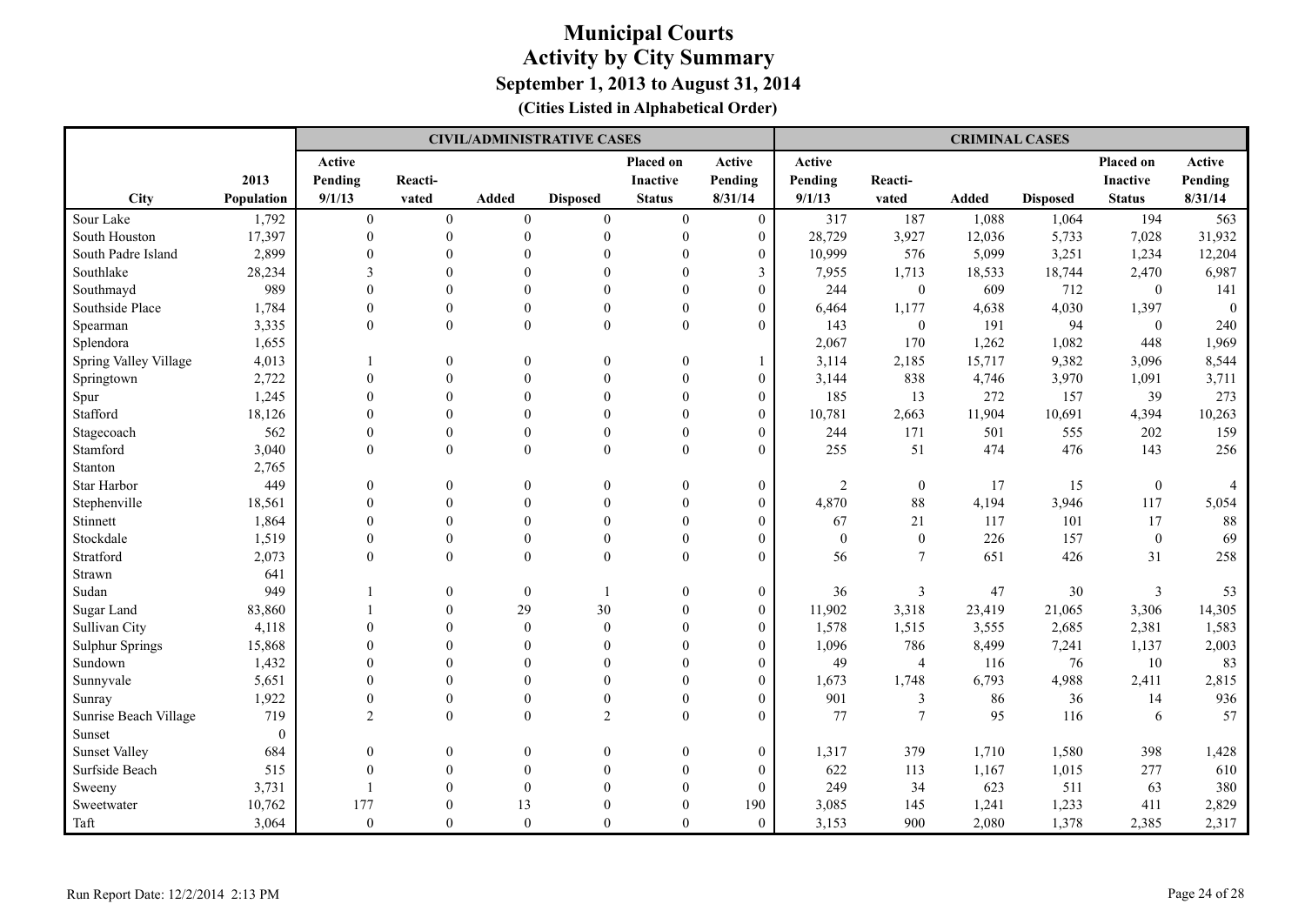|                        |            | <b>TOTAL CASES</b> |                  |              |                  |                 |              |  |  |  |
|------------------------|------------|--------------------|------------------|--------------|------------------|-----------------|--------------|--|--|--|
|                        |            | <b>Active</b>      |                  |              |                  | Placed on       | Active       |  |  |  |
|                        | 2013       | Pending            | Reacti-          |              |                  | <b>Inactive</b> | Pending      |  |  |  |
| City                   | Population | 9/1/13             | vated            | <b>Added</b> | <b>Disposed</b>  | <b>Status</b>   | 8/31/14      |  |  |  |
| Sour Lake              | 1,792      | 317                | 187              | 1,088        | 1,064            | 194             | 563          |  |  |  |
| South Houston          | 17,397     | 28,729             | 3,927            | 12,036       | 5,733            | 7,028           | 31,932       |  |  |  |
| South Padre Island     | 2,899      | 10,999             | 576              | 5,099        | 3,251            | 1,234           | 12,204       |  |  |  |
| Southlake              | 28,234     | 7,958              | 1,713            | 18,533       | 18,744           | 2,470           | 6,990        |  |  |  |
| Southmayd              | 989        | 244                | $\mathbf{0}$     | 609          | 712              | $\mathbf{0}$    | 141          |  |  |  |
| Southside Place        | 1,784      | 6,464              | 1,177            | 4,638        | 4,030            | 1,397           | $\mathbf{0}$ |  |  |  |
| Spearman               | 3,335      | 143                | $\mathbf{0}$     | 191          | 94               | $\mathbf{0}$    | 240          |  |  |  |
| Splendora              | 1,655      | 2,067              | 170              | 1,262        | 1,082            | 448             | 1,969        |  |  |  |
| Spring Valley Village  | 4,013      | 3,115              | 2,185            | 15,717       | 9,382            | 3,096           | 8,545        |  |  |  |
| Springtown             | 2,722      | 3,144              | 838              | 4,746        | 3,970            | 1,091           | 3,711        |  |  |  |
| Spur                   | 1,245      | 185                | 13               | 272          | 157              | 39              | 273          |  |  |  |
| Stafford               | 18,126     | 10,781             | 2,663            | 11,904       | 10,691           | 4,394           | 10,263       |  |  |  |
| Stagecoach             | 562        | 244                | 171              | 501          | 555              | 202             | 159          |  |  |  |
| Stamford               | 3,040      | 255                | 51               | 474          | 476              | 143             | 256          |  |  |  |
| Stanton                | 2,765      | $\boldsymbol{0}$   | $\mathbf{0}$     | $\mathbf{0}$ | $\boldsymbol{0}$ | $\mathbf{0}$    | $\mathbf{0}$ |  |  |  |
| <b>Star Harbor</b>     | 449        | $\overline{2}$     | $\mathbf{0}$     | 17           | 15               | $\mathbf{0}$    | 4            |  |  |  |
| Stephenville           | 18,561     | 4,870              | 88               | 4,194        | 3,946            | 117             | 5,054        |  |  |  |
| Stinnett               | 1,864      | 67                 | 21               | 117          | 101              | 17              | 88           |  |  |  |
| Stockdale              | 1,519      | $\mathbf{0}$       | $\boldsymbol{0}$ | 226          | 157              | $\overline{0}$  | 69           |  |  |  |
| Stratford              | 2,073      | 56                 | $\overline{7}$   | 651          | 426              | 31              | 258          |  |  |  |
| Strawn                 | 641        | $\mathbf{0}$       | $\overline{0}$   | $\mathbf{0}$ | $\mathbf{0}$     | $\mathbf{0}$    | $\mathbf{0}$ |  |  |  |
| Sudan                  | 949        | 37                 | 3                | 47           | 31               | 3               | 53           |  |  |  |
| Sugar Land             | 83,860     | 11,903             | 3,318            | 23,448       | 21,095           | 3,306           | 14,305       |  |  |  |
| Sullivan City          | 4,118      | 1,578              | 1,515            | 3,555        | 2,685            | 2,381           | 1,583        |  |  |  |
| <b>Sulphur Springs</b> | 15,868     | 1,096              | 786              | 8,499        | 7,241            | 1,137           | 2,003        |  |  |  |
| Sundown                | 1,432      | 49                 | $\overline{4}$   | 116          | 76               | 10              | 83           |  |  |  |
| Sunnyvale              | 5,651      | 1,673              | 1,748            | 6,793        | 4,988            | 2,411           | 2,815        |  |  |  |
| Sunray                 | 1,922      | 901                | 3                | 86           | 36               | 14              | 936          |  |  |  |
| Sunrise Beach Village  | 719        | 79                 | 7                | 95           | 118              | 6               | 57           |  |  |  |
| Sunset                 | $\theta$   | $\theta$           | $\theta$         | $\theta$     | $\theta$         | $\theta$        | $\theta$     |  |  |  |
| <b>Sunset Valley</b>   | 684        | 1,317              | 379              | 1,710        | 1,580            | 398             | 1,428        |  |  |  |
| Surfside Beach         | 515        | 622                | 113              | 1,167        | 1,015            | 277             | 610          |  |  |  |
| Sweeny                 | 3,731      | 250                | 34               | 623          | 511              | 63              | 380          |  |  |  |
| Sweetwater             | 10,762     | 3,262              | 145              | 1,254        | 1,233            | 411             | 3,019        |  |  |  |
| Taft                   | 3,064      | 3,153              | 900              | 2,080        | 1,378            | 2,385           | 2,317        |  |  |  |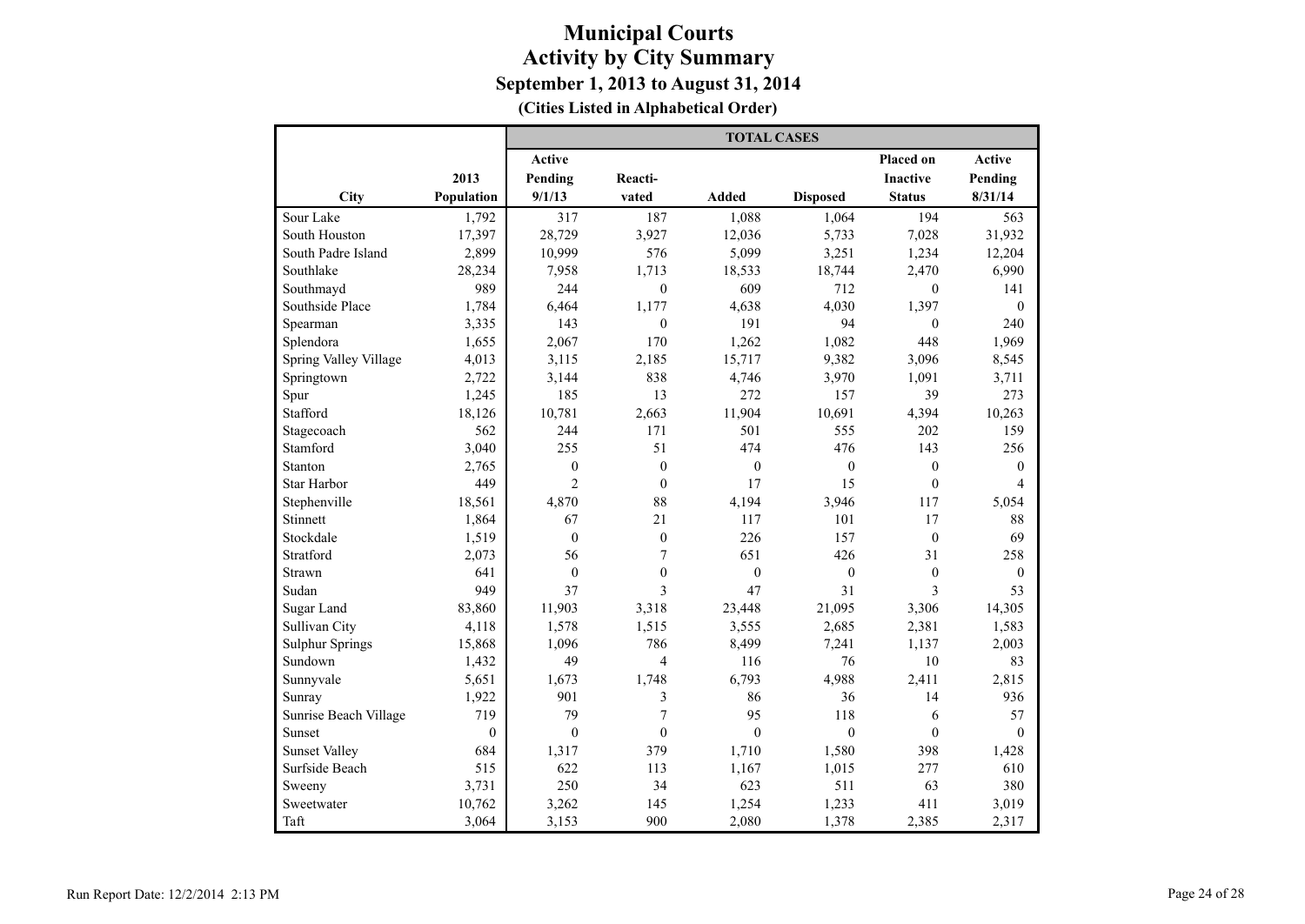|                         |            |                  | <b>CIVIL/ADMINISTRATIVE CASES</b> |                  |                  |                  |                  |              | <b>CRIMINAL CASES</b> |                  |                  |                  |                  |  |
|-------------------------|------------|------------------|-----------------------------------|------------------|------------------|------------------|------------------|--------------|-----------------------|------------------|------------------|------------------|------------------|--|
|                         |            | Active           |                                   |                  |                  | Placed on        | Active           | Active       |                       |                  |                  | Placed on        | Active           |  |
|                         | 2013       | Pending          | Reacti-                           |                  |                  | Inactive         | Pending          | Pending      | Reacti-               |                  |                  | <b>Inactive</b>  | Pending          |  |
| City                    | Population | 9/1/13           | vated                             | Added            | <b>Disposed</b>  | <b>Status</b>    | 8/31/14          | 9/1/13       | vated                 | Added            | <b>Disposed</b>  | <b>Status</b>    | 8/31/14          |  |
| Tahoka                  | 2,580      | $\boldsymbol{0}$ | $\boldsymbol{0}$                  | $\boldsymbol{0}$ | $\boldsymbol{0}$ | $\overline{0}$   | $\overline{0}$   | 377          | 19                    | 640              | 481              | $11\,$           | 566              |  |
| Talty                   | 1,773      | $\theta$         | $\theta$                          | $\theta$         | $\theta$         | $\mathbf{0}$     | $\mathbf{0}$     | 2,040        | 104                   | 1,270            | 1,103            | $\overline{2}$   | 2,309            |  |
| Tatum                   | 1,386      | $\theta$         | $\Omega$                          | $\Omega$         | $\theta$         | $\theta$         | $\mathbf{0}$     | 624          | 193                   | 1,390            | 1,251            | 333              | 623              |  |
| Taylor                  | 16,233     | 11               | 6                                 | 19               | 10               | $\mathcal{E}$    | 23               | 2,443        | 1,215                 | 2,556            | 2,814            | 733              | 2,715            |  |
| Taylor Lake Village     | 3,638      | $\theta$         | $\Omega$                          | $\theta$         | $\mathbf{0}$     |                  | $\mathbf{0}$     | 1,846        | 219                   | 2,944            | 2,641            | 314              | 2,059            |  |
| Teague                  | 3,572      | $\mathbf{0}$     | $\theta$                          | $\mathbf{0}$     | $\mathbf{0}$     | $\Omega$         | $\theta$         | 1,984        | $\boldsymbol{0}$      | 625              | 649              | $\boldsymbol{0}$ | 2,031            |  |
| Temple                  | 70,190     | 6,434            | $\theta$                          | 2,493            | 2,648            | $\Omega$         | 6,279            | 11,391       | 5,551                 | 24,773           | 24,730           | 6,127            | 10,858           |  |
| Tenaha                  | 1,172      | $\overline{0}$   | $\theta$                          | $\boldsymbol{0}$ | $\Omega$         |                  | $\mathbf{0}$     | 811          | 525                   | 2,512            | 1,881            | 930              | 6,174            |  |
| Terrell                 | 16,347     | $\theta$         | $\Omega$                          | 5                |                  | $\Omega$         | $\theta$         | 1,832        | 979                   | 2,871            | 2,869            | 1,210            | 1,945            |  |
| Terrell Hills           | 5,088      | $\Omega$         | $\Omega$                          | $\Omega$         | $\Omega$         | $\Omega$         | $\mathbf{0}$     | 670          | $\overline{4}$        | 474              | 389              | $\mathbf{0}$     | 759              |  |
| Texarkana               | 37,442     | $\Omega$         | $\Omega$                          | $\Omega$         | $\Omega$         | $\Omega$         | $\mathbf{0}$     | 11,125       | 4,890                 | 13,793           | 11,673           | 3,923            | 14,211           |  |
| <b>Texas City</b>       | 46,081     | $\Omega$         | $\Omega$                          | $\theta$         | $\Omega$         | $\Omega$         | $\mathbf{0}$     | 10,664       | 4,062                 | 24,279           | 20,289           | 3,020            | 15,690           |  |
| Texhoma                 | 349        | $\theta$         | $\theta$                          | $\theta$         | $\mathbf{0}$     | $\theta$         | $\overline{0}$   | 68           | $\boldsymbol{0}$      | 24               | 55               | $\mathbf{0}$     | 55               |  |
| Texline                 | 527        |                  |                                   |                  |                  |                  |                  |              |                       |                  |                  |                  |                  |  |
| The Colony              | 39,458     | $\boldsymbol{0}$ | $\boldsymbol{0}$                  | $\overline{0}$   | $\boldsymbol{0}$ | $\boldsymbol{0}$ | $\boldsymbol{0}$ | 3,544        | 1,019                 | 13,350           | 11,752           | 1,565            | 4,599            |  |
| Thompsons               | 284        | $\theta$         | $\Omega$                          | $\Omega$         | $\Omega$         | $\mathbf{0}$     | $\mathbf{0}$     | $\mathbf{0}$ | $\boldsymbol{0}$      | $\overline{0}$   | $\boldsymbol{0}$ | $\mathbf{0}$     | $\theta$         |  |
| Thorndale               | 1,305      | $\theta$         | $\theta$                          | $\theta$         | $\theta$         | $\theta$         | $\overline{0}$   | 156          | 44                    | 613              | 519              | 127              | 167              |  |
| Thornton                | 526        | $\Omega$         | $\theta$                          | $\theta$         | $\Omega$         | $\theta$         | $\theta$         | $\mathbf{0}$ | $\mathbf{0}$          | 236              | 209              | $\theta$         | 22               |  |
| Thorntonville           | 503        |                  |                                   |                  |                  |                  |                  |              |                       |                  |                  |                  |                  |  |
| Thrall                  | 896        | 14               | $\Omega$                          | 8                | 3                | $\mathbf{0}$     | 19               | 639          | 123                   | 384              | 261              | 168              | 717              |  |
| Three Rivers            | 1,927      | $\mathbf{0}$     |                                   | $\mathbf{0}$     |                  | $\theta$         | $\boldsymbol{0}$ | 8,511        | $\boldsymbol{0}$      | 5,209            | 4,535            | $\boldsymbol{0}$ | 9,226            |  |
| Tiki Island, Village of | 993        | $\theta$         |                                   | $\Omega$         |                  |                  | $\mathbf{0}$     | 101          | 21                    | 378              | 238              | $\boldsymbol{0}$ | 262              |  |
| Timbercreek Canyon      | 435        | $\Omega$         |                                   |                  |                  |                  | $\boldsymbol{0}$ | $\mathbf{0}$ | $\boldsymbol{0}$      | $\boldsymbol{0}$ | $\boldsymbol{0}$ | $\mathbf{0}$     | $\boldsymbol{0}$ |  |
| Timpson                 | 1,171      | $\Omega$         |                                   | $\Omega$         |                  |                  | $\mathbf{0}$     | 1,474        | 304                   | 3,630            | 2,451            | 1,305            | 1,653            |  |
| Tioga                   | 817        | $\Omega$         |                                   | $\Omega$         |                  |                  | $\theta$         | 236          | $28\,$                | 468              | 451              | 90               | 191              |  |
| Tolar                   | 719        | $\Omega$         | $\Omega$                          | $\Omega$         |                  |                  | $\mathbf{0}$     | 303          | 14                    | 78               | 114              | 10               | 271              |  |
| Tom Bean                | 11,124     | $\theta$         | $\Omega$                          | $\Omega$         | $\Omega$         | $\theta$         | $\mathbf{0}$     | 297          | 131                   | 1,062            | 1,243            | 89               | 163              |  |
| Tomball                 | 1,043      | $\mathbf{0}$     | $\Omega$                          | $\mathbf{0}$     |                  | $\mathbf{0}$     | $\boldsymbol{0}$ | 6,696        | 3,957                 | 10,481           | 10,440           | 3,053            | 7,645            |  |
| Tool                    | 2,242      | $\theta$         | $\mathbf{0}$                      | $\mathbf{0}$     | $\mathbf{0}$     | $\mathbf{0}$     | $\overline{0}$   | 1,244        | 167                   | 1,200            | 1,074            | 283              | 172              |  |
| Toyah                   | 92         |                  |                                   |                  |                  |                  |                  |              |                       |                  |                  |                  |                  |  |
| Trenton                 | 634        | $\theta$         | $\Omega$                          | $\theta$         | $\theta$         | $\theta$         | $\mathbf{0}$     | 43           | 108                   | 902              | 546              | 93               | 448              |  |
| Trinidad                | 879        | $\Omega$         | $\Omega$                          | $\Omega$         |                  |                  | $\mathbf{0}$     | 1,688        | 56                    | 680              | 557              | 62               | 1,637            |  |
| Trinity                 | 2,670      |                  |                                   | $\Omega$         |                  |                  | $\theta$         | 943          | 408                   | 801              | 913              | 239              | 1,000            |  |
| <b>Trophy Club</b>      | 10,459     |                  |                                   |                  |                  |                  | $\mathbf{0}$     | 1,660        | 140                   | 1,352            | 1,275            | 219              | 1,654            |  |
| Troup                   | 1,904      | $\theta$         | $\Omega$                          | $\theta$         |                  |                  |                  | 162          | 195                   | 372              | 316              | 211              | 200              |  |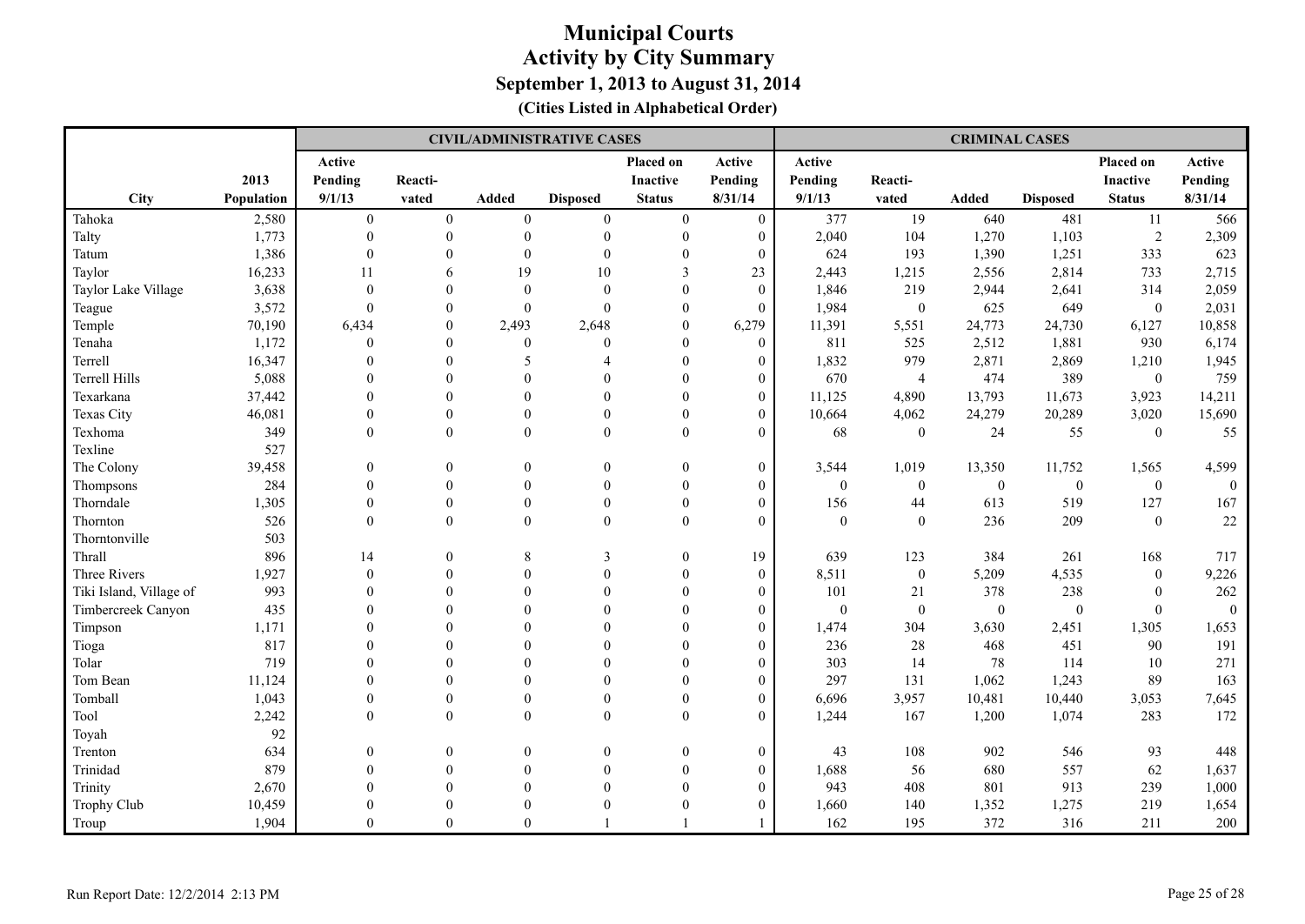|                         |            | <b>TOTAL CASES</b> |                  |              |                 |                  |              |  |  |  |
|-------------------------|------------|--------------------|------------------|--------------|-----------------|------------------|--------------|--|--|--|
|                         |            | Active             |                  |              |                 | Placed on        | Active       |  |  |  |
|                         | 2013       | Pending            | Reacti-          |              |                 | <b>Inactive</b>  | Pending      |  |  |  |
| City                    | Population | 9/1/13             | vated            | <b>Added</b> | <b>Disposed</b> | <b>Status</b>    | 8/31/14      |  |  |  |
| Tahoka                  | 2,580      | 377                | 19               | 640          | 481             | 11               | 566          |  |  |  |
| Talty                   | 1,773      | 2,040              | 104              | 1,270        | 1,103           | $\mathfrak{2}$   | 2,309        |  |  |  |
| Tatum                   | 1,386      | 624                | 193              | 1,390        | 1,251           | 333              | 623          |  |  |  |
| Taylor                  | 16,233     | 2,454              | 1,221            | 2,575        | 2,824           | 736              | 2,738        |  |  |  |
| Taylor Lake Village     | 3,638      | 1,846              | 219              | 2,944        | 2,641           | 314              | 2,059        |  |  |  |
| Teague                  | 3,572      | 1,984              | $\boldsymbol{0}$ | 625          | 649             | $\mathbf{0}$     | 2,031        |  |  |  |
| Temple                  | 70,190     | 17,825             | 5,551            | 27,266       | 27,378          | 6,127            | 17,137       |  |  |  |
| Tenaha                  | 1,172      | 811                | 525              | 2,512        | 1,881           | 930              | 6,174        |  |  |  |
| Terrell                 | 16,347     | 1,832              | 979              | 2,876        | 2,873           | 1,210            | 1,945        |  |  |  |
| <b>Terrell Hills</b>    | 5,088      | 670                | $\overline{4}$   | 474          | 389             | $\mathbf{0}$     | 759          |  |  |  |
| Texarkana               | 37,442     | 11,125             | 4,890            | 13,793       | 11,673          | 3,923            | 14,211       |  |  |  |
| <b>Texas City</b>       | 46,081     | 10,664             | 4,062            | 24,279       | 20,289          | 3,020            | 15,690       |  |  |  |
| Texhoma                 | 349        | 68                 | $\boldsymbol{0}$ | 24           | 55              | $\mathbf{0}$     | 55           |  |  |  |
| Texline                 | 527        | $\mathbf{0}$       | $\theta$         | $\theta$     | $\mathbf{0}$    | $\theta$         | $\theta$     |  |  |  |
| The Colony              | 39,458     | 3,544              | 1,019            | 13,350       | 11,752          | 1,565            | 4,599        |  |  |  |
| Thompsons               | 284        | $\mathbf{0}$       | $\mathbf{0}$     | $\mathbf{0}$ | $\mathbf{0}$    | $\mathbf{0}$     | $\mathbf{0}$ |  |  |  |
| Thorndale               | 1,305      | 156                | 44               | 613          | 519             | 127              | 167          |  |  |  |
| Thornton                | 526        | $\boldsymbol{0}$   | $\boldsymbol{0}$ | 236          | 209             | $\boldsymbol{0}$ | 22           |  |  |  |
| Thorntonville           | 503        | $\theta$           | $\theta$         | $\theta$     | $\mathbf{0}$    | $\theta$         | $\mathbf{0}$ |  |  |  |
| Thrall                  | 896        | 653                | 123              | 392          | 264             | 168              | 736          |  |  |  |
| <b>Three Rivers</b>     | 1,927      | 8,511              | $\mathbf{0}$     | 5,209        | 4,535           | $\mathbf{0}$     | 9,226        |  |  |  |
| Tiki Island, Village of | 993        | 101                | 21               | 378          | 238             | $\mathbf{0}$     | 262          |  |  |  |
| Timbercreek Canyon      | 435        | $\theta$           | $\theta$         | $\theta$     | $\theta$        | $\theta$         | $\theta$     |  |  |  |
| Timpson                 | 1,171      | 1,474              | 304              | 3,630        | 2,451           | 1,305            | 1,653        |  |  |  |
| Tioga                   | 817        | 236                | 28               | 468          | 451             | 90               | 191          |  |  |  |
| Tolar                   | 719        | 303                | 14               | 78           | 114             | 10               | 271          |  |  |  |
| Tom Bean                | 11,124     | 297                | 131              | 1,062        | 1,243           | 89               | 163          |  |  |  |
| Tomball                 | 1,043      | 6,696              | 3,957            | 10,481       | 10,440          | 3,053            | 7,645        |  |  |  |
| Tool                    | 2,242      | 1,244              | 167              | 1,200        | 1,074           | 283              | 172          |  |  |  |
| Toyah                   | 92         | $\mathbf{0}$       | $\theta$         | $\mathbf{0}$ | $\mathbf{0}$    | $\mathbf{0}$     | $\theta$     |  |  |  |
| Trenton                 | 634        | 43                 | 108              | 902          | 546             | 93               | 448          |  |  |  |
| Trinidad                | 879        | 1,688              | 56               | 680          | 557             | 62               | 1,637        |  |  |  |
| Trinity                 | 2,670      | 943                | 408              | 801          | 913             | 239              | 1,000        |  |  |  |
| <b>Trophy Club</b>      | 10,459     | 1,660              | 140              | 1,352        | 1,275           | 219              | 1,654        |  |  |  |
| Troup                   | 1,904      | 162                | 195              | 372          | 317             | 212              | 201          |  |  |  |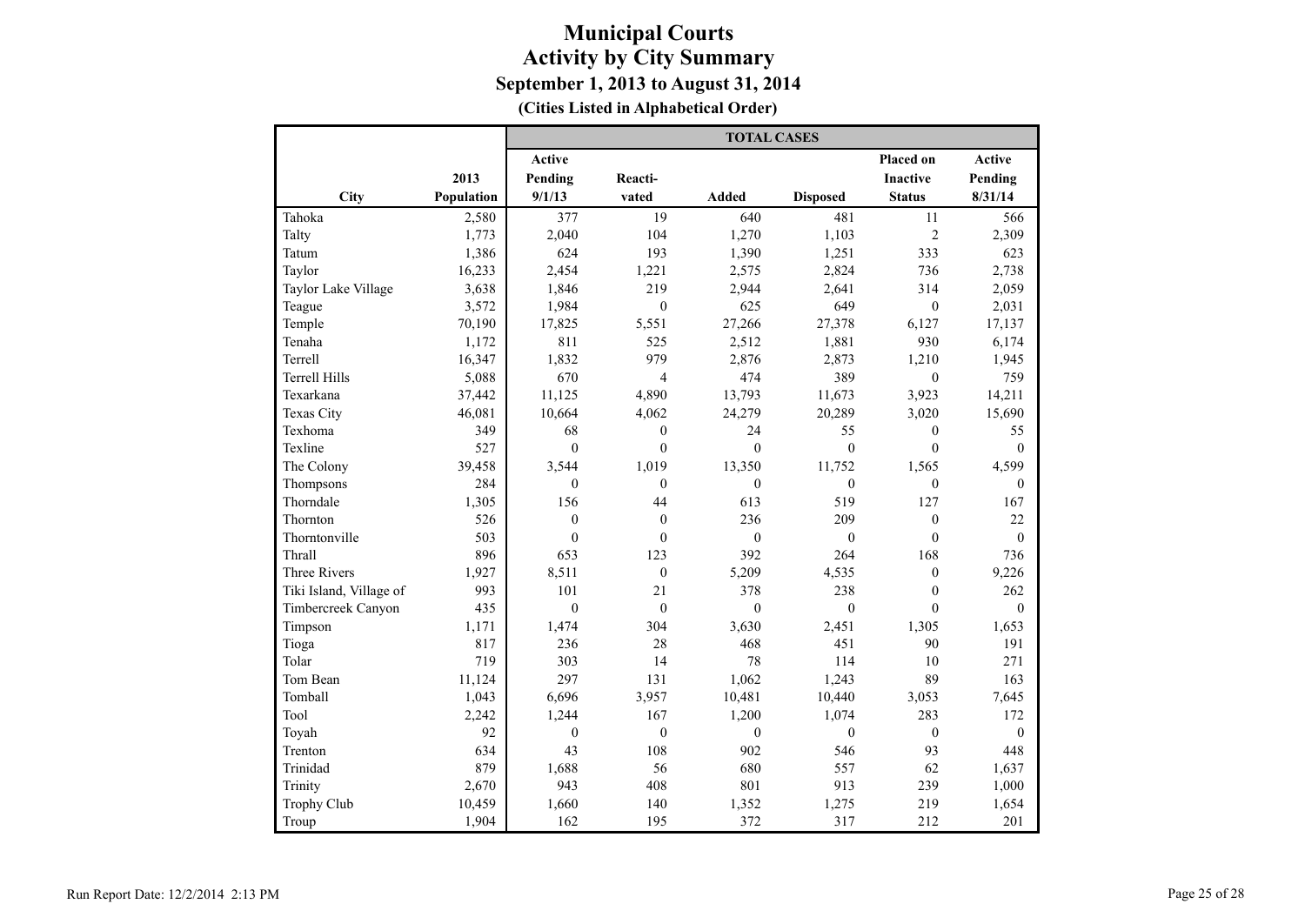|                       |            |              | <b>CIVIL/ADMINISTRATIVE CASES</b> |                |                 |                 |                  |                  | <b>CRIMINAL CASES</b> |                  |                  |                  |                  |
|-----------------------|------------|--------------|-----------------------------------|----------------|-----------------|-----------------|------------------|------------------|-----------------------|------------------|------------------|------------------|------------------|
|                       |            | Active       |                                   |                |                 | Placed on       | Active           | Active           |                       |                  |                  | Placed on        | Active           |
|                       | 2013       | Pending      | Reacti-                           |                |                 | <b>Inactive</b> | Pending          | Pending          | Reacti-               |                  |                  | <b>Inactive</b>  | Pending          |
| <b>City</b>           | Population | 9/1/13       | vated                             | Added          | <b>Disposed</b> | <b>Status</b>   | 8/31/14          | 9/1/13           | vated                 | Added            | <b>Disposed</b>  | <b>Status</b>    | 8/31/14          |
| Troy                  | 1,724      | $\mathbf{0}$ | $\boldsymbol{0}$                  | $\overline{0}$ | $\mathbf{0}$    | $\mathbf{0}$    | $\overline{0}$   | 2,712            | $\boldsymbol{0}$      | 2,425            | 1,539            | 36               | 3,557            |
| Tulia                 | 4,903      | $\theta$     | $\Omega$                          | $\Omega$       |                 | $\mathbf{0}$    | $\mathbf{1}$     | 173              | 68                    | 599              | 350              | 138              | 354              |
| Tye                   | 1,226      | $\Omega$     | $\Omega$                          | $\Omega$       |                 | $\theta$        | $\mathbf{0}$     | 214              | 84                    | 458              | 433              | 117              | 212              |
| Tyler                 | 100,223    |              |                                   |                |                 |                 | $\mathbf{0}$     | 83,365           | $\boldsymbol{0}$      | 91,501           | 73,874           | 5,841            | 97,684           |
| Universal City        | 19,372     | $\Omega$     |                                   |                |                 |                 | $\Omega$         | 2,966            | 4,556                 | 16,221           | 14,713           | 6,418            | 2,645            |
| University Park       | 23,992     | $\Omega$     |                                   |                |                 |                 | $\mathbf{0}$     | 18,683           | 436                   | 11,796           | 5,676            | 457              | 24,771           |
| Uvalde                | 16,284     |              |                                   |                |                 |                 | $\mathbf{0}$     | 8,578            | 1,229                 | 4,890            | 668              | 1,565            | 12,467           |
| Valley Mills          | 1,173      |              |                                   |                |                 |                 | $\mathbf{0}$     | 454              | 15                    | 435              | 270              | $\overline{1}$   | 791              |
| Valley View           | 759        |              |                                   |                |                 |                 | $\boldsymbol{0}$ | 2,051            | 97                    | 946              | 773              | 184              | 4,721            |
| Van                   | 2,650      |              |                                   |                |                 |                 | $\mathbf{0}$     | 143              | 167                   | 582              | 543              | 254              | 95               |
| Van Alstyne           | 3,096      |              |                                   |                |                 |                 | $\theta$         | 1,163            | 659                   | 2,469            | 2,560            | 549              | 1,320            |
| Van Horn              | 1,960      | $\Omega$     |                                   |                |                 |                 | $\theta$         | 846              | 104                   | 604              | 296              | 23               | 1,317            |
| Vega                  | 916        | $\Omega$     |                                   | $\Omega$       |                 |                 | $\mathbf{0}$     | 22               | $\mathbf{0}$          | 36               | 47               | $\mathbf{0}$     | 11               |
| Venus                 | 3,129      | $\Omega$     |                                   | $\Omega$       |                 |                 | $\overline{0}$   | 1,035            | 466                   | 2,709            | 1,876            | 492              | 1,846            |
| Vernon                | 10,665     | $\theta$     |                                   |                |                 |                 | $\boldsymbol{0}$ | 526              | 269                   | 1,473            | 2,058            | 482              | 1,082            |
| Victoria              | 65,098     | $\Omega$     |                                   |                |                 |                 | $\Omega$         | 33,189           | 2,472                 | 13,518           | 17,442           | 6,633            | 26,263           |
| Vidor                 | 10,906     | $\Omega$     | $\Omega$                          | $\Omega$       |                 |                 | $\theta$         | 2,492            | 2,234                 | 6,476            | 6,800            | 2,581            | 1,825            |
| Volente               | 552        | $\Omega$     | $\Omega$                          | $\Omega$       | $\Omega$        |                 | $\mathbf{0}$     | $\mathbf{0}$     | $\boldsymbol{0}$      | $\bf{0}$         | $\mathbf{0}$     | $\boldsymbol{0}$ | $\boldsymbol{0}$ |
| Von Ormy              | 1,117      | $\Omega$     | $\theta$                          | $\Omega$       | $\mathbf{0}$    | $\Omega$        | $\boldsymbol{0}$ | 1,360            | $\boldsymbol{0}$      | 1,437            | 1,130            | 11               | 1,656            |
| Waco                  | 129,030    | $\Omega$     | $\theta$                          | 3              | 3               | $\theta$        | $\mathbf{0}$     | 9,430            | 13,571                | 34,040           | 30,390           | 15,999           | 10,652           |
| Waelder               | 1,094      |              |                                   |                |                 |                 |                  |                  |                       |                  |                  |                  |                  |
| Wake Village          | 5,488      | $\mathbf{0}$ | $\Omega$                          | $\theta$       | $\Omega$        | $\theta$        | $\boldsymbol{0}$ | 267              | 76                    | 582              | 477              | 147              | 301              |
| Waller                | 2,401      | $\Omega$     |                                   | $\Omega$       |                 | $\theta$        | $\mathbf{0}$     | 1,175            | 346                   | 1,315            | 1,166            | 610              | 1,062            |
| Wallis                | 1,270      | $\Omega$     | $\Omega$                          | $\Omega$       |                 | $\Omega$        | $\mathbf{0}$     | 1,788            | $\boldsymbol{0}$      | 1,068            | 732              | $\mathbf{0}$     | $\mathbf{0}$     |
| <b>Walnut Springs</b> | 805        | $\Omega$     | $\Omega$                          | $\Omega$       |                 |                 | $\mathbf{0}$     | $\boldsymbol{0}$ | $\theta$              | $\boldsymbol{0}$ | $\mathbf{0}$     | $\mathbf{0}$     | $\mathbf{0}$     |
| Waskom                | 2,160      | $\Omega$     |                                   | $\Omega$       |                 |                 | $\boldsymbol{0}$ | 1,247            | 654                   | 2,029            | 2,227            | 675              | 1,028            |
| Watauga               | 24,187     | $\Omega$     |                                   | $\Omega$       |                 | $\Omega$        | $\mathbf{0}$     | 3,602            | 2,795                 | 8,578            | 6,689            | 3,534            | 4,761            |
| Waxahachie            | 31,591     | $\theta$     |                                   | $\Omega$       |                 |                 | $\mathbf{0}$     | 2,187            | 1,500                 | 3,767            | 4,051            | 1,311            | 1,406            |
| Weatherford           | 27,021     | $\theta$     |                                   | $\theta$       | $\Omega$        |                 | $\mathbf{0}$     | 2,588            | 805                   | 4,580            | 5,259            | 769              | 1,955            |
| Webster               | 11,006     | $\Omega$     | $\Omega$                          | 35             | 35              | $\Omega$        | $\mathbf{0}$     | 4,142            | 1,355                 | 8,637            | 8,687            | 1,507            | 4,030            |
| Weimar                | 2,141      |              |                                   | 6              | 5               | $\Omega$        | 3                | 68               | $20\,$                | 508              | 383              | 92               | 121              |
| Wellington            | 2,215      | $\Omega$     | $\Omega$                          | $\Omega$       | $\Omega$        |                 | $\mathbf{0}$     | $\mathbf{0}$     | $\boldsymbol{0}$      | $\boldsymbol{0}$ | $\boldsymbol{0}$ | $\mathbf{0}$     | $\boldsymbol{0}$ |
| Wells                 | 790        |              |                                   |                |                 |                 | $\mathbf{0}$     | 121              | 184                   | 16               | 179              | $\theta$         | 65               |
| Weslaco               | 37,093     |              |                                   |                |                 |                 | $\mathbf{0}$     | 23,311           | 2,939                 | 7,774            | 6,642            | 3,951            | 23,431           |
| West                  | 2,834      | $\theta$     | $\theta$                          | $\theta$       | $\Omega$        | $\Omega$        | $\overline{0}$   | 1,372            | $\boldsymbol{0}$      | 276              | 130              | 67               | $\boldsymbol{0}$ |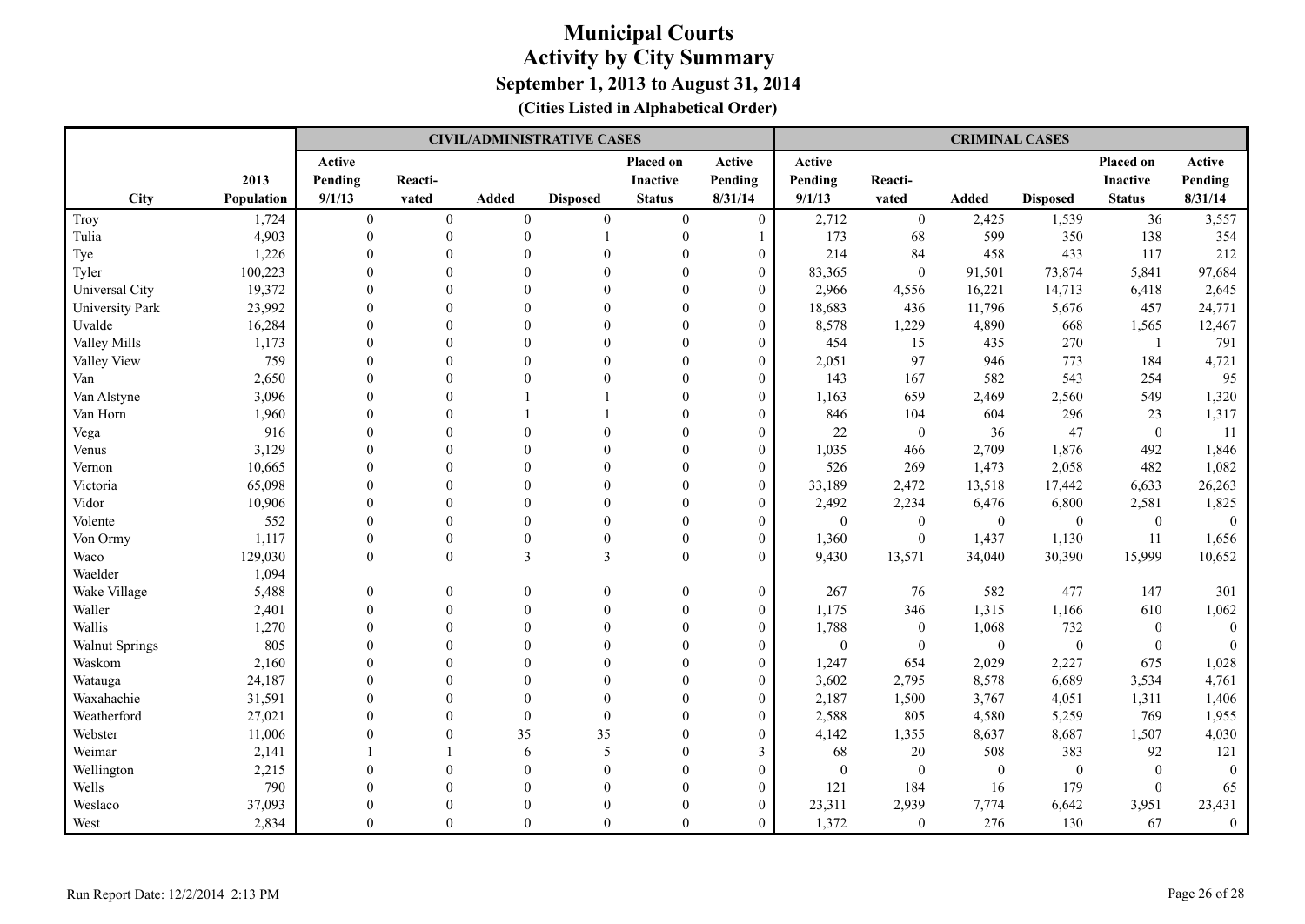|                       |            | <b>TOTAL CASES</b> |                  |                  |                  |                  |                  |  |  |  |
|-----------------------|------------|--------------------|------------------|------------------|------------------|------------------|------------------|--|--|--|
|                       |            | Active             |                  |                  |                  | Placed on        | Active           |  |  |  |
|                       | 2013       | Pending            | Reacti-          |                  |                  | <b>Inactive</b>  | Pending          |  |  |  |
| City                  | Population | 9/1/13             | vated            | <b>Added</b>     | <b>Disposed</b>  | <b>Status</b>    | 8/31/14          |  |  |  |
| Troy                  | 1,724      | 2,712              | $\boldsymbol{0}$ | 2,425            | 1,539            | 36               | 3,557            |  |  |  |
| Tulia                 | 4,903      | 173                | 68               | 599              | 351              | 138              | 355              |  |  |  |
| Tye                   | 1,226      | 214                | 84               | 458              | 433              | 117              | 212              |  |  |  |
| Tyler                 | 100,223    | 83,365             | $\overline{0}$   | 91,501           | 73,874           | 5,841            | 97,684           |  |  |  |
| Universal City        | 19,372     | 2,966              | 4,556            | 16,221           | 14,713           | 6,418            | 2,645            |  |  |  |
| University Park       | 23,992     | 18,683             | 436              | 11,796           | 5,676            | 457              | 24,771           |  |  |  |
| Uvalde                | 16,284     | 8,578              | 1,229            | 4,890            | 668              | 1,565            | 12,467           |  |  |  |
| Valley Mills          | 1,173      | 454                | 15               | 435              | 270              | 1                | 791              |  |  |  |
| Valley View           | 759        | 2,051              | 97               | 946              | 773              | 184              | 4,721            |  |  |  |
| Van                   | 2,650      | 143                | 167              | 582              | 543              | 254              | 95               |  |  |  |
| Van Alstyne           | 3,096      | 1,163              | 659              | 2,470            | 2,561            | 549              | 1,320            |  |  |  |
| Van Horn              | 1,960      | 846                | 104              | 605              | 297              | 23               | 1,317            |  |  |  |
| Vega                  | 916        | 22                 | $\mathbf{0}$     | 36               | 47               | $\mathbf{0}$     | 11               |  |  |  |
| Venus                 | 3,129      | 1,035              | 466              | 2,709            | 1,876            | 492              | 1,846            |  |  |  |
| Vernon                | 10,665     | 526                | 269              | 1,473            | 2,058            | 482              | 1,082            |  |  |  |
| Victoria              | 65,098     | 33,189             | 2,472            | 13,518           | 17,442           | 6,633            | 26,263           |  |  |  |
| Vidor                 | 10,906     | 2,492              | 2,234            | 6,476            | 6,800            | 2,581            | 1,825            |  |  |  |
| Volente               | 552        | $\mathbf{0}$       | $\mathbf{0}$     | $\overline{0}$   | $\mathbf{0}$     | $\boldsymbol{0}$ | $\mathbf{0}$     |  |  |  |
| Von Ormy              | 1,117      | 1,360              | $\boldsymbol{0}$ | 1,437            | 1,130            | 11               | 1,656            |  |  |  |
| Waco                  | 129,030    | 9,430              | 13,571           | 34,043           | 30,393           | 15,999           | 10,652           |  |  |  |
| Waelder               | 1,094      | $\mathbf{0}$       | $\mathbf{0}$     | $\overline{0}$   | $\boldsymbol{0}$ | $\boldsymbol{0}$ | $\mathbf{0}$     |  |  |  |
| Wake Village          | 5,488      | 267                | 76               | 582              | 477              | 147              | 301              |  |  |  |
| Waller                | 2,401      | 1,175              | 346              | 1,315            | 1,166            | 610              | 1,062            |  |  |  |
| Wallis                | 1,270      | 1,788              | $\boldsymbol{0}$ | 1,068            | 732              | $\boldsymbol{0}$ | $\boldsymbol{0}$ |  |  |  |
| <b>Walnut Springs</b> | 805        | $\mathbf{0}$       | $\mathbf{0}$     | $\overline{0}$   | $\mathbf{0}$     | $\mathbf{0}$     | $\mathbf{0}$     |  |  |  |
| Waskom                | 2,160      | 1,247              | 654              | 2,029            | 2,227            | 675              | 1,028            |  |  |  |
| Watauga               | 24,187     | 3,602              | 2,795            | 8,578            | 6,689            | 3,534            | 4,761            |  |  |  |
| Waxahachie            | 31,591     | 2,187              | 1,500            | 3,767            | 4,051            | 1,311            | 1,406            |  |  |  |
| Weatherford           | 27,021     | 2,588              | 805              | 4,580            | 5,259            | 769              | 1,955            |  |  |  |
| Webster               | 11,006     | 4,142              | 1,355            | 8,672            | 8,722            | 1,507            | 4,030            |  |  |  |
| Weimar                | 2,141      | 69                 | 21               | 514              | 388              | 92               | 124              |  |  |  |
| Wellington            | 2,215      | $\boldsymbol{0}$   | $\boldsymbol{0}$ | $\boldsymbol{0}$ | $\boldsymbol{0}$ | $\boldsymbol{0}$ | $\boldsymbol{0}$ |  |  |  |
| Wells                 | 790        | 121                | 184              | 16               | 179              | $\mathbf{0}$     | 65               |  |  |  |
| Weslaco               | 37,093     | 23,311             | 2,939            | 7,774            | 6,642            | 3,951            | 23,431           |  |  |  |
| West                  | 2,834      | 1,372              | $\mathbf{0}$     | 276              | 130              | 67               | $\mathbf{0}$     |  |  |  |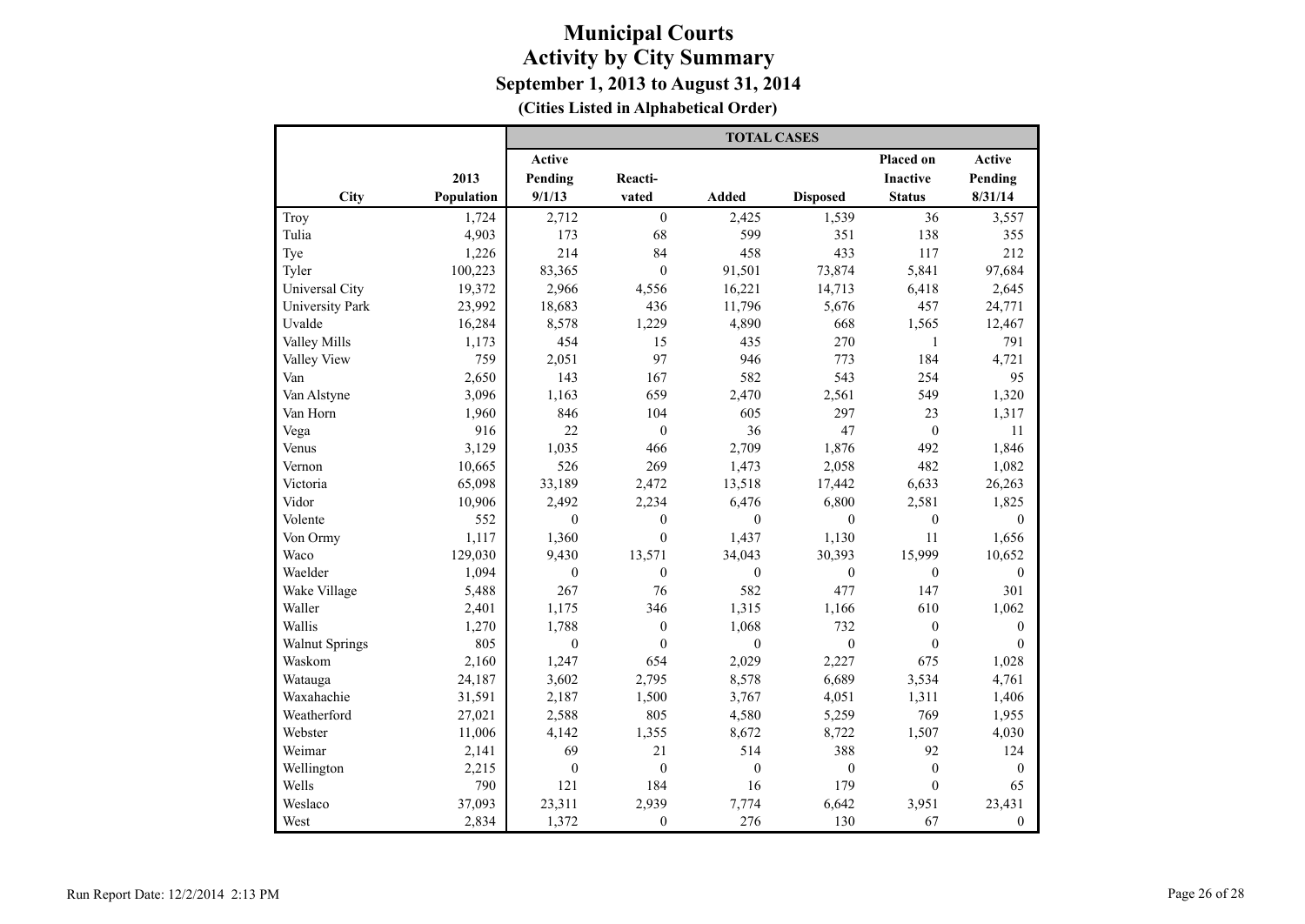|                       |              |                | <b>CIVIL/ADMINISTRATIVE CASES</b> |              |                 |                |                  |                  | <b>CRIMINAL CASES</b> |                  |                  |                  |                  |
|-----------------------|--------------|----------------|-----------------------------------|--------------|-----------------|----------------|------------------|------------------|-----------------------|------------------|------------------|------------------|------------------|
|                       |              | Active         |                                   |              |                 | Placed on      | Active           | Active           |                       |                  |                  | Placed on        | Active           |
|                       | 2013         | Pending        | Reacti-                           |              |                 | Inactive       | Pending          | Pending          | Reacti-               |                  |                  | <b>Inactive</b>  | Pending          |
| City                  | Population   | 9/1/13         | vated                             | <b>Added</b> | <b>Disposed</b> | <b>Status</b>  | 8/31/14          | 9/1/13           | vated                 | Added            | <b>Disposed</b>  | <b>Status</b>    | 8/31/14          |
| West Columbia         | 3,910        | 5              | $\boldsymbol{0}$                  | 5            | $\overline{2}$  | $\overline{0}$ | $8\,$            | 993              | 738                   | 2,771            | 2,746            | 812              | 945              |
| West Lake Hills       | 3,261        | $\Omega$       | $\theta$                          | $\Omega$     | $\mathbf{0}$    | $\theta$       | $\mathbf{0}$     | 902              | 1,400                 | 2,660            | 3,860            | 510              | 592              |
| West Orange           | 3,447        | $\Omega$       | $\Omega$                          | $\Omega$     | $\Omega$        | $\Omega$       | $\theta$         | 909              | 745                   | 1,238            | 1,191            | 647              | 1,054            |
| West Tawakoni         | 1,598        | $\Omega$       | $\Omega$                          | $\Omega$     | $\Omega$        |                | $\mathbf{0}$     | 1,566            | 2                     | 477              | 453              | $\mathbf{1}$     | 1,591            |
| West University Place | 15,369       | $\Omega$       | $\Omega$                          | $\Omega$     | $\theta$        |                | $\mathbf{0}$     | 1,137            | 250                   | 2,479            | 2,334            | 387              | 1,241            |
| Westlake              | 1,096        | $\Omega$       | $\theta$                          | $\theta$     | $\theta$        | $\theta$       | $\mathbf{0}$     | 3,903            | 1,681                 | 8,356            | 7,970            | 2,024            | 3,946            |
| Westminster           | $\mathbf{0}$ |                |                                   |              |                 |                |                  |                  |                       |                  |                  |                  |                  |
| Westover Hills        | 709          | $\overline{0}$ | $\theta$                          | 4            | $\overline{4}$  | $\overline{0}$ | $\boldsymbol{0}$ | 56               | 46                    | 187              | 94               | 47               | 148              |
| Westworth Village     | 2,587        |                |                                   | 32           | 32              | $\theta$       | 1                | 6,920            | 1,558                 | 3,363            | 1,483            | 1,876            | 8,483            |
| Wharton               | 8,756        | $\Omega$       | $\Omega$                          | $\theta$     | $\theta$        | $\Omega$       | $\mathbf{0}$     | 1,575            | 536                   | 2,722            | 2,442            | 418              | 1,978            |
| Wheeler               | 1,681        | $\Omega$       |                                   | $\Omega$     | $\Omega$        |                | $\theta$         | $\mathbf{0}$     | $\mathbf{0}$          | $\mathbf{0}$     | $\boldsymbol{0}$ | $\mathbf{0}$     | $\mathbf{0}$     |
| White Deer            | 978          | $\Omega$       |                                   | $\Omega$     |                 |                | $\mathbf{0}$     | 217              | $\mathbf{0}$          | 27               | 29               | $\mathbf{0}$     | 221              |
| White Oak             | 6,395        | $\Omega$       |                                   | $\Omega$     |                 | $\Omega$       | $\mathbf{0}$     | 240              | 236                   | 1,161            | 1,084            | 318              | 235              |
| White Settlement      | 16,714       | $\theta$       |                                   | $\Omega$     |                 |                | $\boldsymbol{0}$ | 5,517            | 4,979                 | 4,456            | 2,969            | 3,787            | 8,196            |
| Whiteface             | 430          | $\Omega$       |                                   |              |                 |                | $\boldsymbol{0}$ | $\overline{0}$   | $\boldsymbol{0}$      | $\boldsymbol{0}$ | $\boldsymbol{0}$ | $\boldsymbol{0}$ | $\boldsymbol{0}$ |
| Whitehouse            | 7,947        | $\Omega$       |                                   |              |                 |                | $\Omega$         | 1,078            | 269                   | 1,817            | 1,340            | 452              | 1,372            |
| Whitesboro            | 3,852        |                | $\Omega$                          |              |                 |                | $\theta$         | 156              | 92                    | 935              | 828              | 176              | 179              |
| Whitewright           | 1,612        |                | $\Omega$                          |              |                 |                | $\theta$         | 635              | 83                    | 555              | 906              | 195              | 180              |
| Whitney               | 2,083        | $\Omega$       | $\theta$                          | $\theta$     | $\Omega$        | $\Omega$       | $\theta$         | 1,051            | 168                   | 936              | 738              | 346              | 1,086            |
| Wichita Falls         | 104,898      | $\Omega$       | 35                                | 1,632        | 1,590           | 73             | $\overline{4}$   | 3,539            | 12,697                | 26,853           | 27,790           | 13,667           | 1,807            |
| Wickett               | 519          | $\Omega$       | $\theta$                          | $\mathbf{0}$ | $\theta$        | $\mathbf{0}$   | $\mathbf{0}$     | $\boldsymbol{0}$ | $\boldsymbol{0}$      | $\boldsymbol{0}$ | $\boldsymbol{0}$ | $\boldsymbol{0}$ | $\mathbf{0}$     |
| Willis                | 6,076        |                |                                   | $\theta$     |                 |                | $\boldsymbol{0}$ | 2,184            | 587                   | 2,087            | 1,514            | 683              | 2,661            |
| Willow Park           | 4,470        |                |                                   |              |                 |                | $\theta$         | 3,730            | 116                   | 2,886            | 1,995            | $\boldsymbol{0}$ | 4,704            |
| Wills Point           | 3,514        |                |                                   |              |                 |                | $\theta$         | 3,289            | 393                   | 1,266            | 1,803            | 279              | 1,029            |
| Wilmer                | 3,800        |                |                                   | $\Omega$     |                 |                | $\theta$         | 6,327            | 4,617                 | 12,554           | 9,610            | 5,548            | 8,340            |
| Wilson                | 469          | $\Omega$       |                                   | $\Omega$     |                 |                | $\mathbf{0}$     | $\mathbf{0}$     | $\boldsymbol{0}$      | $\mathbf{0}$     | $\mathbf{0}$     | $\mathbf{0}$     | $\theta$         |
| Wimberley             | 2,582        | $\theta$       | $\Omega$                          | $\theta$     |                 | $\theta$       | $\mathbf{0}$     | 48               | $\overline{3}$        | 285              | 283              | 6                | 45               |
| Windcrest             | 5,613        | $\theta$       | $\Omega$                          | $\mathbf{0}$ | $\Omega$        | $\theta$       | $\overline{0}$   | 1,867            | 2,405                 | 7,668            | 5,793            | 3,587            | 2,567            |
| Windthorst            | 390          |                |                                   |              |                 |                |                  |                  |                       |                  |                  |                  |                  |
| Winfield              | 527          | $\theta$       | $\Omega$                          | $\Omega$     |                 | $\theta$       | $\boldsymbol{0}$ | 1,630            | $\boldsymbol{0}$      | 2,569            | 2,135            | $\boldsymbol{0}$ | 2,065            |
| Wink                  | 1,006        | $\Omega$       | $\Omega$                          | $\Omega$     |                 | $\Omega$       | $\theta$         | 98               | 16                    | 128              | 141              | 23               | 79               |
| Winnsboro             | 3,338        |                |                                   | $\Omega$     |                 |                | $\theta$         | 174              | 124                   | 895              | 841              | 133              | 220              |
| Winona                | 586          |                |                                   |              |                 |                | $\theta$         | 2,112            | 96                    | 1,441            | 1,485            | 486              | 3,760            |
| Winters               | 2,517        |                |                                   |              |                 |                | $\overline{0}$   | 220              | $\boldsymbol{0}$      | $\mathbf{0}$     | $\overline{0}$   | $\mathbf{0}$     | 220              |
| Wolfe City            | 1,401        | $\Omega$       | $\theta$                          | $\theta$     | $\theta$        | $\Omega$       | $\theta$         | 603              | 12                    | 240              | 113              | 111              | 558              |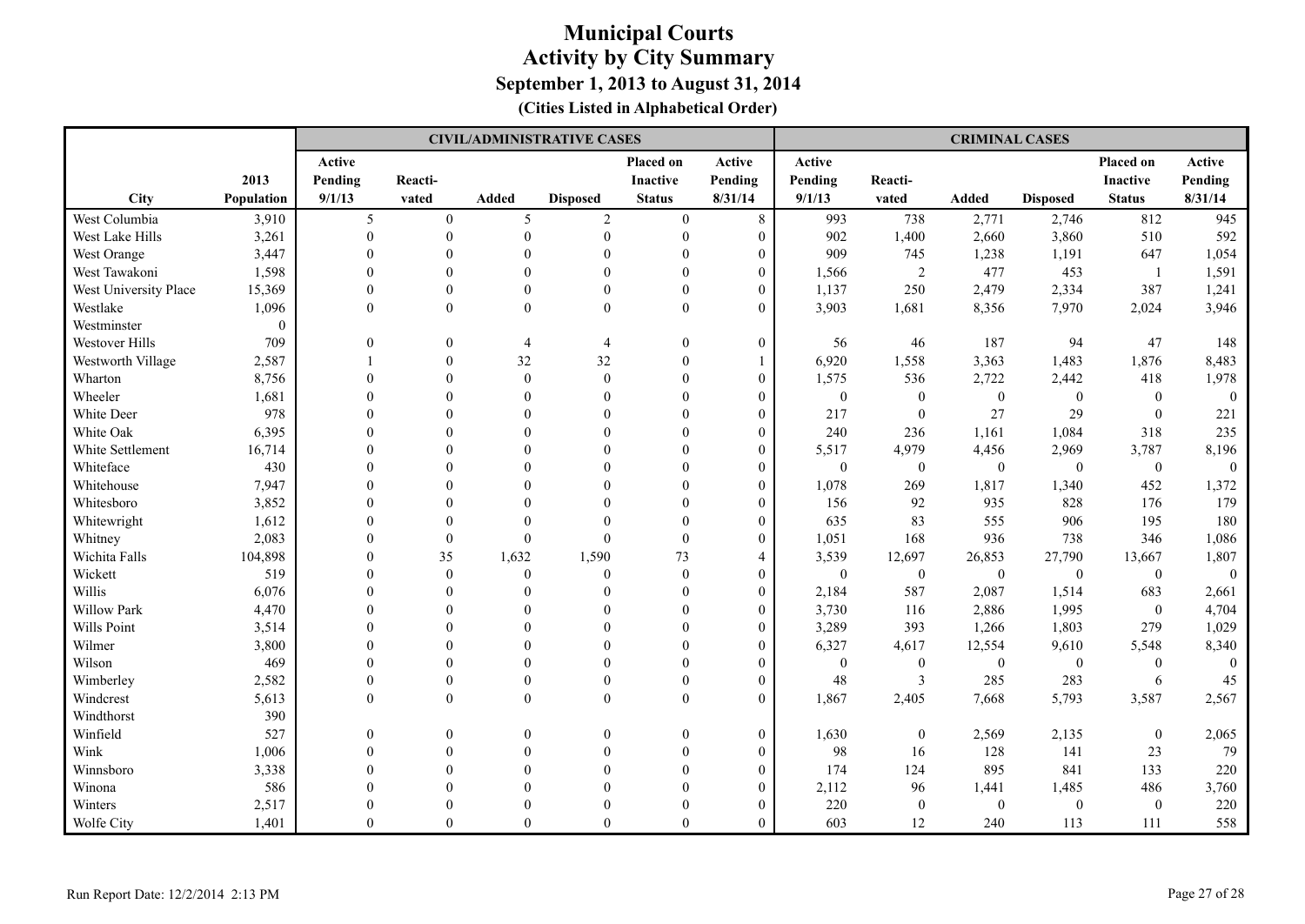|                       |            | <b>TOTAL CASES</b> |                         |                  |                  |                  |              |  |  |  |
|-----------------------|------------|--------------------|-------------------------|------------------|------------------|------------------|--------------|--|--|--|
|                       |            | Active             |                         |                  |                  | Placed on        | Active       |  |  |  |
|                       | 2013       | Pending            | Reacti-                 |                  |                  | <b>Inactive</b>  | Pending      |  |  |  |
| City                  | Population | 9/1/13             | vated                   | <b>Added</b>     | <b>Disposed</b>  | <b>Status</b>    | 8/31/14      |  |  |  |
| West Columbia         | 3,910      | 998                | 738                     | 2,776            | 2,748            | 812              | 953          |  |  |  |
| West Lake Hills       | 3,261      | 902                | 1,400                   | 2,660            | 3,860            | 510              | 592          |  |  |  |
| West Orange           | 3,447      | 909                | 745                     | 1,238            | 1,191            | 647              | 1,054        |  |  |  |
| West Tawakoni         | 1,598      | 1,566              | $\overline{2}$          | 477              | 453              | $\mathbf{1}$     | 1,591        |  |  |  |
| West University Place | 15,369     | 1,137              | 250                     | 2,479            | 2,334            | 387              | 1,241        |  |  |  |
| Westlake              | 1,096      | 3,903              | 1,681                   | 8,356            | 7,970            | 2,024            | 3,946        |  |  |  |
| Westminster           | $\theta$   | $\mathbf{0}$       | $\theta$                | $\overline{0}$   | $\mathbf{0}$     | $\mathbf{0}$     | $\theta$     |  |  |  |
| Westover Hills        | 709        | 56                 | 46                      | 191              | 98               | 47               | 148          |  |  |  |
| Westworth Village     | 2,587      | 6,921              | 1,558                   | 3,395            | 1,515            | 1,876            | 8,484        |  |  |  |
| Wharton               | 8,756      | 1,575              | 536                     | 2,722            | 2,442            | 418              | 1,978        |  |  |  |
| Wheeler               | 1,681      | $\boldsymbol{0}$   | $\boldsymbol{0}$        | $\boldsymbol{0}$ | $\boldsymbol{0}$ | $\boldsymbol{0}$ | $\mathbf{0}$ |  |  |  |
| White Deer            | 978        | 217                | $\overline{0}$          | 27               | 29               | $\mathbf{0}$     | 221          |  |  |  |
| White Oak             | 6,395      | 240                | 236                     | 1,161            | 1,084            | 318              | 235          |  |  |  |
| White Settlement      | 16,714     | 5,517              | 4,979                   | 4,456            | 2,969            | 3,787            | 8,196        |  |  |  |
| Whiteface             | 430        | $\mathbf{0}$       | $\mathbf{0}$            | $\mathbf{0}$     | $\mathbf{0}$     | $\mathbf{0}$     | $\mathbf{0}$ |  |  |  |
| Whitehouse            | 7,947      | 1,078              | 269                     | 1,817            | 1,340            | 452              | 1,372        |  |  |  |
| Whitesboro            | 3,852      | 156                | 92                      | 935              | 828              | 176              | 179          |  |  |  |
| Whitewright           | 1,612      | 635                | 83                      | 555              | 906              | 195              | 180          |  |  |  |
| Whitney               | 2,083      | 1,051              | 168                     | 936              | 738              | 346              | 1,086        |  |  |  |
| Wichita Falls         | 104,898    | 3,539              | 12,732                  | 28,485           | 29,380           | 13,740           | 1,811        |  |  |  |
| Wickett               | 519        | $\theta$           | $\mathbf{0}$            | $\theta$         | $\mathbf{0}$     | $\mathbf{0}$     | $\theta$     |  |  |  |
| Willis                | 6,076      | 2,184              | 587                     | 2,087            | 1,514            | 683              | 2,661        |  |  |  |
| Willow Park           | 4,470      | 3,730              | 116                     | 2,886            | 1,995            | $\mathbf{0}$     | 4,704        |  |  |  |
| Wills Point           | 3,514      | 3,289              | 393                     | 1,266            | 1,803            | 279              | 1,029        |  |  |  |
| Wilmer                | 3,800      | 6,327              | 4,617                   | 12,554           | 9,610            | 5,548            | 8,340        |  |  |  |
| Wilson                | 469        | $\mathbf{0}$       | $\boldsymbol{0}$        | $\mathbf{0}$     | $\mathbf{0}$     | $\boldsymbol{0}$ | $\theta$     |  |  |  |
| Wimberley             | 2,582      | 48                 | $\overline{\mathbf{3}}$ | 285              | 283              | 6                | 45           |  |  |  |
| Windcrest             | 5,613      | 1,867              | 2,405                   | 7,668            | 5,793            | 3,587            | 2,567        |  |  |  |
| Windthorst            | 390        | $\mathbf{0}$       | $\boldsymbol{0}$        | $\mathbf{0}$     | $\boldsymbol{0}$ | $\mathbf{0}$     | $\mathbf{0}$ |  |  |  |
| Winfield              | 527        | 1,630              | $\theta$                | 2,569            | 2,135            | $\mathbf{0}$     | 2,065        |  |  |  |
| Wink                  | 1,006      | 98                 | 16                      | 128              | 141              | 23               | 79           |  |  |  |
| Winnsboro             | 3,338      | 174                | 124                     | 895              | 841              | 133              | 220          |  |  |  |
| Winona                | 586        | 2,112              | 96                      | 1,441            | 1,485            | 486              | 3,760        |  |  |  |
| Winters               | 2,517      | 220                | $\boldsymbol{0}$        | $\boldsymbol{0}$ | $\boldsymbol{0}$ | $\boldsymbol{0}$ | 220          |  |  |  |
| Wolfe City            | 1,401      | 603                | 12                      | 240              | 113              | 111              | 558          |  |  |  |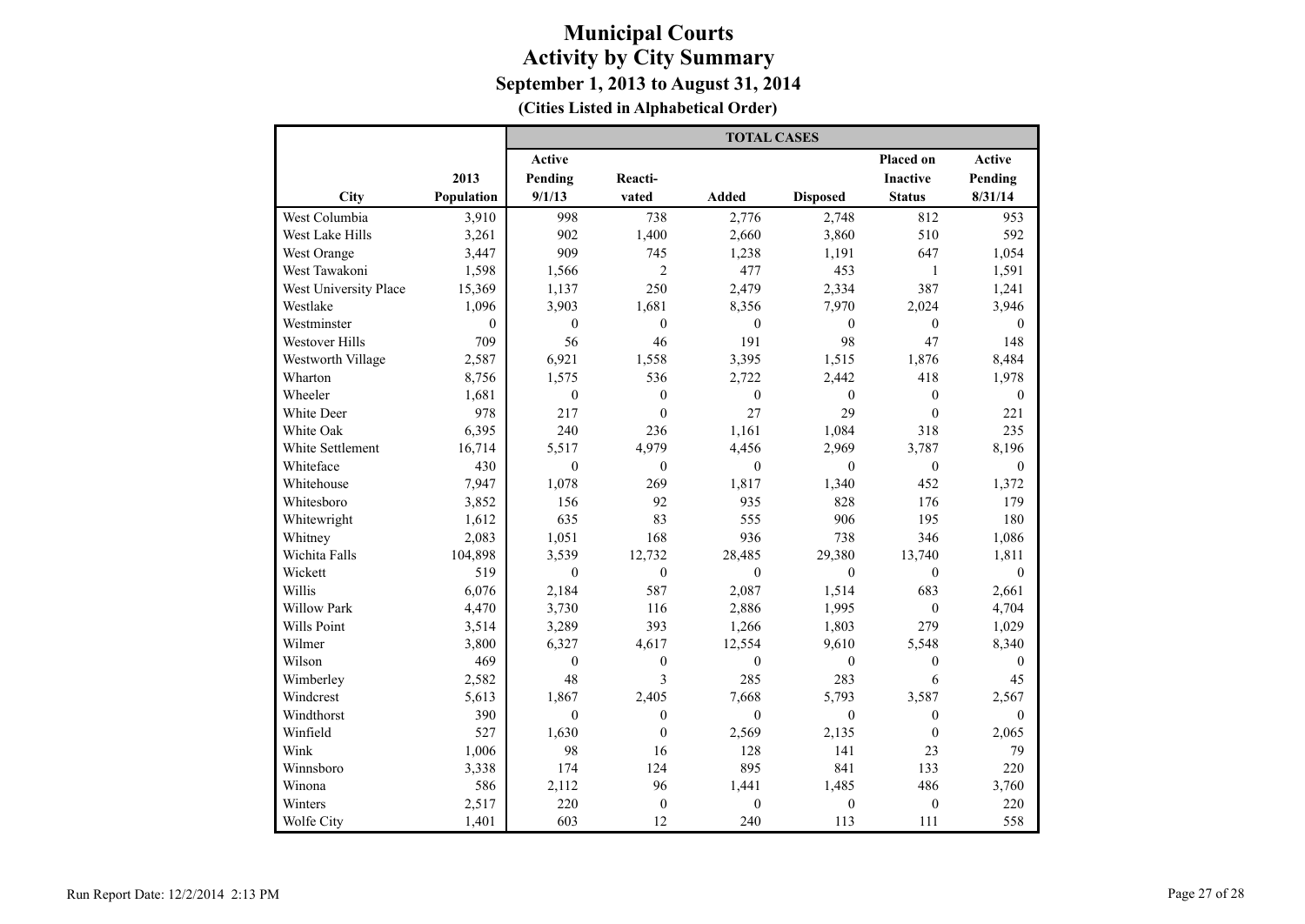|               |                   |          |         |         | <b>CIVIL/ADMINISTRATIVE CASES</b> |                  |                  | <b>CRIMINAL CASES</b> |              |           |                 |                 |           |
|---------------|-------------------|----------|---------|---------|-----------------------------------|------------------|------------------|-----------------------|--------------|-----------|-----------------|-----------------|-----------|
|               |                   | Active   |         |         |                                   | <b>Placed on</b> | Active           | Active                |              |           |                 | Placed on       | Active    |
|               | 2013              | Pending  | Reacti- |         |                                   | <b>Inactive</b>  | Pending          | Pending               | Reacti-      |           |                 | <b>Inactive</b> | Pending   |
| <b>City</b>   | <b>Population</b> | 9/1/13   | vated   | Added   | <b>Disposed</b>                   | <b>Status</b>    | 8/31/14          | 9/1/13                | vated        | Added     | <b>Disposed</b> | <b>Status</b>   | 8/31/14   |
| Wolfforth     | 3,991             |          |         |         |                                   |                  |                  |                       |              |           |                 |                 |           |
| Woodbranch    | 1,351             | $\theta$ | 0       |         | $\theta$                          | $\Omega$         | 0                | 3,719                 | 552          | 1,897     | 1,446           | 712             | 4,010     |
| Woodcreek     | 1,476             | $\Omega$ | O       |         | $\theta$                          |                  | 15               | 25                    | $\mathbf{0}$ |           | 14              | $\theta$        | 36        |
| Woodsboro     | 1,489             | $\theta$ | 0       |         | $\theta$                          |                  | 0                | 1,039                 | $\mathbf{0}$ | 142       | 220             | $\theta$        | 1,036     |
| Woodville     | 2,513             | $\Omega$ |         |         |                                   |                  | $\theta$         | 2,734                 | 398          | 2,265     | 2,001           | 912             | 2,484     |
| Woodway       | 8,671             |          |         |         |                                   |                  | $\theta$         | 777                   | 1,563        | 3,393     | 3,985           | 1,207           | 541       |
| Wortham       | 1,057             |          |         |         |                                   |                  | 0                | 2,588                 | $\mathbf{0}$ | 839       | 696             | $\mathbf{0}$    | 2,929     |
| Wylie         | 44,575            | $\Omega$ |         |         | $\theta$                          |                  | 0                | 1,123                 | 901          | 2,303     | 2,191           | 628             | 1,509     |
| Yoakum        | 5,954             | $\Omega$ |         |         | $\Omega$                          |                  | $\theta$         | 221                   | 211          | 812       | 597             | 361             | 291       |
| Yorktown      | 2,114             |          |         |         |                                   |                  | $\Omega$         | 1,112                 | 8            | 1,377     | 835             |                 |           |
| Zavalla       | 707               |          | O       |         | $\Omega$                          |                  | $\left( \right)$ | 3,570                 | 6            | 448       | 635             | 32              | 3,771     |
| <b>TOTALS</b> | 20,240,048        | 714,008  | 8,309   | 742,583 | 625,434                           | 37,761           | 805,448          | 6,781,160             | 2,081,294    | 5,718,043 | 5,557,879       | 2,366,617       | 6,356,989 |